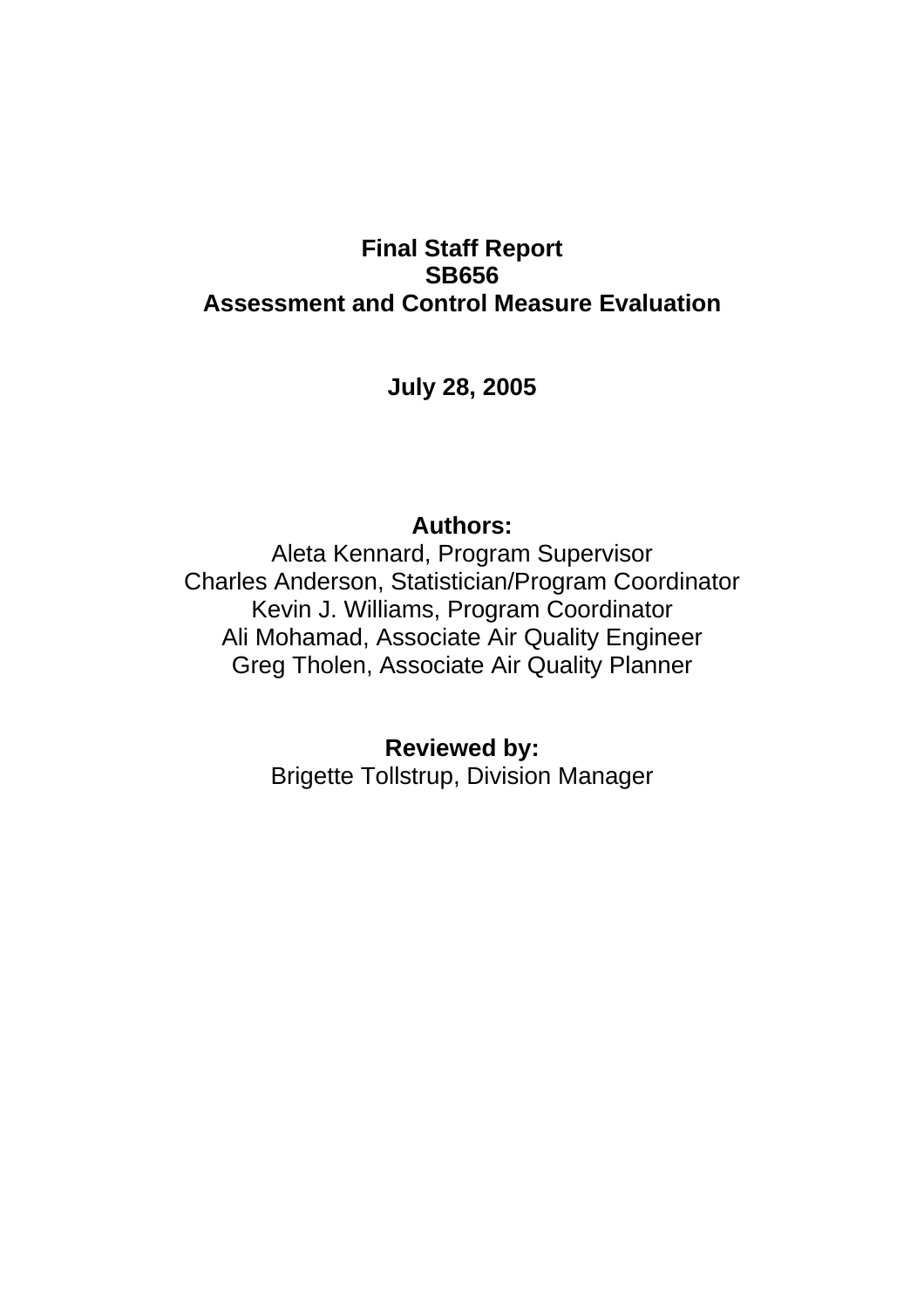# **Executive Summary**

Exposure to particulate pollution is linked to increased frequency and severity of asthma attacks, pneumonia and bronchitis, and premature death in people with pre-existing cardiac or respiratory disease. Those most sensitive to particle pollution include infants and children, the elderly, and people with heart and lung disease. Small particles can pass through the nose and throat to reach deep into the lungs. Research suggests the smallest particles may penetrate the lung walls. Some particles, such as diesel smoke, are toxic.

Particulate matter is not a single pollutant. It consists of a mixture of very small liquid and solid particles suspended in the air. Health concerns are linked to particles smaller than 10 microns in size (PM10), and the subset of fine particles smaller than 2.5 microns in size (PM2.5). Particles with a size between 2.5 and 10 microns are often referred to as coarse particles. State and federal ambient air quality standards have been set for both PM10 and PM2.5. Sacramento County exceeds the state standards for both PM10 and PM2.5, but has attained the less protective federal standards.

In 2003, Senate Bill 656 (SB 656, Sher) was codified as Health and Safety Code (H&SC) section 39614, to reduce public exposure to PM10 and PM2.5 and make progress toward attainment of state and federal standards. SB 656 requires the California Air Resources Board (CARB), in consultation with local air districts, to adopt a list of the most readily available, feasible, and cost-effective control measures that could be employed by CARB and the air districts to reduce PM10 and PM2.5 (collectively referred to as PM). CARB adopted that list in November 2004.

By July 31, 2005, SB656 requires CARB and air districts to adopt implementation schedules for appropriate CARB and air district measures. Finally, no later than January 1, 2009, CARB must prepare a report describing actions taken to fulfill the requirements of the legislation as well as recommendations for further actions to assist in achieving the State PM standards. SB656 requirements sunset on January 1, 2011, unless extended.

Staff's evaluation shows that the largest sources of PM are combustion sources including motor vehicles, wood burning, and cooking. Although fugitive dust sources contribute a substantial amount of PM10 to the inventory, ambient monitoring suggests that the dust contribution at the monitoring site is smaller.

Staff is assessing the costs and benefits of measures on CARB's approved list of measures. Staff is seeking Board of Directors approval, after public input, of a proposed schedule for implementing the control options. The schedule was:

- Mid-April 2005 Completed technical assessment
- June 6, 2005 Public Workshop on proposed list of measures and implementation schedule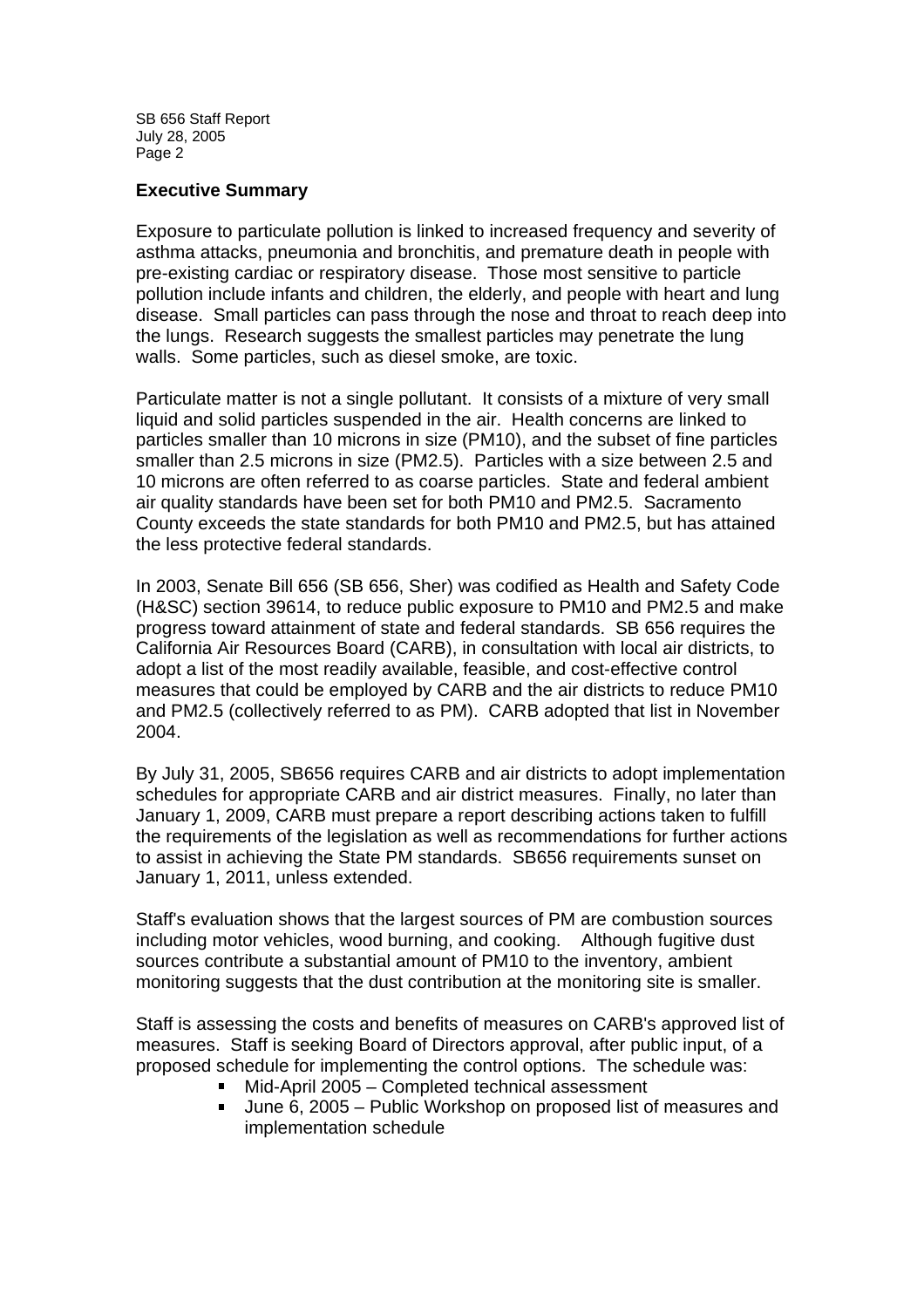> July 28, 2005 – Board Hearing for adoption of the implementation schedules

### **Health Effects of Particulate Matter**

Particles in the air (particulate matter) are a mixture of solids and liquid droplets that vary in size. Particles less than ten micrometers in diameter pose the greatest health concern because they can pass through the nose and throat and lodge deep within the lungs. Particles larger than ten micrometers do not usually reach the lungs, but can irritate the eyes, nose and throat.

Short-term exposures to fine and coarse PM lasting 24 hours or less can cause a variety of serious health problems. People with heart or lung diseases and older adults are more at risk of hospital or emergency room visits, and in some cases even death. Long-term exposures of a year or more have been linked to the development of lung diseases, such as chronic bronchitis and asthma, and heart diseases, such as congestive heart failure, coronary artery disease, cardiac arrhythmias and heart attacks. (USEPA AIRNow, 12/15/2004) Long-term exposure to combustion-related PM2.5 has also been identified as an environmental risk factor for cardiopulmonary and lung cancer mortality (JAMA, Journal of the American Medical Association, 3/6/2002).

Coarse (2.5 – 10 ug/m<sup>3</sup>) PM is mostly deposited in the upper respiratory track while ultra fine (<1 ug/m<sup>3</sup>) and fine (1 – 2.5 ug/m<sup>3</sup>) PM are deposited throughout the respiratory track. An American Cancer Society study (Pope et al., 1995, 2002) that followed more than a half million adults from 151 cities for 16 years found there was an increased risk of lung cancer and an average 1.5 year loss in life expectancy (10 years per premature death) between the least and most polluted cities.

Some components of PM2.5 are toxic. One common toxic component is diesel smoke, which was identified as a toxic air contaminant by the California Air Resources Board. Compounds found in the vapor phase of diesel exhaust include benzene, formaldehyde, 1-3-butadiene and ethylene dibromide. At least 16 hydrocarbons that are classified as possibly carcinogenic are adsorbed on diesel exhaust particles (Health Risk Assessment for Diesel Exhaust, CalEPA, May, 1998). Residential wood smoke contains over 100 different chemicals, including dioxins, formaldehyde, benzene, toluene, oxygenated polycyclic aromatic hydrocarbons (PAHs), sulfur dioxide, lead, cadmium, arsenic and methyl chloride (Burning Issues/Clean Air Revival, Inc., June 6, 2001).

Carbonaceous particles in wood smoke contain a class of carcinogenic compounds known as polycyclic organic matter (POM), a complex mixture of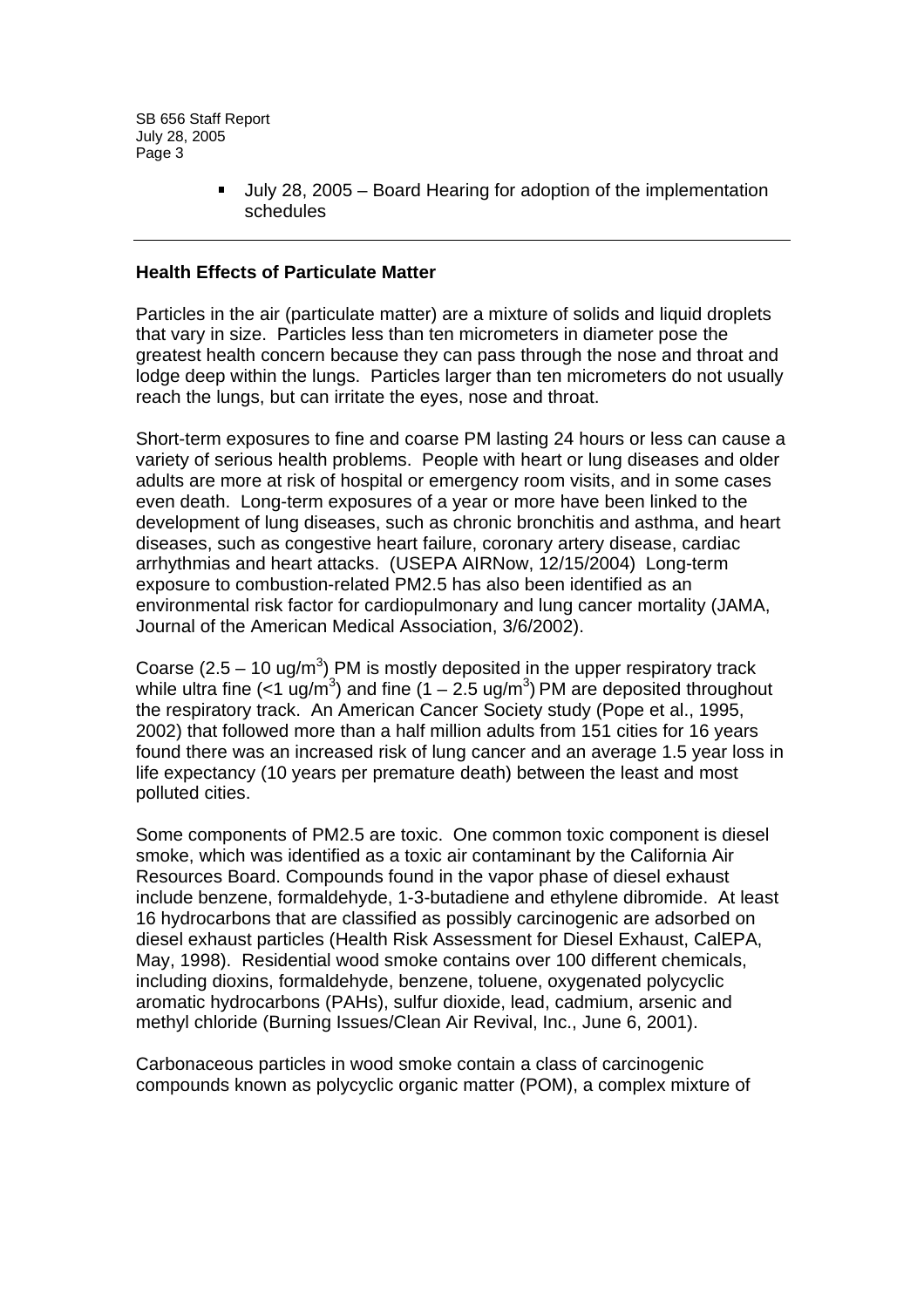organic compounds. A USEPA paper<sup>1</sup> estimates that the cancer unit risk is 12 times greater for POM from wood smoke than for an equal mass of POM from tobacco smoke. This ratio is based on a comparative potency method that relates human lung cancer data from epidemiological studies to skin tumorinitiation dose-response studies of mice.

Free radicals are highly reactive organic chemicals that are found in smoke. Evidence shows that radicals contained in wood smoke have much longer lifetimes than radicals contained in tobacco smoke<sup>2</sup>. Radicals in wood smoke were observed to persist for more than 20 minutes, while radicals from tobacco smoke disappeared within about 10 seconds. Assuming the typical human smoking pattern, a cigarette smoker is exposed to cigarette smoke radicals for about 30 seconds per cigarette (20 seconds of puffs plus 10 seconds for radicals from the last puff to disappear), about 40 times less radical exposure than a person exposed to wood smoke.

Diesel PM emissions are less than five percent of all District PM emissions. Statewide, diesel PM contribute about 70 percent of the cancer risk associated with all currently identified toxic air contaminants (ARB, 10/18/2004, Staff Report, Proposed List of Measures to reduce Particulate Matter).

Backyard burning is another source of PM in the Sacramento area. Residential waste contains plastics, metals and synthetic materials that create dangerous chemicals when burned, including dioxins, benzene, PCBs (polychlorinated biphenyls) and other compounds that are known to cause respiratory ailments and are potentially carcinogenic.

# **Characterization of Ambient PM10 and PM2.5 in Sacramento**

Particulate matter is not a single pollutant. It consists of a mixture of very small liquid and solid particles suspended in the air. Ambient PM is comprised of both directly emitted PM such as dust or soot, known as primary PM, as well as PM formed in the atmosphere from the reactions of precursor gases, known as secondary PM.

Precursor gases include nitrogen oxides (NOx), sulfur oxides (SOx) volatile organic compounds (VOC), and ammonia. NOx, SOx, and ammonia combine to form secondary ammonium nitrate and ammonium sulfate. VOCs can form

<sup>1</sup> Lewtas, J., *Carcinogenic Risks of Polycyclic Organic Matter (POM)*, Proceedings of the Conference on Chemical Risk Assessment in the DoD: Science, Policy, and Practice, Dayton, Ohio, April 8-11, 1991. 2 Pryor, William A. *Biological Effects of Cigarette Smoke, Wood Smoke, and the Smoke from*

*Plastics: The Use of Electron Spin Resonance*, Free Radical Biology & Medicine, Vol. 13, pp. 659-676, 1992.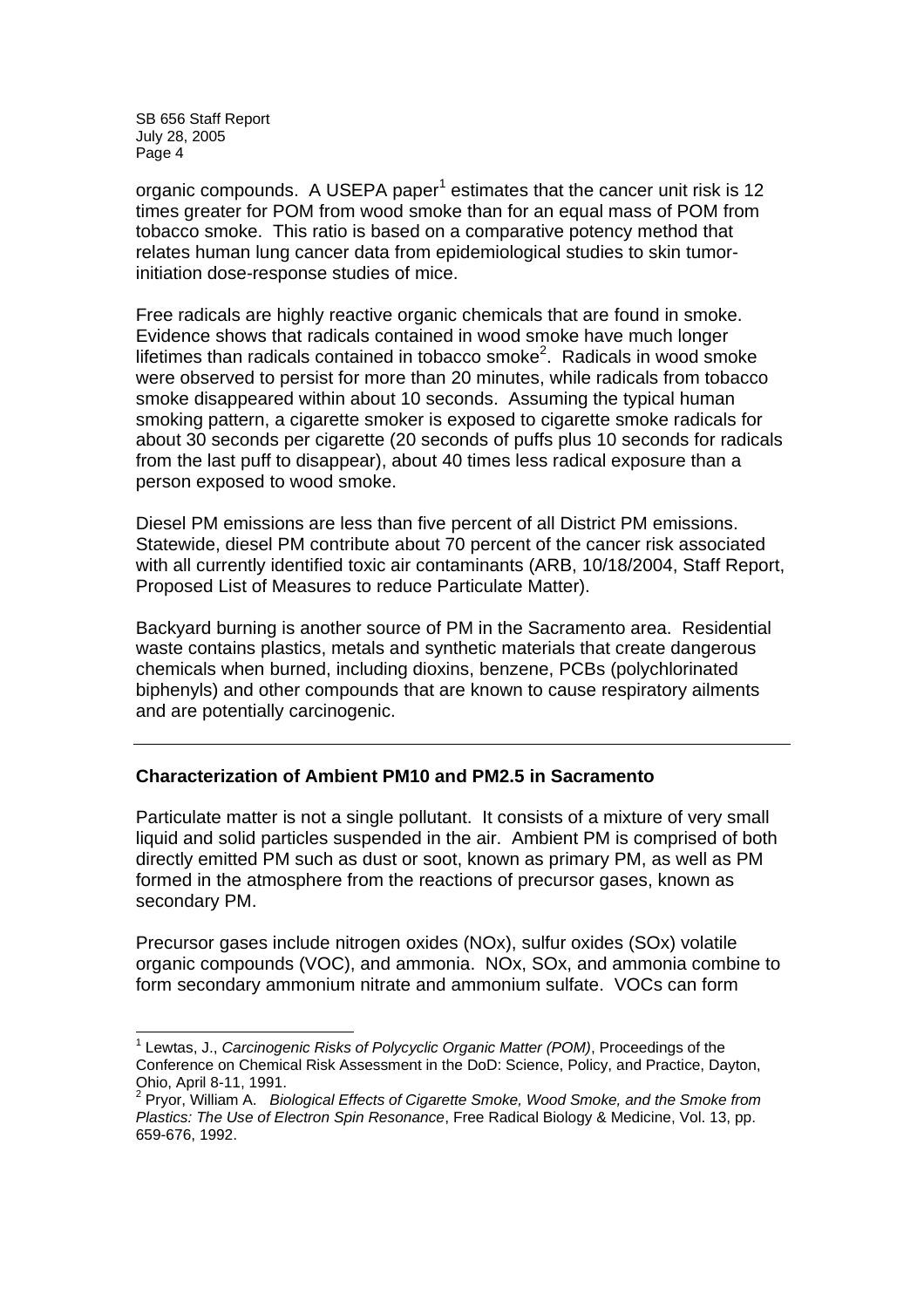secondary organic aerosols, as well as participate in the production of secondary ammonium nitrate.

As discussed above, ammonia combines with NOx and SOx emissions to form ammonium nitrate and ammonium sulfate, especially in the wintertime. Analysis $3$ has been done to assess impacts from excess ammonia in the ambient air in the area of a new power plant. CARB performed a simple mass balance on data from the  $13<sup>th</sup>/T$  Street air monitoring station. The analysis suggested that Sacramento was ammonia-rich and an increase in ammonia would not increase PM levels. This suggests that ammonia reductions, unless they are very large, will not improve particulate levels.

 $3$  "Appendix B-2 – SOx for PM10 Interpollutant Trade Analysis, Final Determination of Compliance for SMUD Cosumnes Power Project, October 21, 2002"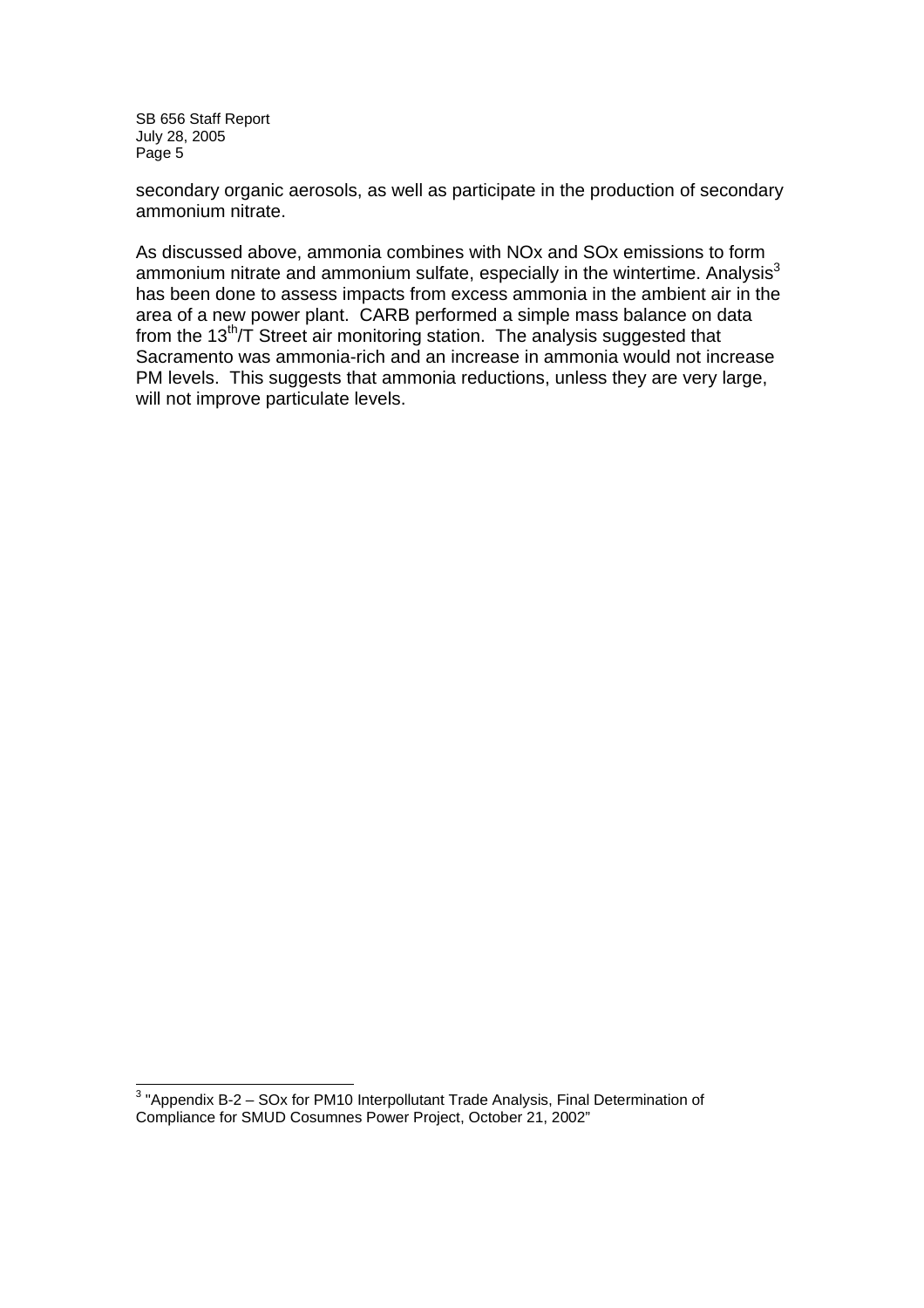### **Attainment status**

The charts below show the attainment status for state and federal standards for PM10 and PM2.5. There are two ambient air quality standards: an annual average for PM10 and PM2.5 and a 24 hour PM10 standard. Currently, there is only a federal 24 hour PM2.5 standard which is based on a  $98<sup>th</sup>$  percentile, which Sacramento County has attained.



**Maximum 24-Hour**

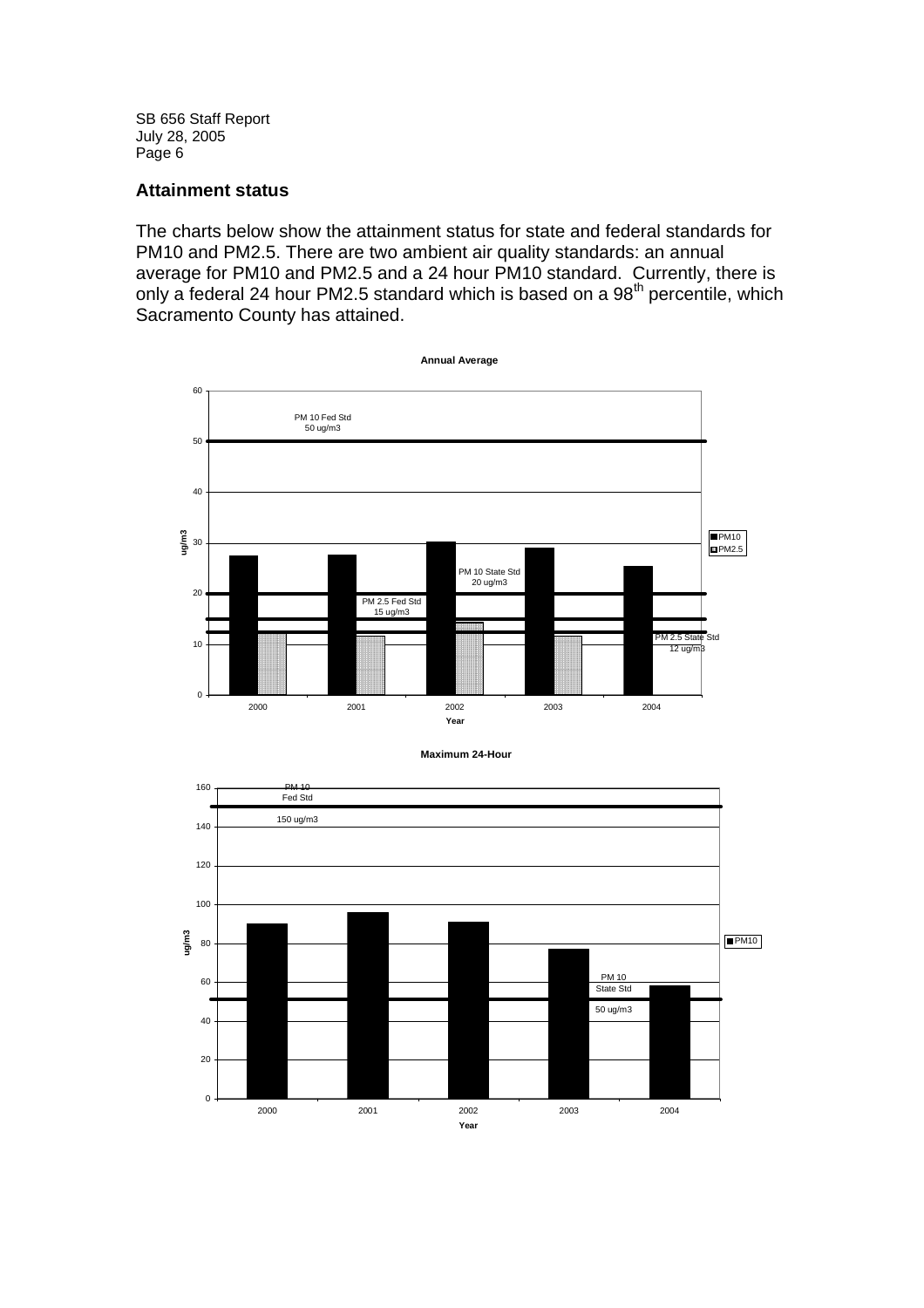# **Seasonal variations**

In the Sacramento area, there is a seasonal variation in PM, with higher PM10 and PM2.5 concentrations in the fall and winter months. A major contributor to high levels of ambient PM2.5 in this area in the winter is the secondary formation of ammonium nitrate from precursors emitted by stationary and mobile combustion sources. In the winter, PM10 and PM2.5 concentrations can remain elevated for extended periods. Increased activity for some emission sources (e.g., wood combustion in stoves and fireplaces) and typical winter meteorological conditions are conducive to the buildup of PM. The figure below illustrates the monthly variation of the average PM10 and PM2.5 concentrations from 1999 to 2004.



# **Source contributions from ambient monitoring data**

The District operates monitors to assess the various chemical species contributing to PM2.5. This data, combined with chemical "fingerprints" for various emissions sources, allows us to determine the relative contributions from the various sources on monitored air quality at the Del Paso Manor station. These analyses are called chemical mass balances (CMB). Similar data was gathered by CARB to assess the impact of various sources on PM10 levels. Staff has performed evaluations for the higher wintertime values. Because the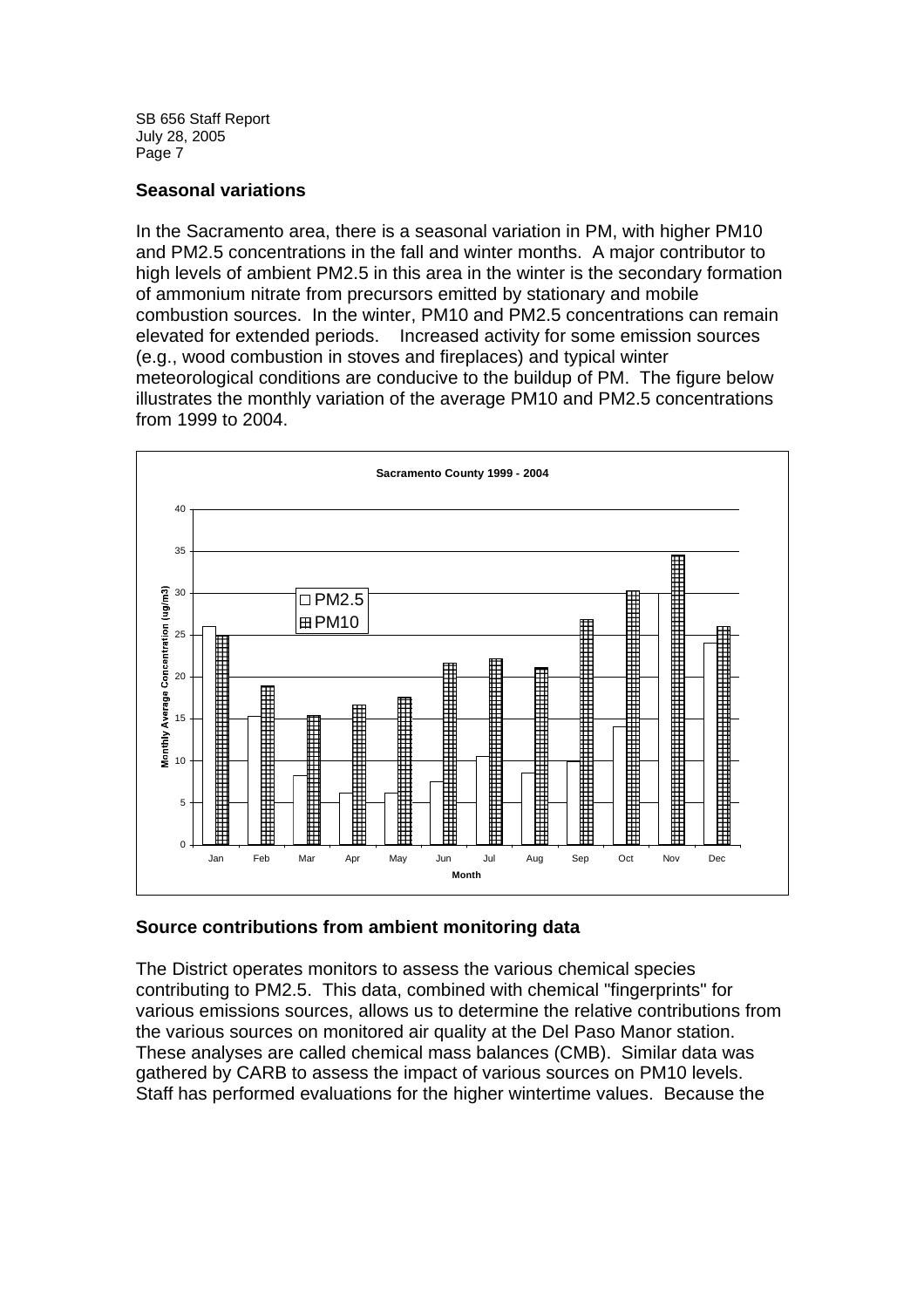District has only one chemical speciation sampler, this represents values from the urban areas. The results in rural areas may differ.

Data for the illustrations below are from analysis of ambient air collected in Sacramento County for the winter from 1991 through 1996 for PM10 and from 2000 through 2004 for PM2.5. The constituents shown can vary based on a variety of factors, such as meteorology and which particulate sources are most active.



The data shows that during the winter, wood smoke from residential fireplaces is a significant source of both coarse and fine particulate. In addition, for fine particulates, cooking is a significant contributor<sup>4</sup>. Typical winter conditions  $-$  cool temperatures, low wind speeds, low inversion layers, and high humidity – also favor the formation of nitrates, which is a secondary particulate that forms from combustions sources such as motor vehicles and other fuel combustion.

### **Emission sources**

Sources of ambient PM include combustion sources such as trucks and passenger cars, off-road equipment, industrial processes, residential wood burning, and forest and agricultural burning; fugitive dust from paved and unpaved roads, construction, mining and agricultural activities; and ammonia

 $4$  Note that cooking does not appear in the PM10 analysis. At the time that analysis was performed cooking was not evaluated. Cooking contributions likely appear in the "other" category.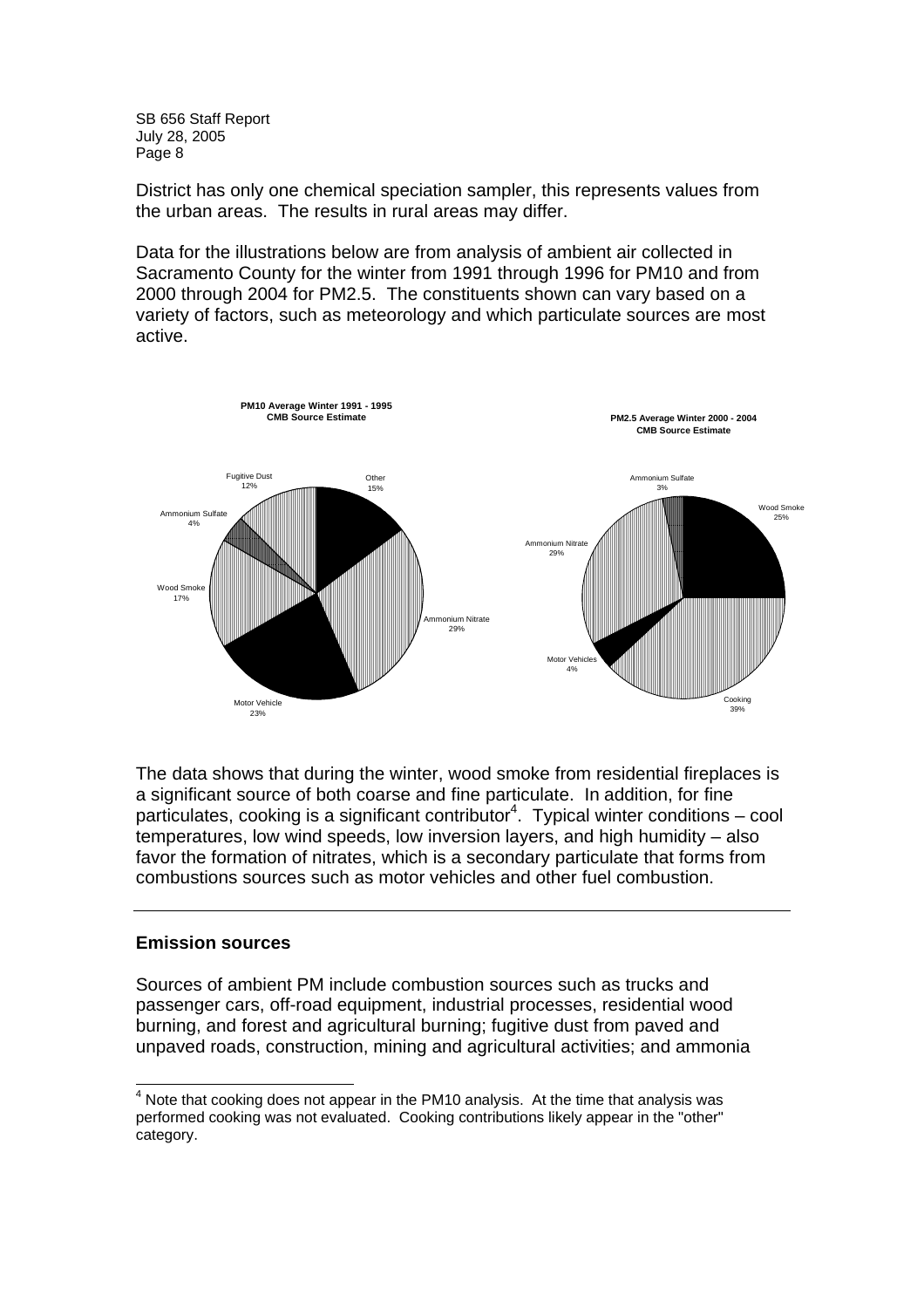from sources such as livestock operations, fertilizer application, and motor vehicles. In general, combustion processes form fine particles, whereas emissions from dust sources tend to be coarse particles. An average winter day emission inventory for directly emitted PM2.5 and PM10 is summarized in the following pie charts.



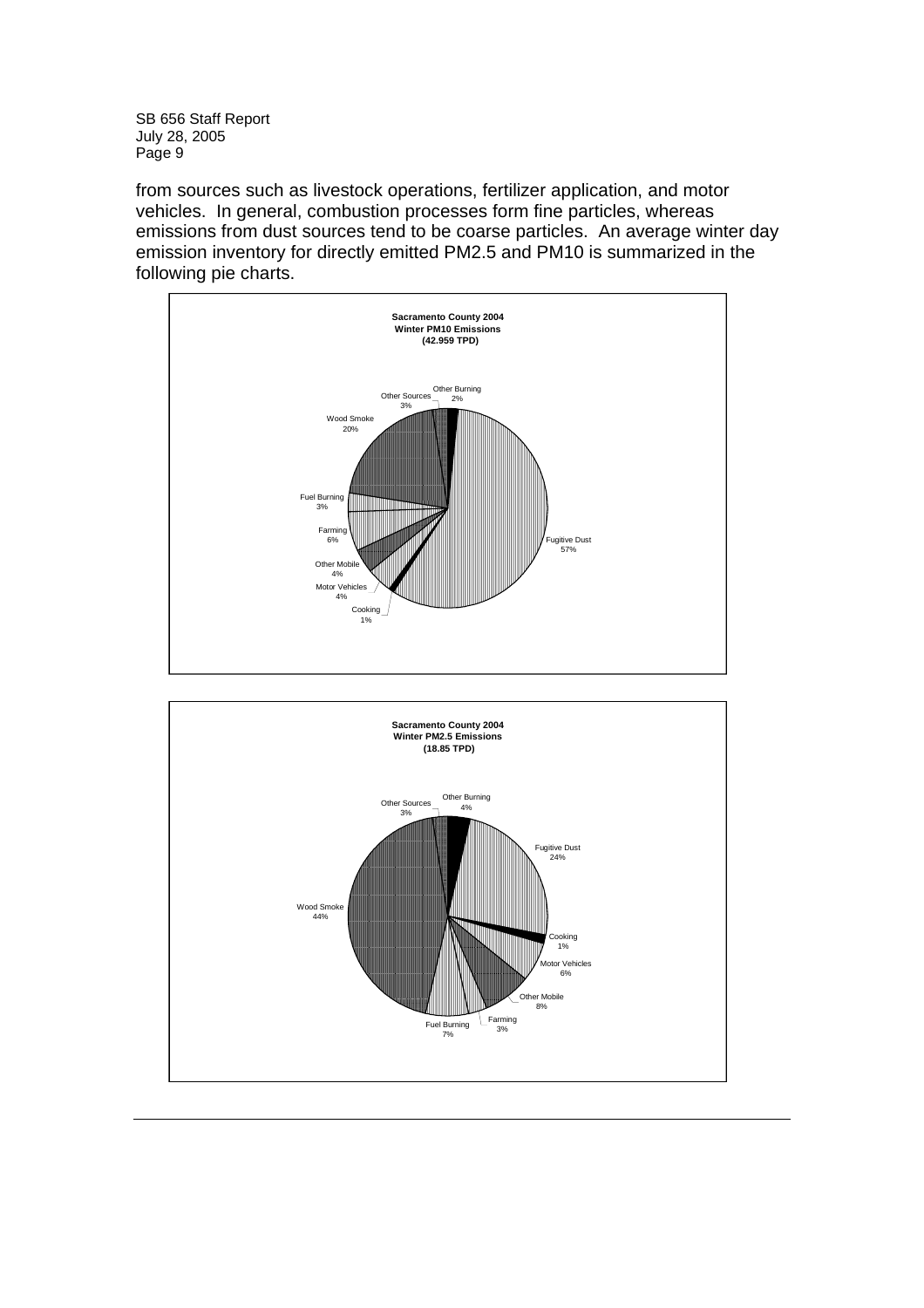# **Background of CARB List Development**

As required by Senate Bill 656, CARB approved a list of the most readily available, feasible, and cost-effective control measures that can be employed by air districts to reduce PM at their November 18, 2004 Board meeting. The list is based on rules, regulations, and programs existing in California as of January 1, 2004, for stationary, area-wide, and mobile sources. The list, entitled *Appendix C – Air District Measures*, can be found at the following website: http://www.arb.ca.gov/pm/pmmeasures/pmmeasures.htm.

# **Potential List of Recommended Control Measures**

SB656<sup>5</sup> requires air districts to adopt implementation schedules for selected measures from the list by July 31, 2005. The implementation schedules will identify the appropriate subset of measures, and the dates for final adoption, implementation, and the sequencing of selected control measures. In developing the implementation schedules, each air district will prioritize measures based on the effect individual control measures will have on public health, air quality, and emission reductions and on the cost-effectiveness. Consideration is also given to ongoing programs, such as measures being adopted to meet federal air quality standards or the State ozone planning process.

# **Process for Identifying Promising Potential Control Measures**

Staff started with the recommended list of measures that was adopted by CARB in November 2004 and has augmented that list for any measures that have been adopted since January 1, 2004.

Many of the control measures on CARB's list are already being implemented by the District, including:

- Rules to control secondary PM precursors (NOx, VOC, and SOx) from combustion and coating sources.
- Rules to control directly emitted PM from incinerators and fuel burning equipment.
- **EXT** "Grain loading" rules for emissions from asphalt plants, combustion sources, material dryers, and others.
- A rule to control agricultural burning.
- General visible emission limits (opacity).
- **Incentive programs for diesel engine replacements, vehicle/equipment** modernization, engine retrofits, and alternative fuel purchases.

<sup>5</sup> Health & Safety Code Section 39614(d)(1)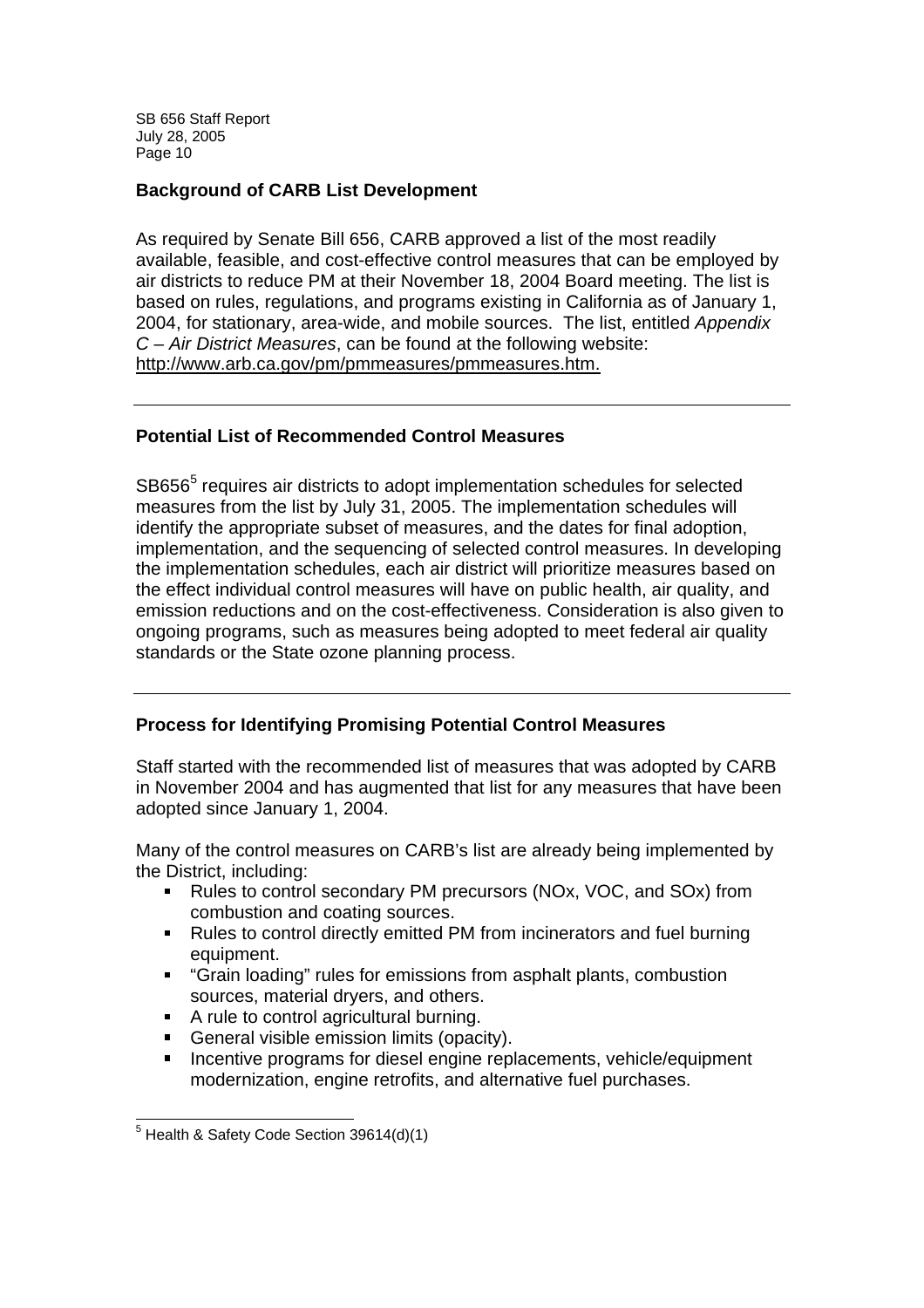In addition, many of the measures on the list were recommended for commitment as part of the 2003 Triennial Report that the Board heard in April 2005. The complete list of already adopted measures and measures already recommended for adoption are included in Appendix A.

Staff also assessed CARB's list for measures that the District did not have sources or the potential for emission reduction was minimal. Those measures are identified in Appendix B. For the measures included in that Appendix that had inventory but minimal emission reduction potential, they were screened out.

Appendix C lists promising potential control measures that will be further evaluated. These measures include:

- Control of combustion emissions from residential wood burning fireplaces and wood burning heaters.
- **Control of fugitive dust emissions from construction, demolition,** excavation, extraction, grading, and other earthmoving activities, inactive disturbed land, track-out resulting from construction and demolition operations, and vehicle travel on paved and unpaved roads.
- **Control of chain-driven charbroiler operations.**
- **On-Road Motor Vehicle Mitigation Option**

For these measures, staff identified the potential emission benefit and cost effectiveness by applying information from rulemaking documents from other districts. The results of this preliminary analysis are included in Appendix C. These analyses are preliminary and there is additional information needed to evaluate the actual benefits and impacts for Sacramento County.

The implementation schedule will include a date for the full analysis of each measure. If the analysis confirms preliminary analysis supporting a cost effective benefit from the measure, then the rule development work for the measure will begin. The rule development process will include additional public input on the measure.

# **Prioritization of Control Measures by Cost Effectiveness**

The table below identifies the control measures, identified in Appendix A, that have the potential to have an affect on public health, air quality, and emissions reductions. These measures are listed in order from the most cost-effective to the least cost-effective. The cost effectiveness data is taken from other districts' rule making documents. In the next section, a schedule for completing a further study analysis and for adopting and implementing the measure, if appropriate, has been identified.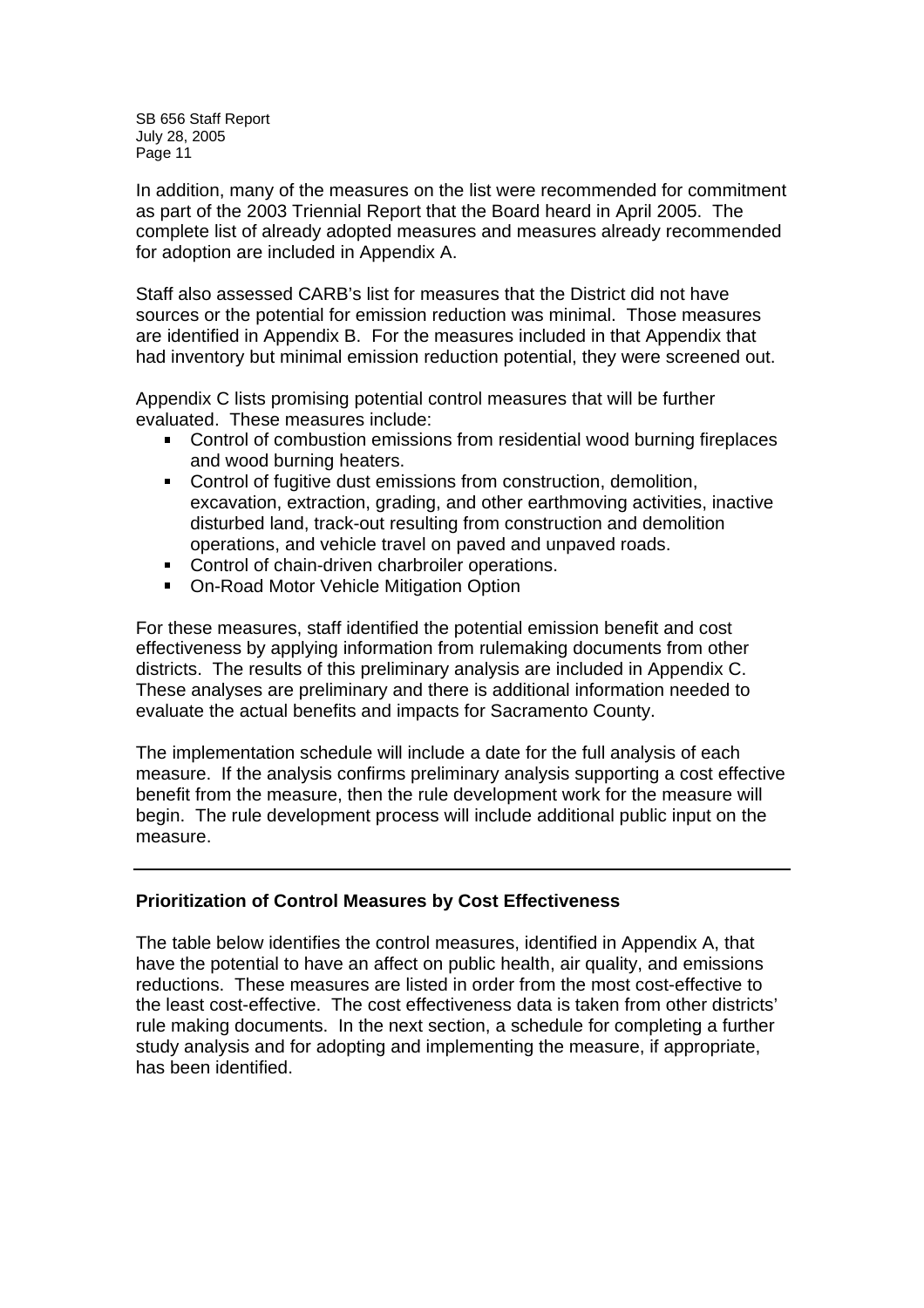> Control Measures Being Analyzed for PM10 and PM2.5 Emission Reductions (In Order of Most Cost-Effective to Least Cost-Effective)

| <b>Control Measure</b><br>Category | <b>Specific Control Measure</b>                                                                                                                                                                                                       | <b>Cost Effectiveness</b><br>$$$ /ton |
|------------------------------------|---------------------------------------------------------------------------------------------------------------------------------------------------------------------------------------------------------------------------------------|---------------------------------------|
| <b>Wood Burning</b>                | Require use of USEPA-Certified Phase<br>II or equivalent devices                                                                                                                                                                      | Cost Savings - \$5,216                |
| <b>Wood Burning</b>                | Restrict number of wood burning<br>fireplaces allowed in new residential<br>developments. Control of wood<br>moisture content. Prohibit burning<br>materials that are not intended for use in<br>fireplace/heater.                    | $$0 - $1,719$                         |
| Wood Burning                       | Public Awareness Program or Public<br>Awareness Program with either a<br>voluntary curtailment or mandatory<br>curtailment                                                                                                            | \$0 - Undetermined                    |
| <b>Fugitive Dust</b>               | Limits PM emissions from vehicle travel<br>on paved roads by requiring use of<br>PM10-efficient street sweepers by<br>governmental agencies or their<br>contractors.                                                                  | $$33 - $2,850$                        |
| <b>Fugitive Dust</b>               | Limits PM emissions from vehicle travel<br>on unpaved roads.                                                                                                                                                                          | $$56 - $12,293$                       |
| <b>Fugitive Dust</b>               | Limit PM emissions from construction,<br>demolition, excavation, extraction,<br>grading, and other earthmoving<br>activities, inactive disturbed land and<br>from track-out resulting from<br>construction and demolition operations. | $$197 - $10,000$                      |
| Combustion                         | Add-on control for chain-driven<br>charbroilers                                                                                                                                                                                       | \$3,148                               |
| <b>Wood Burning</b>                | Require replacement of non-certified<br>units upon sale of property.                                                                                                                                                                  | $$5,240 - $12,060$                    |
| Transportation                     | On-Road Motor Vehicle Mitigation<br>Option                                                                                                                                                                                            | \$10,000 - \$13,000                   |

# **Further Study, Adoption and Implementation Schedule**

Staff has prioritized the additional control measures based on air quality impacts, cost-effectiveness, and other factors. This implementation schedule includes a date for completing the further study of benefits and impacts in Sacramento, consideration of adoption of the measure by the Board of Directors and implementation dates consistent with schedules used by other districts. These measures will be integrated into the District's rulemaking calendar along with the NOx and VOC precursor commitments that are part of the 2003 Triennial Report, and other rulemaking obligations.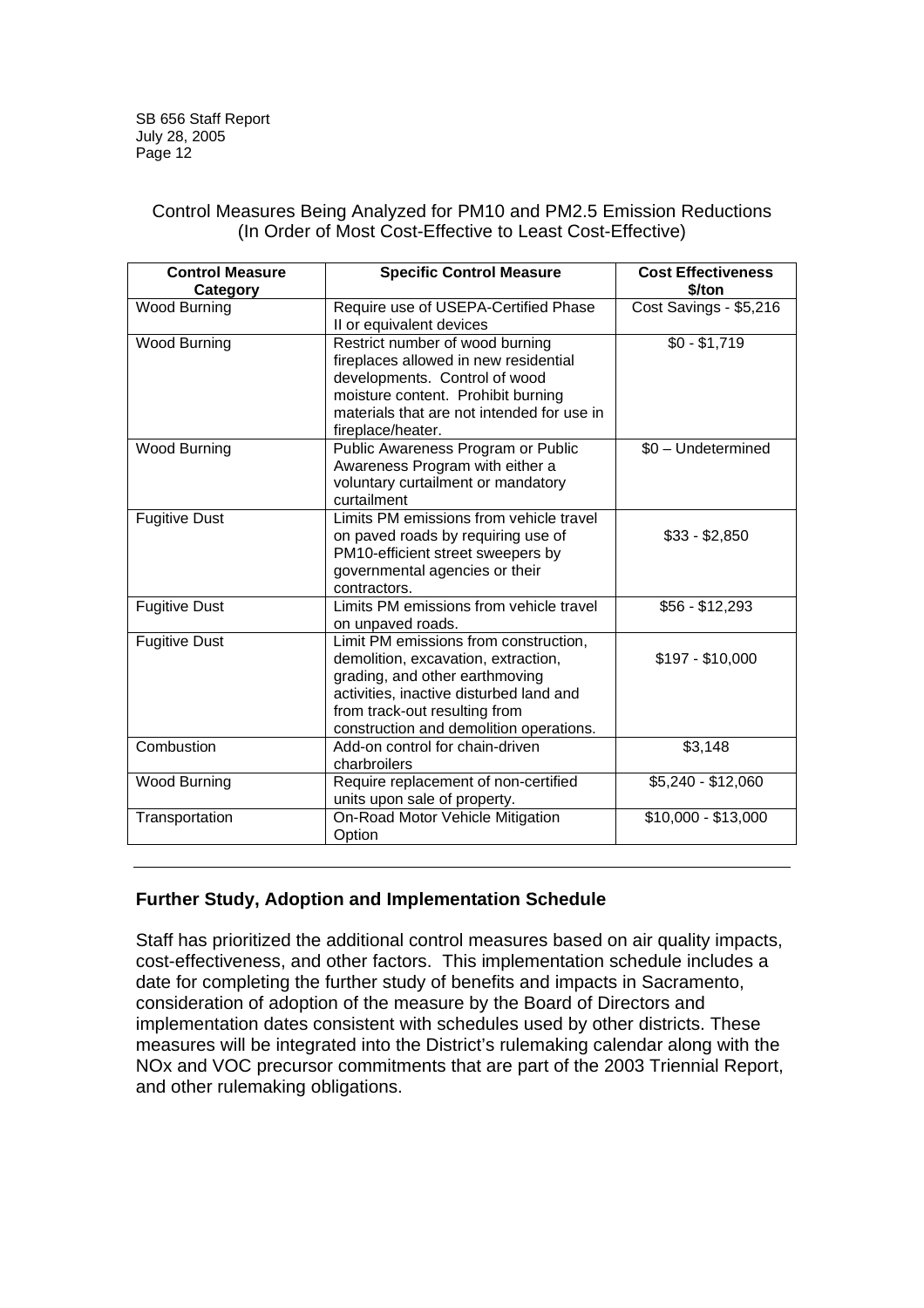As shown previously, the data indicates that during the winter, wood smoke from residential fireplaces is a significant source of both coarse and fine particulate. In addition, for fine particulates, cooking is a significant contributor to ambient measurements even though the inventory of directly emitted particulate is low. For coarse particulates, fugitive dust is a significant part of the inventory, but a smaller part of ambient monitoring results. Winter conditions – cool temperatures, low wind speeds, low inversion layers, and high humidity – also favor the formation of nitrates, which is a secondary particulate that forms from combustions sources such as motor vehicles and other fuel combustion.

Data obtained from the Sacramento dichotomous sampler<sup>6</sup> show that in 1999 and 2000, the PM2.5 portion of PM10 ranged from 13% to 86% on any given day. The two-year average winter PM2.5 portion of PM10 was 68% and the average summer PM2.5 portion of PM10 was 43%. In determining the implementation schedule, priority will be given to predominantly PM2.5 and precursor measures like residential wood burning and charbroilers, because these measures will affect both the PM2.5 and PM10 ambient contributions because, on average, PM2.5 contributes significantly to PM10.

| <b>Control Measure</b>                                  | <b>Further</b>   | <b>If Cost-effective Emission</b> |                |  |
|---------------------------------------------------------|------------------|-----------------------------------|----------------|--|
|                                                         | <b>Study</b>     | <b>Benefit Determined</b>         |                |  |
|                                                         | <b>Completed</b> | <b>Consideration</b>              | If adopted,    |  |
|                                                         |                  | by the Board                      | <b>Full</b>    |  |
|                                                         |                  |                                   | Implementation |  |
|                                                         |                  |                                   | <b>Date</b>    |  |
| <b>Wood Burning Fireplaces and Wood Burning Heaters</b> |                  |                                   |                |  |
| Require use of USEPA-Certified                          | 2006             | 2007                              | 2008           |  |
| Phase II or equivalent devices                          |                  |                                   |                |  |
| Public Awareness Program with                           | 2006             | 2007,                             | 2007           |  |
| either a voluntary curtailment or                       |                  | if adopted                        |                |  |
| mandatory curtailment                                   |                  | program                           |                |  |
|                                                         |                  | needed                            |                |  |
| Require replacement of non-certified                    | 2006             | 2007                              | 2008           |  |
| units upon sale of property*                            |                  |                                   |                |  |
| Restrict number of wood burning                         | 2006             | 2007                              | 2008           |  |
| fireplaces allowed in new residential                   |                  |                                   |                |  |
| developments*                                           |                  |                                   |                |  |
| Control of wood moisture content.                       | 2006             | 2007                              | 2008           |  |
| Prohibit burning materials that are                     |                  |                                   |                |  |
| not intended for use in                                 |                  |                                   |                |  |
| fireplace/heater.                                       |                  |                                   |                |  |
| <b>Combustion</b>                                       |                  |                                   |                |  |
| Add-on control for chain-driven                         | 2007             | 2008                              | 2009           |  |
| charbroilers                                            |                  |                                   |                |  |

PM Control Measures and Schedule

<sup>6</sup> Characterization of Ambient PM10 and PM2.5 in California, CARB, December 2001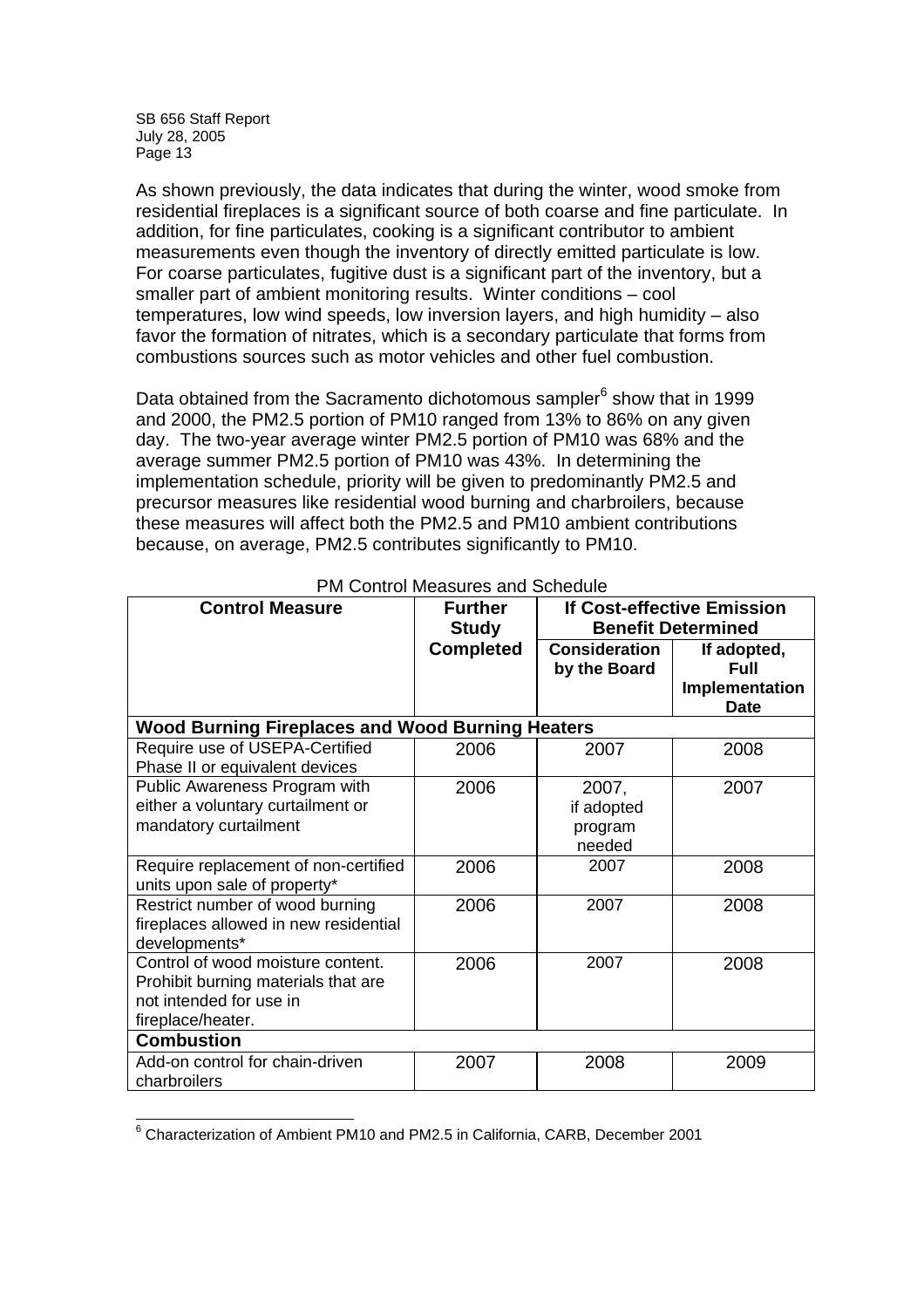| <b>Control Measure</b>                                                                                                                                                                                                                  | <b>Further</b><br><b>Study</b> | <b>If Cost-effective Emission</b><br><b>Benefit Determined</b> |                                                             |  |  |
|-----------------------------------------------------------------------------------------------------------------------------------------------------------------------------------------------------------------------------------------|--------------------------------|----------------------------------------------------------------|-------------------------------------------------------------|--|--|
|                                                                                                                                                                                                                                         | <b>Completed</b>               | <b>Consideration</b><br>by the Board                           | If adopted,<br><b>Full</b><br>Implementation<br><b>Date</b> |  |  |
| <b>Fugitive Dust</b>                                                                                                                                                                                                                    |                                |                                                                |                                                             |  |  |
| Limit PM emissions from vehicle<br>travel on paved roads by requiring<br>use of PM10-efficient street<br>sweepers by governmental agencies<br>or their contractors                                                                      | 2008                           | 2009                                                           | 2013                                                        |  |  |
| Limit PM emissions from<br>construction, demolition, excavation,<br>extraction, grading, and other<br>earthmoving activities, inactive<br>disturbed land and from track-out<br>resulting from construction and<br>demolition operations | 2009                           | 2010                                                           | 2011                                                        |  |  |
| Limit PM emissions from vehicle<br>travel on unpaved roads                                                                                                                                                                              | 2010                           | 2011                                                           | 2016                                                        |  |  |
| <b>Transportation</b>                                                                                                                                                                                                                   |                                |                                                                |                                                             |  |  |
| On-Road Motor Vehicle Mitigation<br>Option<br>* The ennrough of these messoures is likely to be model erdinances                                                                                                                        | 2012                           | 2014                                                           | 2015                                                        |  |  |

The approval of these measures is likely to be model ordinances.

# **Public Comments**

Staff held a public workshop on June 6, 2005 to discuss the proposed control measures for implementation of the SB656 program. Staff received comments on the proposed control measures for agricultural sources and for wood burning. Staff removed the proposed control measure for agricultural operations since this control measure results in minimal emissions reductions and would adversely impact agricultural operations. Additionally, farmers have indicated to Staff that they already avoid tilling on high wind days to reduce fire hazard. The comments and their responses are included in Appendix D of the staff report.

# **CEQA**

The proposed action for the Board of Directors is to approve the list of control measures (Appendix C) that staff will study further for feasibility based on emission reduction benefit and cost effectiveness. The most promising measures will be developed for adoption and implementation according to the Board-approved schedule.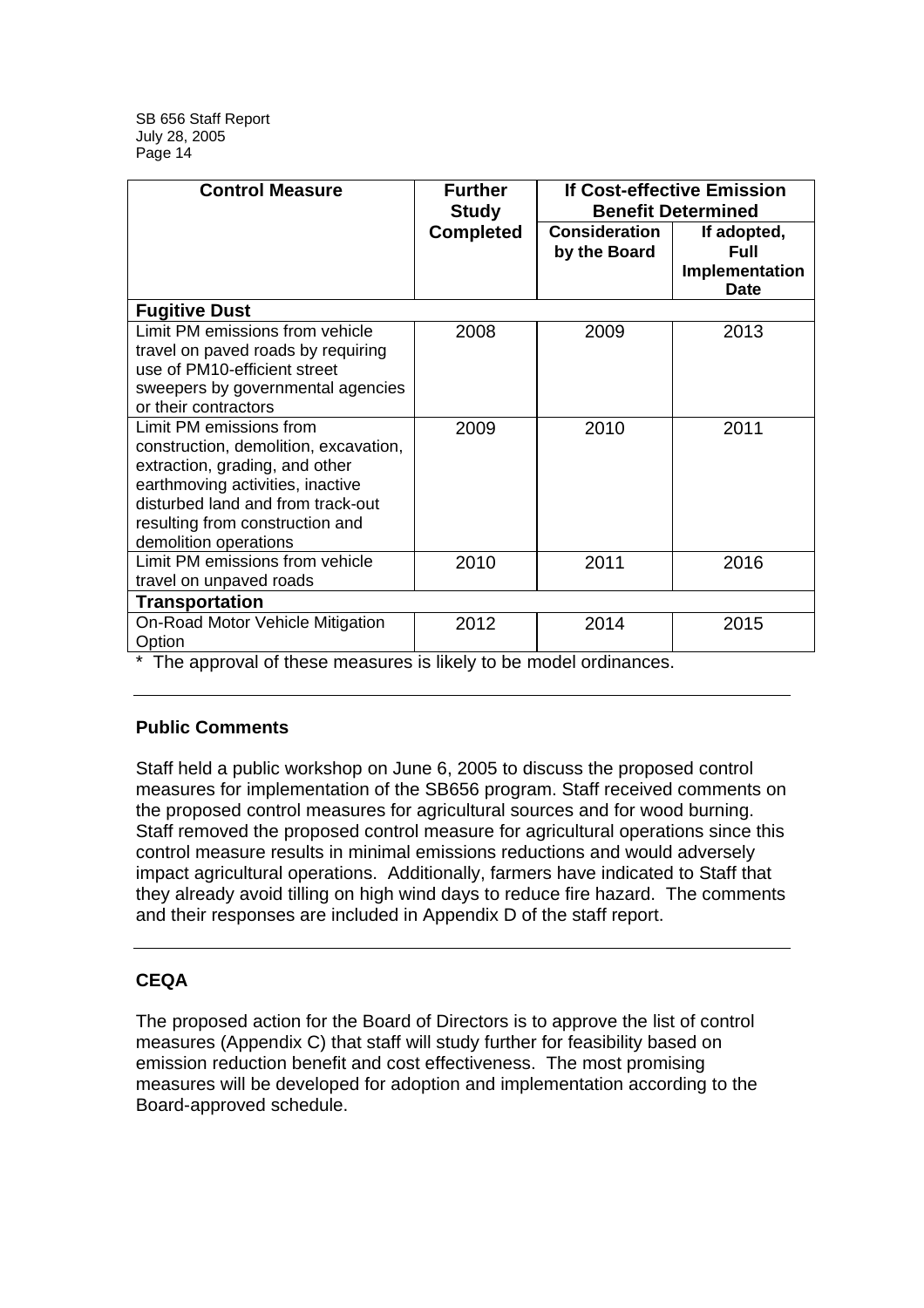The District Environmental Coordinator has determined that the proposed action is statutorily exempt from the California Environmental Quality Act (CEQA) under Section 15262 of the State CEQA Guidelines (SCG) – Feasibility and Planning Studies. Feasibility or planning studies for possible future actions that have not been approved, adopted or funded do not require the preparation of an environmental impact report or negative declaration, but do require the consideration of environmental factors (SCG §15262).

Environmental Factors. All of the proposed measures will have a beneficial impact on air quality by reducing emissions of particulate matter or its precursors. Some of the control measures identified for feasibility studies and possible future implementation propose to curtail or modify behavior at times when particulate matter emissions are greatest or conditions favor their formation or concentration (e.g., wood burning public awareness program, wood burning restriction in new residential developments and on-road vehicle mitigation option for employee commutes). Two residential wood burning measures propose to install new or replace existing wood burning devices with more efficient USEPA-certified units. One measure (Commercial Charbroiling) proposes to require add-on controls for chain-driven charbroilers. The Ventura County APCD found that a similar measure they adopted last year (Rule 74.31 – Restaurant Cooking Operations) would not result in any significant adverse environmental effects. One proposed fugitive dust measure would require PM10-efficient street sweepers. An increase in street sweeper exhaust emissions may result to the extent that additional street sweeping is required beyond current levels. Some controls proposed for the construction and demolition measure and the unpaved roads measure include the application of chemical stabilizers. Soil stabilizers that are not environmentally benign could potentially affect surface or ground water supplies. The unpaved roads control measure also proposes to prohibit new permanent unpaved roads which could potentially lead to increased short-term emissions from paving equipment and asphalt off-gassing.

At this preliminary stage the proposed control measures do not appear to impact adversely any other environmental resources, such as land use and planning, biological or cultural resources, or public services because they will not require the construction or relocation of new facilities and are generally expected to impose control requirements on existing facilities and activities. The District will make the appropriate determinations and analysis under CEQA for those control measures proposed for implementation during the initial rules process.

# **Conclusion**

After analysis of Health and Safety Code Section 39614, District staff is proposing an implementation schedule for nine additional control measures to reduce PM2.5 and PM10 ambient concentrations in the Sacramento area and make progress towards attainment of the state air quality standards.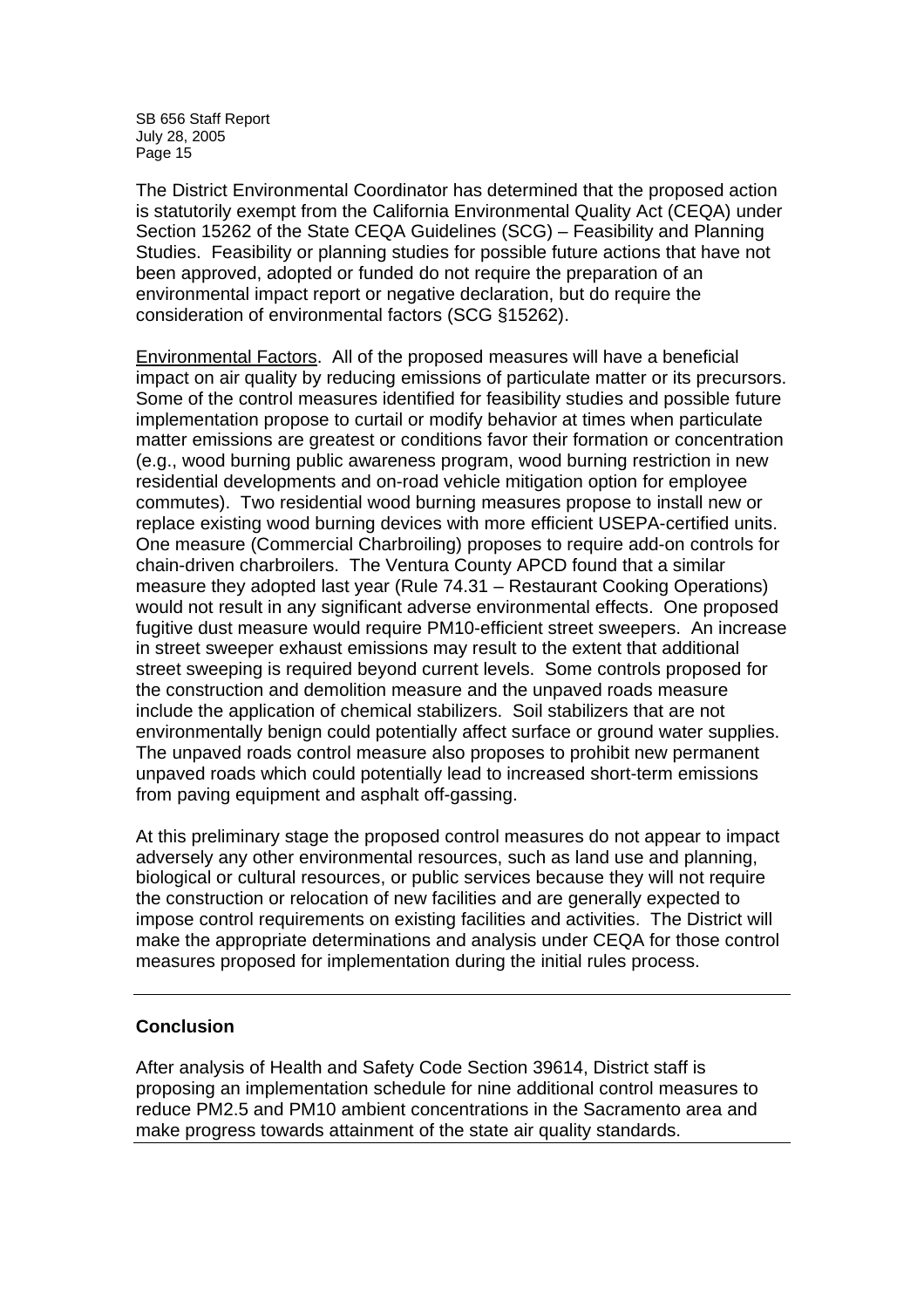# **APPENDIX A**

# **CONTROL MEASURES EXCLUDED**

# **(DISTRICT ALREADY HAS ADOPTED OR WILL BE PROPOSING AS PART OF 2003 TRIENNIAL PLAN)**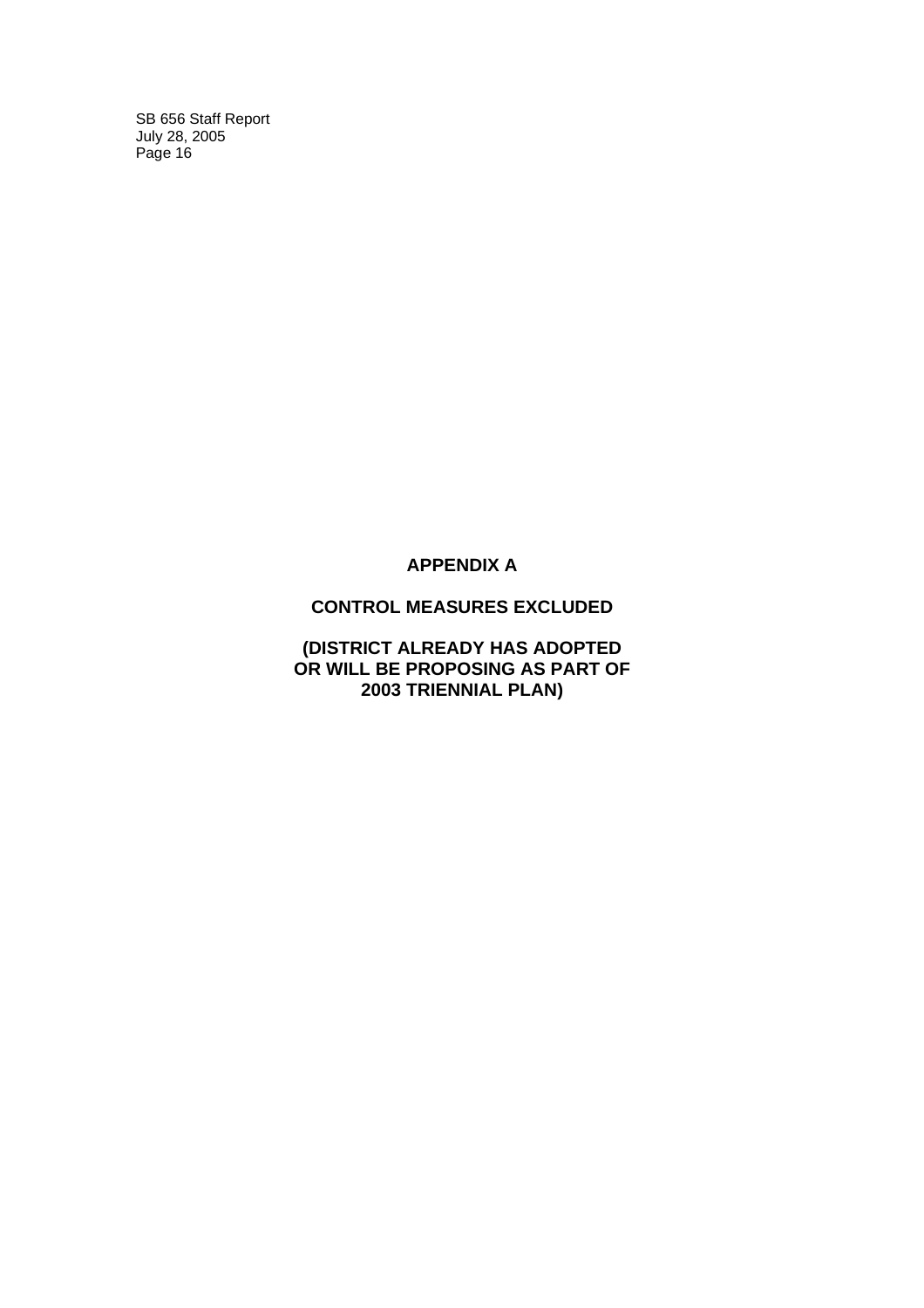| <b>Strategy</b>                                                          | <b>Comment</b>                                           |  |  |  |
|--------------------------------------------------------------------------|----------------------------------------------------------|--|--|--|
| Combustion Sources Measures reduce NOx, VOC, CO, ammonia, PM10 or PM2.5. |                                                          |  |  |  |
| Boilers, Steam Generators, and Process                                   | Rule amendments in progress, proposed                    |  |  |  |
| Heaters (NOx)                                                            | commitment in the 2003 Triennial Report                  |  |  |  |
| Turbines (NOx, ammonia)                                                  | Rule already in place for NO <sub>x</sub> limits and all |  |  |  |
|                                                                          | turbines <5 ppm. Ammonia reduction would                 |  |  |  |
|                                                                          | not be large enough to affect PM                         |  |  |  |
|                                                                          | concentrations.                                          |  |  |  |
| IC Engines (NOx, VOC)                                                    | Rule amendments in progress, proposed                    |  |  |  |
|                                                                          | commitment in the 2003 Triennial Report                  |  |  |  |
| <b>Residential Water Heaters (NOx)</b>                                   | Rule amendments in progress, proposed                    |  |  |  |
|                                                                          | commitment in the 2003 Triennial Report                  |  |  |  |
| Storage, Transfer, and Dispensing Operations Measures reduce VOC         |                                                          |  |  |  |
| <b>Gasoline Transfer and Dispensing</b>                                  | Rule already in place. No further                        |  |  |  |
| <b>Facilities</b>                                                        | amendments are needed.                                   |  |  |  |
| Organic Liquid Loading                                                   | Rule amendments in progress, proposed                    |  |  |  |
|                                                                          | commitment in the 2003 Triennial Report                  |  |  |  |
| Leaks and Releases Measures reduce VOC                                   |                                                          |  |  |  |
| Equipment Leaks (Valves and Flanges)                                     | A rule is already in place. A new rule                   |  |  |  |
|                                                                          | amendment is in progress, proposed                       |  |  |  |
|                                                                          | commitment in the 2003 Triennial Report                  |  |  |  |
| Product Manufacturing Measures reduce VOC                                |                                                          |  |  |  |
| Food Product Manufacturing and                                           | Proposed further study measure in the 2003               |  |  |  |
| Processing                                                               | <b>Triennial Report</b>                                  |  |  |  |
| <b>Pharmaceuticals and Cosmetics</b>                                     | Rule already in place. No further                        |  |  |  |
| <b>Manufacturing Operations</b>                                          | amendments are needed.                                   |  |  |  |
| <b>Polyester Resin Operations</b>                                        | Rule already in place. Proposed further study            |  |  |  |
|                                                                          | measure in the 2003 Triennial Report.                    |  |  |  |
| <b>Coating Operations Measures reduce VOC.</b>                           |                                                          |  |  |  |
| <b>Adhesives and Sealants</b>                                            | Rule already in place, proposed commitment               |  |  |  |
|                                                                          | in the 2003 Triennial Report.                            |  |  |  |
| <b>Architectural Coatings</b>                                            | Rule already in place. Planned for                       |  |  |  |
|                                                                          | amendments as part of 8-hour ozone                       |  |  |  |
|                                                                          | reduction commitment.                                    |  |  |  |
| <b>Glass Coatings</b>                                                    | Will be regulated by proposed rule for                   |  |  |  |
|                                                                          | unspecified coatings, proposed commitment                |  |  |  |
|                                                                          | in the 2003 Triennial Report                             |  |  |  |
| <b>Graphic Arts</b>                                                      | Rule already in place. No further                        |  |  |  |
|                                                                          | amendments are needed.                                   |  |  |  |
| Paper, Fabric, and Film Coating                                          | No sources in the District, these categories             |  |  |  |
| Operations                                                               | will be included in unspecified coating rule,            |  |  |  |
|                                                                          | proposed commitment in the 2003 Triennial                |  |  |  |
|                                                                          | Report.                                                  |  |  |  |
| Plastic, Rubber, and Glass Coatings                                      | Will be regulated by proposed rule for                   |  |  |  |
|                                                                          | unspecified coatings, proposed commitment                |  |  |  |
|                                                                          | in the 2003 Triennial Report.                            |  |  |  |
| <b>Screen Printing Operations</b>                                        | Rule already in place. No further                        |  |  |  |
|                                                                          | amendments are needed.                                   |  |  |  |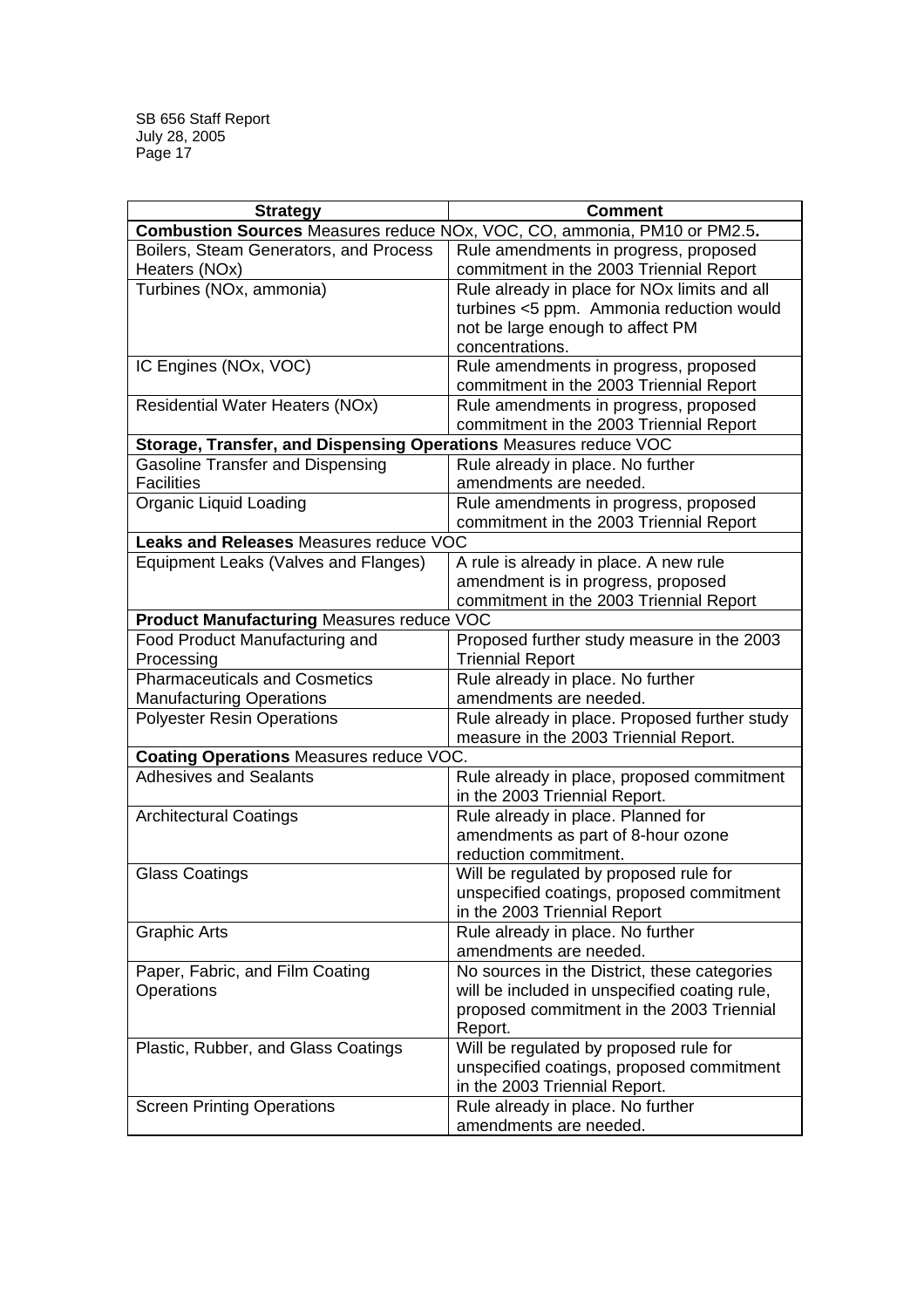| <b>Strategy</b>                                                                  | <b>Comment</b>                                                                         |  |  |
|----------------------------------------------------------------------------------|----------------------------------------------------------------------------------------|--|--|
| Vehicle Refinishing                                                              | Rule already in place, proposed further study                                          |  |  |
|                                                                                  | measure in the 2003 Triennial Report.                                                  |  |  |
| <b>Wood Products Coatings</b>                                                    | Rule already in place. No further                                                      |  |  |
|                                                                                  | amendments are needed.                                                                 |  |  |
| Solvent Cleaning and Degreasing Measures reduce VOC.                             |                                                                                        |  |  |
| <b>Cleaning Operations</b>                                                       | Rule already in place, proposed commitment                                             |  |  |
|                                                                                  | in the 2003 Triennial Report.                                                          |  |  |
| <b>Degreasing Operations</b>                                                     | Rule already in place, proposed commitment                                             |  |  |
|                                                                                  | in the 2003 Triennial Report.                                                          |  |  |
| Use of Solvents (VOC)                                                            | Rules already in place. No further                                                     |  |  |
|                                                                                  | amendments are needed.                                                                 |  |  |
| <b>Miscellaneous</b>                                                             |                                                                                        |  |  |
| Measures reduce VOC, SOX, ammonia, or PM10 and PM2.5.                            |                                                                                        |  |  |
| Soil Decontamination (VOC)                                                       | Policy already in place. No further                                                    |  |  |
|                                                                                  | amendments are needed, no sources in the                                               |  |  |
|                                                                                  | inventory.                                                                             |  |  |
| <b>Woodworking Operations (PM10)</b>                                             | Regulated under BACT and other visible                                                 |  |  |
|                                                                                  | emissions regulations. No further rules are                                            |  |  |
|                                                                                  | required.                                                                              |  |  |
| Solid Waste Landfills (VOC)                                                      | Sources already controlled by district rules.                                          |  |  |
|                                                                                  | No further rule revisions are required.                                                |  |  |
|                                                                                  | General Rules to Reduce Directly Emitted PM from Stationary and Area Sources           |  |  |
| These rules are generic and apply to sources that may not be regulated through a |                                                                                        |  |  |
|                                                                                  | specific rule or permit requirement. The rules are intended to reduce directly emitted |  |  |
| PM10 and PM2.5.                                                                  |                                                                                        |  |  |
| <b>Visible Emission Limits</b>                                                   | Rule already in place                                                                  |  |  |
| Combustion Contaminants (PM10,<br>PM2.5)                                         | Rule already in place                                                                  |  |  |
| Grain Loading (PM10)                                                             | Rule already in place                                                                  |  |  |
| Programs that Reduce PM Emissions from Mobile Sources Measures primarily         |                                                                                        |  |  |
| reduce directly emitted PM10, PM2.5, NOx, and VOC.                               |                                                                                        |  |  |
| Incentive Programs (PM10, PM2.5,                                                 | Programs already in place. No further                                                  |  |  |
| NO <sub>x</sub> )                                                                | revisions are needed.                                                                  |  |  |
| A funding source is needed in order to                                           |                                                                                        |  |  |
| rely on incentives programs.                                                     |                                                                                        |  |  |
|                                                                                  |                                                                                        |  |  |
| <b>DMV Funds (AB 2766 Funds): Motor</b>                                          |                                                                                        |  |  |
| <b>Vehicle Registration Fee Program</b>                                          |                                                                                        |  |  |
| (Many districts implement this                                                   |                                                                                        |  |  |
| program)                                                                         |                                                                                        |  |  |
| Heavy-Duty Engine Incentive Program                                              | Programs already in place.                                                             |  |  |
| Lower Emission School Bus Program                                                |                                                                                        |  |  |
| Lower Emission School Bus Program                                                |                                                                                        |  |  |
| Moyer Program                                                                    |                                                                                        |  |  |
| Sacramento Emergency Clean Air                                                   |                                                                                        |  |  |
| Transportation (SECAT) Program                                                   |                                                                                        |  |  |
| Light and Medium Duty Vehicle Program                                            |                                                                                        |  |  |
| Lawn Mower Buy Back Program                                                      |                                                                                        |  |  |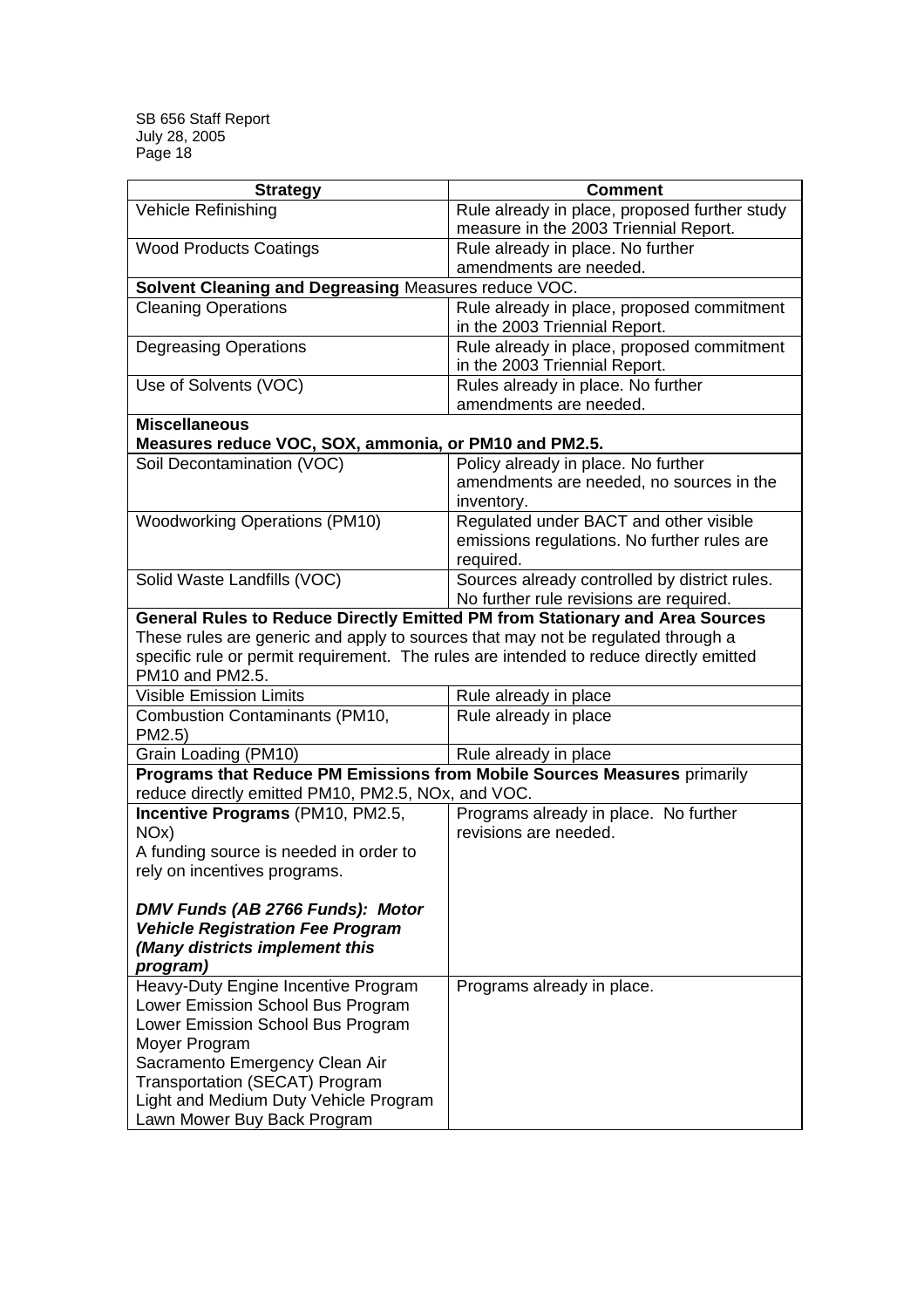| <b>Strategy</b>                        | <b>Comment</b>           |
|----------------------------------------|--------------------------|
| Transportation Related Programs (PM10, |                          |
| PM2.5, NOx, VOC, CO)                   |                          |
| <b>Transportation Outreach Program</b> |                          |
| Spare the Air Program                  |                          |
| <b>Public Awareness Programs</b>       |                          |
| Leveraging Other Sources for           |                          |
| <b>Transportation Funding</b>          |                          |
| <b>Transportation Related Programs</b> |                          |
| Spare the Air                          | Program already in place |
| <b>Public Awareness Programs</b>       | Program already in place |
| Leveraging Other Sources for           | Program already in place |
| <b>Transportation Funding</b>          |                          |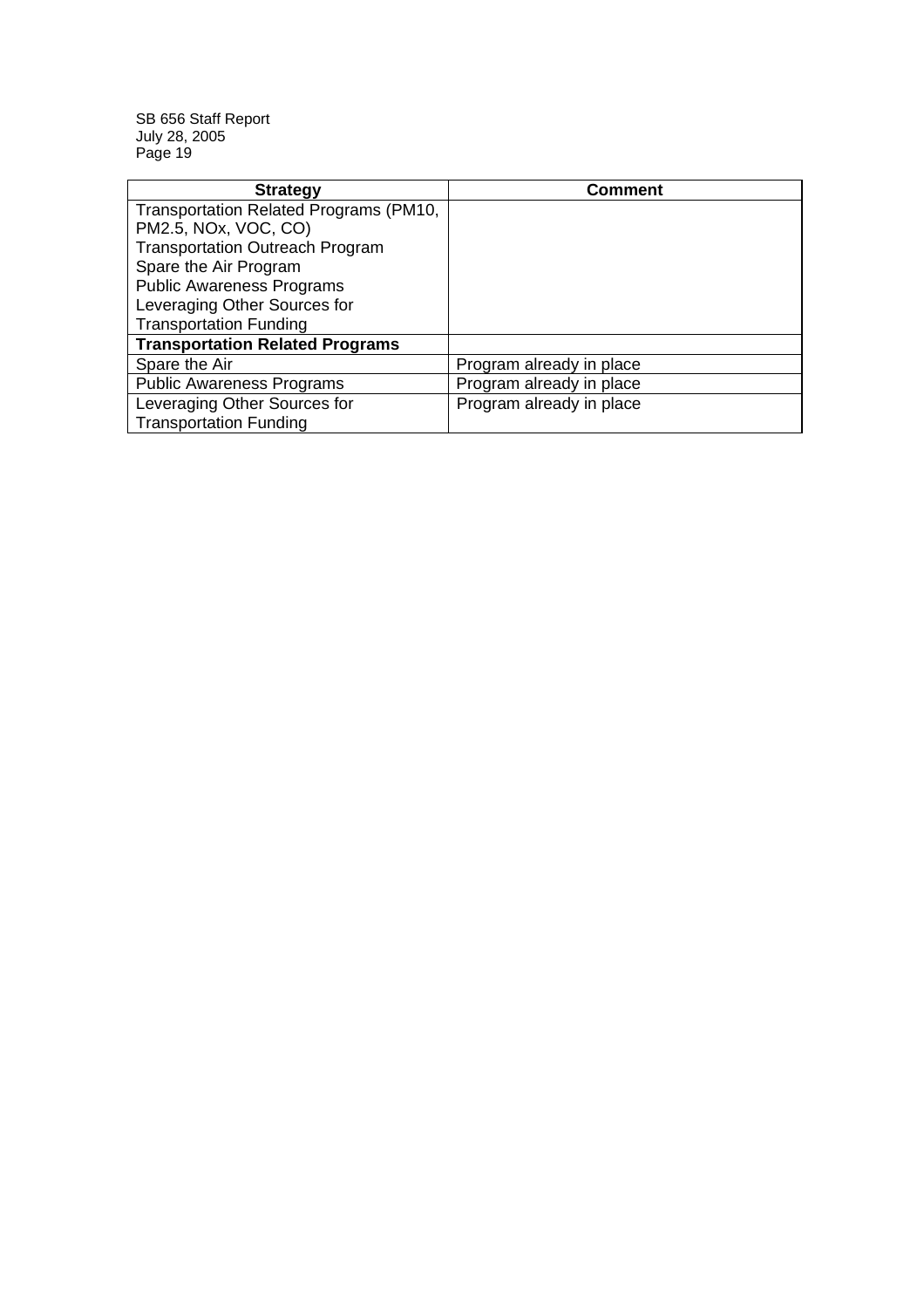# **APPENDIX B**

# **REJECTED CONTROL MEASURES**

# **(NO SOURCES OR MINIMAL EMISSIONS OR MINIMAL EMISSION REDUCTION)**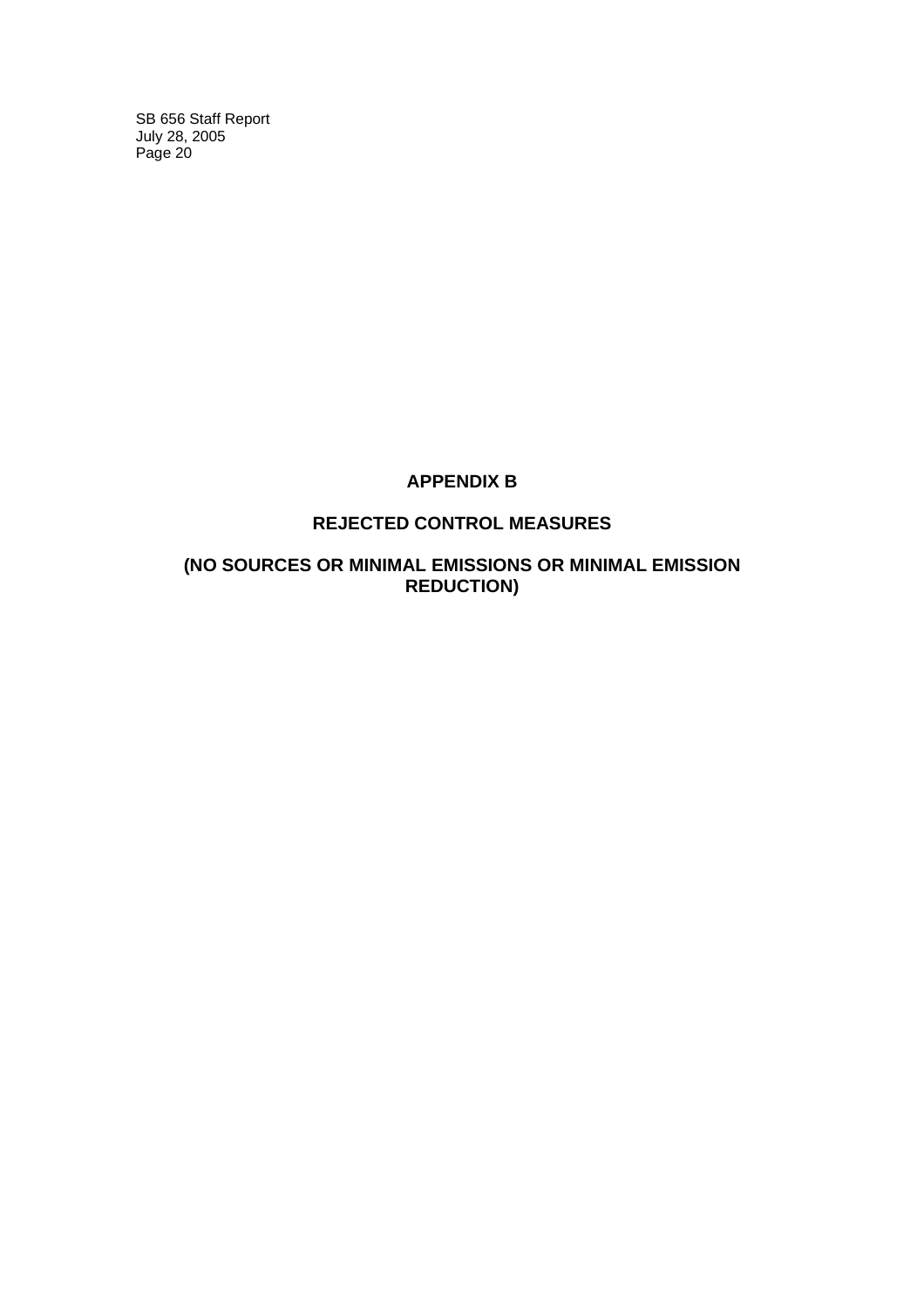| <b>Strategy</b>                                    | <b>Comment</b>                  |  |  |  |  |
|----------------------------------------------------|---------------------------------|--|--|--|--|
| <b>Combustion Sources</b>                          |                                 |  |  |  |  |
| Measures reduce NOx, VOC, CO, or PM10 and PM2.5.   |                                 |  |  |  |  |
| Lime Kilns (NOx)                                   | No sources in the District.     |  |  |  |  |
| Cement Kilns (NOx, PM10, PM2.5)                    | No sources in the District.     |  |  |  |  |
| <b>Glass Melting Furnaces (NOx)</b>                | No sources in the District.     |  |  |  |  |
| <b>Central Furnaces</b>                            | Inventory already assumes       |  |  |  |  |
|                                                    | compliance with this control    |  |  |  |  |
|                                                    | measure                         |  |  |  |  |
| <b>Composting and Related Operations</b>           |                                 |  |  |  |  |
| <b>Measures reduce ammonia and VOC.</b>            |                                 |  |  |  |  |
| <b>General Administrative Requirements</b>         | Negligible emissions inventory  |  |  |  |  |
|                                                    | from this source category.      |  |  |  |  |
| Chipping and Grinding Operations (Ammonia,<br>VOC) | No sources in the District.     |  |  |  |  |
| Composting (Ammonia, VOC)                          | Negligible emissions inventory  |  |  |  |  |
|                                                    | from this source category.      |  |  |  |  |
| <b>Product Manufacturing</b>                       |                                 |  |  |  |  |
| Measures reduce VOC                                |                                 |  |  |  |  |
| Coatings and Ink Manufacturing                     | No sources in the District.     |  |  |  |  |
| <b>Fiberboard Manufacturing</b>                    | No sources in the District.     |  |  |  |  |
| Polymeric Cellular Products (Foam)                 | No sources in the District.     |  |  |  |  |
| Surfactant Manufacturing.                          | No sources in the District.     |  |  |  |  |
| <b>Coating Operations</b>                          |                                 |  |  |  |  |
| Measures reduce VOC                                |                                 |  |  |  |  |
| Metal Container, Closure, and Coil Coating         | No sources in the District.     |  |  |  |  |
| Operations                                         |                                 |  |  |  |  |
| <b>Magnet Wire Coating Operations</b>              | No sources in the District.     |  |  |  |  |
| <b>Marine Coating Operations</b>                   | No sources in the District.     |  |  |  |  |
| <b>Metal Parts and Products</b>                    | Limits VOC content, rule        |  |  |  |  |
|                                                    | already in place, minimal       |  |  |  |  |
|                                                    | reduction potential             |  |  |  |  |
|                                                    |                                 |  |  |  |  |
| Motor Vehicle Assembly Line Coating                | No sources in the District.     |  |  |  |  |
| Operations                                         |                                 |  |  |  |  |
| <b>Spray Booth Facilities</b>                      | No sources in the District.     |  |  |  |  |
| <b>Wood Flat Stock Coatings</b>                    | No sources in the District.     |  |  |  |  |
| <b>Non-Agricultural Open Burning</b>               | Negligible inventory. Only 0.7% |  |  |  |  |
| Measures reduce PM10, PM2.5 and as added           | of PM2.5 inventory and 0.3% of  |  |  |  |  |
| benefit VOC, NOx, CO, and air toxics               | PM10 inventory                  |  |  |  |  |
| Fugitive Dust Measures reduce PM10 and PM2.5       |                                 |  |  |  |  |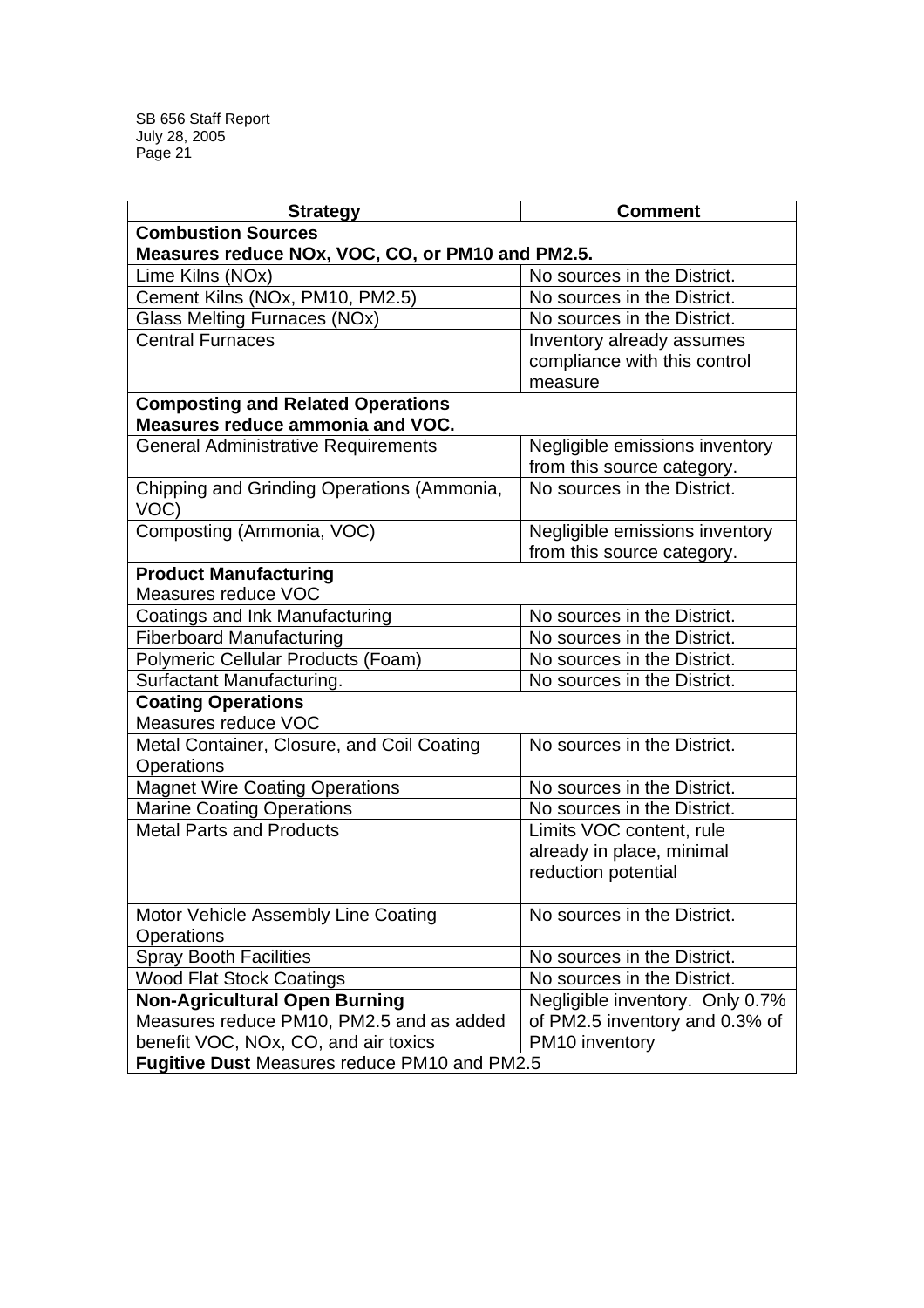| <b>Bulk Materials Handling/Storage</b>                                       | These emissions are included<br>within other inventory<br>categories. Emissions already<br>controlled through public<br>nuisance, opacity, fugitive dust<br>rules, and permits. Minimal<br>reduction potential. |
|------------------------------------------------------------------------------|-----------------------------------------------------------------------------------------------------------------------------------------------------------------------------------------------------------------|
| Paved Road Dust - New/Modified Public and<br><b>Private Roads</b>            | Small inventory and small<br>portion of the contribution to<br>ambient PM2.5 and PM10<br>concentrations                                                                                                         |
| <b>Weed Abatement Activities</b>                                             | No specific PM10 inventory for<br>this category                                                                                                                                                                 |
| Fugitive Dust from off-field sources                                         | Minimal reduction potential.                                                                                                                                                                                    |
| Limit fugitive dust from paved and unpaved<br>roads and livestock operations | Minimal emission inventory                                                                                                                                                                                      |
| Reduce fugitive dust from livestock feed yards                               | Minimal emission inventory                                                                                                                                                                                      |
| Agriculture Operations - Restrict tilling and<br>mulching in high wind       | Minimal emission reduction<br>potential, and workshop<br>comments demonstrated that it<br>would place an unnecessary<br>burden on the agricultural<br>industry                                                  |
| <b>Transportation Related Programs</b>                                       |                                                                                                                                                                                                                 |
| <b>Transportation Outreach Program</b>                                       | No emission reduction potential<br>from this measure                                                                                                                                                            |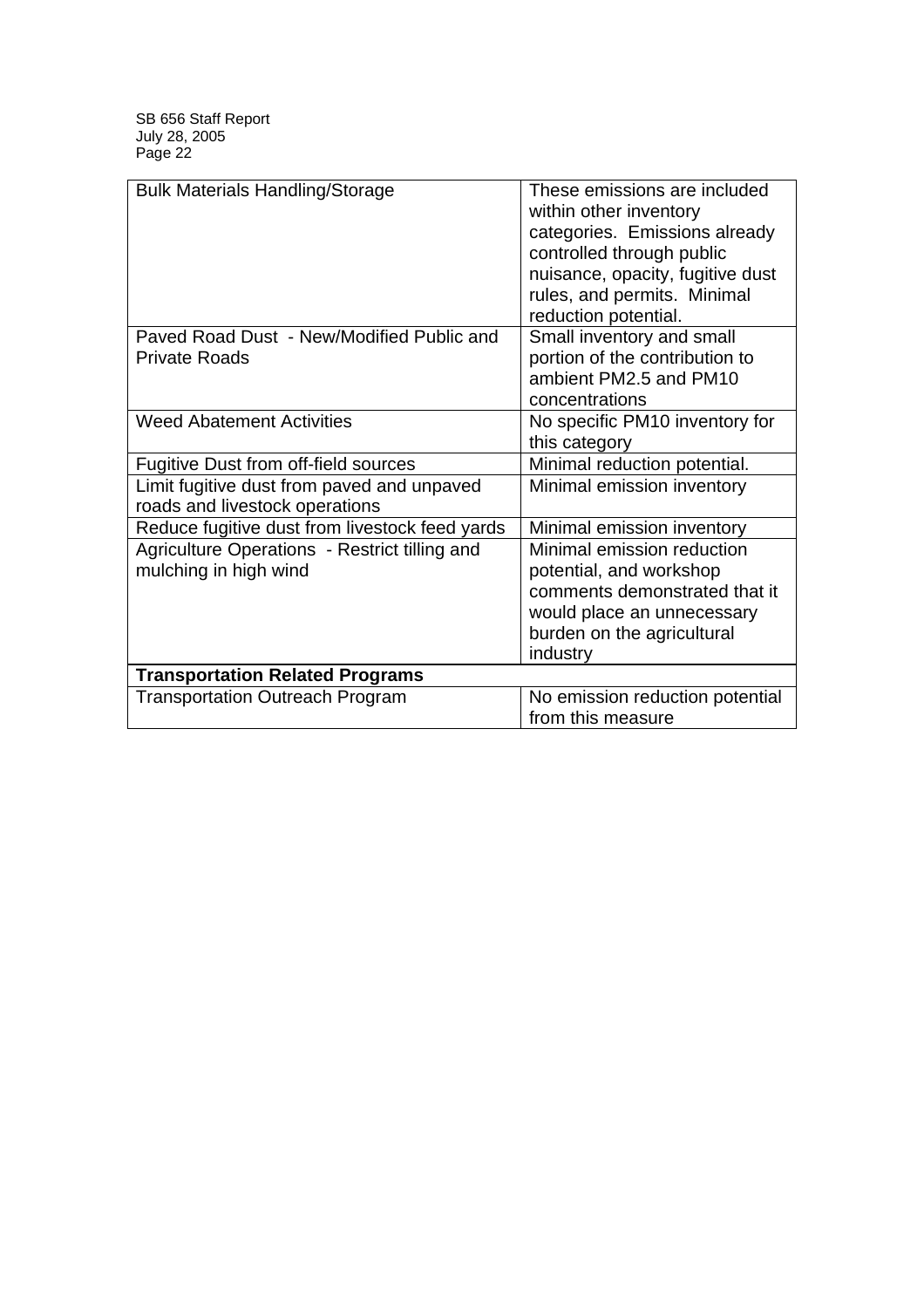**APPENDIX C**

**POTENTIAL SB656 CONTROL MEASURES**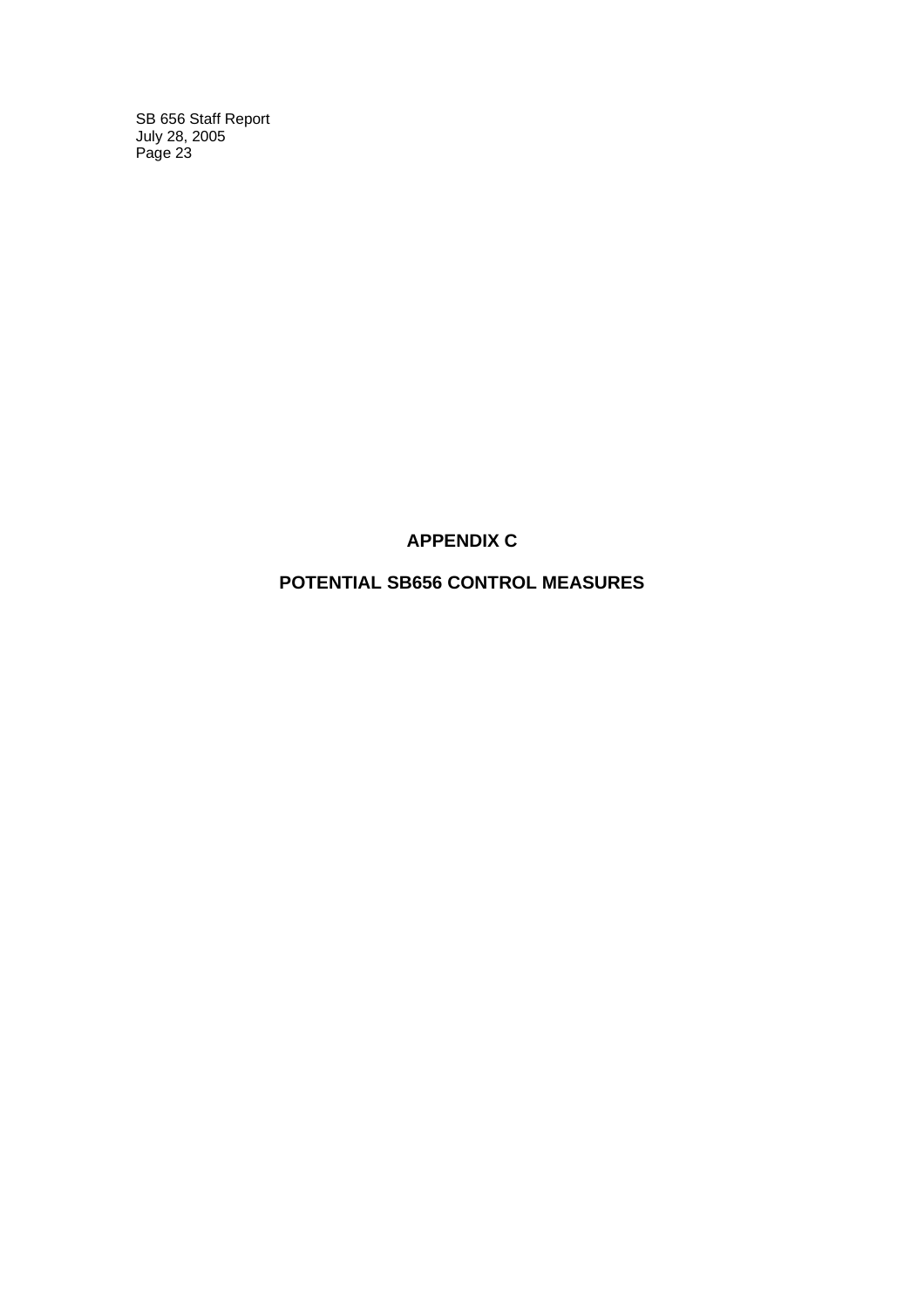| <b>Control Measure Category</b> | <b>Specific Control Measure</b>                       |  |  |
|---------------------------------|-------------------------------------------------------|--|--|
| <b>Wood Burning</b>             | <b>Public Awareness Program or Public Awareness</b>   |  |  |
|                                 | Program with either a voluntary curtailment or        |  |  |
|                                 | mandatory curtailment                                 |  |  |
| <b>Wood Burning</b>             | Require use of USEPA-Certified Phase II or            |  |  |
|                                 | equivalent devices                                    |  |  |
| <b>Wood Burning</b>             | Require replacement of non-certified units upon sale  |  |  |
|                                 | of property.                                          |  |  |
| <b>Wood Burning</b>             | Restrict number of wood burning fireplaces allowed    |  |  |
|                                 | in new residential developments. Control of wood      |  |  |
|                                 | moisture content. Prohibit burning materials that are |  |  |
|                                 | not intended for use in fireplace/heater              |  |  |
| Combustion                      | Add-on control for chain-driven charbroilers          |  |  |
| <b>Fugitive Dust</b>            | Limit PM emissions from construction, demolition,     |  |  |
|                                 | excavation, extraction, grading, and other            |  |  |
|                                 | earthmoving activities, inactive disturbed land and   |  |  |
|                                 | from track-out resulting from construction and        |  |  |
|                                 | demolition operations.                                |  |  |
| <b>Fugitive Dust</b>            | Limits PM emissions from vehicle travel on unpaved    |  |  |
|                                 | roads.                                                |  |  |
| <b>Fugitive Dust</b>            | Limits PM emissions from vehicle travel on paved      |  |  |
|                                 | roads by requiring use of PM10-efficient street       |  |  |
|                                 | sweepers by governmental agencies or their            |  |  |
|                                 | contractors.                                          |  |  |
| Transportation                  | <b>On-Road Motor Vehicle Mitigation Option</b>        |  |  |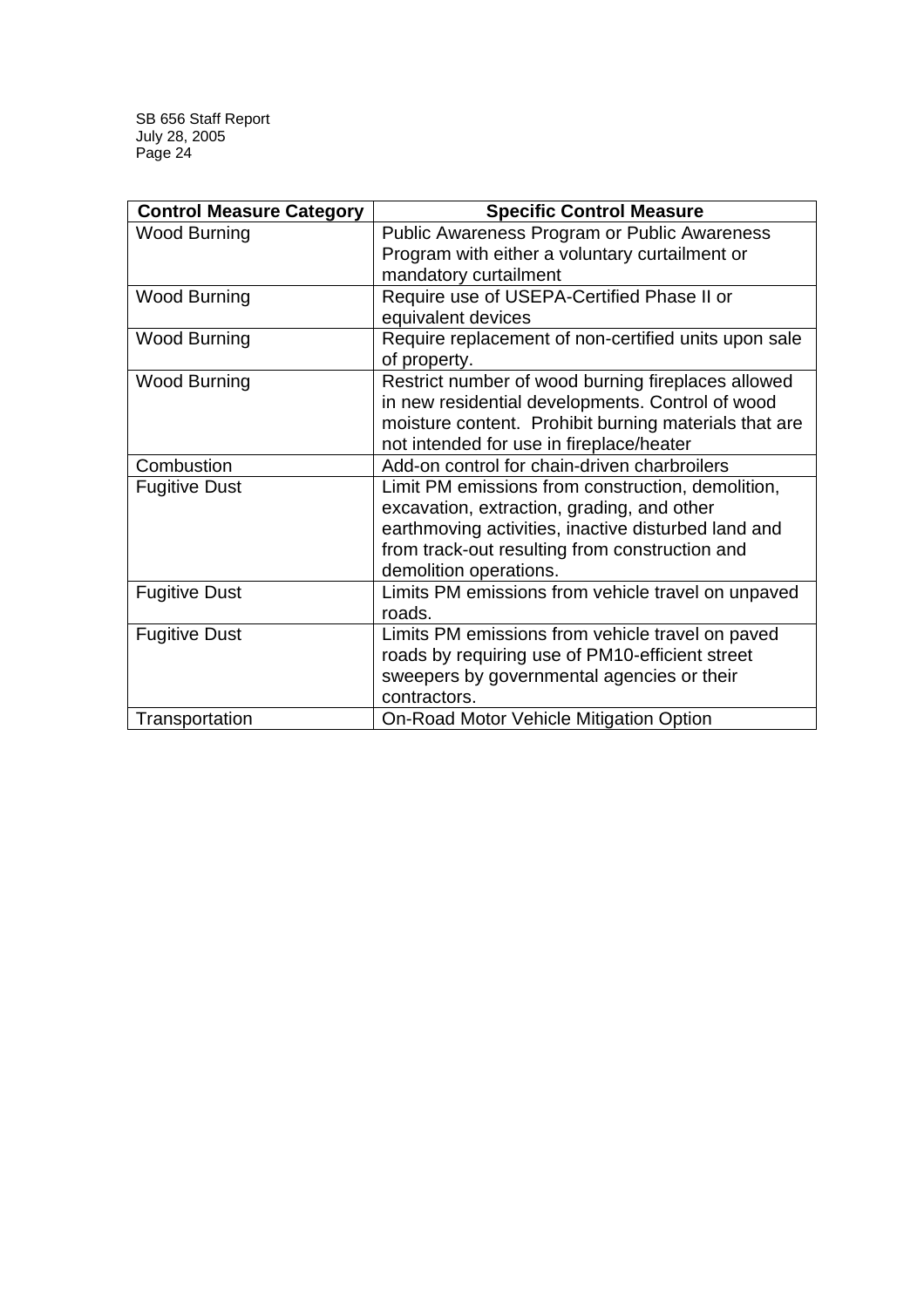Wood Burning Fireplaces and Wood Burning Heaters

Public Awareness Program or Public Awareness Program with either a Voluntary Curtailment or Mandatory Curtailment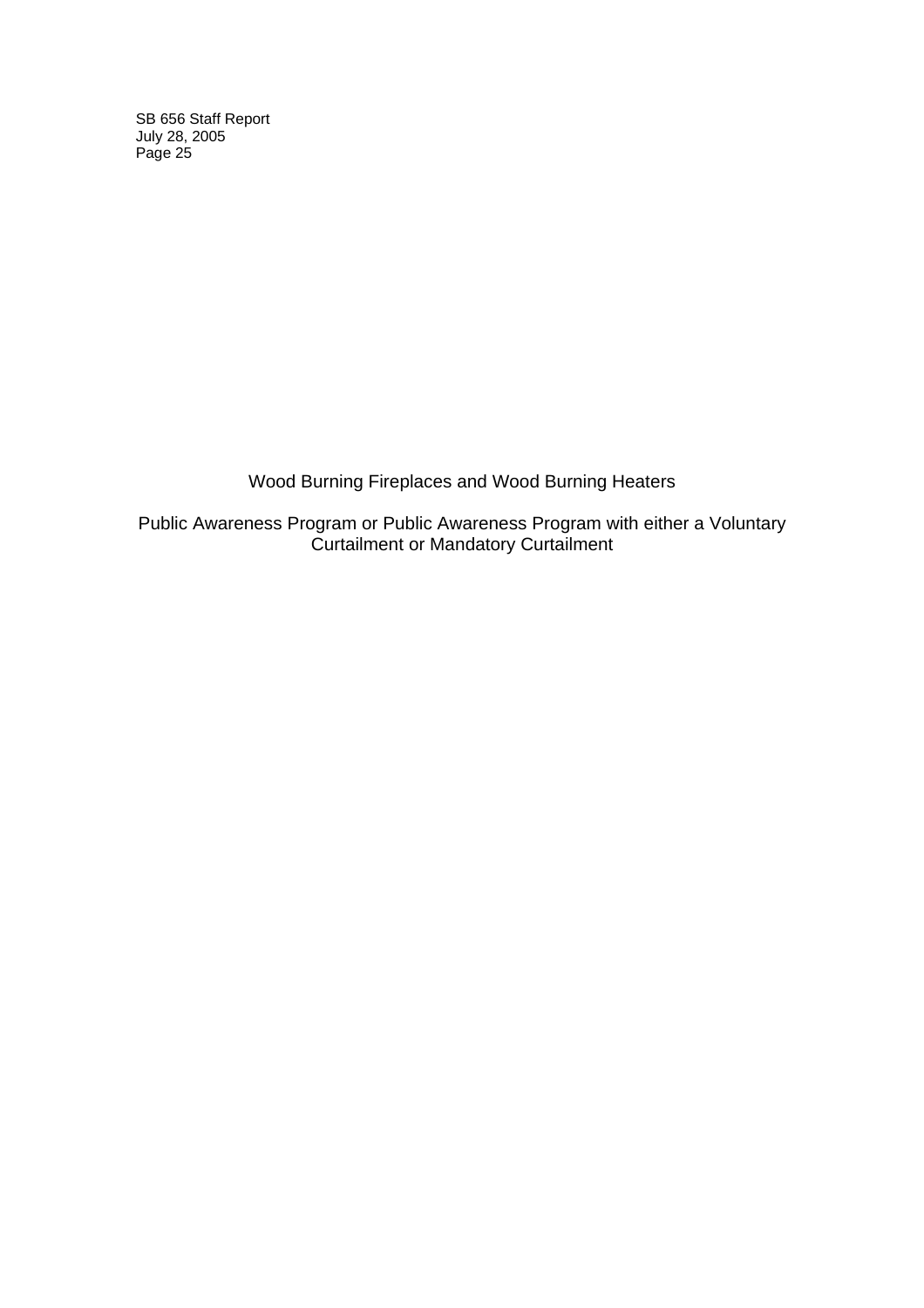### **Wood Burning Fireplaces and Wood Burning Heaters - Public Awareness Program or Public Awareness Program with Either a Voluntary Curtailment or Mandatory Curtailment**

Evaluator: Ali Mohamad/Aleta Kennard

# **Control Measure Description**

There are two potential parts to this control measure. The first part is implementing a public awareness program. The second part is establishing a voluntary or mandatory curtailment program. Descriptions of these programs are below.

1. Provide a public awareness program about the health effects of residential wood burning and how these impacts can be minimized. Require retailers of new wood burning appliances to supply information to the public at the point of sale of wood burning appliances. Information distributed by the retailers will be in the form of pamphlets, brochures, or fact sheets on the following topics: proper operation and maintenance of wood appliances; proper sizing of wood appliances; proper fuel selection and use; weatherization methods for the home; proper fuel storage; and health benefits from low-emission wood burning appliances.

A few districts have adopted the requirement for retailers to distribute the topic material, including: SJUAPCD, SLOAPCD, YSAQMD; BUTAQMD, and KERNAPCD. For the town of Mammoth Lakes, GBUAPCD has adopted a Pollution Reduction Education Program. In addition, the City of Sebastopol in the BAAQMD has adopted an Education Program.

- 2. Limit or prohibit the use of wood burning fireplaces or heaters on days when the Air Quality Standard Index is predicted to be high for PM. This program can be implemented through voluntarily curtailment by residents or by mandatory curtailment imposed by District rule.
	- a. Voluntary Curtailment Program: The District can issue notices to the public informing them of the predicted high PM levels and asking them to curtail the use of wood in fireplaces and woodstoves. There are a number of districts that have included a voluntary curtailment program, including: FRAQMD, TEHAPCD, SHAAQMD, SLOAPCD, and GLENAPCD. All but one of the districts allow the APCO to issue an advisory to voluntarily curtail when PM10 is projected to exceed 60 ug/m $^3$ . SLOAPCD triggers a voluntary curtailment when an impaired air quality episode occurs. The voluntary curtailment only affects non-certified devices. The City of Sebastopol has a voluntary curtailment when the BAAQMD determines that there will be a poor air quality episode.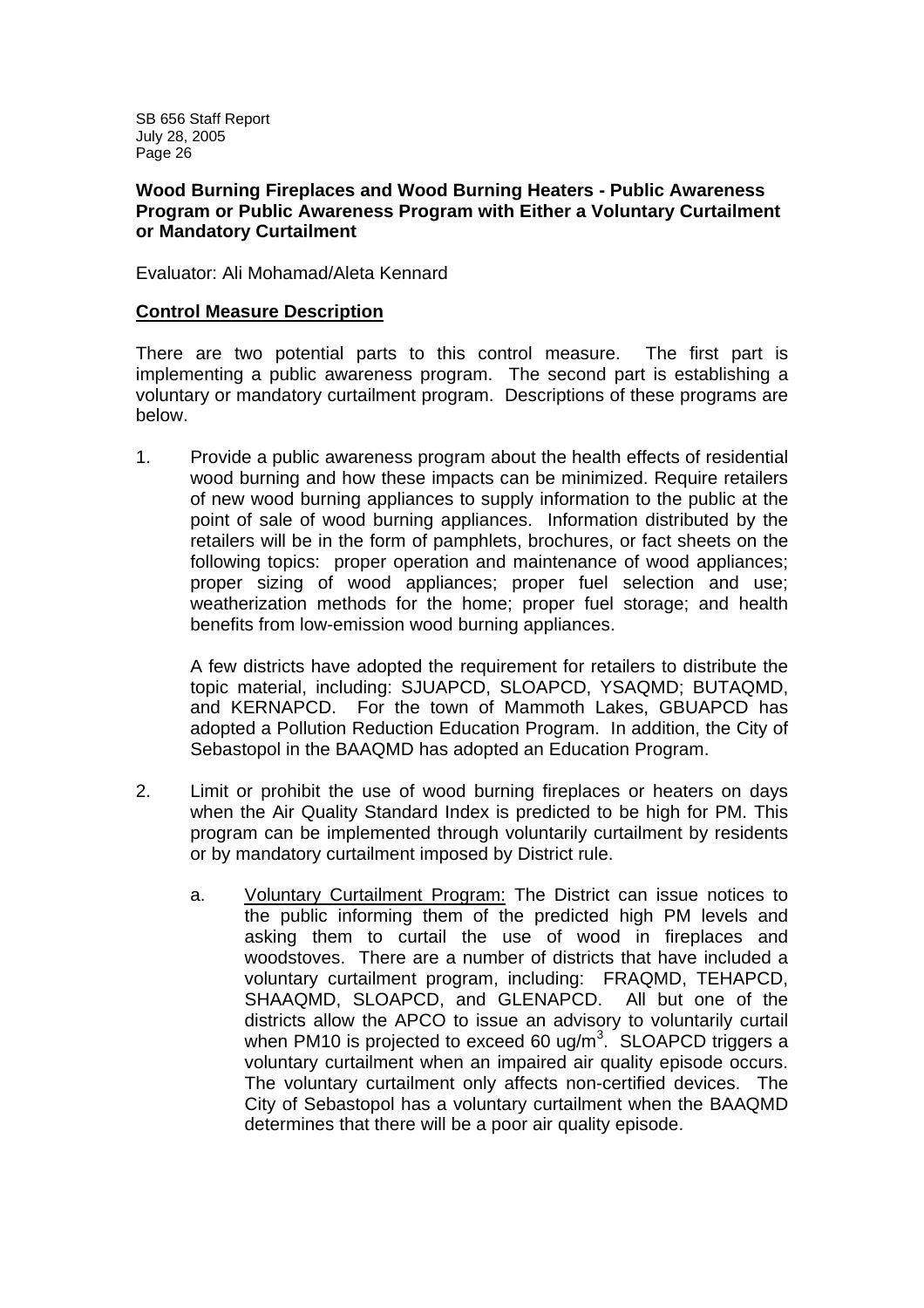> b. District Mandated Curtailment Program: The District can issue notices to the public requiring that they do not use their wood burning fireplaces and woodstoves. People who do not comply will be issued a notice of violation. There are two districts that currently have an adopted mandatory curtailment, SJUAPCD and GBUAPCD for the town of Mammoth Lakes.

SJUAPCD notifies of a mandatory curtailment when the AQI reaches a value of 150 or greater. The curtailment affects all wood burning fireplaces and heaters except those 3,000 feet or more above sea level, locations where natural gas service is not available, and where the device is the sole source of heat for the residence.

For Mammoth Lakes, an Air Quality Manager appointed by the Town Council will notify of a mandatory curtailment when the PM10 levels reach 130 ug/m3 or when adverse meteorological conditions are predicted to persist. The curtailment affects all wood or solid fuel burning except devices certified as meeting EPA emission requirements.

# **Targeted EIC Categories and Inventory**

### **2004**

| <b>CES/EIC Codes</b> | <b>Material</b><br><b>Description</b> | <b>VOC</b><br><b>Emissions</b><br>tpd | <b>NOx</b><br><b>Emissions</b><br>tpd | <b>PM10</b><br><b>Emissions</b><br>tpd | <b>PM2.5</b><br><b>Emissions</b><br>tpd |
|----------------------|---------------------------------------|---------------------------------------|---------------------------------------|----------------------------------------|-----------------------------------------|
| 610-600-0230-0000    | WOOD COMB-<br>WOOD STOVES             | 0.649                                 | 0.126                                 | 1.389                                  | 1.337                                   |
| 610-602-0230-0000    | WOOD COMB-<br><b>FIREPLACES</b>       | 3.012                                 | 0.576                                 | 7.168                                  | 6.901                                   |
|                      | Total                                 | 3.661                                 | 0.702                                 | 8.557                                  | 8.238                                   |

#### *Winter Emissions*

#### *Summer Emissions*

| <b>CES/EIC Codes</b> | <b>Material</b>    | <b>VOC</b>       | <b>NOx</b>       | <b>PM10</b>      | <b>PM2.5</b>     |
|----------------------|--------------------|------------------|------------------|------------------|------------------|
|                      | <b>Description</b> | <b>Emissions</b> | <b>Emissions</b> | <b>Emissions</b> | <b>Emissions</b> |
|                      |                    | tpd              | tpd              | tpd              | tpd              |
| 610-600-0230-0000    | WOOD COMB-         | 0.065            | 0.013            | 0.140            | 0.135            |
|                      | <b>WOOD STOVES</b> |                  |                  |                  |                  |
| 610-602-0230-0000    | WOOD COMB-         | 0.303            | 0.058            | 0.721            | 0.695            |
|                      | <b>FIREPLACES</b>  |                  |                  |                  |                  |
|                      | Total              | 0.368            | 0.071            | 0.861            | 0.830            |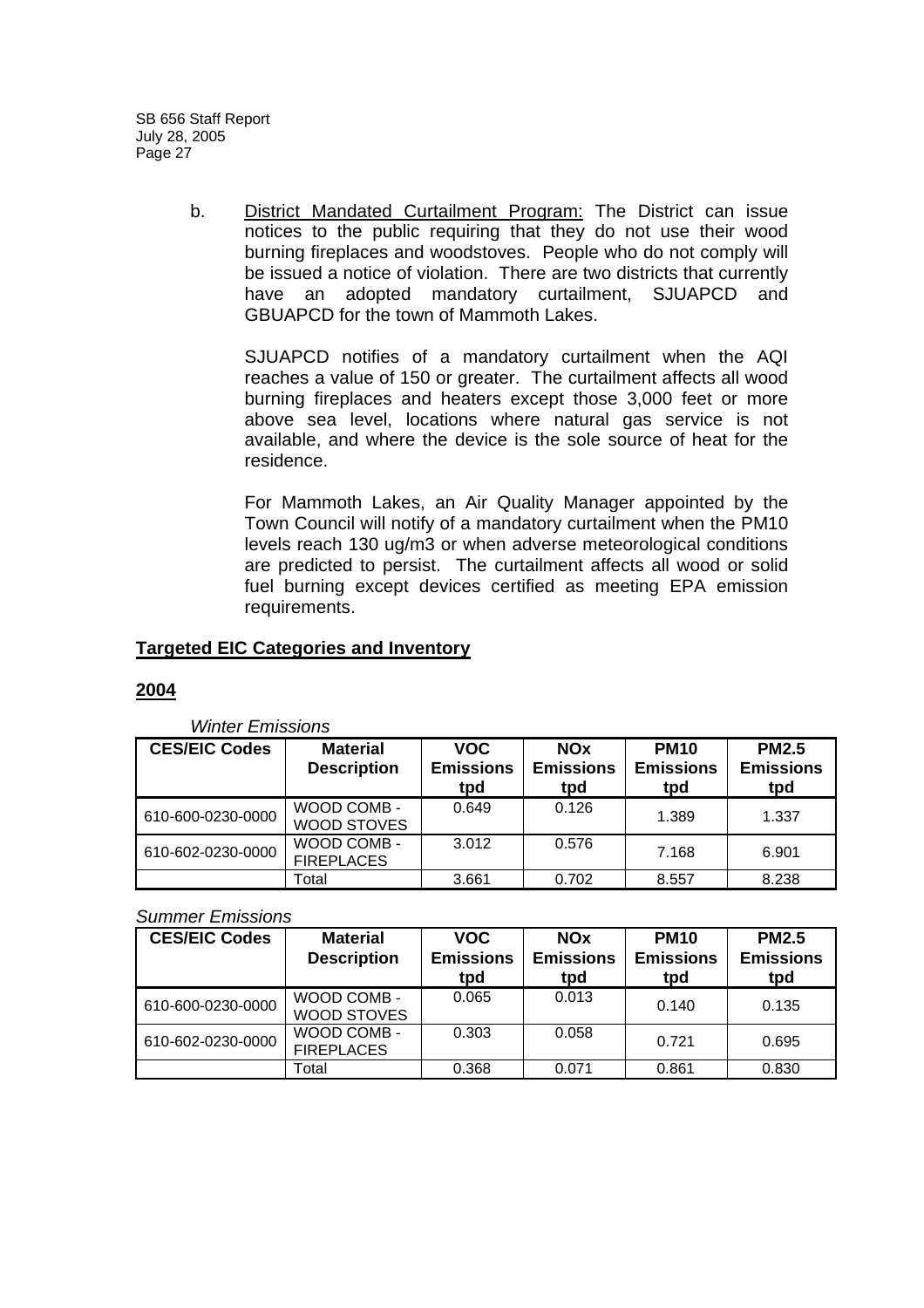| <b>CES/EIC Codes</b> | <b>Material</b><br><b>Description</b> | VOC.<br><b>Emissions</b><br>tpd | <b>NOx</b><br><b>Emissions</b><br>tpd | <b>PM10</b><br><b>Emissions</b><br>tpd | <b>PM2.5</b><br><b>Emissions</b><br>tpd |
|----------------------|---------------------------------------|---------------------------------|---------------------------------------|----------------------------------------|-----------------------------------------|
| 610-600-0230-0000    | WOOD COMB-<br><b>WOOD STOVES</b>      | 0.357                           | 0.069                                 | 0.764                                  | 0.736                                   |
| 610-602-0230-0000    | WOOD COMB-<br><b>FIREPLACES</b>       | 1.657                           | 0.317                                 | 3.943                                  | 3.796                                   |
|                      | Total                                 | 2.014                           | 0.386                                 | 4.707                                  | 4.532                                   |

### *Annual Average Emissions*

# **Emission Reductions**

Voluntary/Mandatory Curtailment Measure: The emission reduction from a voluntary or mandatory curtailment program would depend on the compliance rate of the program. Because there could be penalties imposed, a mandatory program could achieve a higher compliance rate. Many of the districts that have a voluntary curtailment program have not estimated emission reductions from their programs. SJUAPCD, which adopted a mandatory program, estimated the maximum potential emission reductions from the program to be 78% from their curtailment program. This estimate assumed that the curtailment was in place for the entire District. SJUAPCD has had their mandatory curtailment program in effect for two years now. They have been operating their program with both a voluntary curtailment called at a lower AQI level, and then calling a mandatory curtailment when the 150 AQI is reached. This last season they called from 6 – 44 voluntary curtailments, depending on location. There were only 3 days of mandatory curtailments. A total of 44 violation notices were issued.

Public Awareness Measure: This measure may result in reductions in particulate matter emissions. However, the actual emission reductions cannot be quantified since there is no information available on the number of people that actually complied with the guidelines for proper use of their wood burning appliances.

### **Cost Effectiveness**

SJUAPCD has not calculated cost-effectiveness for these measures. They state that these sources are not subject to the California Clean Air Requirement for cost-effectiveness because they are not sources subject to District permit requirements and BARCT rules. SJUAPCD did perform a socioeconomic analysis and found that major industry sectors that will have greatest impact are the firewood production industry and hearth product services sector. They found that on balance, under worst case scenarios, the net impacts of the rule amendments would be a modest employment decrease of 55 jobs in the valley.

Voluntary/Mandatory Curtailment Measure: The cost would be zero dollars for most households since it does not require changing or modifying existing fireplaces or heaters.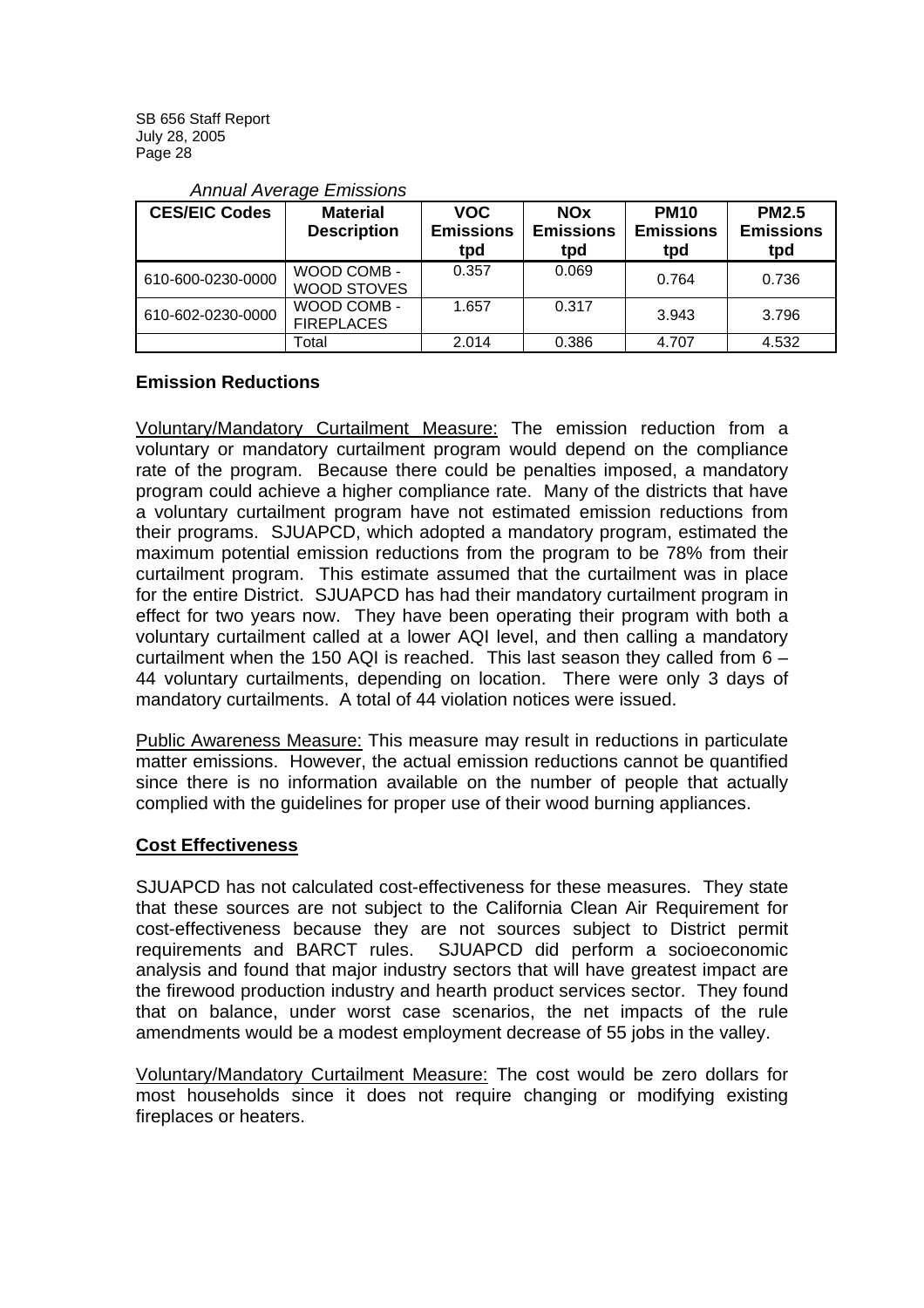Public Awareness Measure: There will be some additional costs to retailers and the District. The cost to retailers will be the in the form of preparing and distributing the informational material. The cost to the District will be the cost of staff resources and material cost to develop and implement the public awareness program. Actual costs to implement this program have not been quantified.

# **Implementation**

| <b>District</b> | <b>Rule requirement</b>                                | Implementation<br><b>Timeframe</b> | Implementation<br><b>Date</b> |
|-----------------|--------------------------------------------------------|------------------------------------|-------------------------------|
|                 | <b>Retailer Public Information</b>                     | Upon adoption                      | 7/17/03                       |
| <b>SJUAPCD</b>  | <b>Mandatory Curtailment</b>                           | Three months                       | 11/1/03                       |
|                 |                                                        | from adoption                      |                               |
|                 | <b>Pollution Reduction</b><br><b>Education Program</b> | Unspecified                        |                               |
| GBUAPCD-        | <b>Mandatory Curtailment</b>                           | Unspecified, rule                  |                               |
| Town of         |                                                        | adopted in                         |                               |
| Mammoth         |                                                        | December 1990,                     |                               |
| Lakes           |                                                        | curtailment may                    |                               |
|                 |                                                        | have been in                       |                               |
|                 |                                                        | effect the next                    |                               |
|                 |                                                        | winter                             |                               |
| <b>FRAQMD</b>   | <b>Voluntary Curtailment</b>                           | Upon adoption                      | 6/96                          |
| <b>TEHAPCD</b>  | <b>Voluntary Curtailment</b>                           | Unspecified                        |                               |
| <b>SHAAQMD</b>  | <b>Voluntary Curtailment</b>                           | Upon adoption                      | 3/1/94                        |
| <b>SLOAPCD</b>  | <b>Retailer Public Information</b>                     | Upon adoption                      | 10/19/93                      |
|                 | <b>Voluntary Curtailment</b>                           | Upon adoption                      | 10/19/93                      |
| <b>GLENAPCD</b> | <b>Voluntary Curtailment</b>                           | Upon adoption                      |                               |
| <b>BUTAQMD</b>  | <b>Retailer Public Information</b>                     | Upon adoption                      | 10/25/01                      |
| <b>YSAQMD</b>   | <b>Retailer Public Information</b>                     | Upon adoption                      | 12/8/04                       |
| City of         | <b>Education Program</b>                               | 31 days after                      | 10/03                         |
| Sebastopol      |                                                        | adoption                           |                               |
|                 | <b>Voluntary Curtailment</b>                           | 31 days after                      | 10/03                         |
|                 |                                                        | adoption                           |                               |
| <b>KERNAPCD</b> | <b>Retailer Public Information</b>                     | Upon adoption                      | 7/8/04                        |

Implementing districts and schedules

Depending on the program that was adopted the implementation time frames ranged from the date of adoption to three months from adoption.

### Public Acceptability

The cost effectiveness of this measure is unknown. There are a number of districts that have adopted voluntary curtailment programs. Many of these programs have been in effect since the early to mid-1990's. The mandatory curtailment program has been in place in the Town of Mammoth since 1990, but the SJUAPCD mandatory program has only been in place for two years.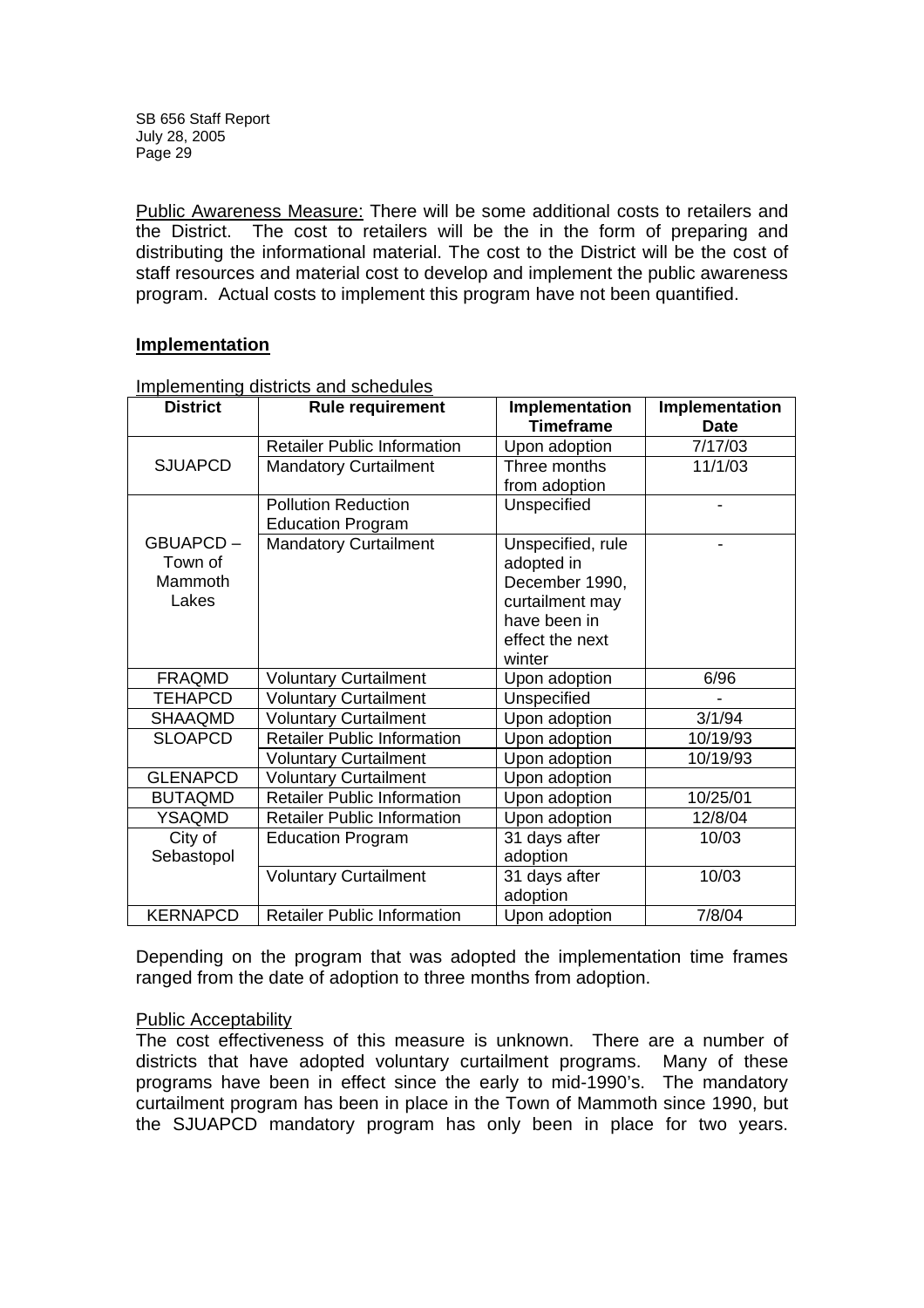SJUAPCD has issued violation notices to residents that have burned on mandatory curtailment days.

### **Enforceability**

A program for enforcing this measure still needs to be developed. In the San Joaquin Valley, notices of violation have been issued to residents if they were found to be burning on a mandatory curtailment day.

#### Resources:

Resources would be needed for outreach and enforcement. Actual funding sources have not yet been identified.

#### **Information Still Needed**

The emission reduction potential and cost-effectiveness for the Sacramento District still needs to be evaluated. The compliances rates for the curtailment programs and the number of days of curtailment need to be estimated. The number of households that are improperly using their fireplaces would need to be estimated to analyze the impact of a Public Awareness Program. Costs to comply with the requirements would still need to be determined.

#### **References:**

- 1. California Air Resources Board, Staff Report Proposed List of Measures to Reduce Particulate Matter – PM10 and PM2.5 (Implementation of Senate Bill 656, Sher 2003) Release Date: October 18, 2004
- 2. CARB Emission Inventory Data, CCOS SIP Data and Documentation, Annual and Seasonal Average Planning Inventory Report, Version 2.12
- 3. San Joaquin Valley Unified APCD, RULE 4901 WOOD BURNING FIREPLACES AND WOOD BURNING HEATERS; July 17, 2003
- 4. San Joaquin Valley Unified APCD, RULE 4901 WOOD BURNING FIREPLACES AND WOOD BURNING HEATERS; July 17, 2003
- 5. Background Model Wood Stove Ordinance, BAAQMD
- 6. REPORT ON REVISIONS TO 5TH EDITION AP-42, Section 1.10, Residential Wood Stoves; July 29, 1996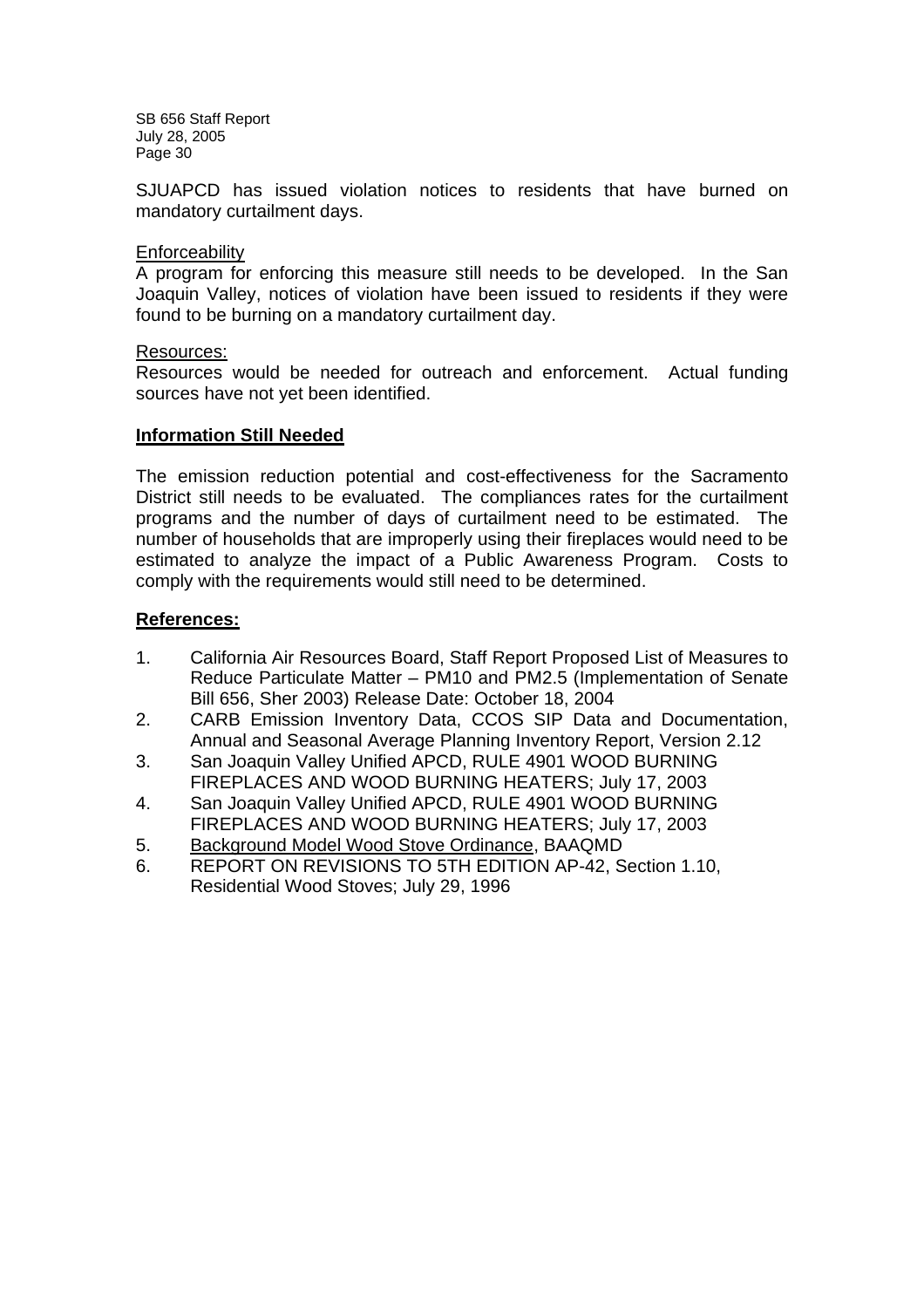Wood Burning Fireplaces and Wood Burning Heaters

Require Use of USEPA-Certified Phase II or Equivalent Devices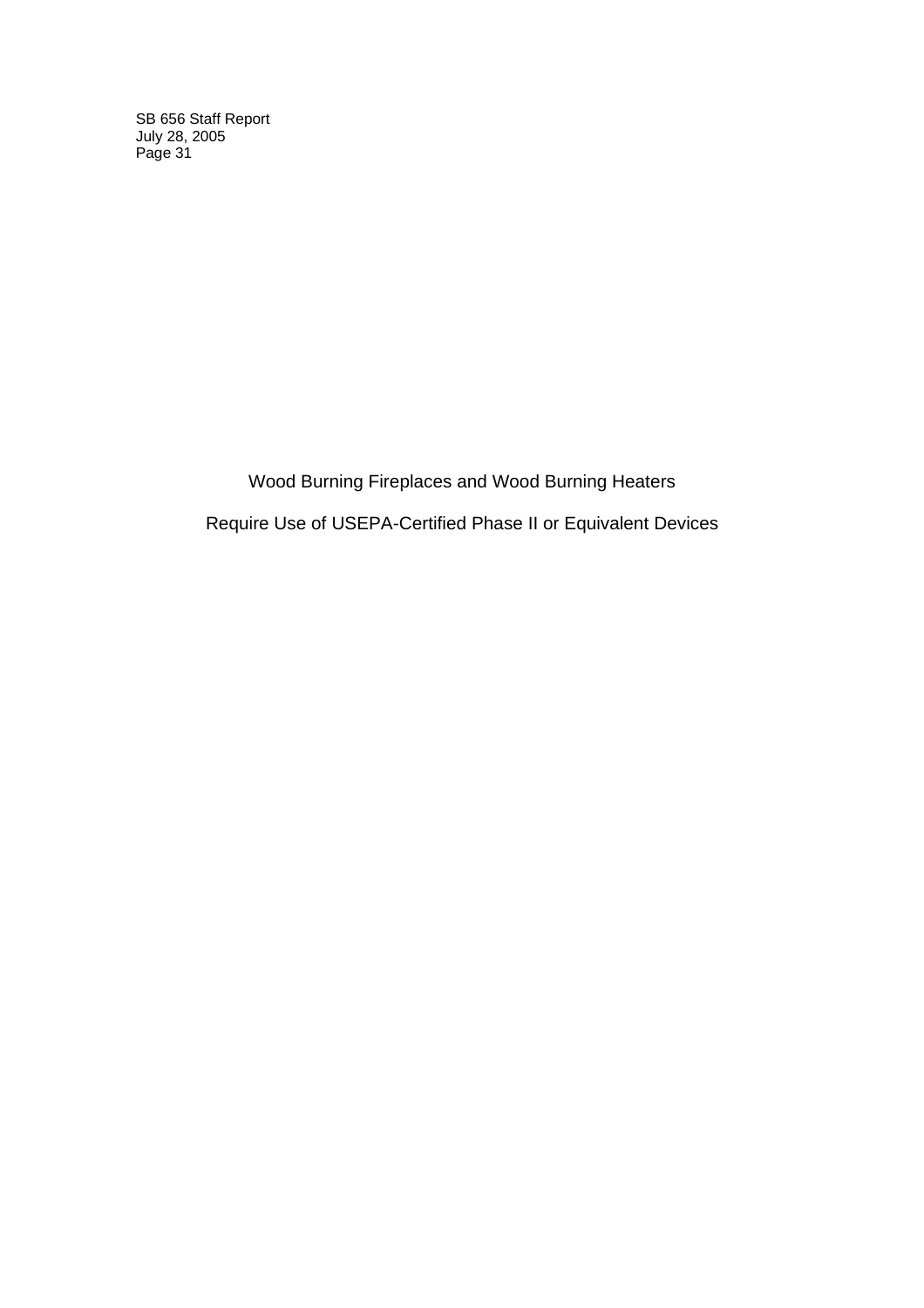### **Wood-Burning Fireplaces and Wood-Burning Heater – Use of USEPA-Certified Phase II or Equivalent Devices**

Evaluator: Ali Mohamad/Aleta Kennard

#### **Control Measure Description**

This control measure would require all new wood burning fireplaces to have particulate matter emissions equal to or less than those of woodstoves, and require wood burning stoves to be USEPA-Certified, Phase II or equivalent. This provision would apply to all new residential construction projects. This includes housing units such as new homes, apartment buildings, and condominiums and the installation of fireplaces and wood stoves into existing housing units.

USEPA-Certified woodstoves emit less than 50% of the PM10 emissions of noncertified units. Additionally, USEPA-certified wood burning pellet stove emit 87% less than non-certified stoves. USEPA requires that all new woodstoves and inserts manufactured after July 1, 1990, or sold after July 1, 1992, meet USEPA Phase II certification.

There are two types of certified wood stoves and fireplace inserts – non-catalytic and catalytic. Currently, the most common stoves on the market are noncatalytic, but there are benefits to both. Catalytic stoves employ a catalytic converter which works as an afterburner to reduce wood smoke. The converter is a cast ceramic honeycomb coated with either platinum or palladium. Once the converter is pre-heated to light-off temperature (500–600 degrees Fahrenheit), the smoke is routed through the catalyst, which burns the tars, vapors and other organic compounds that make up wood smoke.

There are a number of districts that have adopted requirements for "woodheating devices" to be USEPA-Certified Phase II or equivalent devices. There are differences in the rules in how a "wood-heating device" is defined. There are four districts, which include YSAQMD, BUTAQMD, GBUAPCD for the Town of Mammoth Lakes, and SLOAPCD, and the City of Sebastopol that include fireplaces in the definition of a wood-heating device. TEHAPCD, SHAAQMD, and GLENAPCD exclude fireplaces from the definition of wood heating device but set separate standard for fireplaces, either requiring a certified insert or that they meet <7.5 grams/hour of total particulate. The remainder of the districts, which includes FRAQMD, SJUAPCD, KERNAPCD, and PCAPCD for Squaw Valley, exclude fireplaces from the definition of a wood-heating device.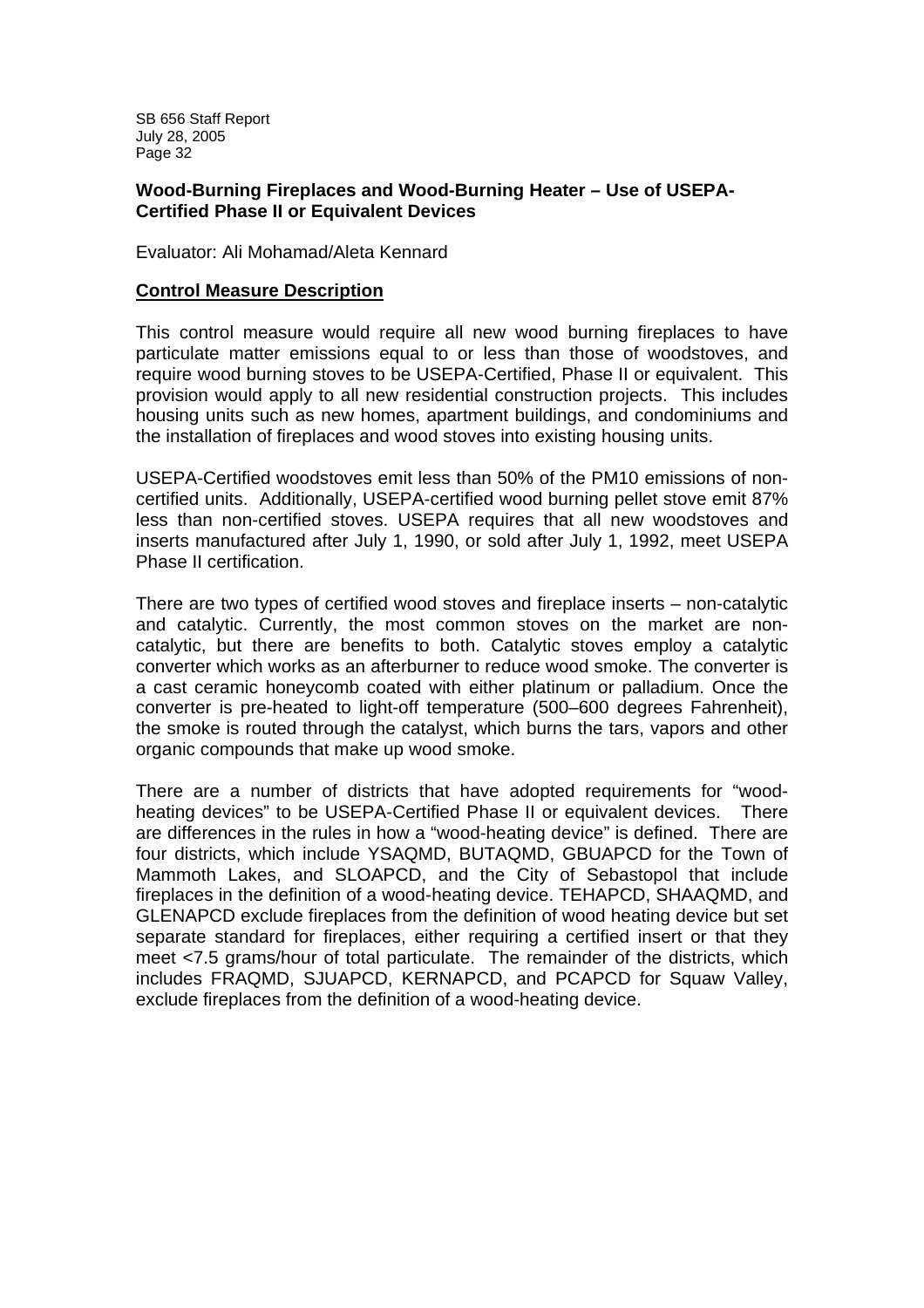# **Targeted EIC Categories and Inventory**

Below are the current PM10 and PM2.5 emissions for the Sacramento County. The proposed control measure will reduce only the growth in emissions, since it applies to new homes.

### **2004**

*Winter Emissions*

| <b>CES/EIC Codes</b> | <b>Material</b><br><b>Description</b> | <b>VOC</b><br><b>Emissions</b> | <b>NOx</b><br><b>Emissions</b> | <b>PM10</b><br><b>Emissions</b> | <b>PM2.5</b><br><b>Emissions</b> |
|----------------------|---------------------------------------|--------------------------------|--------------------------------|---------------------------------|----------------------------------|
|                      |                                       | tpd                            | tpd                            | tpd                             | tpd                              |
| 610-600-0230-0000    | WOOD COMB-<br><b>WOOD STOVES</b>      | 0.649                          | 0.126                          | 1.389                           | 1.337                            |
| 610-602-0230-0000    | WOOD COMB-<br><b>FIREPLACES</b>       | 3.012                          | 0.576                          | 7.168                           | 6.901                            |
|                      | Total                                 | 3.661                          | 0.702                          | 8.557                           | 8.238                            |

#### *Summer Emissions*

| <b>CES/EIC Codes</b> | <b>Material</b>                 | <b>VOC</b>              | <b>NOx</b>              | <b>PM10</b>             | <b>PM2.5</b>            |
|----------------------|---------------------------------|-------------------------|-------------------------|-------------------------|-------------------------|
|                      | <b>Description</b>              | <b>Emissions</b><br>tpd | <b>Emissions</b><br>tpd | <b>Emissions</b><br>tpd | <b>Emissions</b><br>tpd |
| 610-600-0230-0000    | WOOD COMB-<br>WOOD STOVES       | 0.065                   | 0.013                   | 0.140                   | 0.135                   |
| 610-602-0230-0000    | WOOD COMB-<br><b>FIREPLACES</b> | 0.303                   | 0.058                   | 0.721                   | 0.695                   |
|                      | Total                           | 0.368                   | 0.071                   | 0.861                   | 0.830                   |

### *Annual Average Emissions*

| <b>CES/EIC Codes</b> | <b>Material</b>    | <b>VOC</b>       | <b>NOx</b>       | <b>PM10</b>      | <b>PM2.5</b>     |
|----------------------|--------------------|------------------|------------------|------------------|------------------|
|                      | <b>Description</b> | <b>Emissions</b> | <b>Emissions</b> | <b>Emissions</b> | <b>Emissions</b> |
|                      |                    | tpd              | tpd              | tpd              | tpd              |
| 610-600-0230-0000    | WOOD COMB-         | 0.357            | 0.069            | 0.764            | 0.736            |
|                      | WOOD STOVES        |                  |                  |                  |                  |
| 610-602-0230-0000    | WOOD COMB-         | 1.657            | 0.317            | 3.943            | 3.796            |
|                      | <b>FIREPLACES</b>  |                  |                  |                  |                  |
|                      | Total              | 2.014            | 0.386            | 4.707            | 4.532            |

# **Emission Reductions**

According to BAAQMD, the average residence burns 0.28 cords of wood per winter season. BAAQMD staff estimated that for every 1000 new homes built with USEPA-certified wood burning fireplaces and/or stoves, three tons of PM10 are avoided each winter based on the assumptions that:

the average residence burns 0.28 cords of wood per winter season;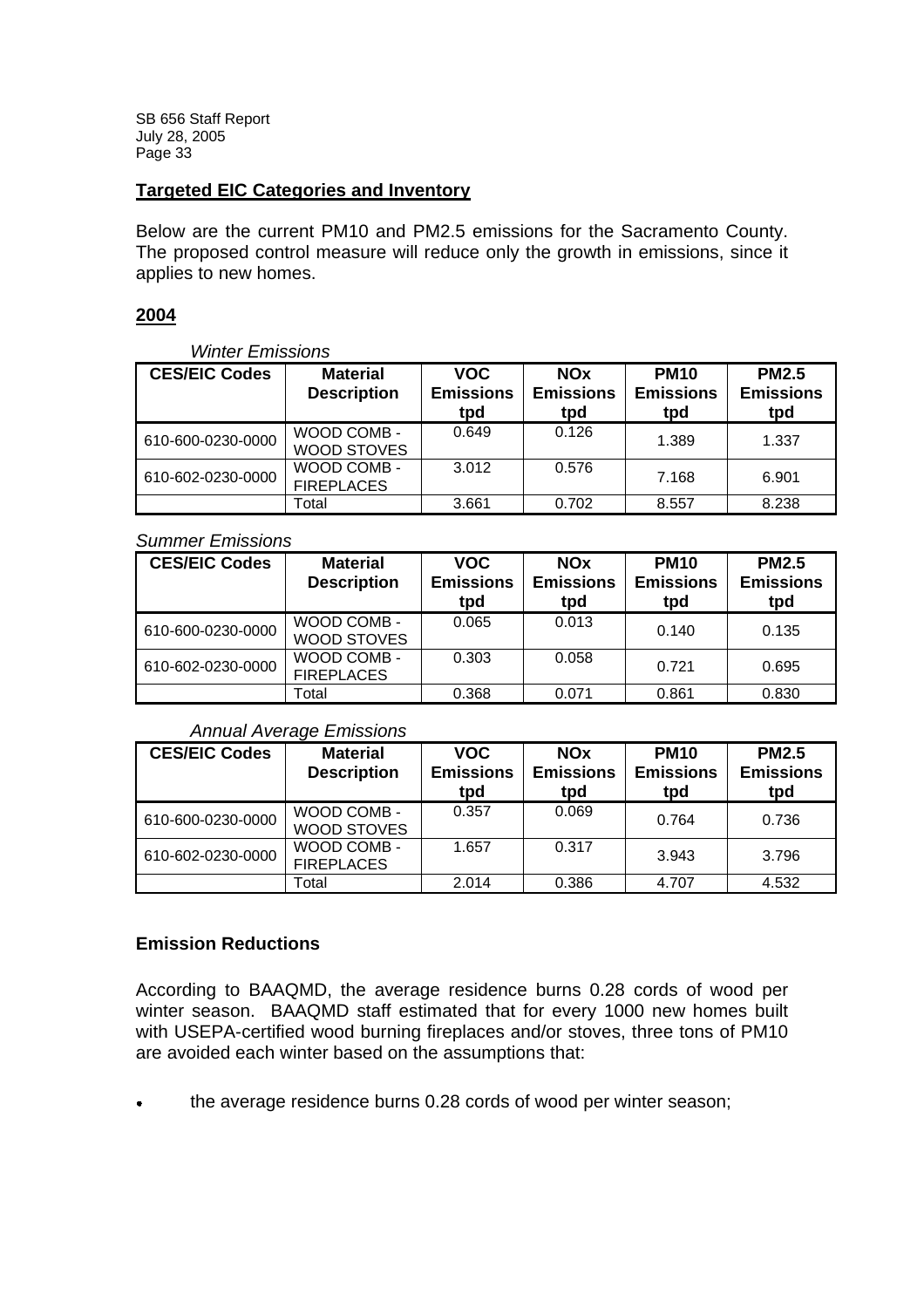- 90 percent of the homes have wood burning fireplaces; and
- 38 percent of homeowner's burn wood during the winter season.

USEPA-Certified wood stoves emit about 70% less PM10 than non-certified ones. Additionally, USEPA-certified wood burning pellet stoves emit 87% less than non-certified stoves.

To determine the emission reduction potential in the Sacramento District, the number of wood burning fireplaces constructed each year would need to be determined. An estimate of how many of those already use fireplace inserts would also have to be determined. The average amount of firewood used per fireplace in the Sacramento District would also need to be determined.

# **Cost Effectiveness**

The capital cost for a USEPA-certified wood burning appliance, including installation, ranges from \$2,500-\$3,500. A non-certified woodstove costs about \$1500-\$2,500.

The cost for a fireplace with a USEPA-certified fireplace insert ranges from \$2500 to \$3500. The incremental cost between a certified fireplace and an uncontrolled fireplace is around \$1500.

The cost effectiveness of this measure is up to \$5216/ton from the SLOAPCD rulemaking in 1991. There may be cost savings in chimney cleaning and wood costs.

The cost effectiveness for the Sacramento District still needs to be evaluated.

| <b>Pollutants</b> | <b>Cost-Effectiveness (\$/ton)</b> |  |
|-------------------|------------------------------------|--|
| PM, NOx, VOC      | $$0 - $5,216$                      |  |
|                   |                                    |  |

#### **Implementation**

Implementing districts and schedules

| <b>District</b> | <b>Rule requirement</b>                                                                                                                           | Implementation<br><b>Timeframe</b>                       | Implementation<br><b>Date</b> |
|-----------------|---------------------------------------------------------------------------------------------------------------------------------------------------|----------------------------------------------------------|-------------------------------|
| <b>SJUAPCD</b>  | No new wood stoves or<br>wood burning fireplace<br>inserts unless it is EPA<br>Phase II certified or is a<br>pellet-fueled wood burning<br>heater | Upon adoption (this<br>is already an EPA<br>requirement) | 7/17/03                       |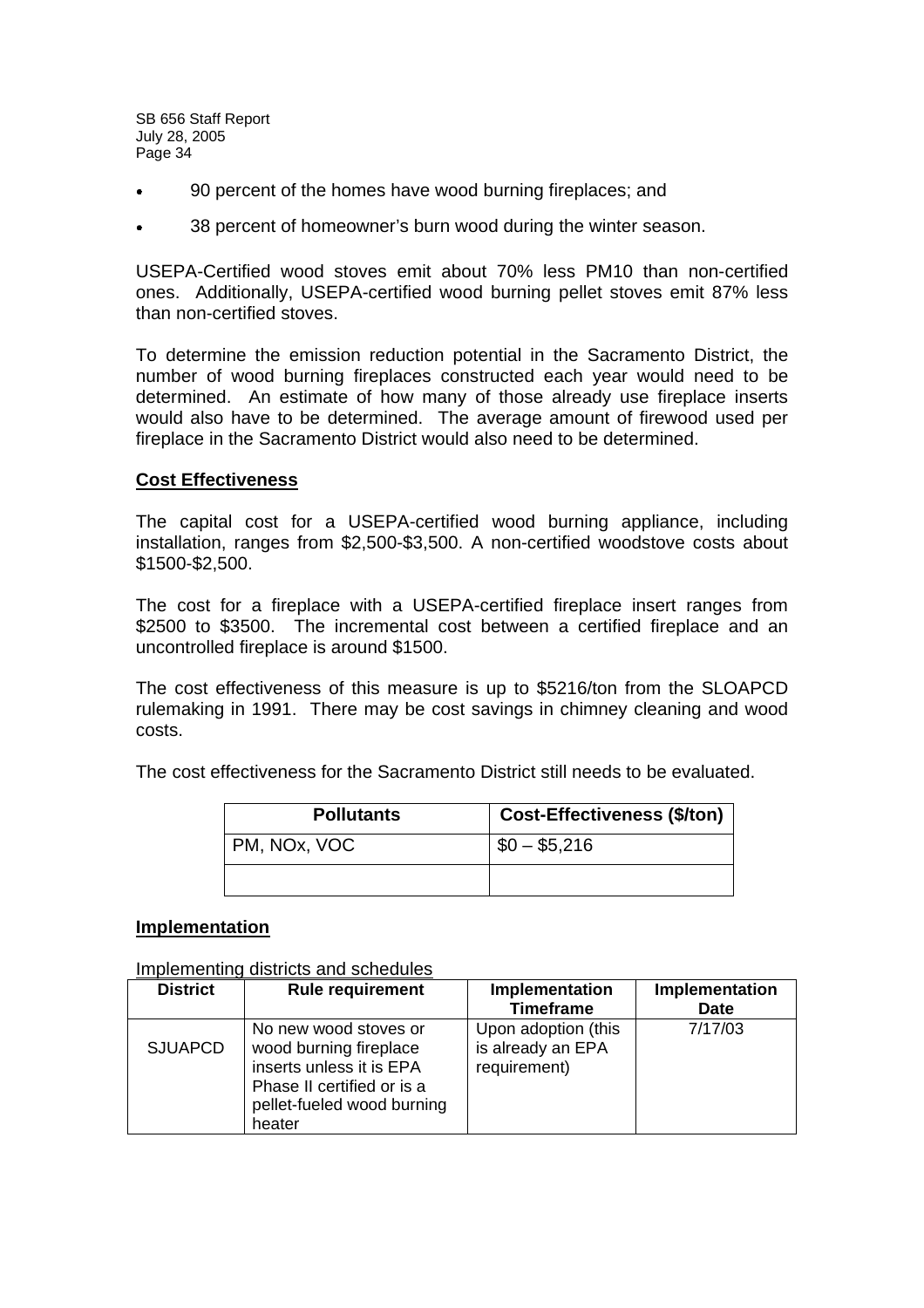| GBUAPCD-<br>Town of<br>Mammoth<br>Lakes | No new solid fuel burning<br>appliances unless it is EPA<br>Phase II certified (includes<br>any fireplace or wood<br>heater)                    | 30 days from<br>adoption                                                                    | 1/1/91   |
|-----------------------------------------|-------------------------------------------------------------------------------------------------------------------------------------------------|---------------------------------------------------------------------------------------------|----------|
| <b>FRAQMD</b>                           | No new wood heating<br>devices unless it is EPA<br>Phase II certified (does not<br>include fireplaces and wood<br>cook stoves)                  | Upon adoption (this<br>is already an EPA<br>requirement)                                    | 6/96     |
| <b>TEHAPCD</b>                          | No new wood heating<br>devices unless it is EPA<br>Phase II certified (does not<br>include fireplaces)                                          | Upon adoption (this<br>is already an EPA<br>requirement)                                    | 3/14/95  |
|                                         | Fireplaces in new<br>construction must either<br>use EPA Phase II certified<br>insert or meet <7.5<br>grams/hour of total<br>particulate matter | Six months from<br>adoption                                                                 | 10/1/95  |
| <b>SHAAQMD</b>                          | No new wood heating<br>devices unless it is EPA<br>Phase II certified (does not<br>include fireplaces and wood<br>cook stoves)                  | Upon adoption (this<br>is already an EPA<br>requirement)                                    | 3/1/94   |
|                                         | Fireplaces in new<br>construction must either<br>use EPA Phase II certified<br>insert or meet <7.5<br>grams/hour of total<br>particulate matter | Four months from<br>adoption                                                                | 7/1/94   |
| <b>SLOAPCD</b>                          | No new wood heating<br>devices unless it is EPA<br>Phase II certified (includes<br>fireplaces)                                                  | Five months after<br>adoption                                                               | 2/1/94   |
| <b>GLENAPCD</b>                         | No new wood heating<br>devices unless it is EPA<br>Phase II certified (does not<br>include fireplaces)                                          | Upon adoption (this<br>is already an EPA<br>requirement)                                    |          |
|                                         | Fireplaces in new<br>construction must either<br>use EPA Phase II certified<br>insert or meet <7.5<br>grams/hour of total<br>particulate matter | Had a future<br>implementation date<br>but can't tell how<br>long from the rule<br>language | 7/1/95   |
| <b>BUTAQMD</b>                          | No new wood heating<br>devices unless it is EPA<br>Phase II certified (includes<br>fireplaces)                                                  | Upon adoption                                                                               | 10/25/01 |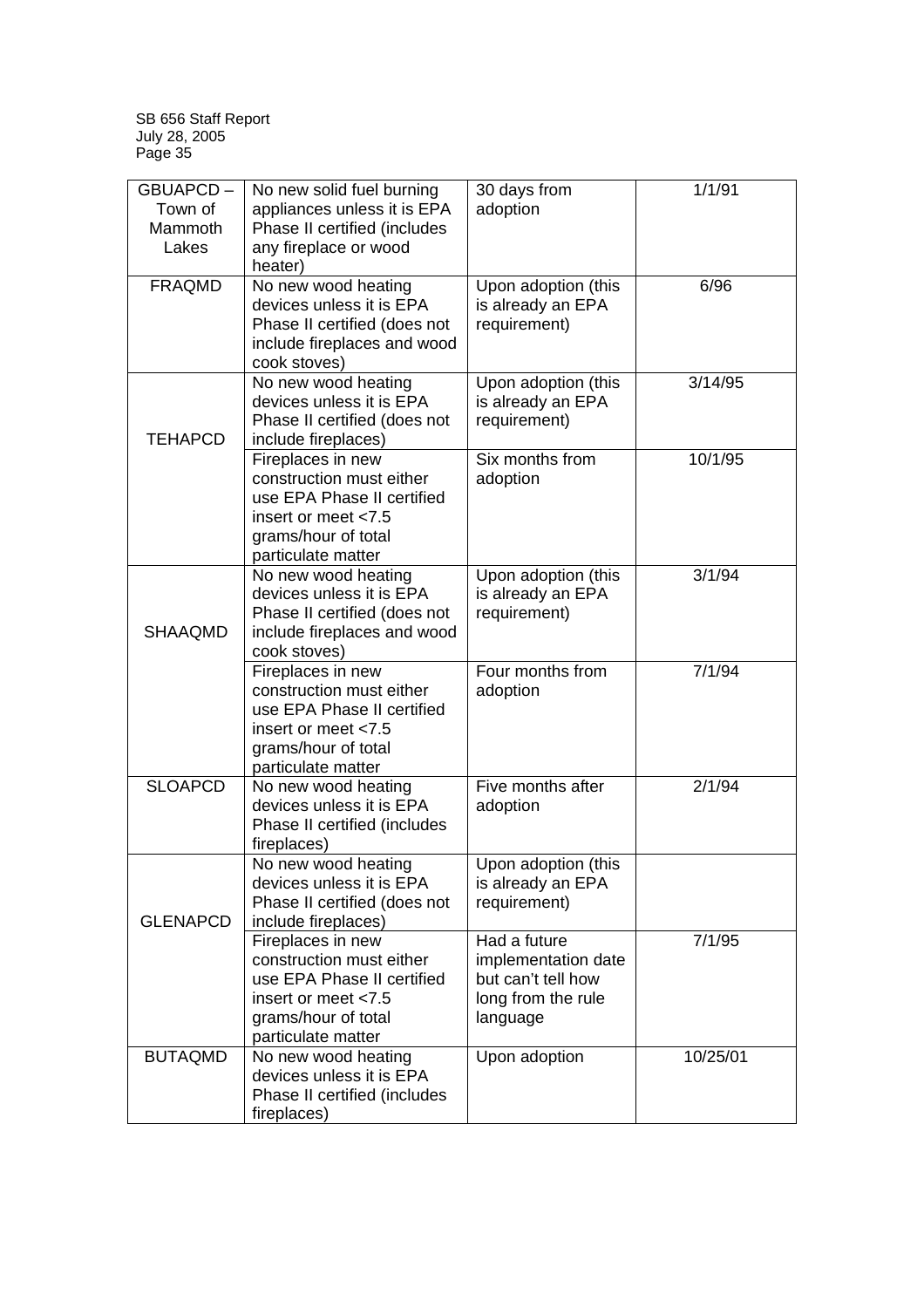| <b>YSAQMD</b>                 | No new wood heating<br>devices unless it is EPA<br>Phase II certified or <7.5<br>grams/hour for noncatalytic<br>or $<$ 4.1 grams/hour for<br>catalytic (includes<br>fireplaces)          | Upon adoption                                            | 12/8/04 |
|-------------------------------|------------------------------------------------------------------------------------------------------------------------------------------------------------------------------------------|----------------------------------------------------------|---------|
| City of<br>Sebastopol         | No new wood heating<br>devices unless it is EPA<br>Phase II certified or is a<br>pellet-fueled appliance or is<br>a dedicated gas log<br>fireplace or gas stove<br>(includes fireplaces) | 31 days after<br>adoption                                | 10/03   |
| <b>KERNAPCD</b>               | No new wood heating<br>devices unless it is EPA<br>Phase II certified (does not<br>include fireplaces)                                                                                   | Upon adoption (this<br>is already an EPA<br>requirement) | 7/8/04  |
| PCAPCD for<br>Squaw<br>Valley | No new wood heating<br>devices unless it is Oregon<br>certified or <9 grams/hour<br>for noncatalytic or <4<br>grams/hour for catalytic<br>(does not include<br>fireplaces)               | Two years after<br>adoption                              | 7/1/88  |

Depending on the program that was adopted the implementation time frames ranged from date of adoption to two years from adoption.

#### Public Acceptability

There are a number of districts that have adopted this type of program. Many of these programs have been in place since the early to mid-1990's.

### **Enforceability**

This measure could either be adopted and enforced through the District adopting a regulation or it could be adopted and enforced through cities adopting an ordinance. There may be potential efficiencies if compliance is incorporated into the building inspection and review processes.

#### **Resources**

Actual funding sources have not been identified yet. Using fees to fund this program needs to be evaluated.

#### **Information Still Needed**

The emission reduction potential and cost-effectiveness for the Sacramento District still needs to be evaluated. The number of wood burning fireplaces constructed each year would need to be determined. An estimate of how many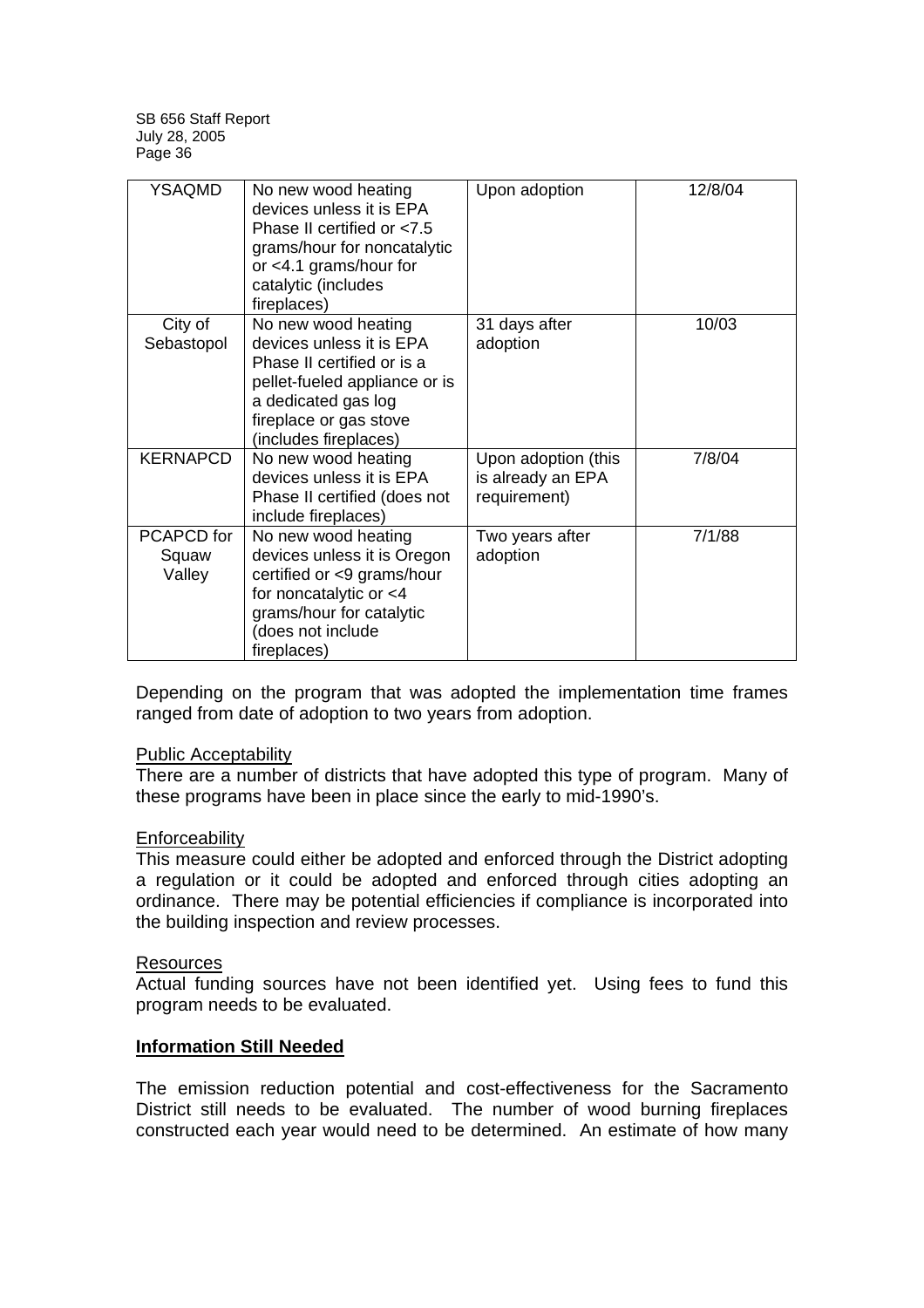of those already use fireplace inserts would also have to be determined. The average amount of firewood used per fireplace in the Sacramento District would also need to be determined.

# **References:**

- 1. California Air Resources Board, Staff Report Proposed List of Measures to Reduce Particulate Matter – PM10 and PM2.5 (Implementation of Senate Bill 656, Sher 2003) Release Date: October 18, 2004
- 2. CARB Emission Inventory Data, CCOS SIP Data and Documentation, Annual and Seasonal Average Planning Inventory Report, Version 2.12
- 3. Background Model Wood Stove Ordinance, BAAQMD
- 4. Local dealers for stoves and fireplaces.
- 5. CBIA article "California Housing Boom to Continue", by CBIA Chief Economist Alan Nevin, California Builders Magazine, January/February 2005 Issue.
- 6. Buying and EPA-Certified Woodstove, United States Environmental Protection Agency, February 1990.
- 7. San Joaquin Valley Unified APCD, RULE 4901 WOOD BURNING FIREPLACES AND WOOD BURNING HEATERS; July 17, 2003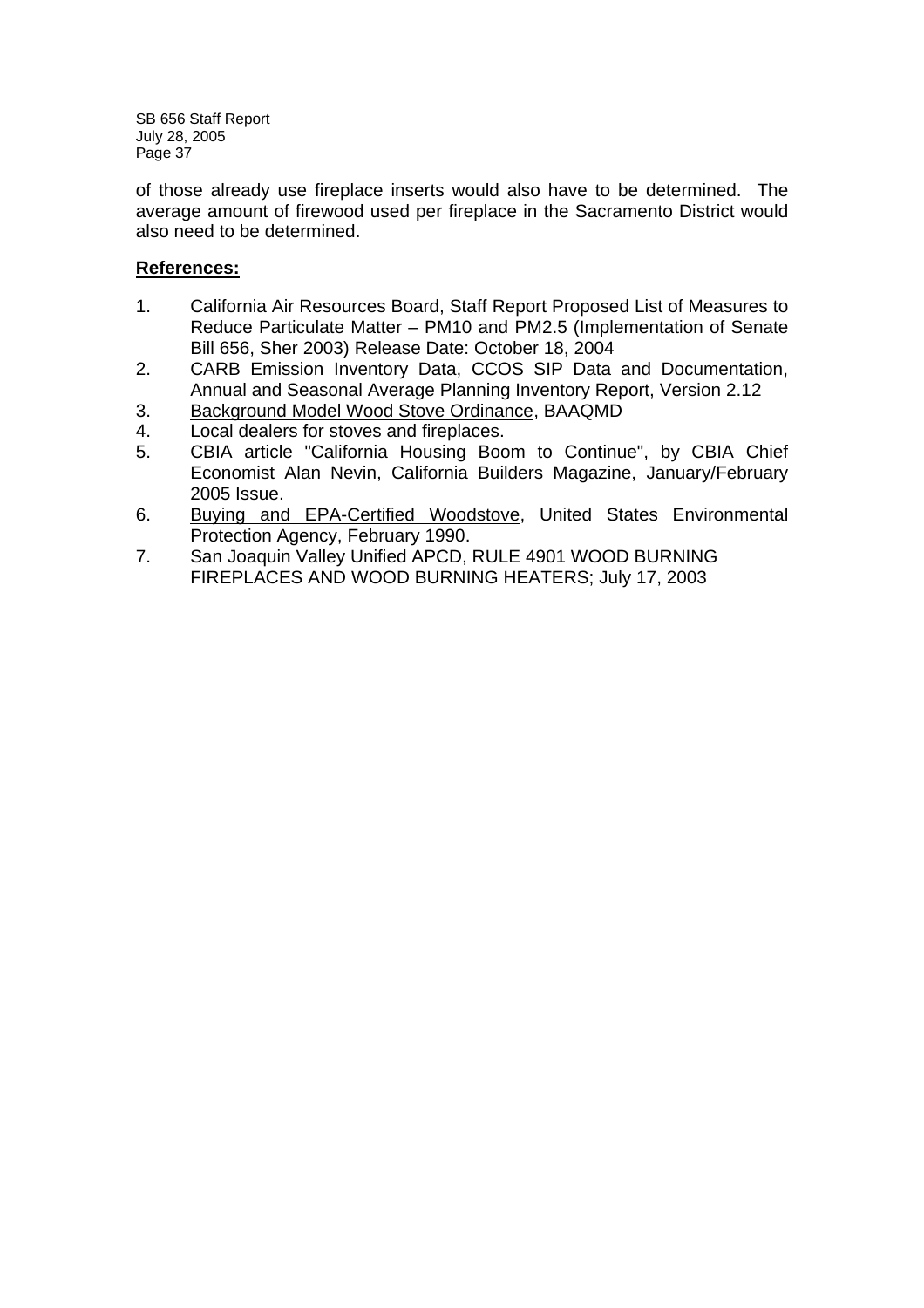Wood-Burning Fireplaces and Wood-Burning Heaters

Require Replacement of Non-Certified Units Upon Sale of Property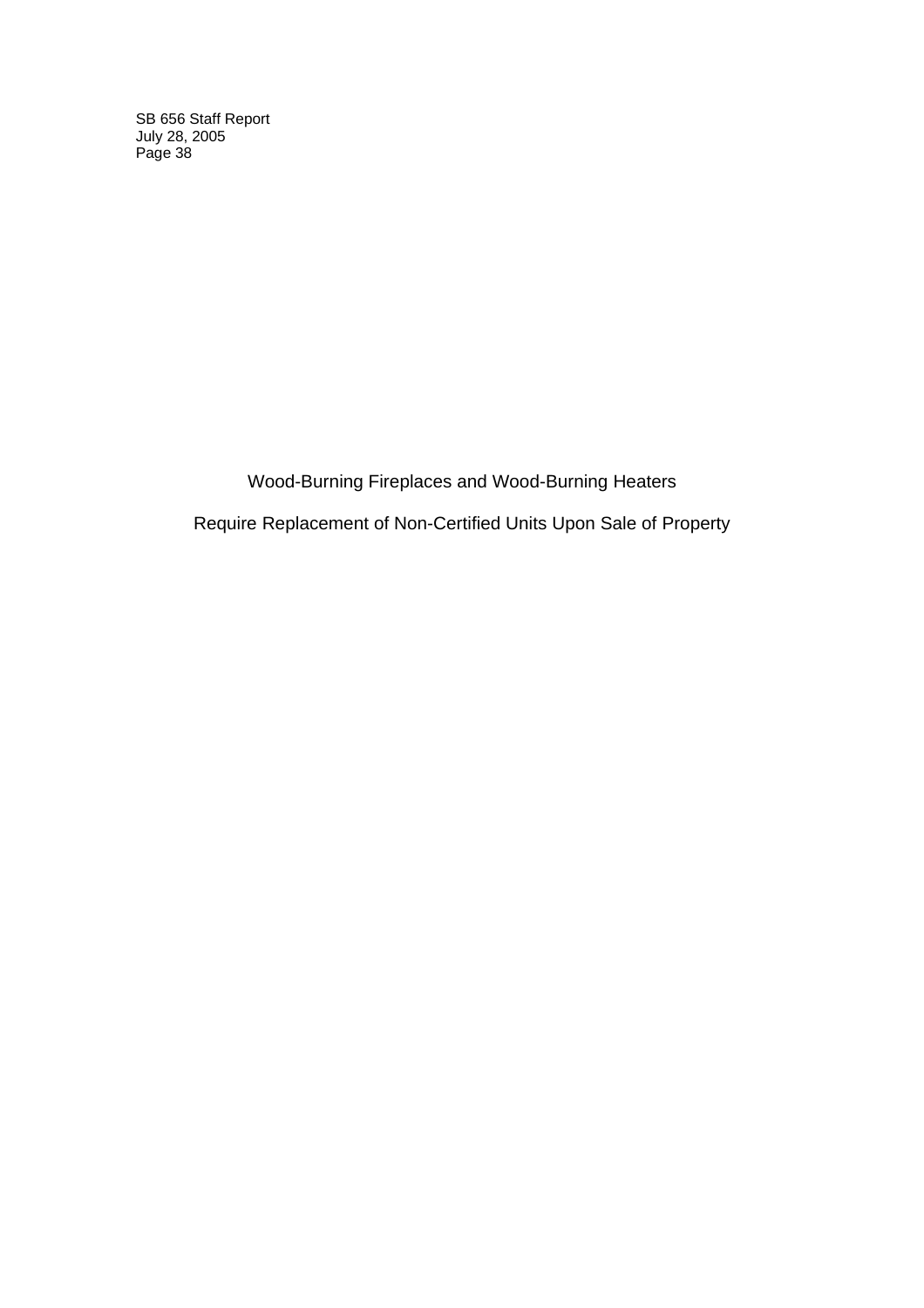## **Wood-Burning Fireplaces and Wood-Burning Heaters – Replacement of non-certified appliances upon sale of property.**

Evaluator: Ali Mohamad/Aleta Kennard

### **Control Measure Description**

This control measure requires replacement of non-certified woodstoves and wood burning fireplaces upon sale of property. Currently, there are no certification requirements for wood burning fireplaces, but certified inserts are available as retrofits. Woodstoves sold after July 1992 must meet USEPA-Phase II certification requirements.

There are two districts, SJUAPCD and GBUAPCD for the Town of Mammoth Lakes, that have adopted requirements for non-certified "wood-heating devices" to be removed, replaced by an EPA Phase II certified device or rendered inoperable. The difference between the two is that SJUAPCD does not include fireplaces in their definition of a wood-heating device. The YSAQMD has developed a model ordinance for their cities which requires replacement upon sale, but none of their cities have committed to adopting that ordinance yet.

The City of Sebastopol's ordinance requires the removal of non-certified wood heaters upon remodel in certain circumstances. In addition, the City of Sebastopol will ban the use of non-certified burning appliances after June 1, 2005 except in specified hardships. The exemption for hardships expires on June 1, 2007.

Another option to be explored with this control measure is to develop an incentive program for replacing existing non-certified woodstoves and wood-fireplaces.

### **Targeted EIC Categories and Inventory**

**2004**

| <b>CES/EIC Codes</b> | <b>Material</b><br><b>Description</b> | <b>VOC</b><br><b>Emissions</b><br>tpd | <b>NOx</b><br><b>Emissions</b><br>tpd | <b>PM10</b><br><b>Emissions</b><br>tpd | <b>PM2.5</b><br><b>Emissions</b><br>tpd |
|----------------------|---------------------------------------|---------------------------------------|---------------------------------------|----------------------------------------|-----------------------------------------|
| 610-600-0230-0000    | WOOD COMB-<br><b>WOOD STOVES</b>      | 0.649                                 | 0.126                                 | 1.389                                  | 1.337                                   |
| 610-602-0230-0000    | WOOD COMB-<br><b>FIREPLACES</b>       | 3.012                                 | 0.576                                 | 7.168                                  | 6.901                                   |
|                      | Total                                 | 3.661                                 | 0.702                                 | 8.557                                  | 8.238                                   |

*Winter Emissions*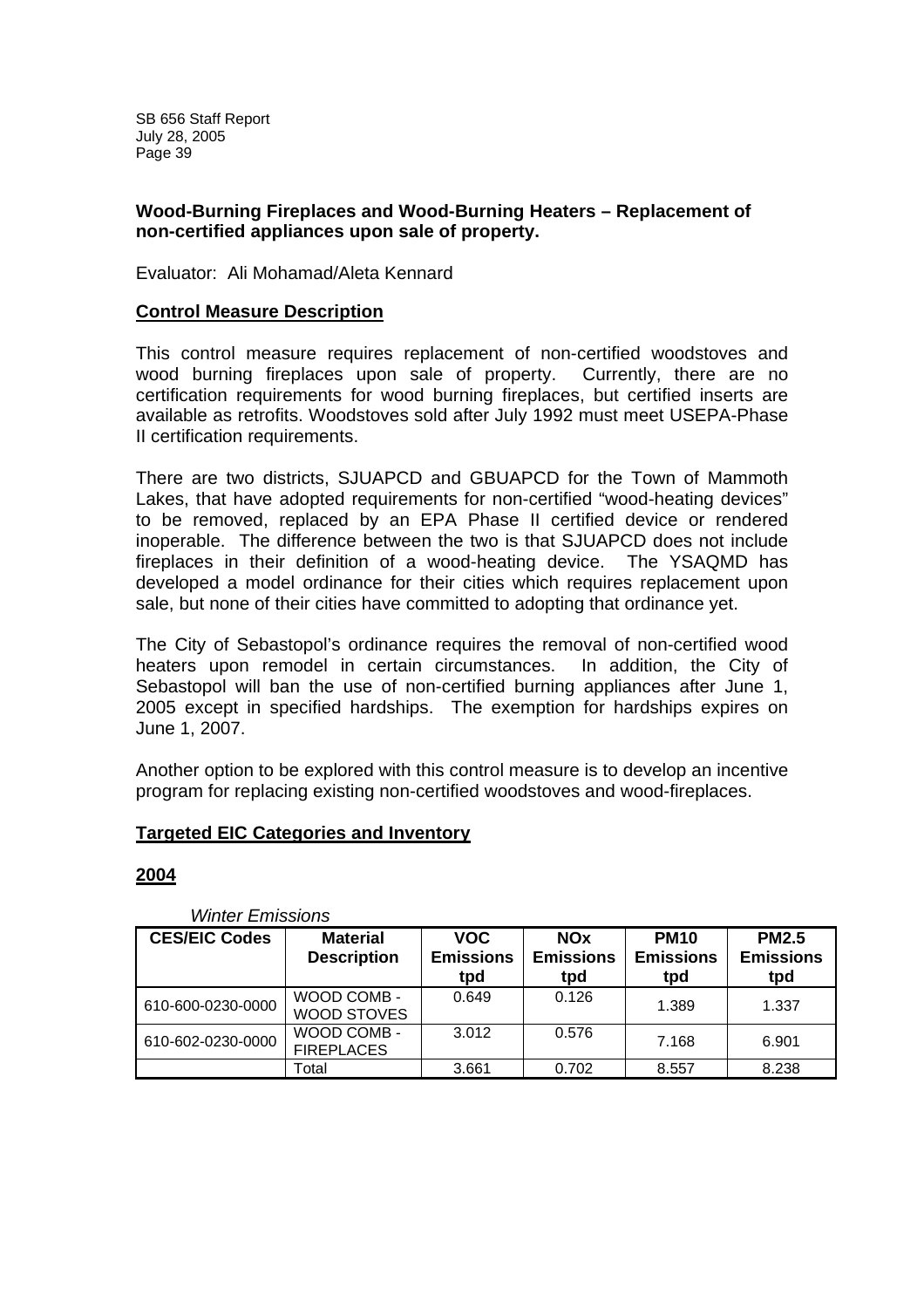#### *Summer Emissions*

| <b>CES/EIC Codes</b> | <b>Material</b><br><b>Description</b> | <b>VOC</b><br><b>Emissions</b><br>tpd | <b>NOx</b><br><b>Emissions</b><br>tpd | <b>PM10</b><br><b>Emissions</b><br>tpd | <b>PM2.5</b><br><b>Emissions</b><br>tpd |
|----------------------|---------------------------------------|---------------------------------------|---------------------------------------|----------------------------------------|-----------------------------------------|
| 610-600-0230-0000    | WOOD COMB -<br>WOOD STOVES            | 0.065                                 | 0.013                                 | 0.140                                  | 0.135                                   |
| 610-602-0230-0000    | WOOD COMB-<br><b>FIREPLACES</b>       | 0.303                                 | 0.058                                 | 0.721                                  | 0.695                                   |
|                      | Total                                 | 0.368                                 | 0.071                                 | 0.861                                  | 0.830                                   |

## *Annual Average Emissions*

| <b>CES/EIC Codes</b> | <b>Material</b><br><b>Description</b> | <b>VOC</b><br><b>Emissions</b><br>tpd | <b>NOx</b><br><b>Emissions</b><br>tpd | <b>PM10</b><br><b>Emissions</b><br>tpd | <b>PM2.5</b><br><b>Emissions</b><br>tpd |
|----------------------|---------------------------------------|---------------------------------------|---------------------------------------|----------------------------------------|-----------------------------------------|
| 610-600-0230-0000    | WOOD COMB-<br><b>WOOD STOVES</b>      | 0.357                                 | 0.069                                 | 0.764                                  | 0.736                                   |
| 610-602-0230-0000    | WOOD COMB-<br><b>FIREPLACES</b>       | 1.657                                 | 0.317                                 | 3.943                                  | 3.796                                   |
|                      | Total                                 | 2.014                                 | 0.386                                 | 4.707                                  | 4.532                                   |

## **Emission Reductions**

According to BAAQMD, the average residence burns 0.28 cords of wood per winter season. BAAQMD staff estimated that for every 1000 new homes built with USEPA-certified wood burning stoves or fireplace inserts, three tons of PM10 are avoided each winter based on the assumptions that:

- the average residence burns 0.28 cords of wood per winter season;
- 90 percent of the homes have wood burning fireplaces; and
- 38 percent of homeowners' burn wood during the winter season.

USEPA-Certified wood stoves or fireplace inserts emit about 70% less PM10 emissions than non-certified ones. Additionally, wood burning pellet stoves emit 87% less than non-certified woodstoves.

The SJUAPCD estimated a 0.41 tons/day reduction in PM10 emissions from this requirement. That is about 2% of the total residential wood burning activities in the San Joaquin District. In calculating the reductions, they assumed a 10.5 year turnover sales rate from a report prepared and released by Chicago Title Company.

To determine the emission reduction potential in the Sacramento District, the number of homes sold each year which contained a non-certified wood burning appliance would need to be determined. The average amount of firewood used per fireplace in the Sacramento District would also need to be determined.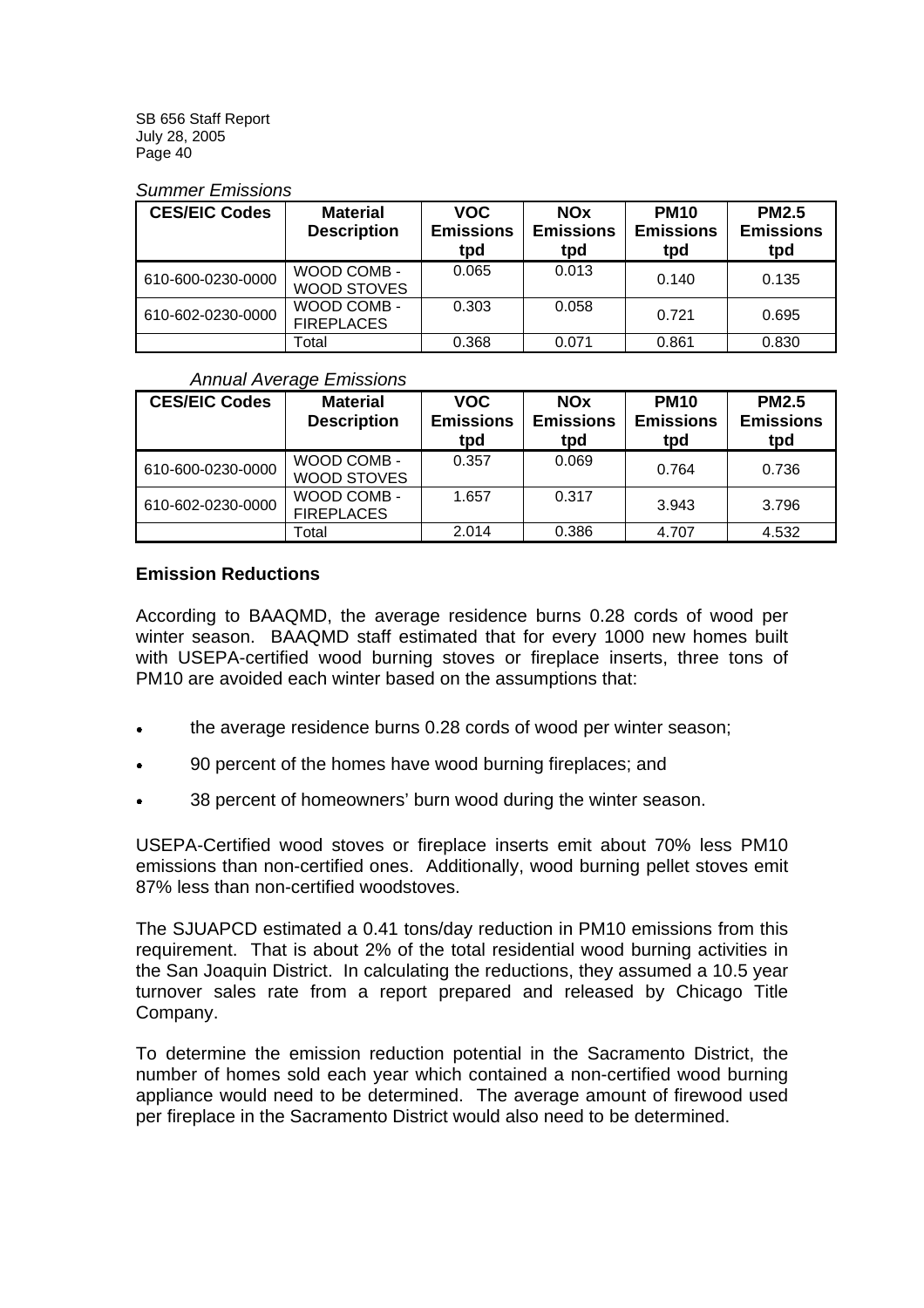### **Cost Effectiveness**

The capital cost for a USEPA-certified wood burning appliance, including installation, ranges from \$2,500-\$3,500. A non-certified woodstove costs about \$1500-\$2,500. The cost for a fireplace with a USEPA-certified fireplace insert also ranges from \$2500 to \$3500.

As reported to CARB, SJUAPCD has estimated that the cost effectiveness to replace non-certified units ranges from \$8,680 to \$12,060. GBUAPCD estimates that it is a cost savings to \$5,240.

The cost effectiveness for the Sacramento District still needs to be evaluated.

| <b>Pollutants</b> | <b>Cost-Effectiveness (\$/ton)</b> |  |
|-------------------|------------------------------------|--|
|                   | \$5,240 - \$12,060                 |  |
|                   |                                    |  |

#### **Implementation**

Implementing districts and schedules

| <b>District</b> | <b>Rule requirement</b>                                              | Implementation  | Implementation |
|-----------------|----------------------------------------------------------------------|-----------------|----------------|
|                 |                                                                      | Timeframe       | <b>Date</b>    |
|                 | Upon sell or transfer of real                                        | Six months from | 1/1/04         |
| <b>SJUAPCD</b>  | property each wood burning heater                                    | adoption        |                |
|                 | must be EPA Phase II certified, a                                    |                 |                |
|                 | pellet fueled wood burning heater,                                   |                 |                |
|                 | permanently rendered inoperable,<br>or removed.                      |                 |                |
| <b>GBUAPCD</b>  | Upon sell or transfer of a majority                                  | Three months    | 2/15/91        |
| - Town of       | interest in any real property existing                               | from adoption   |                |
| Mammoth         | non-certified solid fuel appliances                                  |                 |                |
| Lakes           | shall be replaced, removed, or                                       |                 |                |
|                 | rendered inoperable                                                  |                 |                |
|                 | Remove or replace non-certified                                      | 31 days after   | 10/03          |
|                 | units when interior remodel or                                       | adoption        |                |
|                 | renovation requires a building                                       |                 |                |
|                 | permit, the work exceeds \$3500,<br>and the work is in the same room |                 |                |
| City of         | as the unit.                                                         |                 |                |
| Sebastopol      | Effective June 1, 2005, it unlawful                                  | June 1, 2005    | 6/1/05         |
|                 | to use non-certified wood heaters                                    |                 |                |
|                 | within the City of Sebastopol except                                 |                 |                |
|                 | in the case of hardship.                                             |                 |                |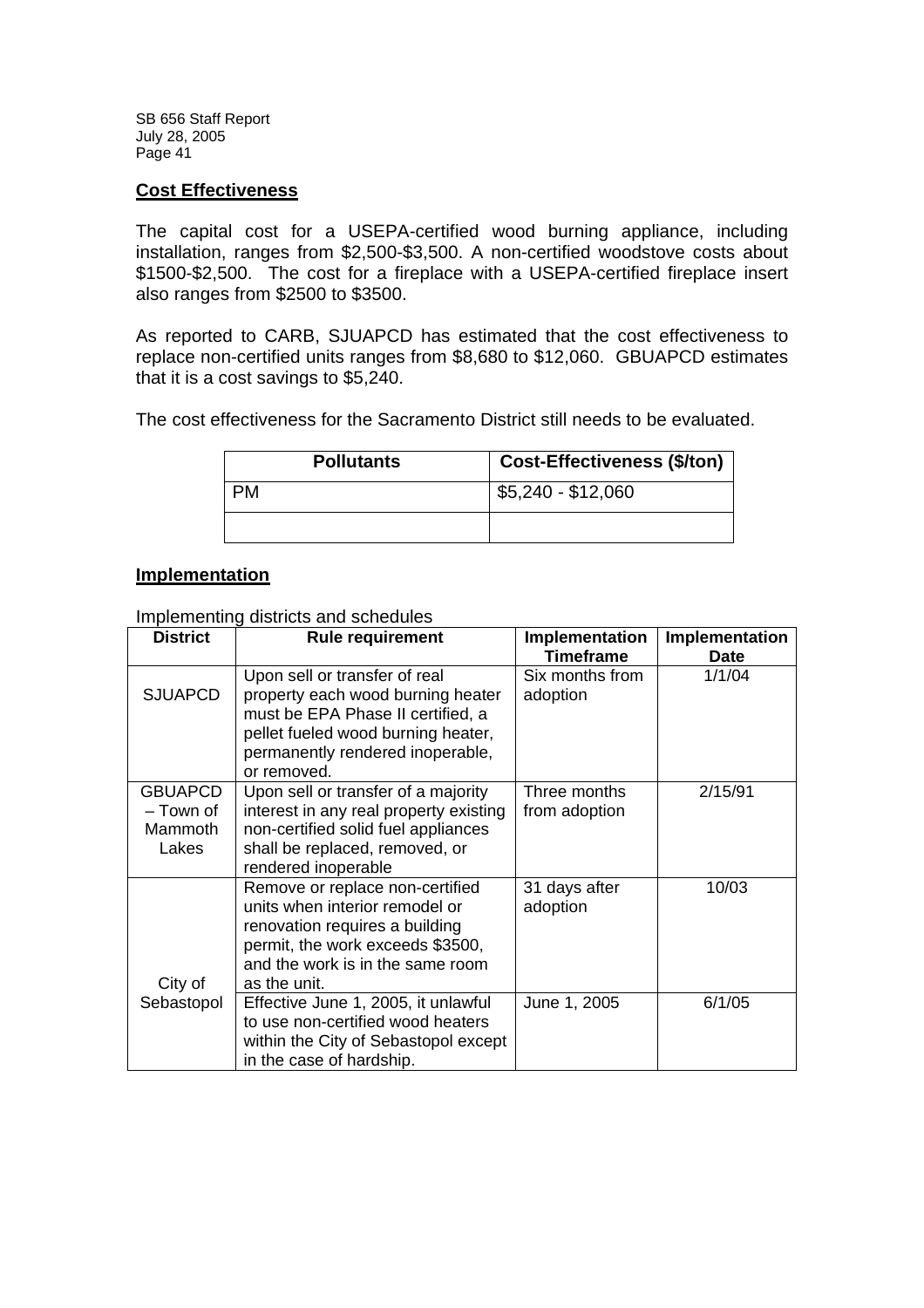| Non-certified no longer allowed for<br>hardship cases which are sole<br>source of heat, a temporary source<br>of heat, or an inadequate | June 1, 2007 | 6/1/07 |
|-----------------------------------------------------------------------------------------------------------------------------------------|--------------|--------|
| alternative source of heat.                                                                                                             |              |        |

Depending on the program, the full implementation time frames have ranged from 31 days to more than one year.

#### Public Acceptability

The public acceptability of this program is unknown. An incentive program would most likely be the most acceptable of the programs if a funding source is identified. There have only been two Districts that have implemented a replacement program so far, and the SJUAPCD program does not affect wood burning fireplaces. The City of Sebastopol has the most restrictive program in that after the specified date non-EPA certified devices are banned. The public acceptability of that type of program is unknown. There are other cities/counties in the Bay Area that have requirements for replacement on remodel.

#### **Enforceability**

This is a measure that could be either implemented by the District or by the cities/counties through their building inspections. The enforcement mechanism still needs to be developed between the District and the Cities and Counties.

#### Resources

Actual funding sources have not been identified yet. Using fees to fund this program needs to be evaluated.

In the Bay Area, incentive programs have been funded with PM10 mitigation fees from two new power plants and rebates from retailers. In the future, the BAAQMD is looking to develop a cooperative rebate program from public utilities, retailers, and manufacturers.

#### **Information Still Needed**

The emission reduction potential and cost-effectiveness for the Sacramento District still needs to be evaluated. The number of homes sold each year which contained a non-certified wood burning appliance would need to be determined, as well as the number of wood stoves versus fireplaces. The average amount of firewood used per fireplace in the Sacramento District would also need to be determined.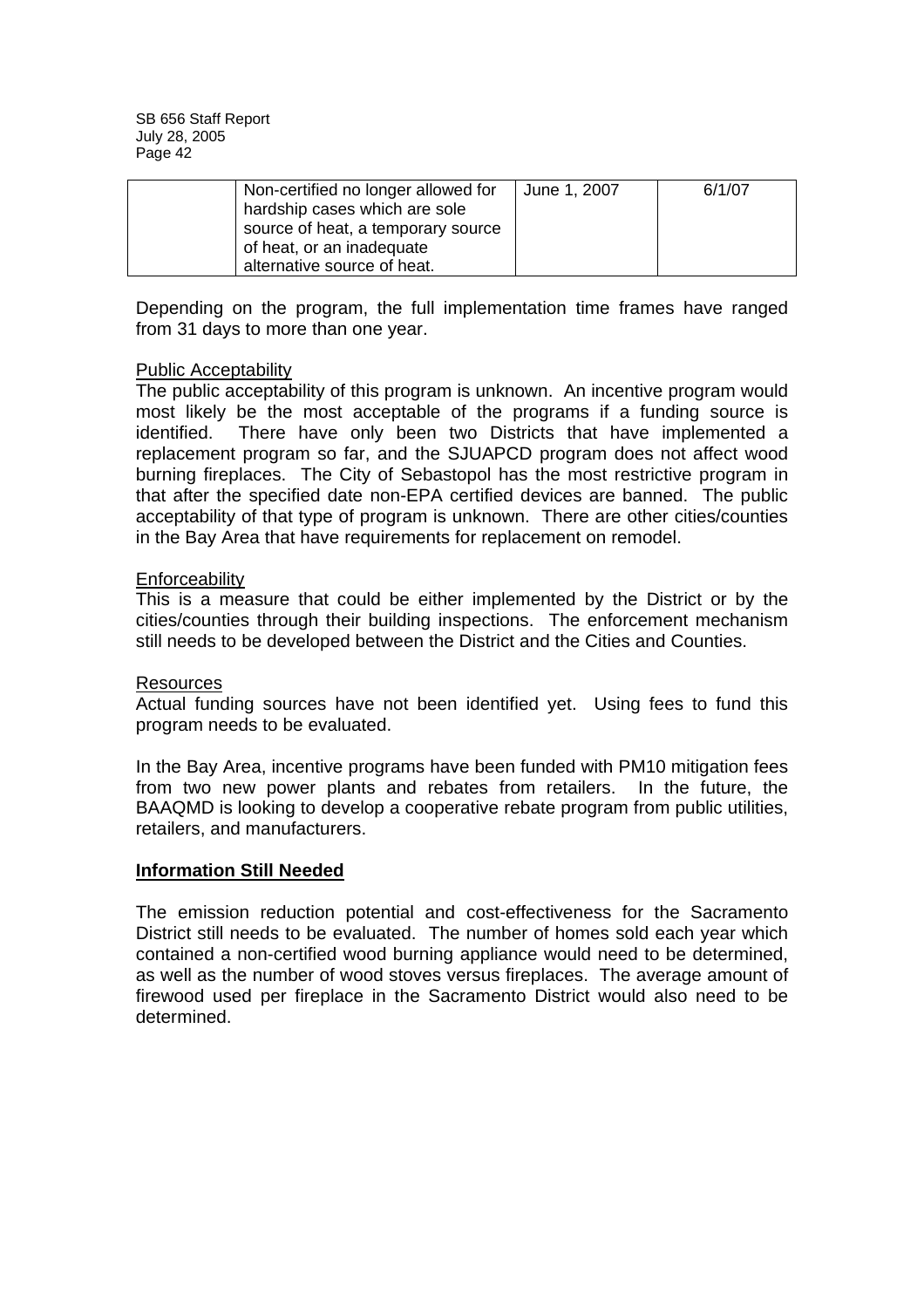## **References:**

- 1. California Air Resources Board, Staff Report Proposed List of Measures to Reduce Particulate Matter – PM10 and PM2.5 (Implementation of Senate Bill 656, Sher 2003) Release Date: October 18, 2004
- 2. CARB Emission Inventory Data, CCOS SIP Data and Documentation, Annual and Seasonal Average Planning Inventory Report, Version 2.12
- 3. Buying and EPA-Certified Woodstove, United States Environmental Protection Agency, February 1990.
- 4. Sacramento County Assessor
- 5. MLS Statistics, December 2004 Sacramento County and the City of West Sacramento; Sacramento Association of Realtors
- 6. San Joaquin Valley Unified APCD, RULE 4901 WOOD BURNING FIREPLACES AND WOOD BURNING HEATERS; July 17, 2003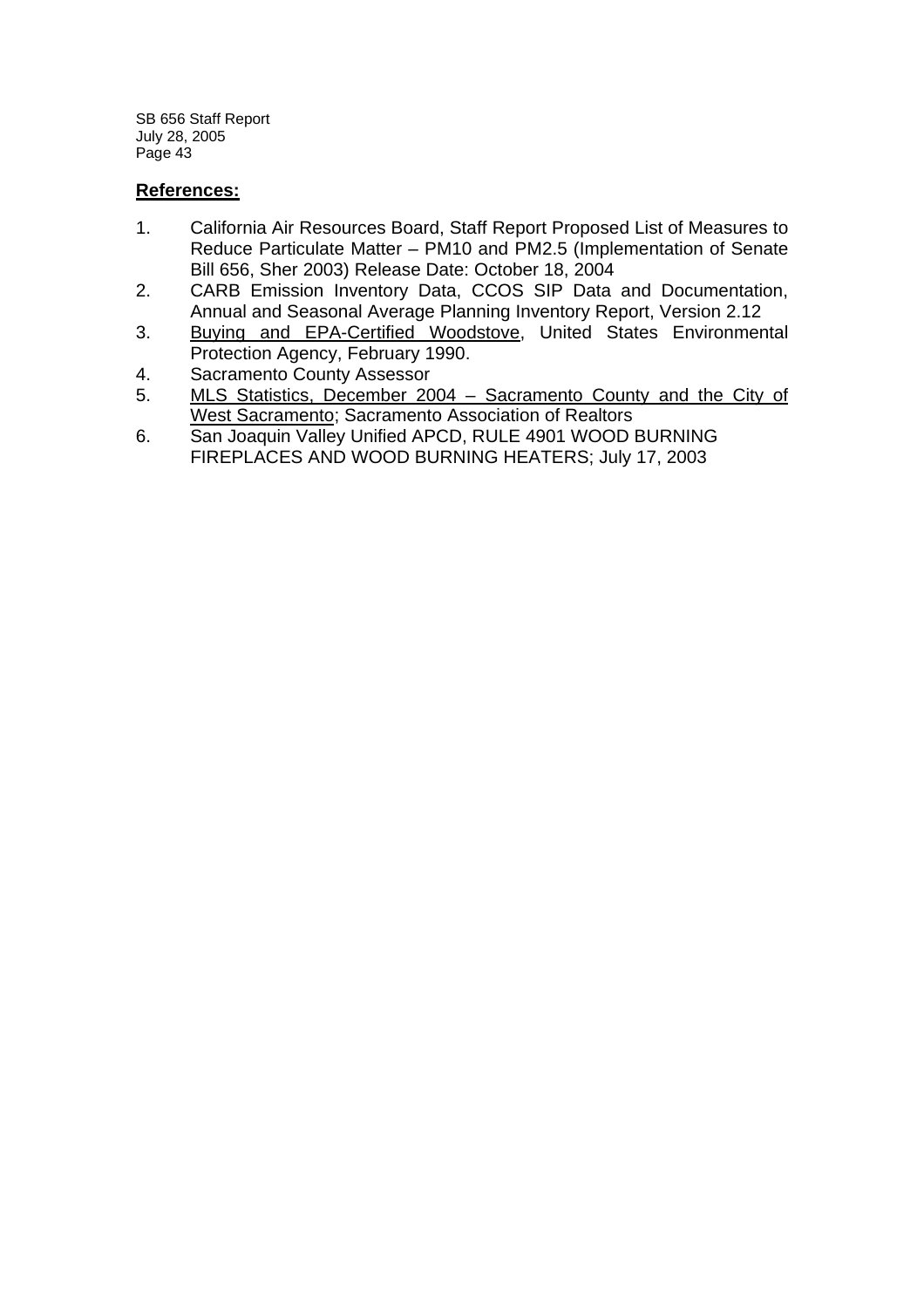Wood Burning Fireplaces and Wood Burning Heaters

Restrict Number of Wood Burning Fireplaces Allowed in New Residential Developments; Control Wood Moisture Content; Prohibit Materials not Intended to be Burned in Fireplace/Heater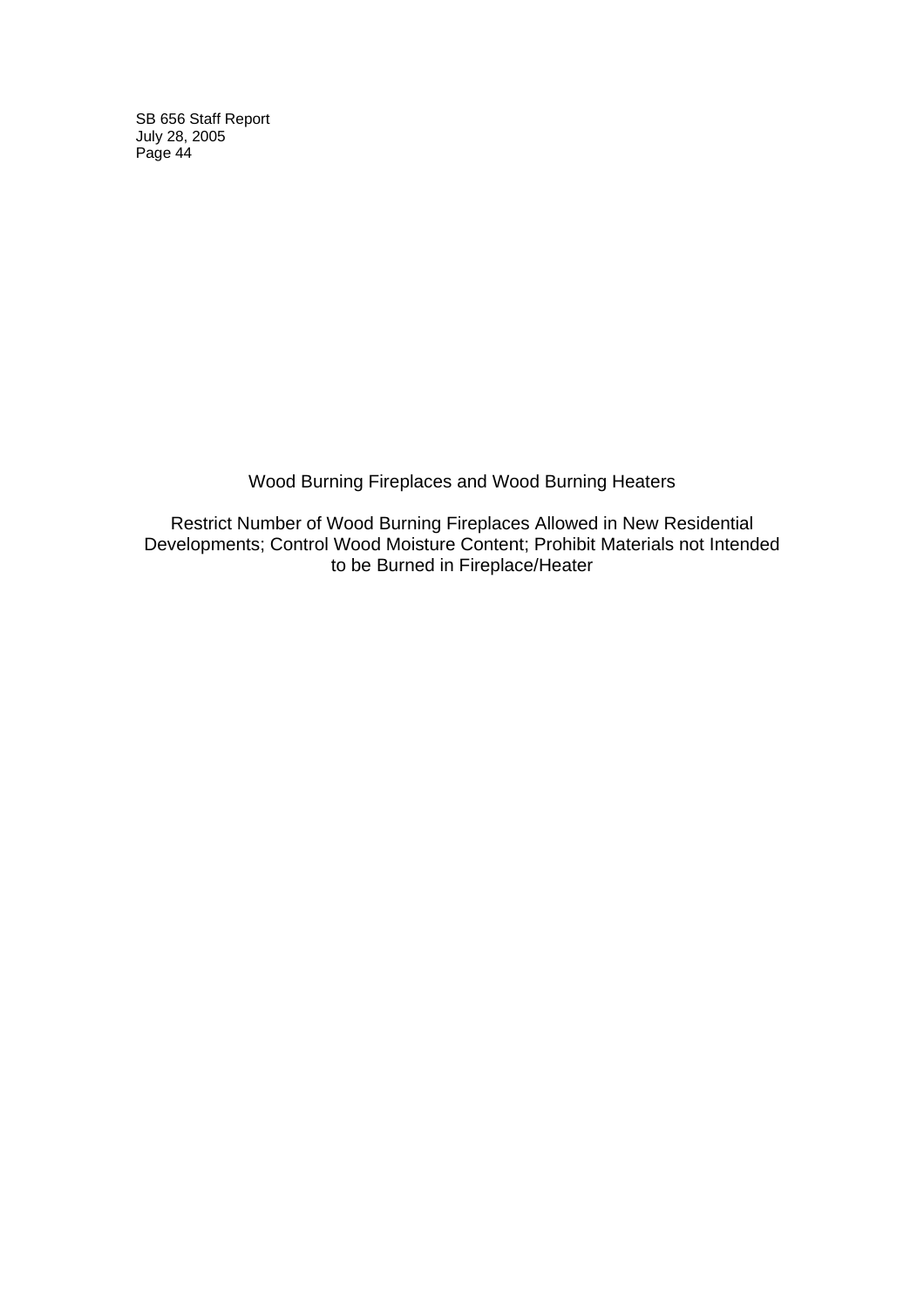**Wood-Burning Fireplaces and Wood-Burning Heaters – Restrict Number of Wood Burning Fireplaces Allowed in New Residential Developments; Control Wood Moisture Content; Prohibit Materials not Intended to be Burned in Fireplace/Heater**

Evaluator: Ali Mohamad/Aleta Kennard

## **Control Measure Description**

This control measure would limit the number of wood-burning fireplaces and stoves that can be installed in new residential developments and nonresidential properties. This measure would also limit the number of additional units in existing properties. Similar control measures have been adopted in SJUAPCD, GBUAPCD for the Town of Mammoth Lakes, KERNAPCD, and PCAPCD for Squaw Valley. Each area has set different limitations to address the concerns in their area.

This measure would potentially include limiting the moisture content of wood burned to 20% or less, if it is advertised as "seasoned wood". Lowering the moisture content will reduce smoke and particulate matter. Wood moisture content limits for seasoned wood have been set in SJUAPCD, SLOAPCD, and YSAQMD.

The measure could also potentially include prohibiting burning materials, such as household garbage, not intended for use in fireplaces and heaters. Measures that prohibit types of materials burned in wood burning devices have been adopted in SJUAPCD, TEHAPCD, SHAAQMD, SLOAPCD, GLENAPCD, BUTAQMD, YSAQMD, and the City of Sebastopol.

### **Targeted EIC Categories and Inventory**

Below are the current PM10 and PM2.5 emissions for Sacramento County. The proposed control measure for limiting the number of units will only reduce growth in emissions, since it applies to new development.

### **2004**

| <b>CES/EIC Codes</b> | <b>Material</b><br><b>Description</b> | VOC<br><b>Emissions</b><br>tpd | <b>NOx</b><br><b>Emissions</b><br>tpd | <b>PM10</b><br><b>Emissions</b><br>tpd | <b>PM2.5</b><br><b>Emissions</b><br>tpd |
|----------------------|---------------------------------------|--------------------------------|---------------------------------------|----------------------------------------|-----------------------------------------|
| 610-600-0230-0000    | WOOD COMB-<br><b>WOOD STOVES</b>      | 0.649                          | 0.126                                 | 1.389                                  | 1.337                                   |
| 610-602-0230-0000    | WOOD COMB-<br><b>FIREPLACES</b>       | 3.012                          | 0.576                                 | 7.168                                  | 6.901                                   |
|                      | Total                                 | 3.661                          | 0.702                                 | 8.557                                  | 8.238                                   |

#### *Winter Emissions*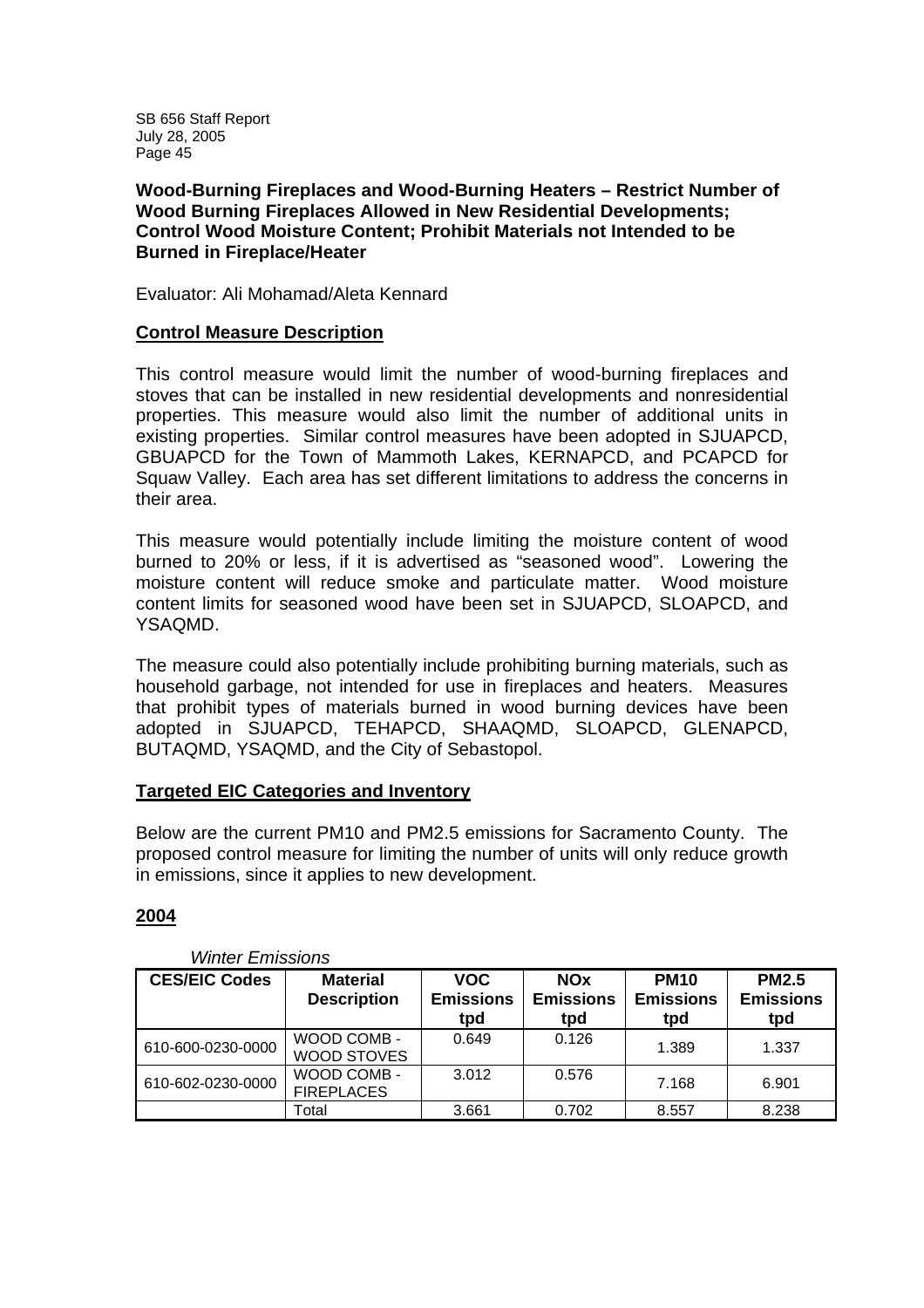#### *Summer Emissions*

| <b>CES/EIC Codes</b> | <b>Material</b><br><b>Description</b> | <b>VOC</b><br><b>Emissions</b><br>tpd | <b>NOx</b><br><b>Emissions</b><br>tpd | <b>PM10</b><br><b>Emissions</b><br>tpd | <b>PM2.5</b><br><b>Emissions</b><br>tpd |
|----------------------|---------------------------------------|---------------------------------------|---------------------------------------|----------------------------------------|-----------------------------------------|
| 610-600-0230-0000    | WOOD COMB-<br><b>WOOD STOVES</b>      | 0.065                                 | 0.013                                 | 0.140                                  | 0.135                                   |
| 610-602-0230-0000    | WOOD COMB-<br><b>FIREPLACES</b>       | 0.303                                 | 0.058                                 | 0.721                                  | 0.695                                   |
|                      | Total                                 | 0.368                                 | 0.071                                 | 0.861                                  | 0.830                                   |

### *Annual Average Emissions*

| <b>CES/EIC Codes</b> | <b>Material</b><br><b>Description</b> | <b>VOC</b><br><b>Emissions</b><br>tpd | <b>NOx</b><br><b>Emissions</b><br>tpd | <b>PM10</b><br><b>Emissions</b><br>tpd | <b>PM2.5</b><br><b>Emissions</b><br>tpd |
|----------------------|---------------------------------------|---------------------------------------|---------------------------------------|----------------------------------------|-----------------------------------------|
| 610-600-0230-0000    | WOOD COMB-<br><b>WOOD STOVES</b>      | 0.357                                 | 0.069                                 | 0.764                                  | 0.736                                   |
| 610-602-0230-0000    | WOOD COMB-<br><b>FIREPLACES</b>       | 1.657                                 | 0.317                                 | 3.943                                  | 3.796                                   |
|                      | Total                                 | 2.014                                 | 0.386                                 | 4.707                                  | 4.532                                   |

## **Emission Reductions**

According to an article in California Builder Magazine, January/February 2005 issue, more than 22,000 housing units were permitted in Sacramento in the last three years. Only 15% of the production is multifamily (i.e., apartment and condominiums) units. In 2004, multifamily production was in the 3,000-unit range with most of that being rental units. The predicted permitted units in 2005 are expected to be more than 22,000 units with an outside possibility of reaching 24,000 units. According to local dealers, wood burning stoves are rarely installed in new homes. They are usually added after the purchase of the home. Wood burning fireplaces are also not common in multifamily dwellings. Additionally, about 50% of new home construction will have wood burning fireplaces and most of these fireplaces are not USEPA-certified.

To estimate the emission reductions you would need to know how many homes are built per acre in the Sacramento area and how many homes are built with wood burning appliances.

Burning seasoned wood reduces the emissions of particulate matter because it burns hotter and more completely. Actual emission reductions from burning wood with lower moisture content cannot be estimated since there is not sufficient information available on the emission factors for seasoned versus unseasoned wood and the number of households that currently burn unseasoned wood. In addition, the control measure does not limit the use of wood to seasoned only.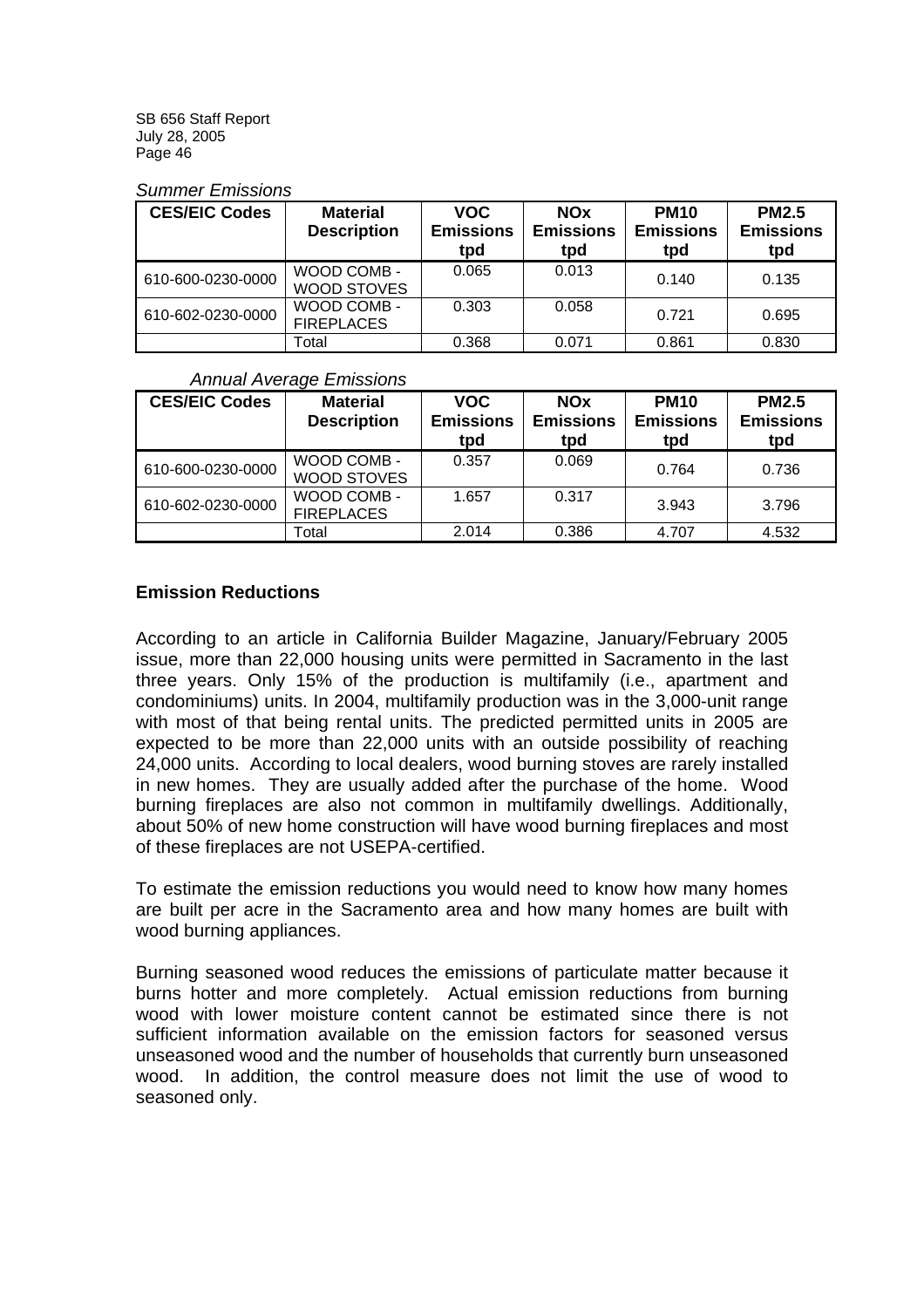Prohibition on burning household garbage, which can include materials such as cardboard, plastic jugs, and particle board will lower particulate matter emissions and the emissions of toxic air contaminants. Emission reductions cannot be estimated for this control measure since Staff does not have information on the number of people that burn garbage in their wood burning appliances and also the amount of garbage burned in the District.

# **Cost Effectiveness**

As reported to CARB, SJUAPCD estimated the cost effectiveness for limiting the number of wood burning appliances to be \$0 to \$1,719 per ton. Also as reported to CARB, SJUAPCD estimated the cost effectiveness for controlling wood moisture content and prohibiting fuels that are not intended for wood burning appliances to be \$0.

In their rulemaking document, SJUAPCD did not calculate cost-effectiveness for this measure. They state that these sources are not subject to the California Clean Air Requirement for cost-effectiveness because they are not sources subject to District permit requirements and BARCT rules. SJUAPCD did perform a socioeconomic analysis and found that major industry sectors that will have greatest impact are the firewood production industry and hearth product services sector. They found that on balance, under worst case scenarios that the net impacts of the rule amendments would be a modest employment decrease of 55 jobs in the valley.

| <b>Pollutant</b> | <b>Cost-Effectiveness (\$/ton)</b> |
|------------------|------------------------------------|
| ⊃M               | $$0 - $1,719$                      |
|                  |                                    |

### **Implementation**

Implementing districts and schedules

| <b>District</b> | <b>Rule requirement</b>                                                                                                                                                                                                                                                                                                                                                                                                      | Implementation<br><b>Timeframe</b> | <b>Implementation</b><br><b>Date</b> |
|-----------------|------------------------------------------------------------------------------------------------------------------------------------------------------------------------------------------------------------------------------------------------------------------------------------------------------------------------------------------------------------------------------------------------------------------------------|------------------------------------|--------------------------------------|
| <b>SJUAPCD</b>  | No wood burning fireplaces in<br>new residential development<br>with density greater than 2<br>dwelling units per acre. No<br>more than 2 EPA Phase II<br>certified wood burning heaters<br>per acre in new development<br>with density of 3 dwelling units<br>per acre. No more than 1 wood<br>burning fireplace or wood<br>burning heater per dwelling unit<br>in any new development with<br>density less than 3 dwelling | Six months from<br>adoption        | 1/1/04                               |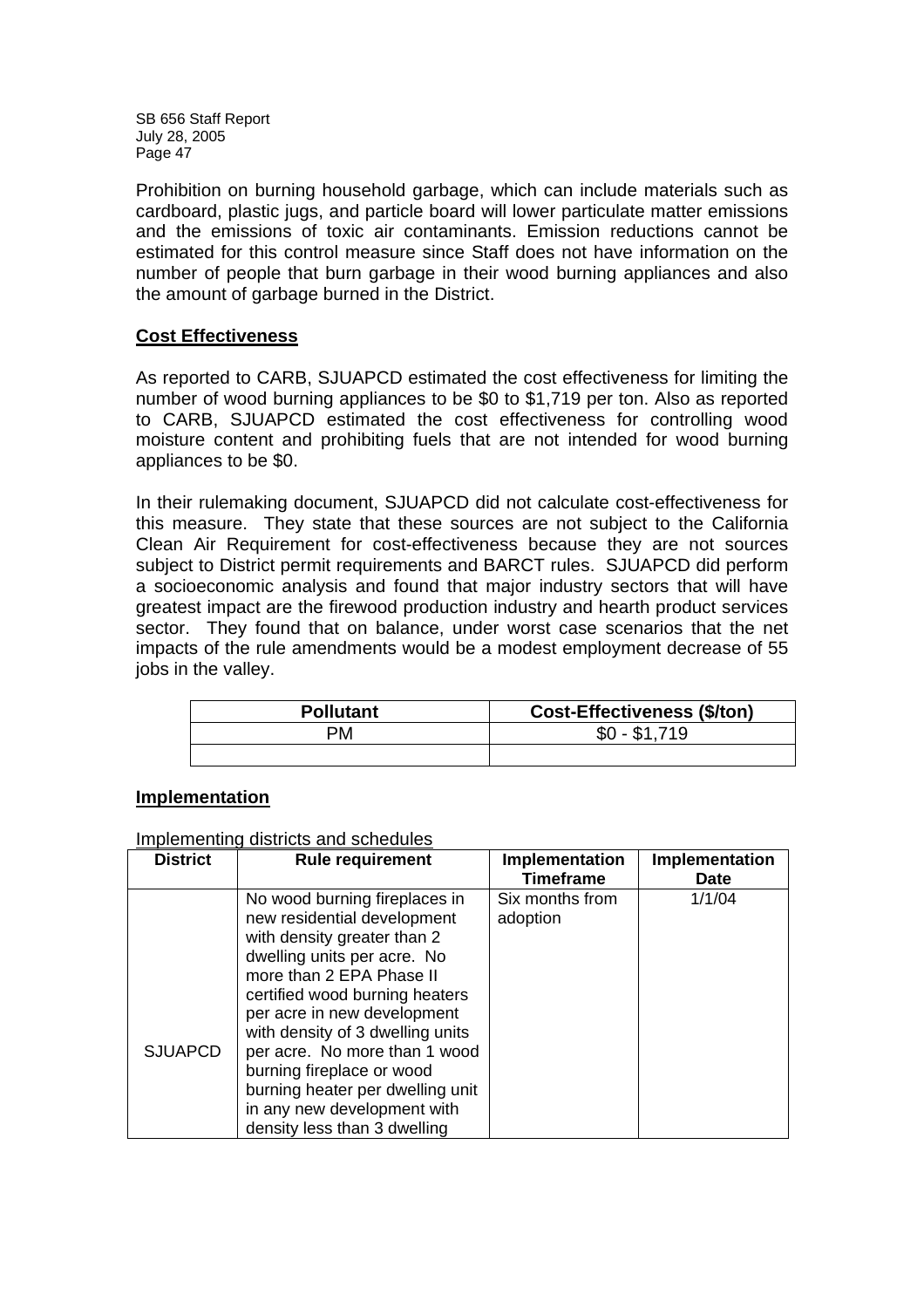|                 | units per acre.                  |                   |          |
|-----------------|----------------------------------|-------------------|----------|
|                 | Wood moisture content of 20%     | Upon adoption     | 7/17/03  |
|                 | or less for seasoned wood        |                   |          |
|                 | Prohibited Fuel Types            | Upon adoption     | 7/17/03  |
| <b>GBUAPCD</b>  | No more than 1 solid fuel        | Upon adoption     | 12/7/90  |
| - Town of       | appliance in any dwelling or     |                   |          |
| Mammoth         | nonresidential property          |                   |          |
| Lakes           |                                  |                   |          |
|                 |                                  |                   | 3/14/95  |
| <b>TEHAPCD</b>  | Prohibited fuel types            | Upon adoption     |          |
|                 |                                  |                   | 3/1/94   |
| <b>SHAAQMD</b>  | Prohibited fuel types            | Upon adoption     |          |
|                 | Wood moisture content of 20%     | Five months after | 2/1/94   |
| <b>SLOAPCD</b>  | or less for seasoned wood        | adoption          |          |
|                 | <b>Prohibited Fuel Types</b>     | Upon adoption     | 10/19/93 |
|                 |                                  |                   |          |
| <b>GLENAPCD</b> | <b>Prohibited Fuel Types</b>     | Upon adoption     |          |
|                 |                                  |                   | 10/25/01 |
| <b>BUTAQMD</b>  | <b>Prohibited Fuel Types</b>     | Upon adoption     |          |
|                 | Wood moisture content of 20%     | Upon adoption     | 12/8/04  |
| <b>YSAQMD</b>   | or less for seasoned wood        |                   |          |
|                 | Prohibited Fuel Types            | Upon adoption     | 12/8/04  |
| City of         | <b>Prohibited Fuel Types</b>     | 31 days after     | 10/03    |
| Sebastopol      |                                  | adoption          |          |
| <b>KERNAPCD</b> | No person shall install a wood   | One day after     | 7/9/04   |
|                 | burning fireplace in a new       | adoption          |          |
|                 | residential subdivision which    |                   |          |
|                 | will consist of 20 or more       |                   |          |
|                 | dwelling units.                  |                   |          |
|                 | Use of wood fired appliances     | Two weeks after   | 7/1/86   |
|                 | (excludes fireplaces) shall be   | adoption          |          |
|                 | limited to one certified         |                   |          |
|                 | appliance per commercial or      |                   |          |
| PCAPCD for      | single family residential        |                   |          |
| Squaw           | structure approved after 7/1/86. |                   |          |
| Valley          | Wood fired appliances or         | Two weeks after   | 7/1/86   |
|                 | fireplaces shall not be used in  | adoption          |          |
|                 | multiple unit residential        |                   |          |
|                 | developments approved after      |                   |          |
|                 | 7/1/86                           |                   |          |

Depending on the program, the implementation time frames have ranged from date of adoption to six months from date of adoption.

### Public Acceptability

There are a number of districts and cities/counties that have adopted these types of programs. Many of these programs have been in place since the mid-1990's.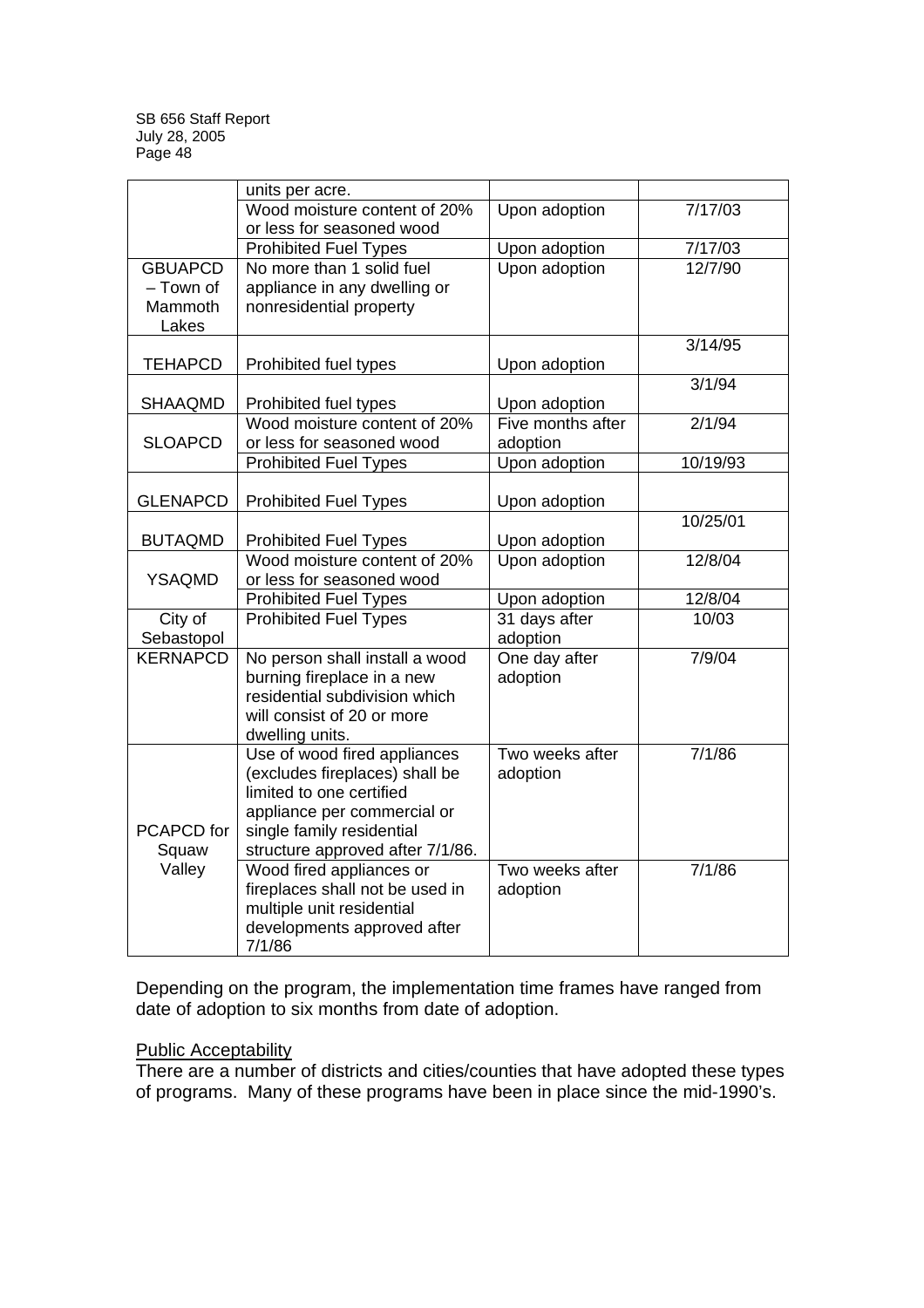#### **Enforceability**

This measure could either be adopted and enforced through the District adopting a regulation or it could be adopted and enforced through cities adopting an ordinance. There may be potential efficiencies if compliance is incorporated into the building inspection and review processes.

#### Resources

Actual funding sources have not been identified yet. Using fees to fund this program needs to be evaluated.

#### **Information Still Needed**

The emission reduction potential and cost-effectiveness for the Sacramento District still needs to be evaluated. Information that still needs to be determined is the number of homes built per acre in the Sacramento area, and the number of homes built with wood burning appliances, the percent reductions from using seasoned wood, the number of households that currently burn unseasoned wood, the number of people that burn garbage in their wood burning appliances, and the amount of garbage burned in the District.

### **References:**

- 1. California Air Resources Board, Staff Report Proposed List of Measures to Reduce Particulate Matter – PM10 and PM2.5 (Implementation of Senate Bill 656, Sher 2003) Release Date: October 18, 2004
- 2. California Air Resources Board, SIP Emissions Projections (CCOS Domain), July 22, 2004.
- 3. Background Model Wood Stove Ordinance, BAAQMD
- 4. Local dealers for stoves and fireplaces.
- 5. CBIA article "California Housing Boom to Continue", by CBIA Chief Economist Alan Nevin, California Builders Magazine, January/February 2005 Issue.
- 6. Buying and EPA-Certified Woodstove, United States Environmental Protection Agency, February 1990.
- 7. San Joaquin Valley Unified APCD, RULE 4901 WOOD BURNING FIREPLACES AND WOOD BURNING HEATERS; July 17, 2003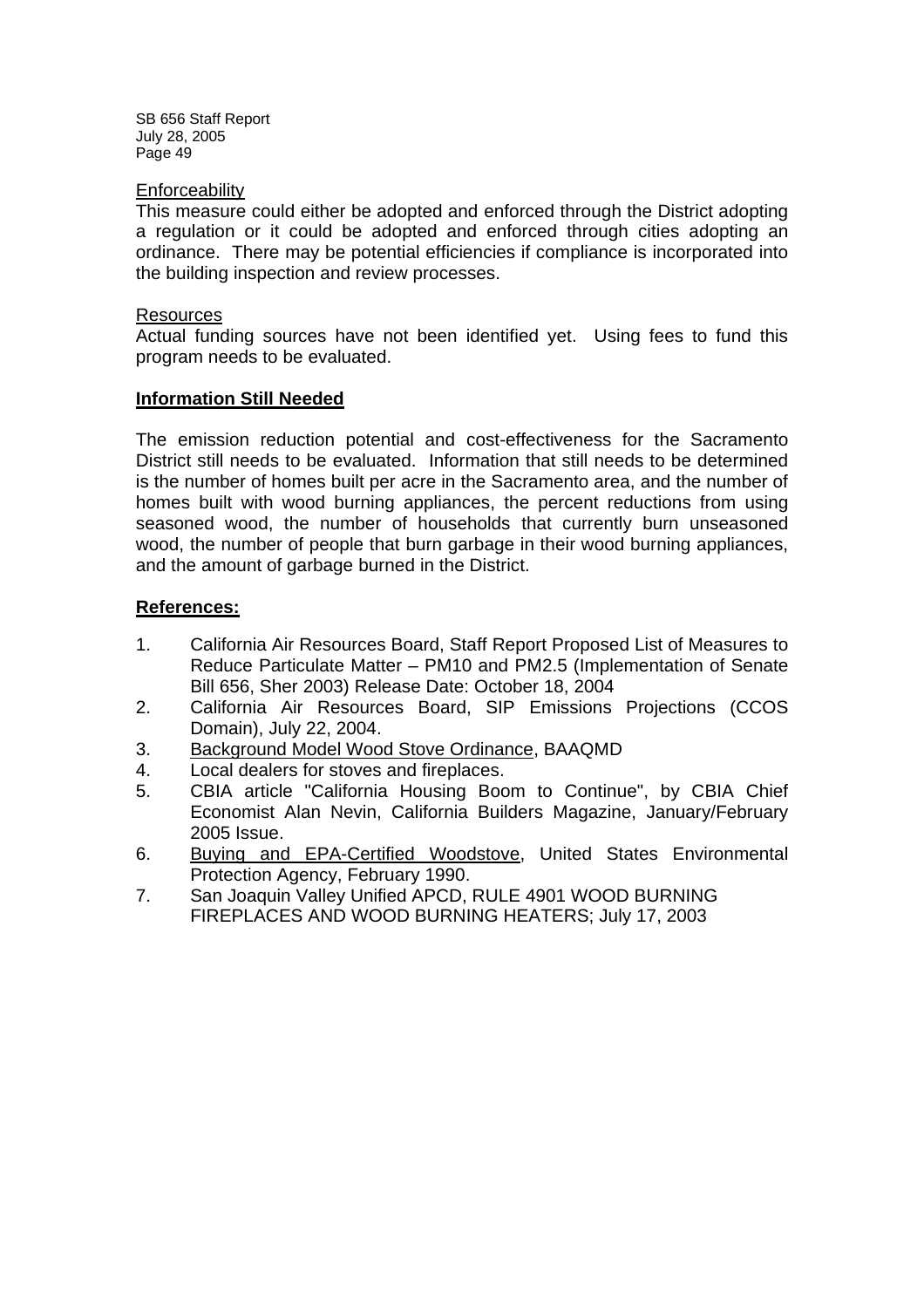**Combustion** 

Control for Chain-Driven Charboilers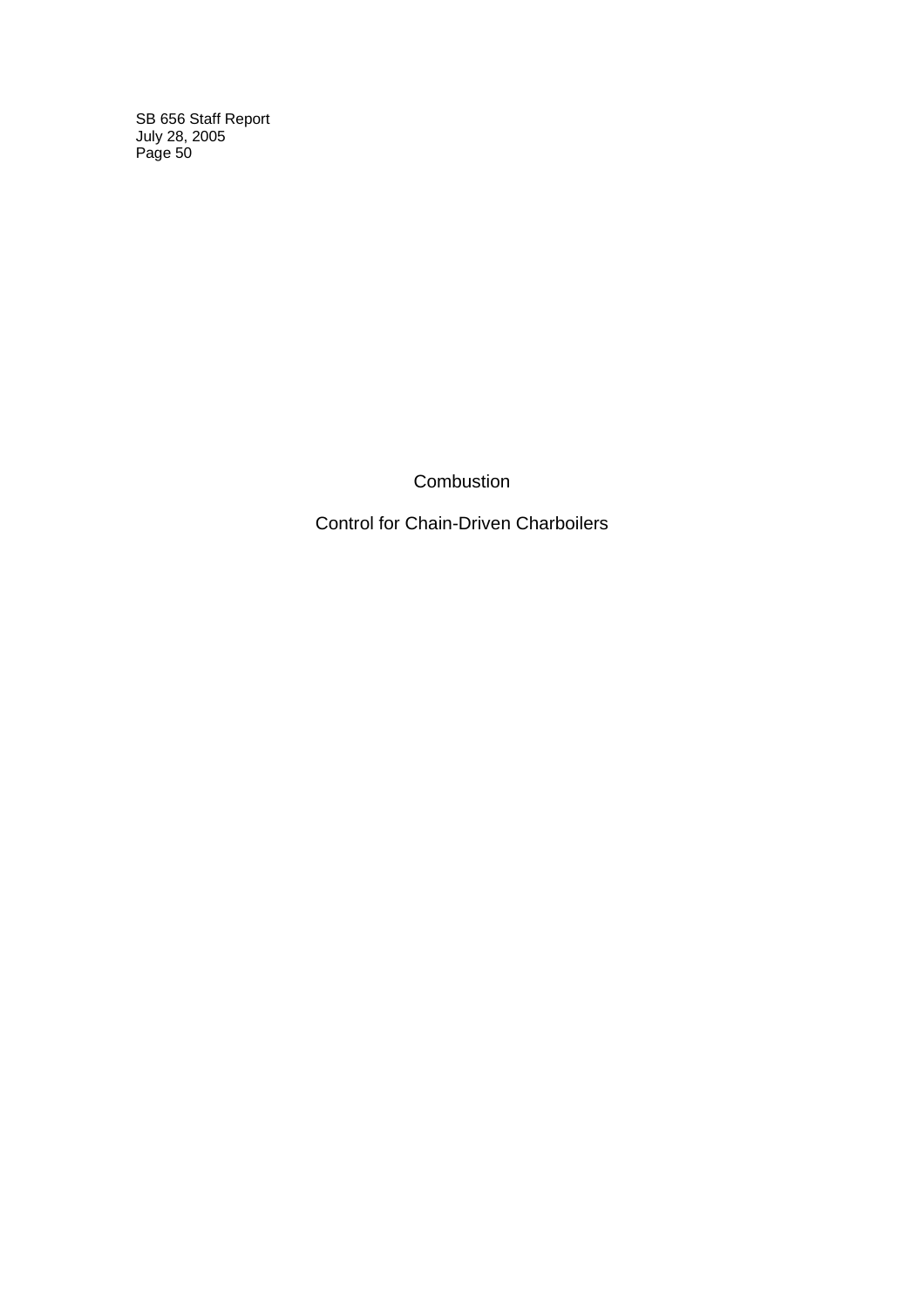### **Control for Chain-Driven Charboilers**

Evaluator: Aleta Kennard

### **Control Measure Description**

This measure focuses on the control of PM and VOC emissions from chain driven charbroilers. A charbroiler is a cooking device composed of a grated grill, a high-temperature radiant surface, and a heat source. Common types of charbroilers are grill charbroilers, flame broilers, and direct-fired barbecues. A chain-driven charbroiler is a semi-enclosed cooking device with a mechanical chain that is automatically moving food through the device. An under-fired charbroiler is a cooking device that has a grill, a high temperature radiant surface, and a heat source located below the food.

This proposed measure will focus on chain-driven charbroiler operations. Chaindriven charbroilers are the major source of uncontrolled ROG emissions from restaurant cooking. Recent studies by the Ventura County APCD indicate that 54% of all uncontrolled ROG emissions from restaurant operations are from chain-driven charbroilers, 38% from under-fired broilers, and 8% from deep fat fryers.

The use of a catalytic oxidizer, placed above the charbroiler in the stack and activated by heat from the cooking, appears to be the best and most costeffective emission control device for chain-driven charbroilers. Other control devices, identified in a South Coast AQMD staff report for use in their regulations, include self-cleaning ceramic filters, fiber-bed filters, and thermal incineration.<sup>7</sup>

### **Targeted EIC Categories and Inventory**

### **2004**

|                         | טווטסטווום וסאוווט                   |                                       |                                       |                                        |                                         |
|-------------------------|--------------------------------------|---------------------------------------|---------------------------------------|----------------------------------------|-----------------------------------------|
| <b>CES/EIC</b><br>Codes | <b>Material Description</b>          | <b>NOx</b><br><b>Emissions</b><br>tpd | <b>VOC</b><br><b>Emissions</b><br>tpd | <b>PM10</b><br><b>Emissions</b><br>Tpd | <b>PM2.5</b><br><b>Emissions</b><br>tpd |
| 690-680-6000            | Cooking – Commercial<br>Charbroiling |                                       | 0.0493                                | 0.4058                                 | 0.2435                                  |

#### *Winter Emissions*

<sup>7</sup> *Staff Report for Proposed Rule 1138 – Control of Emissions from Restaurant Operations,* SCAQMD, October 10, 1997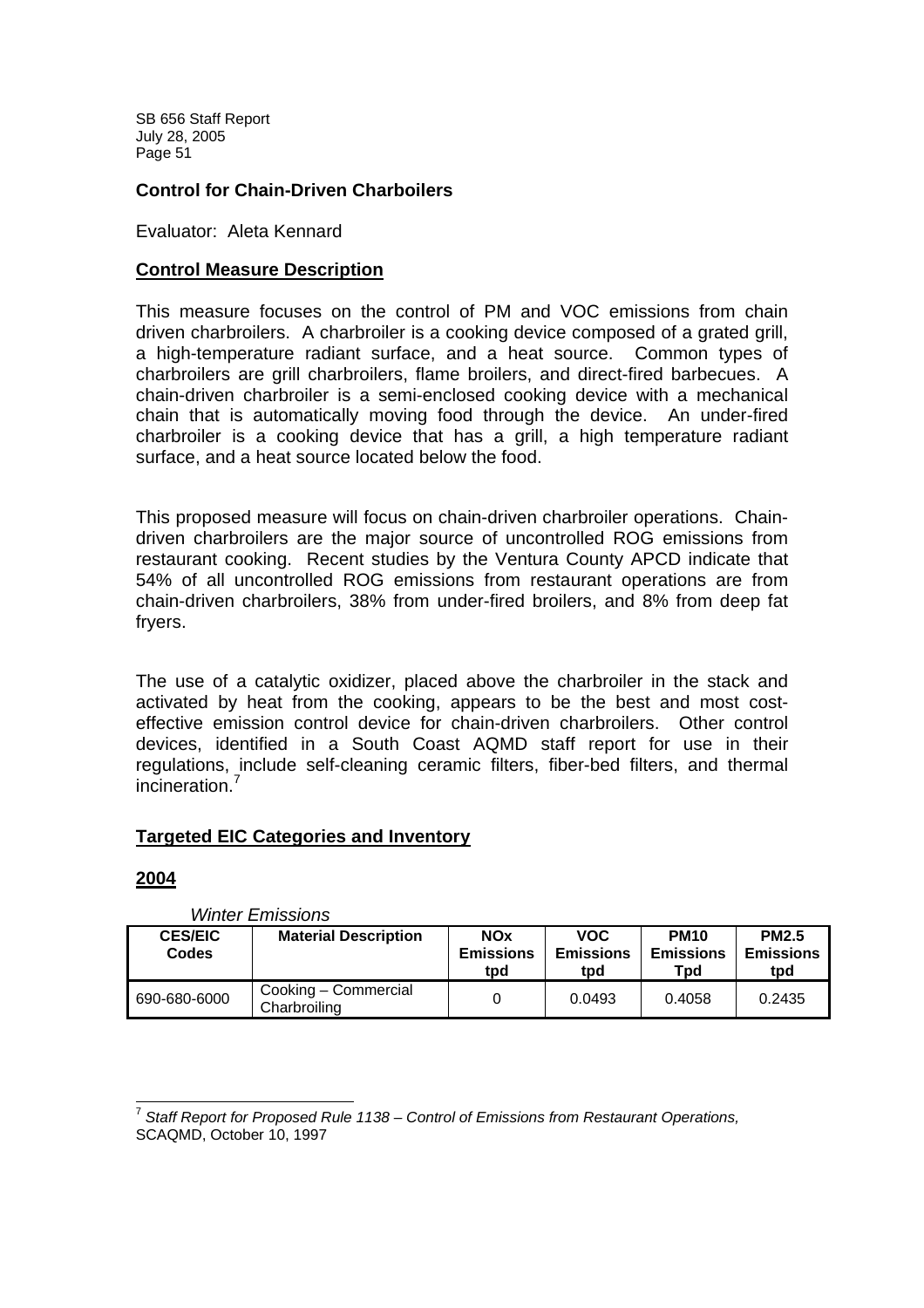#### *Summer Emissions*

| <b>CES/EIC</b><br><b>Codes</b> | <b>Material Description</b>          | <b>NOx</b><br><b>Emissions</b><br>tpd | <b>VOC</b><br><b>Emissions</b><br>tpd | <b>PM10</b><br><b>Emissions</b><br>Tpd | <b>PM2.5</b><br><b>Emissions</b><br>tpd |
|--------------------------------|--------------------------------------|---------------------------------------|---------------------------------------|----------------------------------------|-----------------------------------------|
| 690-680-6000                   | Cooking – Commercial<br>Charbroiling |                                       | 0.0493                                | 0.4058                                 | 0.2435                                  |

#### *Annual Average Emissions*

| <b>CES/EIC</b><br>Codes | <b>Material Description</b>          | <b>NOx</b><br><b>Emissions</b><br>tpd | <b>VOC</b><br><b>Emissions</b><br>tpd | <b>PM10</b><br><b>Emissions</b><br>Tpd | <b>PM2.5</b><br><b>Emissions</b><br>tpd |
|-------------------------|--------------------------------------|---------------------------------------|---------------------------------------|----------------------------------------|-----------------------------------------|
| 690-680-6000            | Cooking – Commercial<br>Charbroiling |                                       | 0.0493                                | 0.4058                                 | 0.2435                                  |

## **Emission Reductions**

Three California air districts have regulations to control emissions from commercial cooking operations – South Coast Rule 1138, adopted in 1997 primarily to control chain-driven charbroilers; and San Joaquin Valley Rule 4692, adopted in March 2002 and quite similar to the SCAQMD Rule. Ventura is the latest district to adopt a chain-driven charbroiler regulation. It was adopted in October 2004. With the adoption of South Coast Rule 1138 in late 1997, Ventura County initiated their study and a draft staff report was completed on July 2,  $2003<sup>8</sup>$ . This staff report appears to have the most recent detailed information on reducing emissions from chain-driven charbroilers and is used extensively in this analysis.

South Coast AQMD Rule 1138 requires that conveyorized charbroilers install emission control devices that are certified to reduce both ROG and PM emissions by 83%. This reduction percentage is based on work conducted by the University of California at Riverside's Center for Environmental Research and Technology. The San Joaquin Valley APCD rule references SCAQMD's rule and requires certified control devices with the same efficiency as in the South Coast, i.e., 83%. Ventura also took this approach. Accordingly, it may be appropriate to assume that an 83% reduction of the uncontrolled VOC and PM emissions from chain-driven charbroilers would occur.

The commercial charbroiling inventory includes emissions from both chain-driven and under-fired charbroilers. In order to estimate the potential emission reductions from this category, the number of chain-driven versus under-fire charbroilers needs to be identified. This information is unavailable at this time.

Testing in the South Coast has shown that the majority of PM10 emissions from charbroilers are measured at 2.5 microns and below. This data would indicate that the PM2.5 inventory for this category is underestimated.

<sup>&</sup>lt;sup>8</sup> Draft Staff Report, Rule 74.31, Restaurant Cooking Operations, and Rule 23, Exemptions from Permit. Ventura County APCD, July 2, 2003.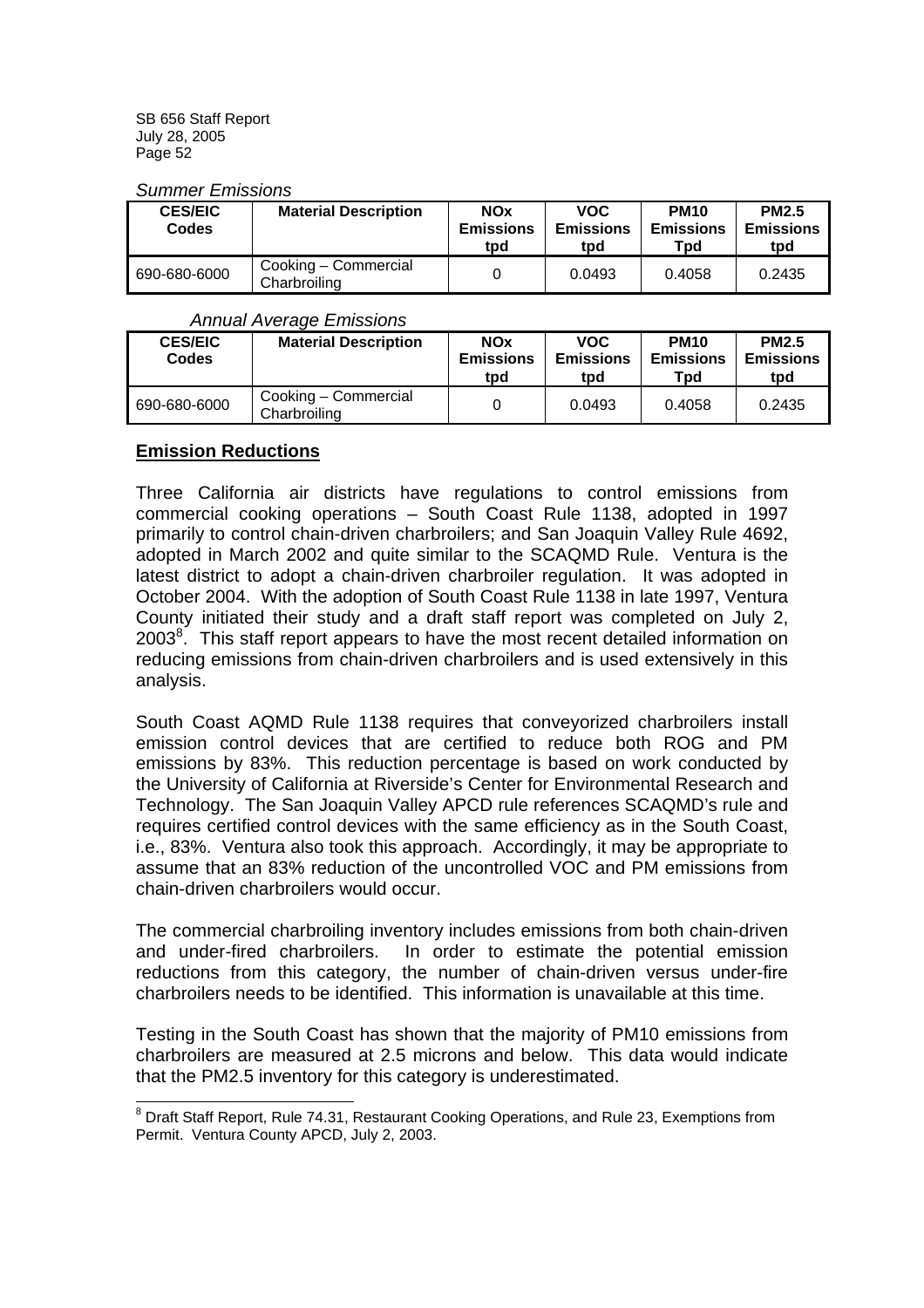### **Cost Effectiveness**

Based on the Ventura Staff Report, a new NIECO conveyorized charbroiler equipped with a catalytic oxidizer has a cost premium of about \$3700. Charbroilers can be retrofitted with catalysts for about the same price. Base on Ventura's Staff Report an average commercial charbroiler emits about 0.61 tons/year of PM10 and 0.16 tons/year of VOC. Ventura estimated the capital and annual costs for an average charbroiler to be:

| <b>One-Time Costs</b><br>Catalytic Oxidizer<br><b>Installation Cost</b> | \$3700<br>\$1000 |
|-------------------------------------------------------------------------|------------------|
| <b>District Permit Processing</b>                                       | \$957.50         |
| Subtotal                                                                | \$5,657.50       |
| Assume one catalyst replacement                                         | \$4289.31        |
| <b>TOTAL</b>                                                            | \$9,946.81       |
| <b>Annual Costs</b><br>O&M for catalyst                                 | \$500            |
| <b>Exhaust Stack Cleaning (savings)</b>                                 | $-$750$          |
| <b>District Permit Renewal</b>                                          | \$357.50         |
| Subtotal                                                                | \$107.50         |

In calculating their cost effectiveness, they used the following assumptions:

| Assumptions:                         | 1.<br>2.<br>3. | Equipment life 10 years<br>One catalyst replacement<br><b>Capital Recovery Factors</b><br>10 years $@$ 8 percent = 0.149<br>5 years $@$ 8 percent = 0.2505 |                |
|--------------------------------------|----------------|------------------------------------------------------------------------------------------------------------------------------------------------------------|----------------|
| $ROC Cost =$<br><b>Effectiveness</b> |                | $(0.149)(5,657.50) + (0.2505)(4289.31) + 107.50$<br>(0.83)(0.16)                                                                                           | $= 14,924/ton$ |
| $VOC+PM10 =$                         |                | $(0.149)(5,657.50) + (0.2505)(4289.31) + 107.50$                                                                                                           |                |
| <b>Cost Effectiveness</b>            |                | (0.83)(0.77)                                                                                                                                               | $= 3,148/ton$  |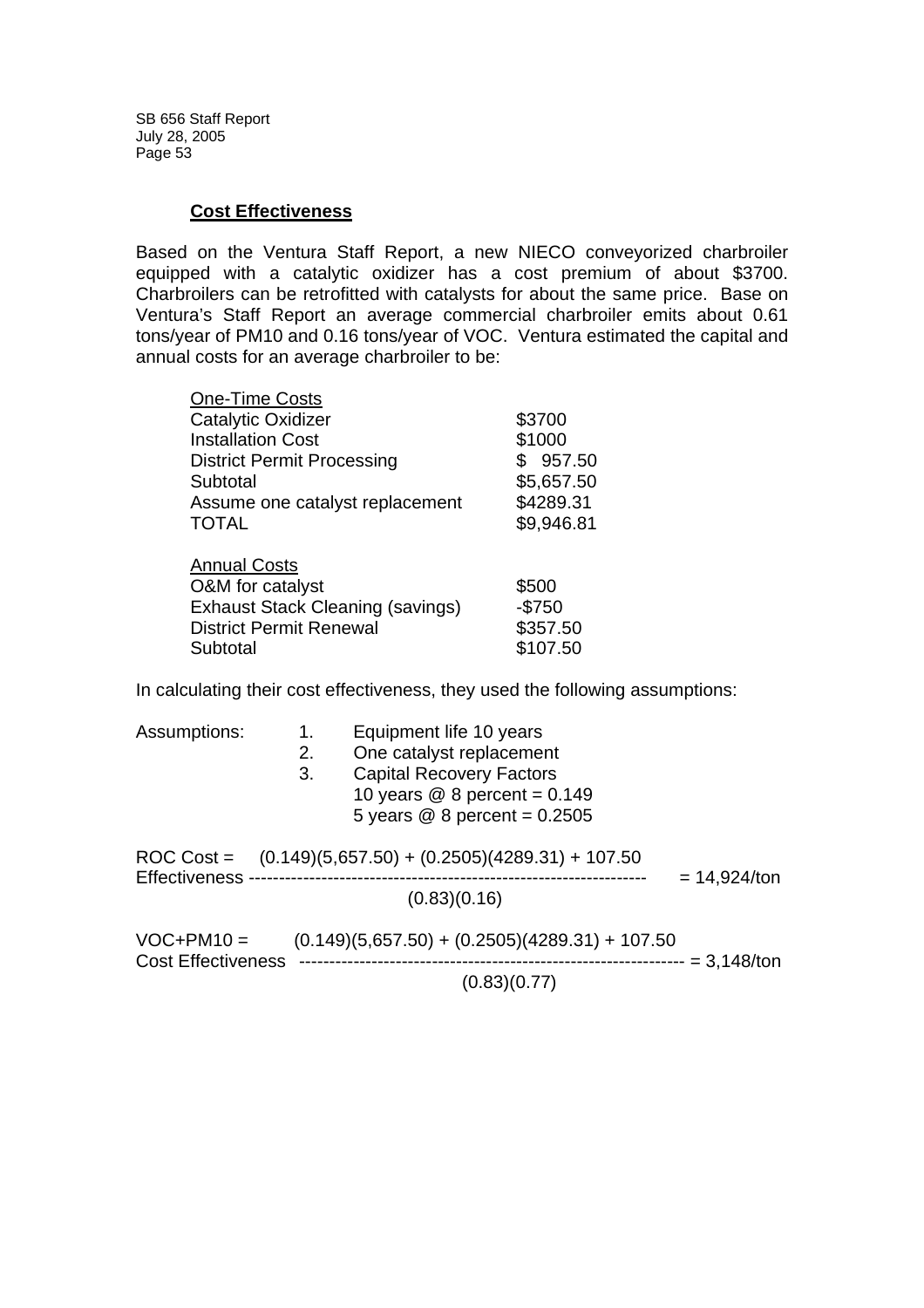| <b>Pollutant</b> | <b>Cost-Effectiveness (\$/ton)</b> |
|------------------|------------------------------------|
| $\overline{C}$   | \$14.924                           |
|                  |                                    |
| VOC+PM           | \$3,148                            |
|                  |                                    |

These calculations do not take into account fuel savings. There is evidence that catalytic oxidizers reduce charbroiler fuel costs by adding heat to the cooking process. With this savings, SCAQMD staff believes that a catalyst can pay for itself in less than two years. There also may be cost savings from less maintenance for stack cleaning.

### **Implementation**

#### Implementing districts and schedules

| <b>District</b> | <b>Rule requirement</b>             | Implementation   | Implementation |
|-----------------|-------------------------------------|------------------|----------------|
|                 |                                     | <b>Timeframe</b> | <b>Date</b>    |
|                 | Certified control devices to reduce | Two years from   | 11/14/99       |
| <b>SCAQMD</b>   | VOC and PM by 83%                   | adoption         |                |
|                 | Certified control devices to reduce | One year from    | 3/21/03        |
| <b>SJUAPCD</b>  | VOC and PM by 83%                   | adoption         |                |
|                 | Certified control devices to reduce | One year from    | 10/12/05       |
| <b>VCAPCD</b>   | VOC and PM by 83%                   | adoption         |                |

Implementation time frames for this measure have ranged from one to two years from adoption.

#### Public Acceptability

This control measure has been implemented in two districts and is being implemented in a third district.

#### **Enforceability**

The District has authority to adopt and enforce the rule.

#### Resources

Actual funding sources have not been identified yet. In the other district's, permits were required for the equipment to help recover the cost for implementing the measure.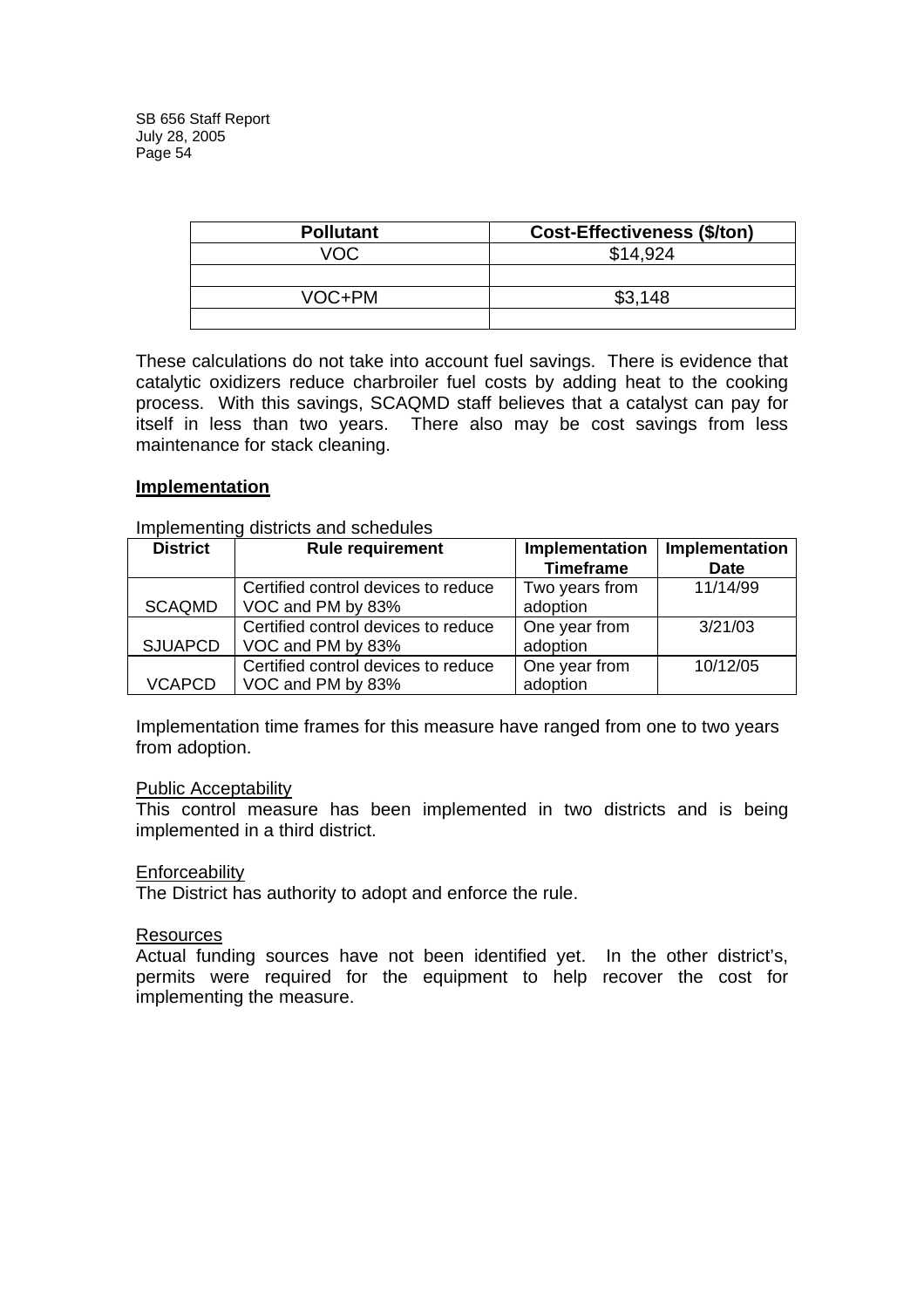## **Information Still Needed**

The emission reduction potential and cost effectiveness for the Sacramento District still needs to be evaluated. The number of chain-driven versus over-fire charbroilers needs to be identified in order to estimate the potential emission reduction. The PM10 versus PM2.5 emission inventory needs to be evaluated based on SCAQMD test results that may indicate that most of the PM10 emissions are PM2.5. The cost of the catalytic oxidizer and the installation of the equipment need to be verified for the Sacramento area. The stack cleaning cost savings and potential fuel saving costs also need to be examined. If permits will be required for this equipment, the permitting and testing costs need to be determined.

## **References:**

- 1. SJVUAPCD Rule 4692 Commercial Charbroiling, adopted March 21, 2002
- 2. CARB Emission Inventory Data, CCOS SIP Data and Documentation, Annual and Seasonal Average Planning Inventory Report, Version 2.12
- 3. VCAPCD Rule 74.25 Restaurant Cooking Operations, adopted October, 12 2004
- 4. VCAPCD Final Staff Report for Rule 74.25, dated August 31, 2004
- 5. SCAQMD 2003 AQMP, Final Appendix IV-A, Stationary Source Control Measure, Emission Reductions from Restaurant Operations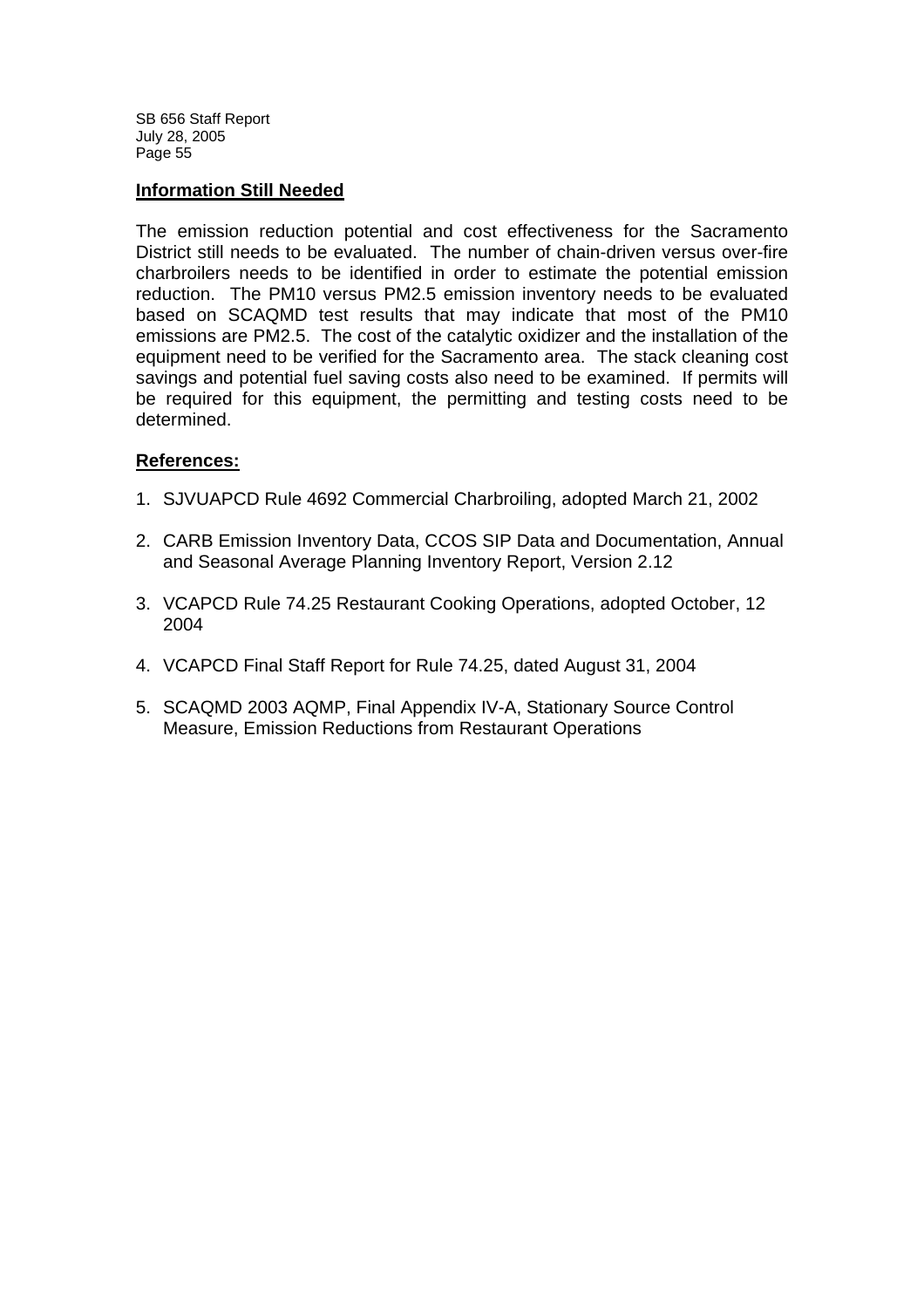# Fugitive Dust

Limit PM emissions from construction, demolition, excavation, extraction, grading, and other earthmoving activities, such as land clearing, grubbing and scraping. Also limits PM from inactive disturbed land and from track-out resulting from construction and demolition operations.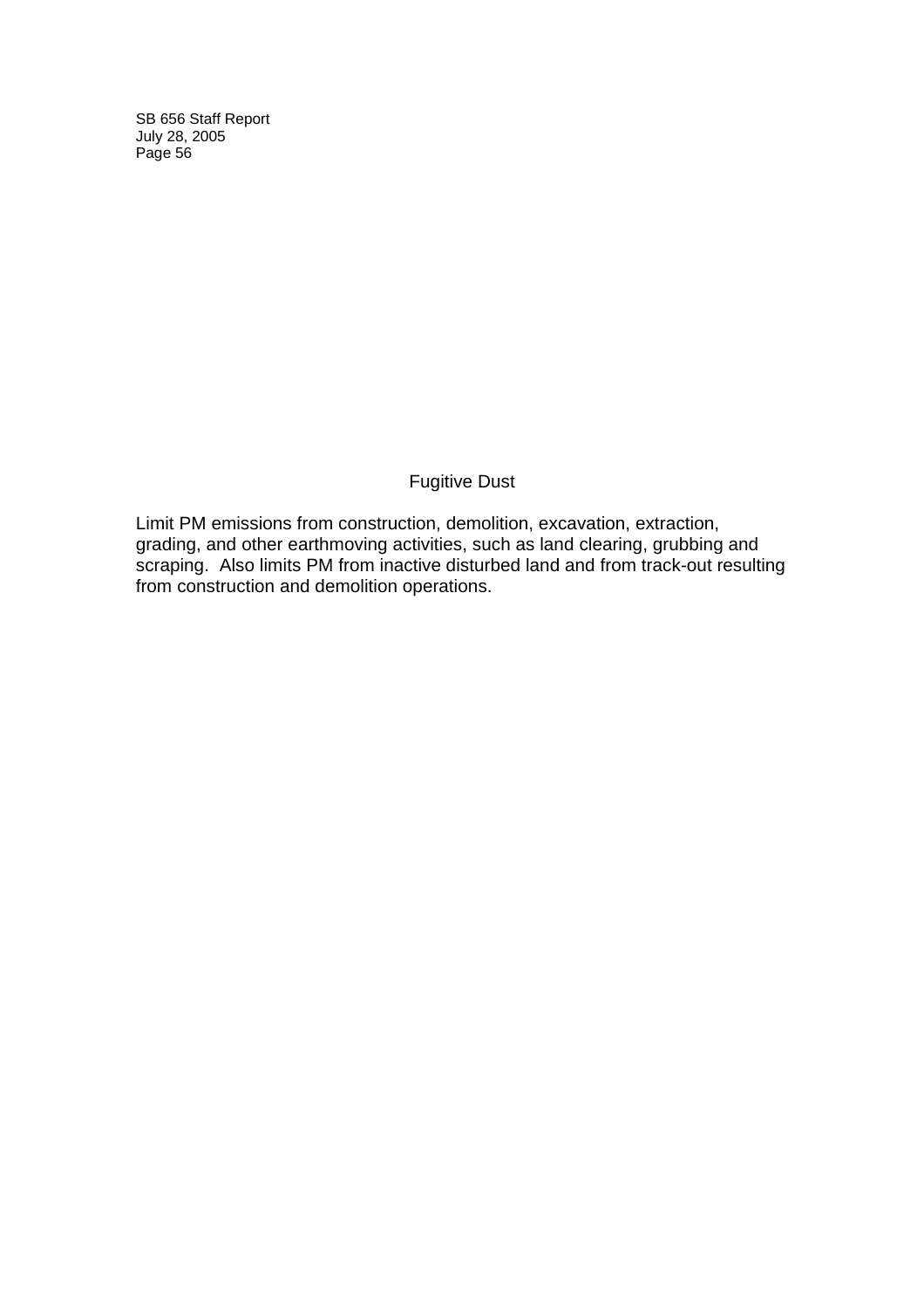**Limit PM emissions from construction, demolition, excavation, extraction, grading, and other earthmoving activities, such as land clearing, grubbing and scraping. Also limits PM from inactive disturbed land and from trackout resulting from construction and demolition operations**

Evaluator: Kevin J. Williams

## **Control Measure Description**

This control measure limits emissions of PM from construction, demolition, excavation, extraction, grading, and other earthmoving activities, such as land clearing, grubbing, and scraping. The control measure also limits PM emissions from inactive disturbed land due to vehicle travel and wind blown dust, and from track-out resulting from construction and demolition operations. The requirements are based on San Joaquin Valley APCD Rules 8021 and 8041 and South Coast AQMD Rule 403 and 403.1. There other districts that have adopted various controls for fugitive dust from these types of sources such as PCAPCD, MDAQMD, IMPCAPCD, AVAQMD, KCAPCD, and ACAPCD. Potential control requirements include the following:

Demolition (SJVAPCD 8021)

- Apply sufficient water to building exterior surfaces, unpaved surface areas where equipment will operate, and razed building materials to limit visible dust emissions (VDE) to 20% opacity;
- Apply sufficient dust suppressants to unpaved surface areas within 100 feet where materials from razing or demolition will fall in order to limit VDE to 20% opacity;
- Apply sufficient dust suppressants to unpaved surface areas where wrecking or hauling equipment will be operated in order to limit VDE to 20% opacity;
- Apply water within 1 hour of demolition to unpaved surfaces within 100 feet of the demolished structure; and
- Apply various control measures to bulk materials that result from demolition, such as: water; chemical suppressants; wind barriers; and tarp covers for piles and truck loads.

Activity prior to construction and earthmoving activities (SJVAPCD 8021)

- Pre-water the site to limit VDE to 20% opacity; and
- Phase work to reduce the amount of disturbed surface area at any one time.

During active construction and earthmoving operations (SJVAPCD 8021)

Apply water or chemical/organic stabilizers/suppressants sufficient to limit  $\bullet$ VDE to 20% opacity; or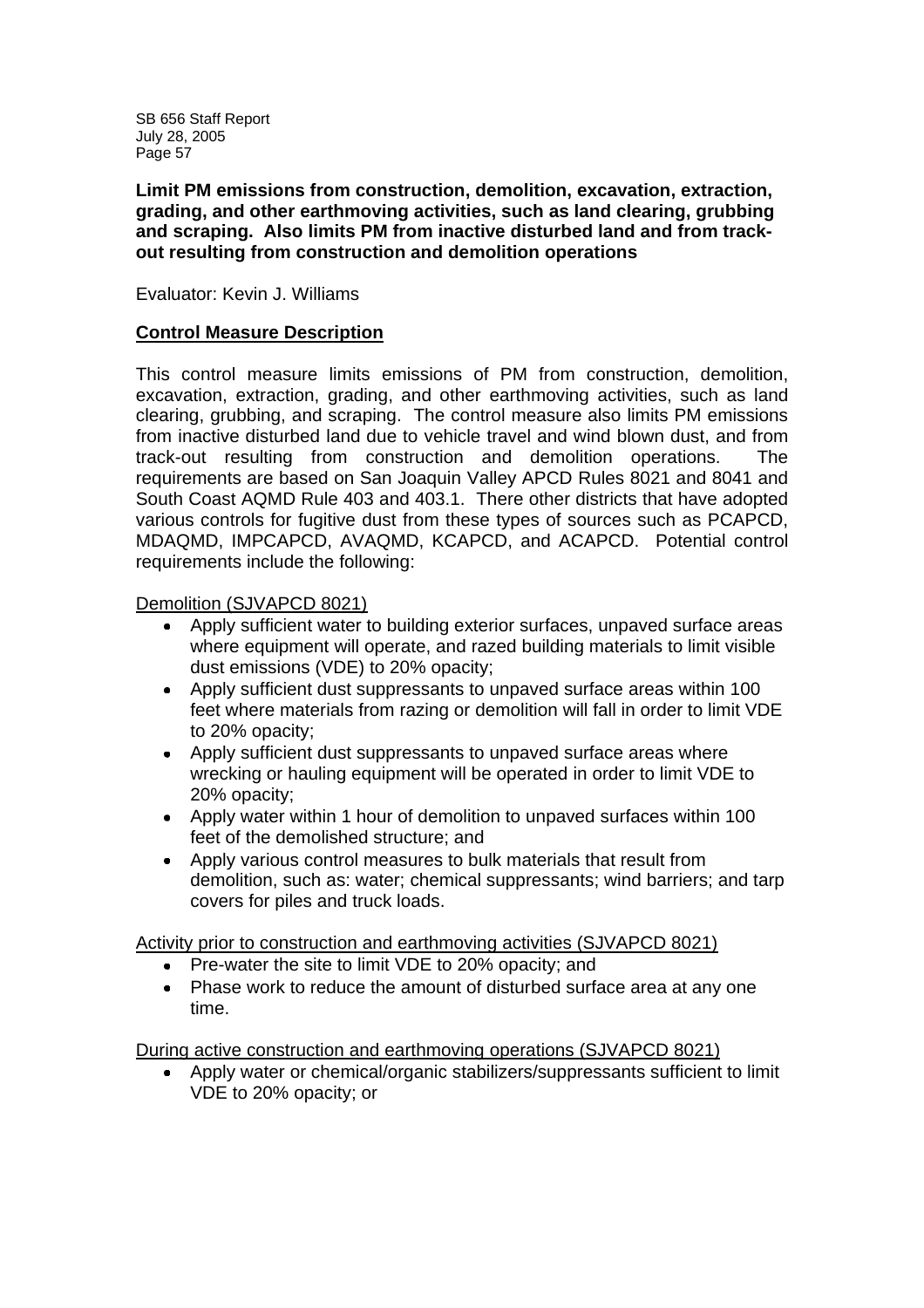- Construct and maintain wind barriers sufficient to limit VDE to 20% opacity, in conjunction with the application of water or chemical/organic stabilizers/suppressants.
- Apply water or chemical/organic stabilizers/suppressants to unpaved haul/access roads and unpaved vehicle/equipment traffic areas sufficient to limit VDE to 20% opacity and meet the conditions of a stabilized unpaved road surface.

# Temporary stabilization during periods of inactivity (SJVAPCD 8021)

- Restrict vehicular access to the area; and
- Apply water or chemical/organic stabilizers/suppressants, sufficient to comply with the conditions of a stabilized surface. If an area having 0.5 acres or more of disturbed surface area remains unused for seven or more days, the area must comply with the conditions of a stabilized surface area.

### Speed controls (SJVAPCD 8021)

Limit the speed of vehicles traveling on unpaved access/haul roads within construction sites to 15 mph, and post speed limit signs at least every 500 feet.

### Wind generated dust (SJVAPCD 8021)

Cease outdoor construction and earthmoving activities that disturb soil whenever VDE exceeds 20% opacity, but continue operation of water trucks and devices unless it is unsafe to do so.

### Track-Out (SJVAPCD 8041)

- Remove all visible carry-out and track-out at the end of each workday.
- Immediately remove carry-out and track-out when it extends 50 feet or more beyond the site exit point.
- Cleanup of carry-out and track-out shall be accomplished by: manual sweeping or pick-up; rotary broom or brush accompanied by sufficient wetting; PM10-efficient street sweeper; or flushing with water where curbs and gutters are not present and it will not have an adverse impact on storm water drainage systems.
- Use track-out control devices to remove dirt and mud from tires at site exit points.

### Emissions beyond property line (SCAQMD 403)

Dust shall not remain visible in the atmosphere beyond the property line of the emissions-generating activity.

### PM10 emission limits (SCAQMD 403)

The difference between upwind and downwind concentrations of PM10, measured simultaneously, shall not exceed 50 micrograms per cubic meter.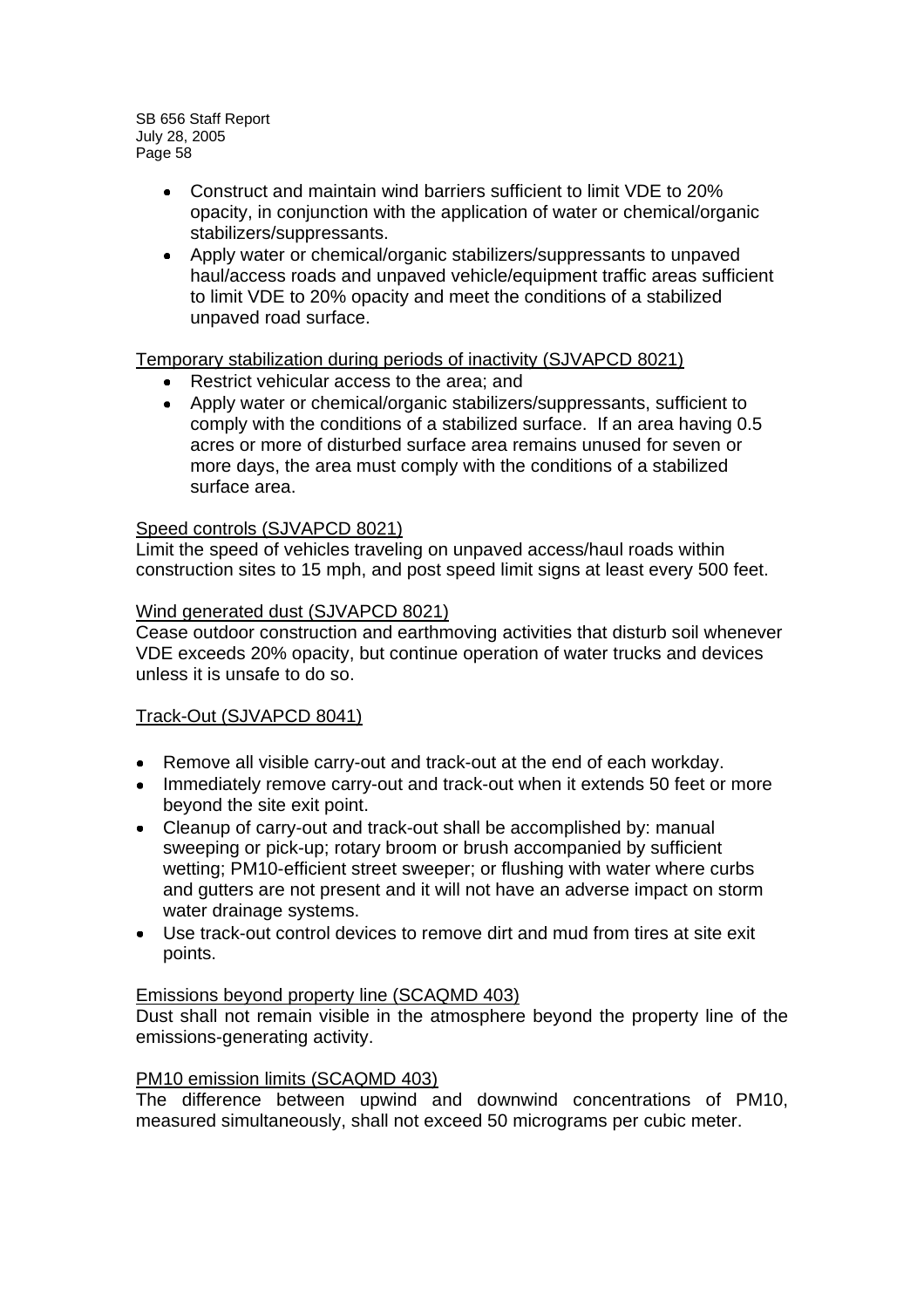### Dust Control Plan (SJVAPCD 8021)

An owner/operator must submit a Dust Control Plan to the APCO prior to the start of any construction activity on any site that will include 10 acres or more of disturbed surface area for residential development; or 5 acres or more of disturbed surface area for non-residential development; or will include moving, depositing, or relocating more than 2,500 cubic yards of bulk material on at least 3 days.

## Implementation of BACM (SCAQMD 403)

Implement Best Available Control Measures (BACM) as specified in Table 1 of SCAQMD Rule 403 to limit dust emissions from the following activities: backfilling; clearing and grubbing; clearing forms; crushing; cut and fill; demolition; disturbed soil; earthmoving; importing/exporting of bulk materials; landscaping; road shoulder maintenance; screening; staging areas; and stockpiles.

### Additional requirements for large operations (SCAQMD 403)

Large operations are defined as active operations on property which contains 50 or more acres of disturbed surface area; or any earthmoving operation with a daily throughput volume of 5,000 cubic yards or more for 3 days during the most recent 365-day period. Additional requirements for large operations include:

- Submit a Large Operation Notification to the APCO within 7 days of qualifying as a large operation;
- Maintain daily records to document the specific dust control actions taken;
- Identify a dust control supervisor who is on-site or available on-site within 30 minutes during working hours;
- Implement dust control measures for large operations as specified in Table 2 of SCAQMD Rule 403 to limit dust emissions from the following activities: earthmoving, disturbed surface areas, unpaved roads, open storage piles; and
- When applicable emission limitations are not being met, implement contingency control measures as specified in Table 3 of SCAQMD Rule 403.

# **Targeted EIC Categories and Inventory**

There is only a PM10 and PM2.5 inventory for these control measures. There are not any emissions from combustion sources included in these inventory categories.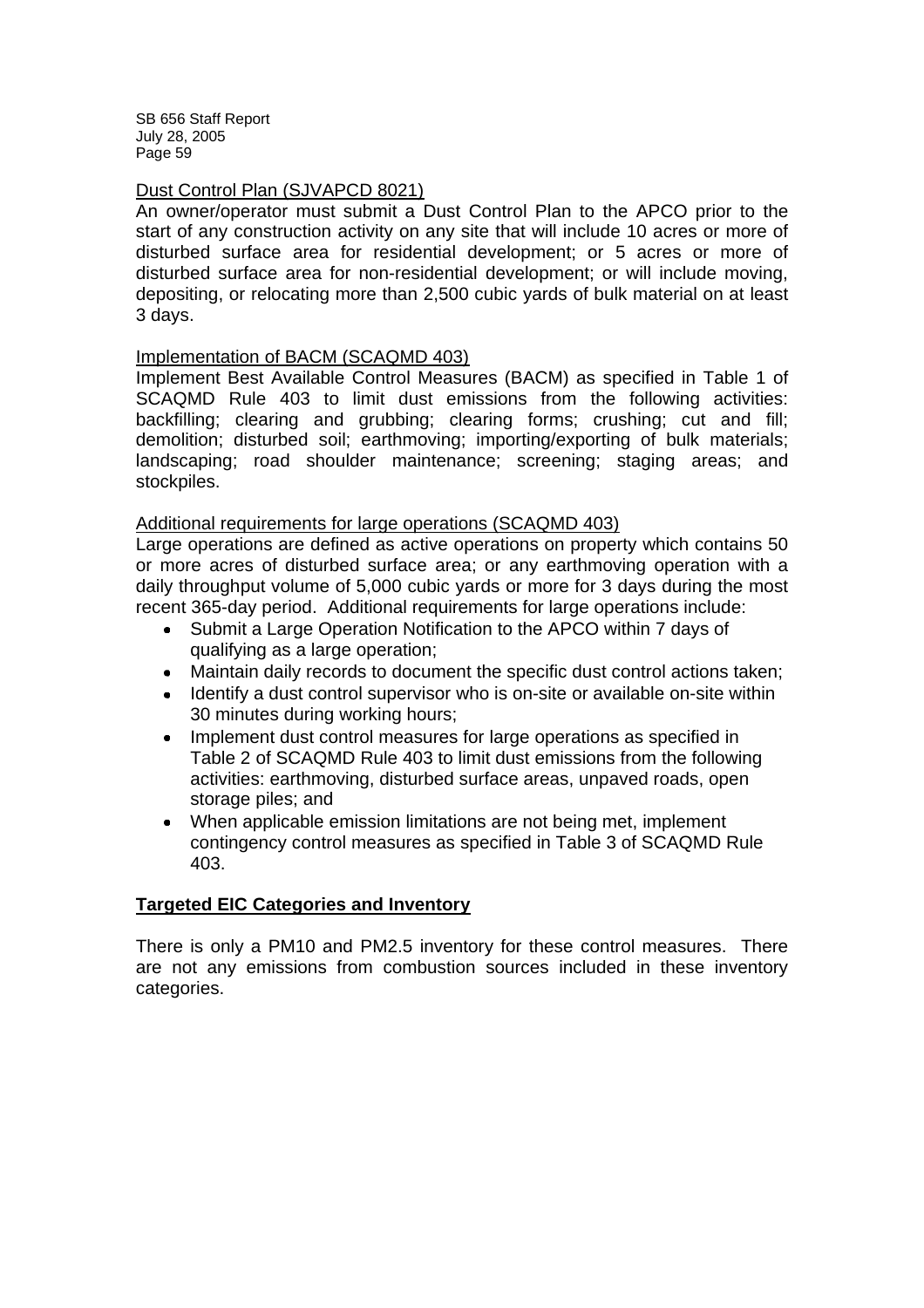# **2004**

| <b>Winter Emissions</b> |                                                     |                                        |                                         |
|-------------------------|-----------------------------------------------------|----------------------------------------|-----------------------------------------|
| <b>CES/EIC Codes</b>    | <b>Material Description</b>                         | <b>PM10</b><br><b>Emissions</b><br>tpd | <b>PM2.5</b><br><b>Emissions</b><br>tpd |
| 630-622-5400-0000       | <b>Building Construction</b><br>Dust, Residential   | 2.1747                                 | 0.4520                                  |
| 630-624-5400-0000       | <b>Building Construction</b><br>Dust, Commercial    | 1.2237                                 | 0.2544                                  |
| 630-626-5400-0000       | <b>Building Construction</b><br>Dust, Industrial    | 0.3234                                 | 0.0672                                  |
| 630-628-5400-0000       | <b>Building Construction</b><br>Dust, Institutional | 0.3833                                 | 0.0797                                  |
| 630-634-5400-0000       | <b>Road Construction Dust</b>                       | 2.6886                                 | 0.5588                                  |
|                         | Total                                               | 6.7937                                 | 1.4121                                  |

## *Summer Emissions*

| <b>CES/EIC Codes</b> | <b>Material Description</b>                         | <b>PM10</b><br><b>Emissions</b><br>tpd | <b>PM2.5</b><br><b>Emissions</b><br>tpd |
|----------------------|-----------------------------------------------------|----------------------------------------|-----------------------------------------|
| 630-622-5400-0000    | <b>Building Construction</b><br>Dust, Residential   | 2.5721                                 | 0.5346                                  |
| 630-624-5400-0000    | <b>Building Construction</b><br>Dust, Commercial    | 1.4473                                 | 0.3008                                  |
| 630-626-5400-0000    | <b>Building Construction</b><br>Dust, Industrial    | 0.3824                                 | 0.0795                                  |
| 630-628-5400-0000    | <b>Building Construction</b><br>Dust, Institutional | 0.4533                                 | 0.0942                                  |
| 630-634-5400-0000    | <b>Road Construction Dust</b>                       | 3.1798                                 | 0.6609                                  |
|                      | Total                                               | 8.0349                                 | 1.6700                                  |

# *Annual Average Emissions*

| <b>CES/EIC Codes</b> | <b>Material Description</b>                         | <b>PM10</b><br><b>Emissions</b><br>tpd | <b>PM2.5</b><br><b>Emissions</b><br>tpd |
|----------------------|-----------------------------------------------------|----------------------------------------|-----------------------------------------|
| 630-622-5400-0000    | <b>Building Construction</b><br>Dust, Residential   | 2.3736                                 | 0.4934                                  |
| 630-624-5400-0000    | <b>Building Construction</b><br>Dust, Commercial    | 1.3356                                 | 0.2776                                  |
| 630-626-5400-0000    | <b>Building Construction</b><br>Dust, Industrial    | 0.3529                                 | 0.0734                                  |
| 630-628-5400-0000    | <b>Building Construction</b><br>Dust, Institutional | 0.4184                                 | 0.0870                                  |
| 630-634-5400-0000    | <b>Road Construction Dust</b>                       | 2.9345                                 | 0.6099                                  |
|                      | Total                                               | 7.4150                                 | 1.5413                                  |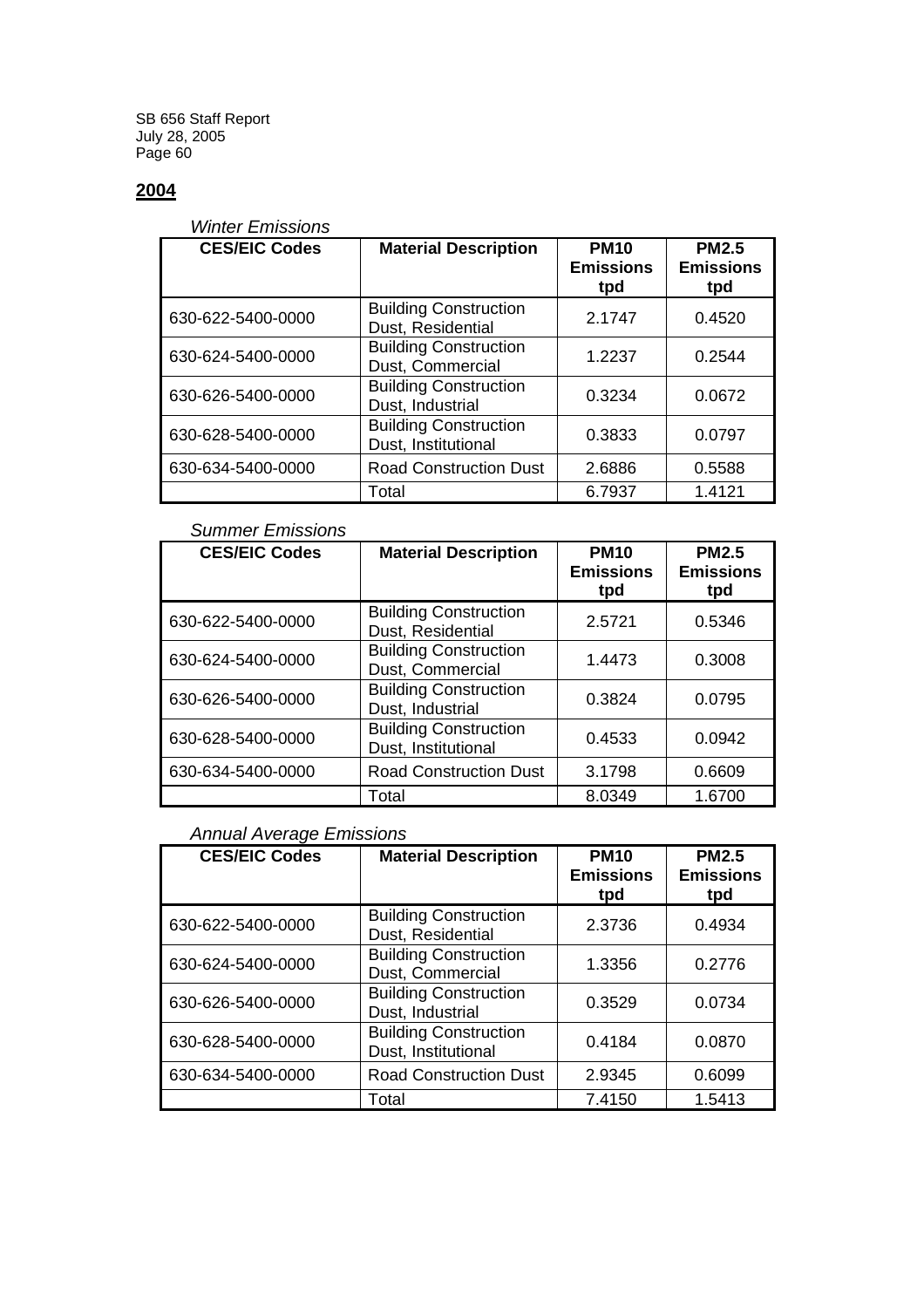## **Emission Reductions**

The report entitled "Improvement of Specific Emission Factors (BACM Project No. 1)," (MRI, 1996), is the basis for the uncontrolled emission factors used by ARB to estimate emissions from this category. Staff analysis of the MRI data indicates that approximately 56% of the emissions is this category are due to earthmoving/demolition operations and 44% are due to vehicle travel over unpaved surface areas.

The SJVAPCD staff report for amendments to fugitive PM10 rules estimates the effectiveness of BACM measures. Based on the information in this report, the composite efficiency of controls to reduce PM10 emissions from earthmoving/demolition is estimated to be 60%, while the composite efficiency of controls to reduce PM10 emissions from vehicle travel over unpaved surface areas is estimated to be 75%. Weighting these control efficiencies by the percentages obtained from the MRI report gives an estimate of an overall control effectiveness for this category of 67%.

The emission reduction potential in Sacramento County still needs to be determined. The actual emissions due to earthmoving/demolition operations need to be estimated. Soil types and moisture content in the Sacramento area would need to be analyzed.

# **Cost Effectiveness**

Cost effectiveness values for measures applicable to earthmoving and demolition operations, as estimated by SCAQMD and SJVAPCD, range from \$197 to \$304 per ton. Cost effectiveness values for track-out control measures, as estimated by SJVAPCD, range from \$792 to \$322,000 per ton; however, it is likely that controls as applied to SMAQMD would more likely be in the range of \$792 to \$10,000 per ton. Overall, the cost effectiveness of this measure is estimated to range from \$197 to \$10,000 per ton.

| <b>Pollutant</b> | <b>Cost-Effectiveness (\$/ton)</b> |
|------------------|------------------------------------|
| PM10/PM2.5       | $$197 - $10.000$                   |

### **Implementation**

| Implementing districts and schedules |  |
|--------------------------------------|--|
|                                      |  |

| <b>District</b> | <b>Rule requirement</b>                                                                                                                          | <b>Implementation</b>      | Implementation |
|-----------------|--------------------------------------------------------------------------------------------------------------------------------------------------|----------------------------|----------------|
|                 |                                                                                                                                                  | <b>Timeframe</b>           | <b>Date</b>    |
| <b>SJVAPCD</b>  | <b>Demolition</b> – Limit VDE to 20%<br>opacity by applying water to building<br>exterior surfaces/unpaved<br>surfaces/razed building materials; | 6 months after<br>adoption | 5/15/2002      |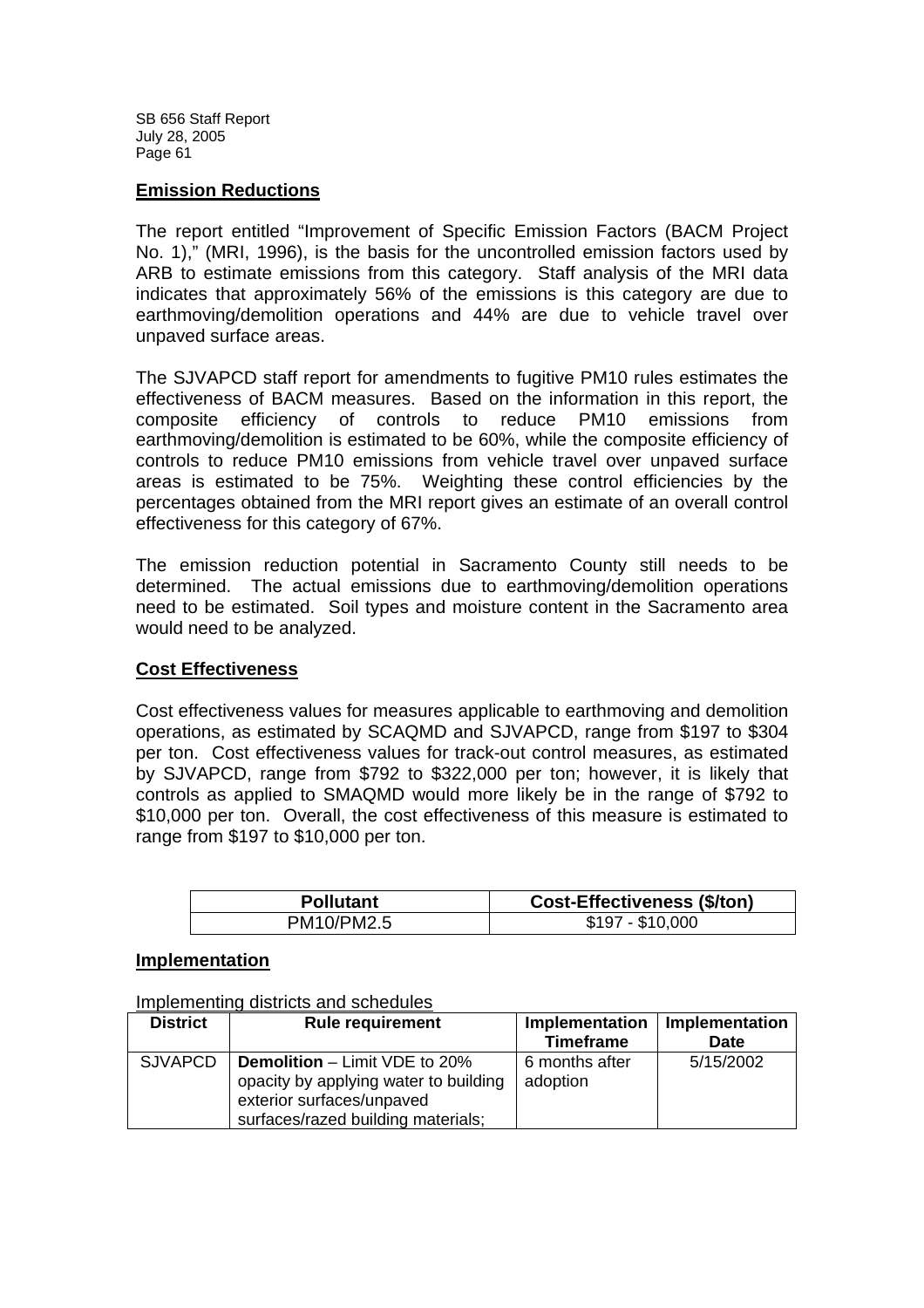| <b>District</b> | <b>Rule requirement</b>                                                                                                                                                                                                                                                             | Implementation<br><b>Timeframe</b> | Implementation<br><b>Date</b> |
|-----------------|-------------------------------------------------------------------------------------------------------------------------------------------------------------------------------------------------------------------------------------------------------------------------------------|------------------------------------|-------------------------------|
|                 | and dust suppressant to unpaved<br>areas where razed materials fall.<br>Prevent/remove carry-out/track-out.<br>Apply control measures to bulk<br>materials from demolition.                                                                                                         |                                    |                               |
|                 | <b>Demolition</b> - Limit VDE to 20%<br>opacity by applying dust<br>suppressant to unpaved areas<br>within 100' of where razed materials<br>will fall. Apply water within 1 hour of<br>demolition to unpaved surfaces<br>within 100' of demolished structure.                       | 40 days after<br>adoption          | 10/1/2004                     |
|                 | <b>Prior to Construction and</b><br><b>Earthmoving</b> $-$ Pre-water the site to<br>limit VDE to 20% opacity. Phase<br>work to reduce the amount of<br>disturbed surface area at any one<br>time.                                                                                   | 6 months after<br>adoption         | 5/15/2002                     |
|                 | <b>During Active Construction and</b><br><b>Earthmoving</b> $-$ Limit VDE to 20%<br>opacity by: applying water/chemical<br>suppressants to work areas/<br>unpaved haul/access roads/<br>unpaved vehicle/equipment traffic<br>areas; and constructing/ maintaining<br>wind barriers. | 6 months after<br>adoption         | 5/15/2002                     |
|                 | <b>Periods of Inactivity - Restrict</b><br>vehicular access to the area.<br>Stabilize surface area with water/<br>chemical suppressants.                                                                                                                                            | 6 months after<br>adoption         | 5/15/2002                     |
|                 | Speed Controls - Limit speed of<br>vehicles on unpaved haul/access<br>roads within construction sites to 15<br>mph and post speed limit signs<br>every 500'.                                                                                                                        | 40 days after<br>adoption          | 10/1/2004                     |
|                 | <b>Wind Generated Dust - Cease</b><br>outdoor construction/earthmoving<br>activities, except water trucks,<br>whenever VDE exceeds 20%<br>opacity.                                                                                                                                  | 40 days after<br>adoption          | 10/1/2004                     |
|                 | Dust Control Plan (>40 acres) -<br>Owner/operator must submit a DCP<br>prior to start of project that includes<br>40 or > acres of disturbed surface<br>area or the movement of more than<br>2,500 yd <sup>3</sup> of bulk material on at least<br>three days.                      | 6 months after<br>adoption         | 5/15/2002                     |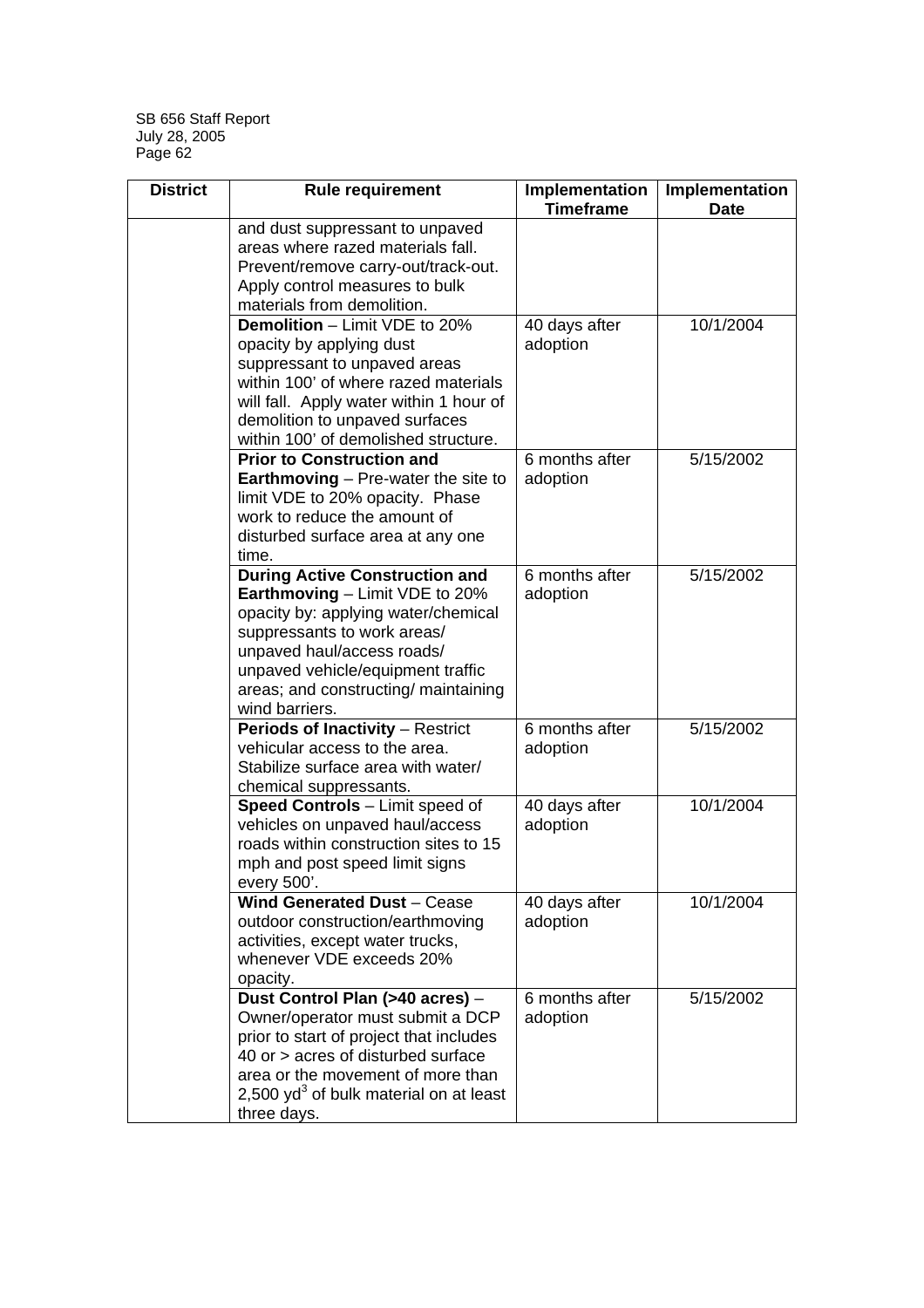| <b>District</b> | <b>Rule requirement</b>                                                 | Implementation<br><b>Timeframe</b> | Implementation<br><b>Date</b> |
|-----------------|-------------------------------------------------------------------------|------------------------------------|-------------------------------|
|                 | $($ >10/5 acres)                                                        |                                    | 10/1/2004                     |
|                 | <b>Dust Control Plan</b><br>- Owner/operator must submit a              | 40 days after                      |                               |
|                 | DCP prior to the start of any project                                   | adoption                           |                               |
|                 | that includes disturbed surface area                                    |                                    |                               |
|                 | of 10 or > acres for residential                                        |                                    |                               |
|                 | development or 5 or > acres for non-                                    |                                    |                               |
|                 | residential development; or the                                         |                                    |                               |
|                 | moving, depositing, or relocating of                                    |                                    |                               |
|                 | more than 2,500 $yd^3$ of bulk material                                 |                                    |                               |
|                 | on at least three days.                                                 |                                    |                               |
|                 | <b>Track-Out</b> - Remove all visible                                   | 6 months after                     | 5/15/2002                     |
|                 | carry-out/track-out at end of workday                                   | adoption                           |                               |
|                 | using approved method.                                                  |                                    |                               |
|                 | Immediately remove carry-out/track-                                     |                                    |                               |
|                 | out when it extends 50' or > beyond                                     |                                    |                               |
|                 | the exit point using approved                                           |                                    |                               |
|                 | method. Use track-out control                                           |                                    |                               |
|                 | devices to remove dirt/mud from                                         |                                    |                               |
|                 | tires at exit points.                                                   |                                    |                               |
| <b>SCAQMD</b>   | <b>Emissions Beyond Property Line</b>                                   | Upon adoption                      | 7/9/1993                      |
|                 | - Dust shall not remain visible                                         |                                    |                               |
|                 | beyond the property line.                                               |                                    |                               |
|                 | <b>PM10 Emission Limit - The</b>                                        | Upon adoption                      | 7/9/1993                      |
|                 | difference between upwind/                                              |                                    |                               |
|                 | downwind concentrations of PM10,                                        |                                    |                               |
|                 | measured simultaneously, shall not                                      |                                    |                               |
|                 | exceed 50 $\mu$ g/m <sup>3</sup> .                                      |                                    |                               |
|                 | <b>Visible Emissions Limit - Dust</b>                                   | Upon adoption                      | 4/2/2004                      |
|                 | emissions that result from the                                          |                                    |                               |
|                 | movement of a motorized vehicle                                         |                                    |                               |
|                 | shall not exceed 20% opacity.                                           |                                    |                               |
|                 | <b>Implementation of BACM -</b>                                         | Upon adoption                      | 2/14/1997                     |
|                 | Owner/operator must implement                                           |                                    |                               |
|                 | BACM in Table 1 of Rule 403 for the                                     |                                    |                               |
|                 | following activities: backfilling/                                      |                                    |                               |
|                 | clearing and grubbing/clearing                                          |                                    |                               |
|                 | forms/crushing/cut and fill/                                            |                                    |                               |
|                 | demolition/disturbed soil/                                              |                                    |                               |
|                 | earthmoving/importing/exporting of                                      |                                    |                               |
|                 | bulk materials/landscaping/road                                         |                                    |                               |
|                 | shoulder maintenance/screening/                                         |                                    |                               |
|                 | staging areas/stockpiles.                                               |                                    |                               |
|                 | Track-Out Removal - Track-out<br>shall not extend $25'$ or $>$ from the | Upon adoption                      | 4/2/2004                      |
|                 | point of origin, and all track-out shall                                |                                    |                               |
|                 | be removed at the conclusion of                                         |                                    |                               |
|                 | workday or evening shift.                                               |                                    |                               |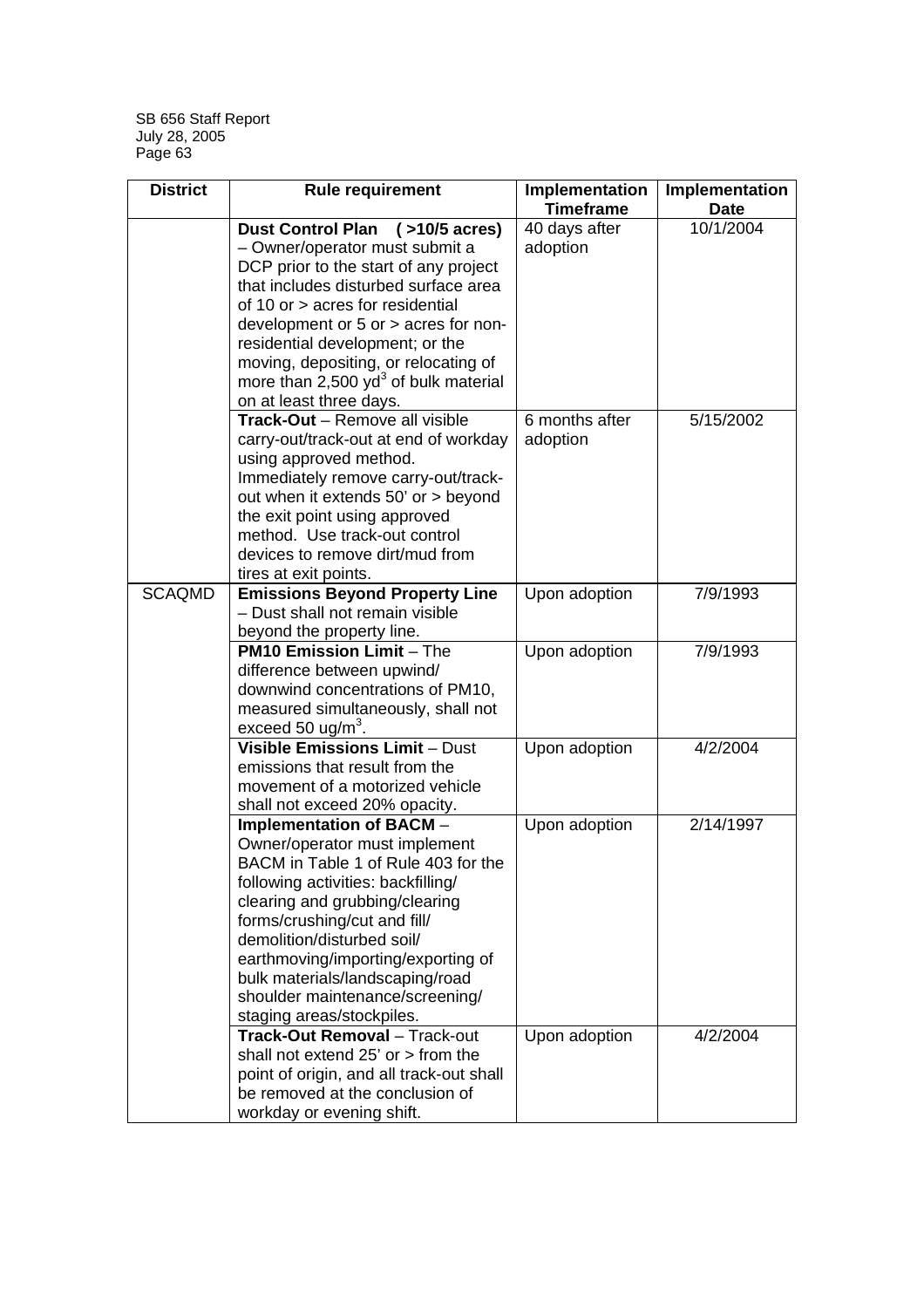| <b>District</b> | <b>Rule requirement</b>                                                                                                                                                                                                                                                                                                                                                                                                                                                                                                                                                                                                                                                                       | Implementation<br><b>Timeframe</b>       | Implementation<br><b>Date</b> |
|-----------------|-----------------------------------------------------------------------------------------------------------------------------------------------------------------------------------------------------------------------------------------------------------------------------------------------------------------------------------------------------------------------------------------------------------------------------------------------------------------------------------------------------------------------------------------------------------------------------------------------------------------------------------------------------------------------------------------------|------------------------------------------|-------------------------------|
|                 | <b>Track-Out Controls - For</b><br>operations with disturbed surface<br>area or 5 acres or $>$ , or with a daily<br>import or export of 100 $yd^3$ or $>$ of<br>bulk material, owner/operator shall<br>use at least one of the following at<br>each vehicle egress from the site to<br>a paved road: install a pad of<br>washed gravel at least 30' wide and<br>50' long; pave a surface area at<br>least 100' long and 20' wide; use a<br>wheel shaker/wheel spreading<br>device at least 24' long and 10' wide<br>to remove bulk materials from tires<br>and undercarriages; or any other<br>equivalent method, subject to APCO<br>and EPA approval.                                        | 8 months from<br>the date of<br>adoption | 1/1/2005                      |
|                 | <b>Additional Requirements for</b><br>Large Operations - Large<br>operations, involving 50 or > acres<br>of disturbed land; or earthmoving<br>with a daily volume of 5,000 $yd^3$ or ><br>for 3 days a year, must: submit a<br>Large Operation Notification within 7<br>days of qualifying as a large<br>operation; maintain daily records to<br>document actions taken; have a<br>dust control supervisor on-site or<br>available within 30 minutes during<br>working hours; implement dust<br>control measures for large<br>operations in Table 2 of Rule 403;<br>and if applicable emission limitations<br>are nor being met, implement<br>contingency measures in Table 3 of<br>Rule 403. | 60 days from the<br>date of adoption     | 6/2/2004                      |
| <b>ICAPCD</b>   | Track-Out - Owners/operators must<br>use one or more of the following to<br>control track-out/carry-out: within 48<br>hours, rapidly clean up bulk material<br>from paved road surface; install<br>track-out prevent device at access<br>points where unpaved traffic<br>surfaces adjoin paved roads; or<br>pave/chemically stabilize/cover with<br>gravel 50' or $>$ at access points<br>where unpaved roads adjoin paved<br>roads.                                                                                                                                                                                                                                                          | 90 days after<br>adoption                | 2/25/1997                     |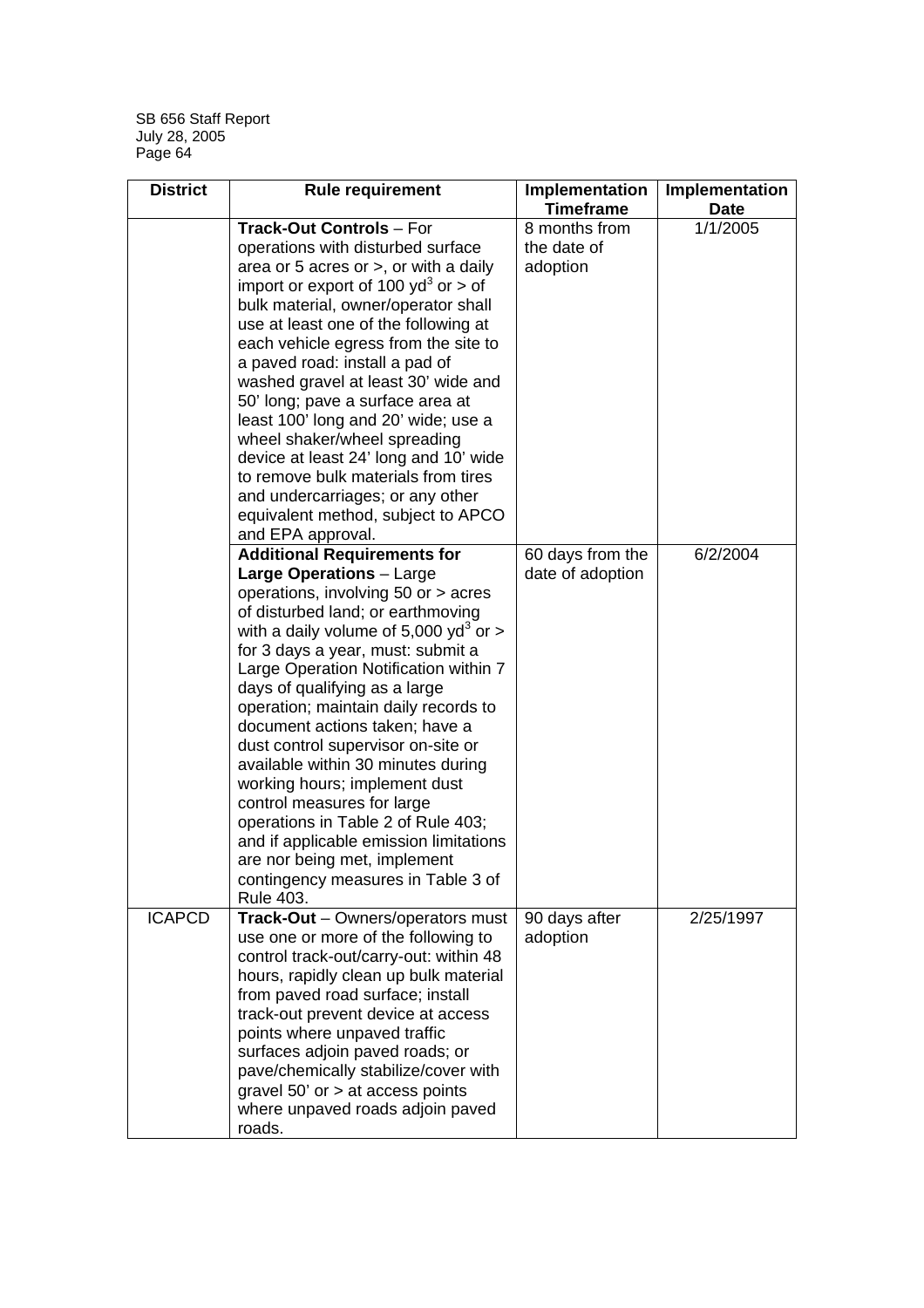| <b>District</b> | <b>Rule requirement</b>                                                                                                                                                                                                                                                                                                                                        | Implementation<br><b>Timeframe</b> | Implementation<br><b>Date</b> |
|-----------------|----------------------------------------------------------------------------------------------------------------------------------------------------------------------------------------------------------------------------------------------------------------------------------------------------------------------------------------------------------------|------------------------------------|-------------------------------|
|                 | <b>Unpaved Haul/Access Roads -</b><br>Unpaved haul/access road over 1/2<br>mile in length, apply one or more of<br>the following methods to at least<br>15% of the total road surface: pave;<br>physical/chemical stabilization; apply<br>gravel; apply water at least once per                                                                                | 90 days after<br>adoption          | 2/25/1997                     |
|                 | day; close the road permanently;<br>reduce vehicle speed by 50% or<br>reduce vehicle trips by 50%.                                                                                                                                                                                                                                                             |                                    |                               |
|                 | Haul Trucks - For haul trucks,<br>apply the following control methods:<br>cover or enclose all haul truck loads;<br>there shall be no holes or other<br>openings in the cargo compartment<br>that would allow spillage from the<br>floor, sides, or tailgate; clean and/or<br>wash the cargo compartment at the<br>site after delivery of bulk material.       | 90 days after<br>adoption          | 2/25/1997                     |
|                 | <b>Bulk Material Handling - Apply</b><br>one or more of the following control<br>methods when handling or storing<br>bulk materials: spray with water at<br>transfer points 15 minutes prior to<br>handling; chemically or physically<br>stabilize material; or protect from<br>wind erosion by sheltering or<br>enclosing the operation and transfer<br>line. | 90 days after<br>adoption          | 2/25/1997                     |
| <b>AVAQMD</b>   | <b>Emissions Beyond Property Line</b><br>- Dust shall not remain visible<br>beyond the property line.                                                                                                                                                                                                                                                          | Upon adoption                      | 7/9/1993                      |
|                 | <b>PM10 Emission Limit - The</b><br>difference between upwind and<br>downwind concentrations of PM10,<br>measured simultaneously, shall not<br>$\frac{\text{exceed }50 \text{ ug/m}^3}{\text{cm}^3}$ .                                                                                                                                                         | Upon adoption                      | 7/9/1993                      |
|                 | <b>Implementation of BACM - Within</b><br>the South Coast Air Basin only,<br>owners/operators must implement<br>BACM as specified in the most<br>recent Rule 403 Implementation<br>Handbook. Outside the South<br>Coast Basin, owners/operators may<br>implement RACM in lieu of BACM.                                                                         | Upon adoption                      | 2/14/1997                     |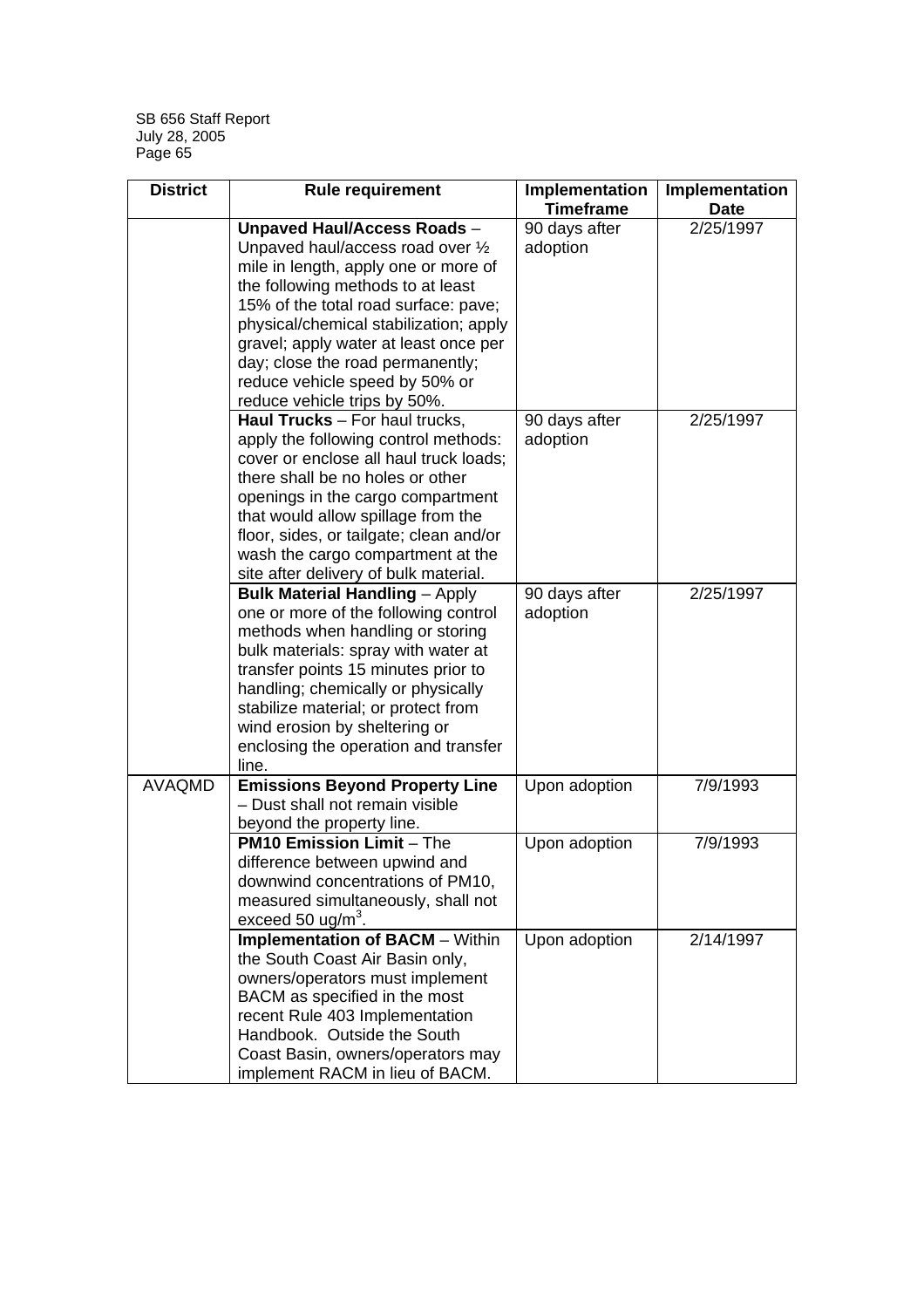| <b>District</b> | <b>Rule requirement</b>                                                                                                                                                                                                                                                                                                                                                                                                                                                                                                                                                                                                                                                                                                                                                                                                                                                        | Implementation<br><b>Timeframe</b> | Implementation<br><b>Date</b> |
|-----------------|--------------------------------------------------------------------------------------------------------------------------------------------------------------------------------------------------------------------------------------------------------------------------------------------------------------------------------------------------------------------------------------------------------------------------------------------------------------------------------------------------------------------------------------------------------------------------------------------------------------------------------------------------------------------------------------------------------------------------------------------------------------------------------------------------------------------------------------------------------------------------------|------------------------------------|-------------------------------|
|                 | <b>Track-Out</b> – Within the South Coast<br>Air Basin only, owners/operators<br>must prevent or remove track-out<br>within 1 hour; or remove track-out<br>when it extends more than 50' onto<br>a paved public road; and<br>pave/stabilize/install track-out<br>control devices at egress points.                                                                                                                                                                                                                                                                                                                                                                                                                                                                                                                                                                             | Upon adoption                      | 2/14/1997                     |
|                 | <b>Additional Requirements for</b><br>Large Operations - Large<br>operations, involving > 100 acres of<br>disturbed land; or earthmoving with<br>a daily volume of 7,700 $yd^3$ or $>$ for 3<br>days in a year, must: submit a Large<br>Operation Notification within 7 days<br>of qualifying as a large operation;<br>maintain daily records to document<br>actions taken; and implement dust<br>control measures for large<br>operations in Tables 1 and 2 of Rule<br>403. As an alternative, a large<br>operation may obtain an approved<br>dust emissions control plan.<br>Medium operations, involving<br>between 50 and 100 acres of<br>disturbed land; or earthmoving with<br>a daily volume between 5,000 and<br>7,700 $yd^3$ or > for 3 days a year, are<br>subject to the same requirements as<br>large operations if a contingency<br>notification has been issued. | Upon adoption                      | 2/14/1997                     |
| <b>KCAPCD</b>   | <b>Emissions Beyond Property Line</b><br>- Dust shall not remain visible<br>beyond the property line.                                                                                                                                                                                                                                                                                                                                                                                                                                                                                                                                                                                                                                                                                                                                                                          | Upon adoption                      | 9/7/1995                      |
|                 | <b>Implementation of RACM-</b><br>Owners/operators must implement<br>RACM for bulk material storage/<br>earthmoving/construction/demolition/<br>man-made conditions resulting in<br>wind erosion. RACM includes use<br>of wind breaks/wind screens,<br>enclosures around storage piles,<br>application of dust suppressants,<br>surface compaction, gravel cover,<br>vegetation, and control of vehicle<br>speed.                                                                                                                                                                                                                                                                                                                                                                                                                                                              | Upon adoption                      | 9/7/1995                      |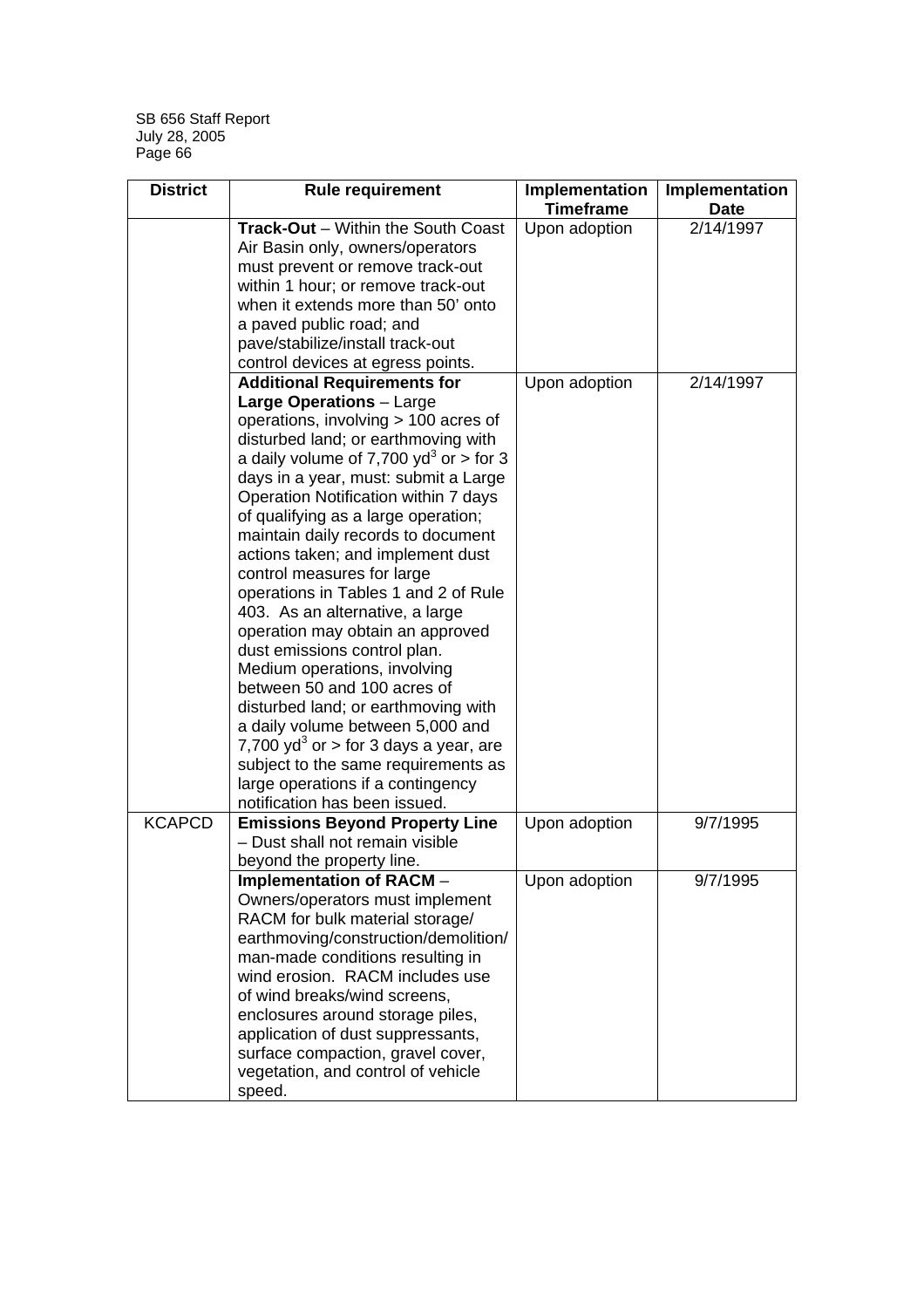| <b>District</b> | <b>Rule requirement</b>                                                                                                                                                                                                                                                                                                                                                                                                                                                                                                                                                                                                                                                                                                                                                                               | Implementation<br><b>Timeframe</b> | Implementation<br><b>Date</b> |
|-----------------|-------------------------------------------------------------------------------------------------------------------------------------------------------------------------------------------------------------------------------------------------------------------------------------------------------------------------------------------------------------------------------------------------------------------------------------------------------------------------------------------------------------------------------------------------------------------------------------------------------------------------------------------------------------------------------------------------------------------------------------------------------------------------------------------------------|------------------------------------|-------------------------------|
|                 | PM10 Emission Limit - For large<br>operations (> 100 acres disturbed<br>surface/earthmoving exceeding a<br>daily volume of 7,700 $yd^3$ > than 3<br>times a year), the difference<br>between upwind/downwind<br>concentrations of PM10, measured<br>simultaneously, shall not exceed 50<br>$ug/m3$ .                                                                                                                                                                                                                                                                                                                                                                                                                                                                                                  | Upon adoption                      | 9/7/1995                      |
|                 | <b>Special Requirements for Large</b><br><b>Operations</b> - For large operations<br>(> 100 acres of disturbed surface/<br>earthmoving exceeding a daily<br>volume of 7,700 $yd^3$ > than 3 times a<br>year), the owner/operator must<br>either conduct on-site PM10<br>monitoring or obtain an approved<br>fugitive emissions dust control plan.                                                                                                                                                                                                                                                                                                                                                                                                                                                     | 4 months after<br>adoption         | 3/8/2005                      |
| <b>ACAPCD</b>   | <b>Good Housekeeping/Work</b><br><b>Practices</b> – Fugitive dust emissions<br>limited to 20% opacity by employing<br>good housekeeping/work practices,<br>including but not limited to:<br>application of water and/or approved<br>chemicals during demolition,<br>construction, solid waste disposal,<br>grading, and clearing of land;<br>applying asphalt, water, and/or<br>approved chemicals to unpaved<br>roads, stockpiles and other surfaces<br>that may generate fugitive dust;<br>paving or repaving roads;<br>maintaining roadways in a clean<br>condition by washing or sweeping<br>promptly; covering or wetting<br>stockpiles or loads in trucks;<br>installing paved entry aprons;<br>installing vegetation, barriers or<br>windbreaks; and maintaining<br>reasonable vehicle speeds. | Upon adoption                      | 5/16/2000                     |
| <b>PCAPCD</b>   | <b>Emissions Beyond Property Line</b><br>- Dust shall not remain visible<br>beyond the property line.                                                                                                                                                                                                                                                                                                                                                                                                                                                                                                                                                                                                                                                                                                 | Upon adoption                      | 10/19/1993                    |
|                 | <b>Opacity Limit</b> - Visible emissions of<br>fugitive dust shall not exceed 40%<br>opacity (No. 2 on the Ringelmann<br>chart).                                                                                                                                                                                                                                                                                                                                                                                                                                                                                                                                                                                                                                                                      | Upon adoption                      | 10/19/1993                    |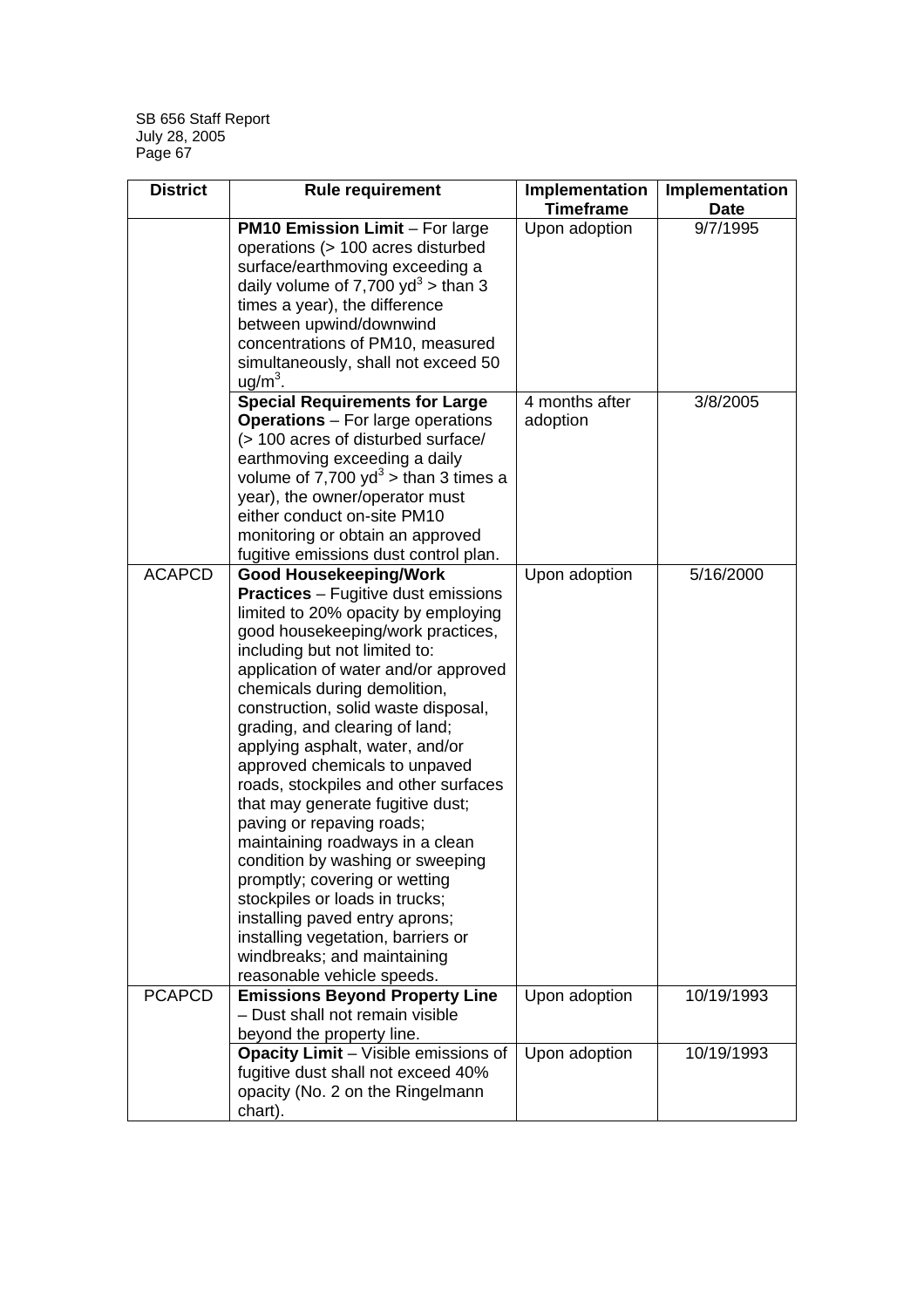| <b>District</b> | <b>Rule requirement</b>                                                                                                                                                                                                                                                                                                                                                                                                                                                                                          | Implementation<br><b>Timeframe</b> | Implementation<br><b>Date</b> |
|-----------------|------------------------------------------------------------------------------------------------------------------------------------------------------------------------------------------------------------------------------------------------------------------------------------------------------------------------------------------------------------------------------------------------------------------------------------------------------------------------------------------------------------------|------------------------------------|-------------------------------|
|                 | <b>PM10 Emission Limit - The</b><br>difference between upwind/<br>downwind concentrations of PM10,<br>measured simultaneously, shall not<br>exceed 50 $\mu$ g/m <sup>3</sup> .                                                                                                                                                                                                                                                                                                                                   | Upon adoption                      | 10/19/1993                    |
|                 | <b>Track-Out</b> - Track-out shall be<br>minimized by the use of track-out/<br>erosion control, minimization, and<br>preventative measures, and<br>removed within 1 hour when it<br>extends more than 50' onto a paved<br>public road. All track-out shall be<br>removed at the end of workday or<br>every 24 hours for continuous<br>operations, using wet sweeping or a<br>vacuum device with a HEPA filter.<br>Any track-out material shall be<br>prevented from entering waterways<br>or storm water inlets. | Upon adoption                      | 4/10/2003                     |
|                 | <b>Unpaved Areas</b> - Unpaved areas<br>subject to vehicle traffic must be<br>stabilized by wetting, applying<br>chemical suppressant, or covering.                                                                                                                                                                                                                                                                                                                                                              | Upon adoption                      | 4/10/2003                     |
|                 | <b>Speed Control</b> - Vehicle speed on<br>unpaved areas is limited to 15 mph<br>unless the road surface and<br>surrounding area is sufficiently<br>stabilized to keep visible emissions<br>within applicable limits for vehicles<br>traveling more than 15 mph.                                                                                                                                                                                                                                                 | Upon adoption                      | 4/10/2003                     |
|                 | <b>Storage Piles and Disturbed</b><br>Areas - Storage piles and disturbed<br>areas not subject to vehicle traffic<br>must be stabilized with water or<br>chemical suppressant, or covered.                                                                                                                                                                                                                                                                                                                       | Upon adoption                      | 4/10/2003                     |
|                 | Prior to Ground Disturbance -<br>Prior to ground disturbance,<br>including grading/excavating/land<br>clearing, sufficient water must be<br>applied to prevent VE from<br>exceeding applicable limits.                                                                                                                                                                                                                                                                                                           | Upon adoption                      | 4/10/2003                     |
|                 | <b>Suspend Operation in High Wind</b><br>- When wind speeds are high<br>enough to result in VE crossing the<br>boundary line, despite dust<br>mitigation measures, grading/<br>earthmoving operations shall be<br>suspended.                                                                                                                                                                                                                                                                                     | Upon adoption                      | 4/10/2003                     |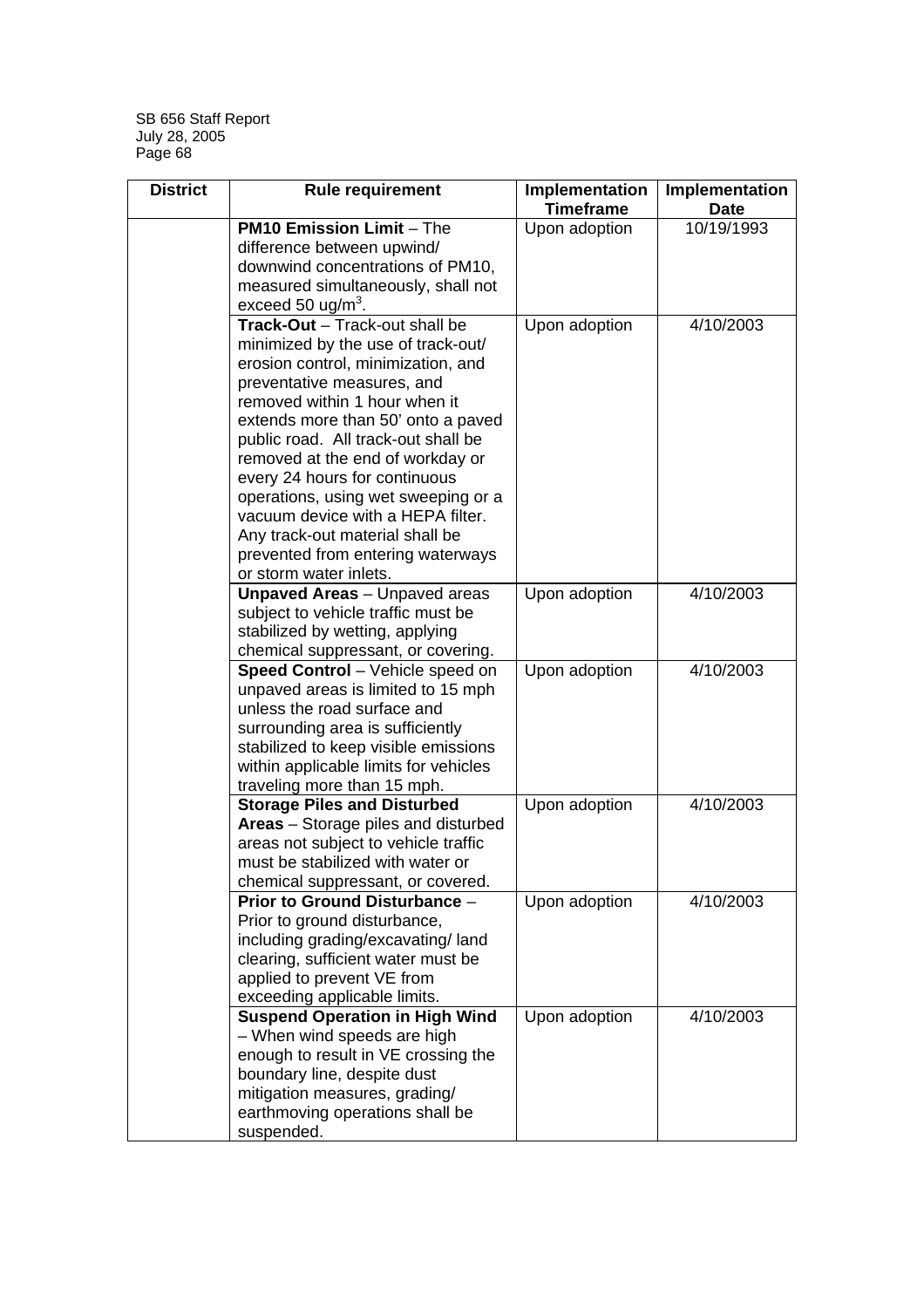| <b>District</b> | <b>Rule requirement</b>                                                                                                                                                                                                                                                                                                                                                                                                                                                                                                                                                                                                                                                                                                           | Implementation<br><b>Timeframe</b> | Implementation<br><b>Date</b> |
|-----------------|-----------------------------------------------------------------------------------------------------------------------------------------------------------------------------------------------------------------------------------------------------------------------------------------------------------------------------------------------------------------------------------------------------------------------------------------------------------------------------------------------------------------------------------------------------------------------------------------------------------------------------------------------------------------------------------------------------------------------------------|------------------------------------|-------------------------------|
|                 | <b>Haul Trucks</b> - Haul trucks must be<br>maintained such that no spillage<br>occurs from holes or other openings<br>in the cargo compartments. Loads<br>must be covered with tarps; or<br>wetted and loaded with 6" of<br>freeboard.                                                                                                                                                                                                                                                                                                                                                                                                                                                                                           | Upon adoption                      | 4/10/2003                     |
|                 | Inactive Disturbed Areas $- A$<br>person shall take such action(s),<br>such as surface stabilization/<br>establishment of vegetative cover/<br>paving to minimize wind-driven dust<br>from inactive disturbed surface<br>areas.                                                                                                                                                                                                                                                                                                                                                                                                                                                                                                   | Upon adoption                      | 4/10/2003                     |
| <b>MDAQMD</b>   | <b>Construction and Demolition -</b><br>Within the San Bernardino County<br>portion of the Searles Valley<br>planning area, the owner/operator of<br>a construction/demolition operation<br>shall prepare and follow a District-<br>approved DCP that contains the<br>following elements: provisions to<br>maintain the natural topography to<br>the extent possible during grading/<br>earthmoving activities; a<br>construction schedule that specifies<br>construction of parking lots/paved<br>roads first, and upwind structures<br>before downwind structures;<br>provisions to cover/contain bulk<br>material in haul trucks operating on<br>paved roads; and provisions to<br>remove track-out on paved road<br>surfaces. | Upon adoption                      | 7/31/1995                     |
|                 | <b>Construction and Demolition -</b><br>Within the Mohave Desert Planning<br>area, the owner/operator of a<br>construction/demolition operation<br>shall: use periodic watering for<br>short-term stabilization of a<br>disturbed surface area; prevent<br>track-out onto paved surfaces; cover<br>loaded haul trucks when operating<br>on publicly maintained paved<br>surfaces; stabilize graded surfaces<br>upon completion of grading when<br>subsequent development is delayed<br>or expected to be delayed more                                                                                                                                                                                                             | 5 months after<br>adoption         | 12/31/1996                    |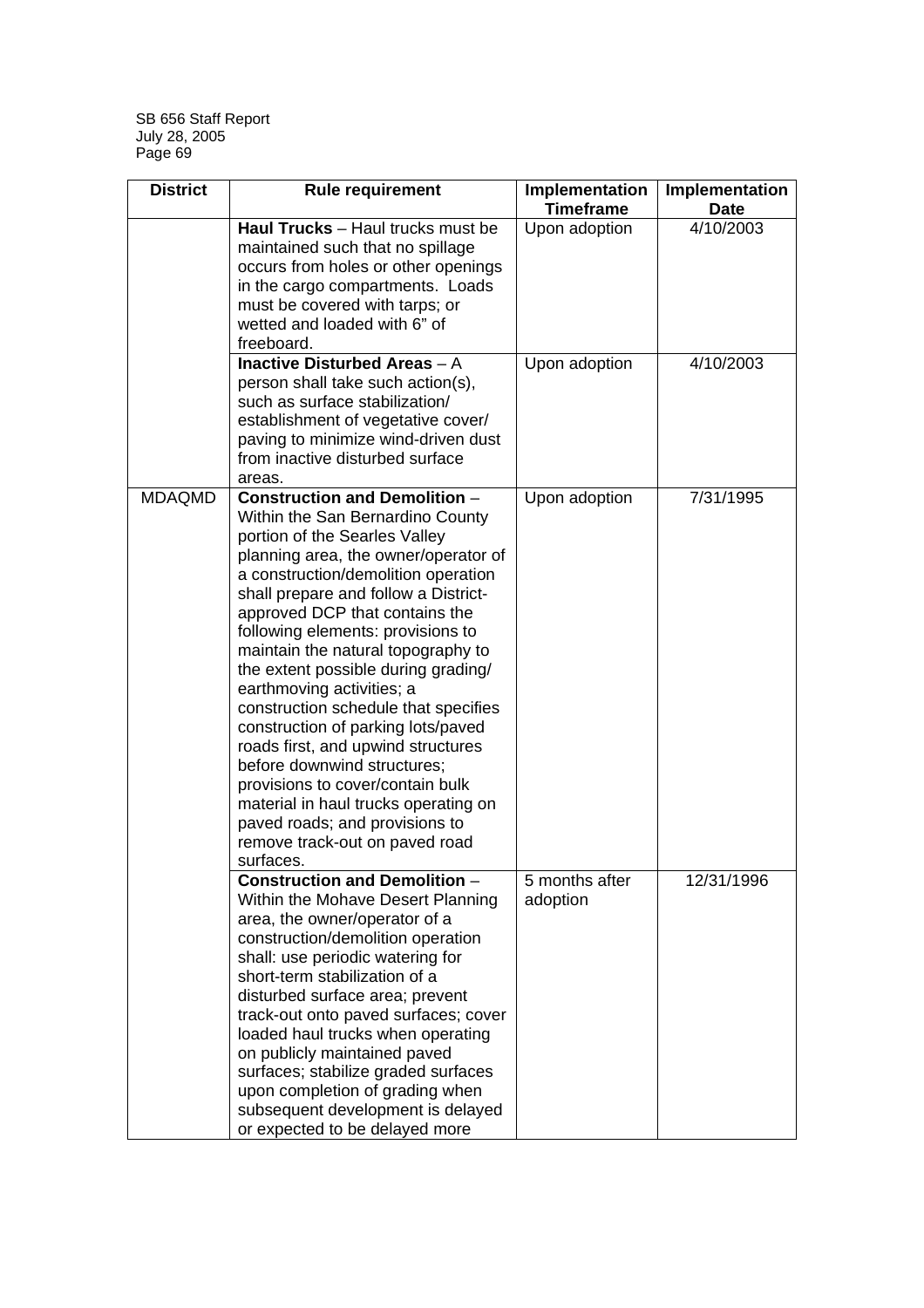| <b>District</b> | <b>Rule requirement</b>                                                                                                                                                                                                                                                                                                                                                                                                                                                                                                                                                                                     | Implementation<br><b>Timeframe</b> | Implementation<br><b>Date</b> |
|-----------------|-------------------------------------------------------------------------------------------------------------------------------------------------------------------------------------------------------------------------------------------------------------------------------------------------------------------------------------------------------------------------------------------------------------------------------------------------------------------------------------------------------------------------------------------------------------------------------------------------------------|------------------------------------|-------------------------------|
|                 | than 30 days; cleanup track-out or<br>spills on publicly maintained paved<br>surfaces within 24 hours; and<br>reduce non-essential earthmoving<br>activity under high wind conditions.                                                                                                                                                                                                                                                                                                                                                                                                                      |                                    |                               |
|                 | <b>Construction and Demolition</b><br>(Large Operations) – Within the<br>Mohave Desert Planning area, the<br>owner/operator of a construction or<br>demolition operation that disturbs<br>100 acres or > shall: prepare and<br>submit to the District, prior to<br>commencing any earthmoving<br>activity, a DCP; provide stabilized<br>access routes to the project site as<br>soon as is feasible; maintain the<br>natural topography to the extent<br>possible; construct parking lots and<br>paved roads first, where feasible;<br>and construct upwind portions of a<br>project first, where feasible. | 5 months after<br>adoption         | 12/31/1996                    |

### Public Acceptability

These measures have been implemented in a number of other districts in a variety of ways. The public acceptability here is unknown.

#### **Enforceability**

The District has authority to adopt and enforce the rule.

#### Resources

Additional District resources may be necessary to review/approve dust control plans and to inspect sites for compliance. Actual funding sources have not been identified yet.

#### **Information Still Needed**

The emission reduction potential and cost effectiveness for the Sacramento District still needs to be evaluated.

### **References:**

- 1. Improvement of Specific Emission Factors (BACM Project No. 1), Final Report, Midwest Research Institute (MRI), March 29, 1996.
- 2. Final Staff Report, Proposed Amendments to Rule 403, Rule 1186, and Rule 403.1, South Coast AQMD, April 2, 2004.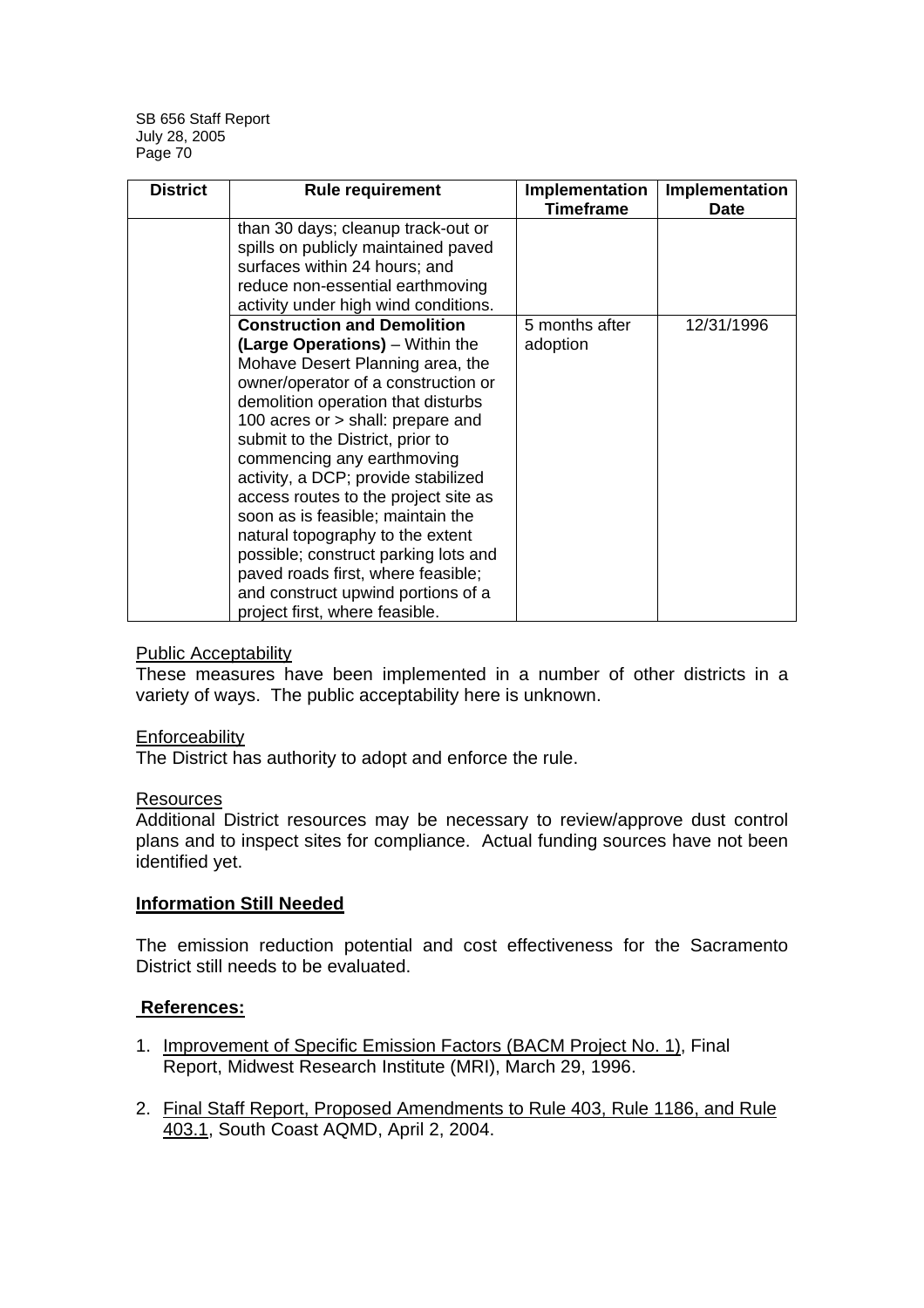- 3. Revised Final Staff Report for Proposed Amendments to Rule 403 and Rule 1186, South Coast AQMD, February 14, 1997.
- 4. Final Draft Staff Report, BACM Amendments to Regulation VIII (Fugitive PM10 Prohibitions), San Joaquin Valley APCD, May 20, 2004.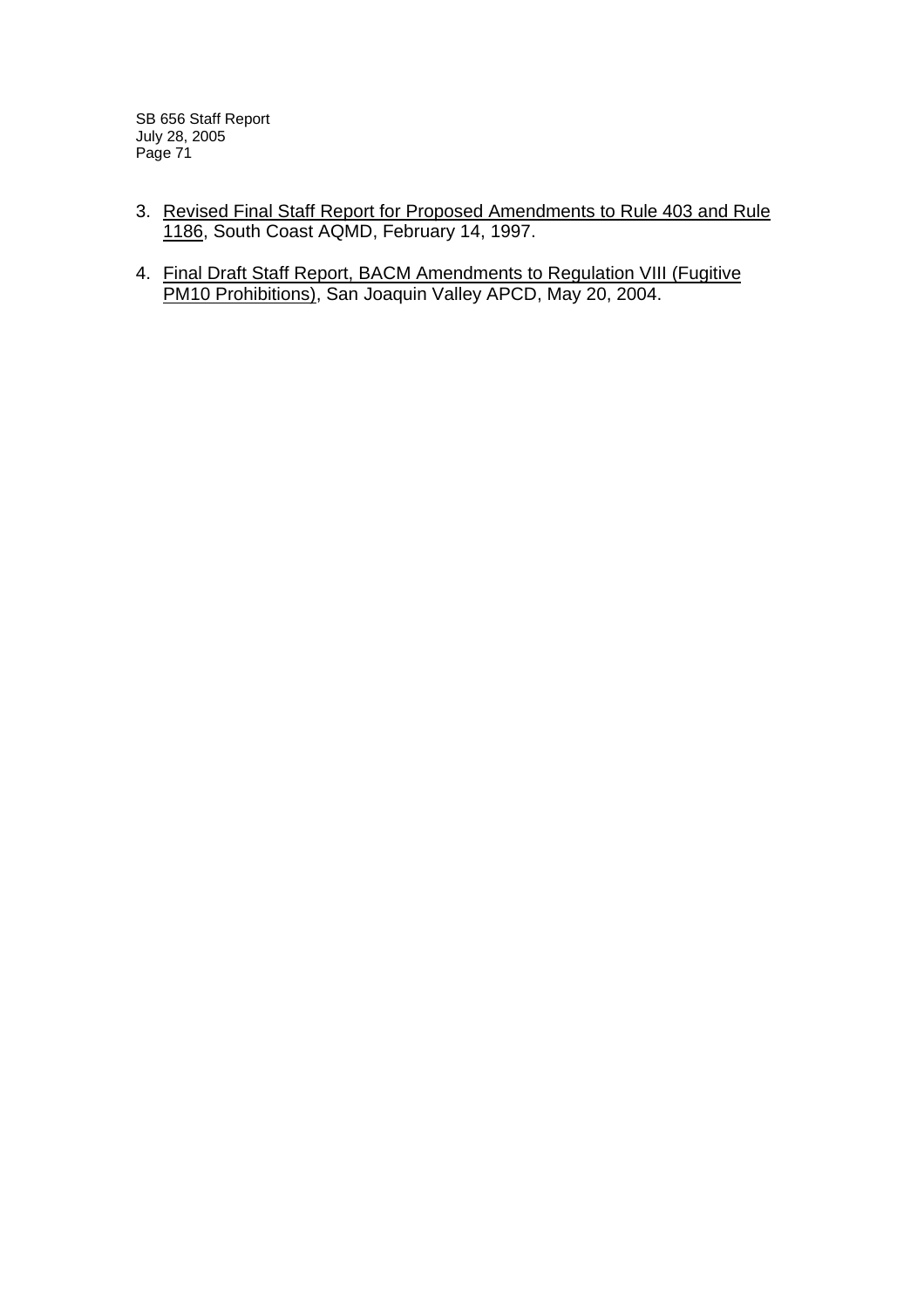Fugitive Dust

Limit PM Emissions from Vehicle Travel on Unpaved Roads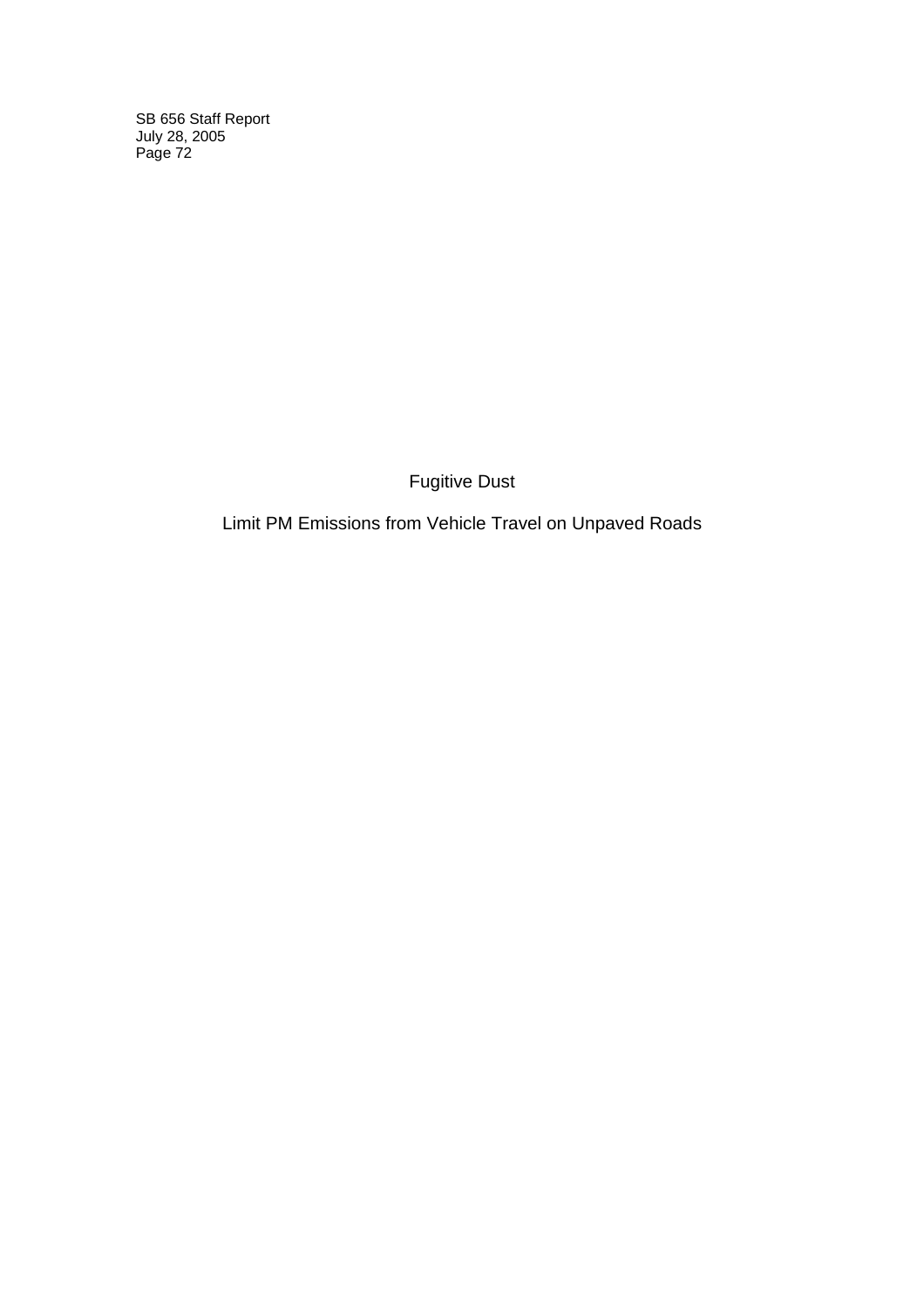# **Limit PM Emissions from Vehicle Travel on Unpaved Roads**

Evaluator: Kevin J. Williams, SMAQMD

## **Control Measure Description**

This control measure limits emissions of PM from vehicle travel on unpaved roads. The measure would apply to all new or modified public and private roads. The requirements are based on San Joaquin Valley APCD Rule 8061 and South Coast AQMD Rule 1186. Potential control requirements include the following:

# Existing Unpaved Roads (SJVAPCD 8061)

- If the Annual Average Daily Vehicle Trips (AADT) is 26 or more, then the owner/operator shall limit visible dust emissions (VDE) to 20% opacity and the road shall meet the requirements of a stabilized surface through the use of: watering; uniform layer of washed gravel; dust stabilizers/suppressants; roadmix; paving; or equivalent method that can meet the conditions of a stabilized unpaved surface.
- As an alternative to the above, implement an APCO-approved Fugitive PM10 Management Plan that achieves at least 50% control efficiency.
- Five years from the date of rule adoption, each city, county, or state agency with primary responsibility for existing unpaved roads shall pave an average of 20% annually of all unpaved roads in urban areas up to a maximum of 5 cumulative miles within any one urban area, with priority given to roads with the highest AADT.

## Existing Unpaved Roads (SCAQMD 1186)

Any owner/operator shall annually treat unpaved roads that have greater than the average AADT of all unpaved roads in its jurisdiction beginning one year from the date of rule adoption and each of the 8 calendar years after by either:

- Paving at least 1 mile of such roads; or
- Applying chemical stabilization to 2 miles of such roads in sufficient quantities to maintain a stabilized surface; or
- Installing signage at  $\frac{1}{4}$  mile intervals that limits vehicle speeds to 15 mph on 3 miles of such roads; or
- Installing speed bumps every 500 feet on 3 miles of such roads; or
- Maintaining the roadway in such a manner that inhibits vehicle speeds in excess of 15 mph on 3 miles of such roads.

# Prohibition on New Unpaved Roads in Urban Areas (SJVAPCD 8061)

The construction of any new unpaved road in an urban area is prohibited unless it meets the definition of a temporary unpaved road.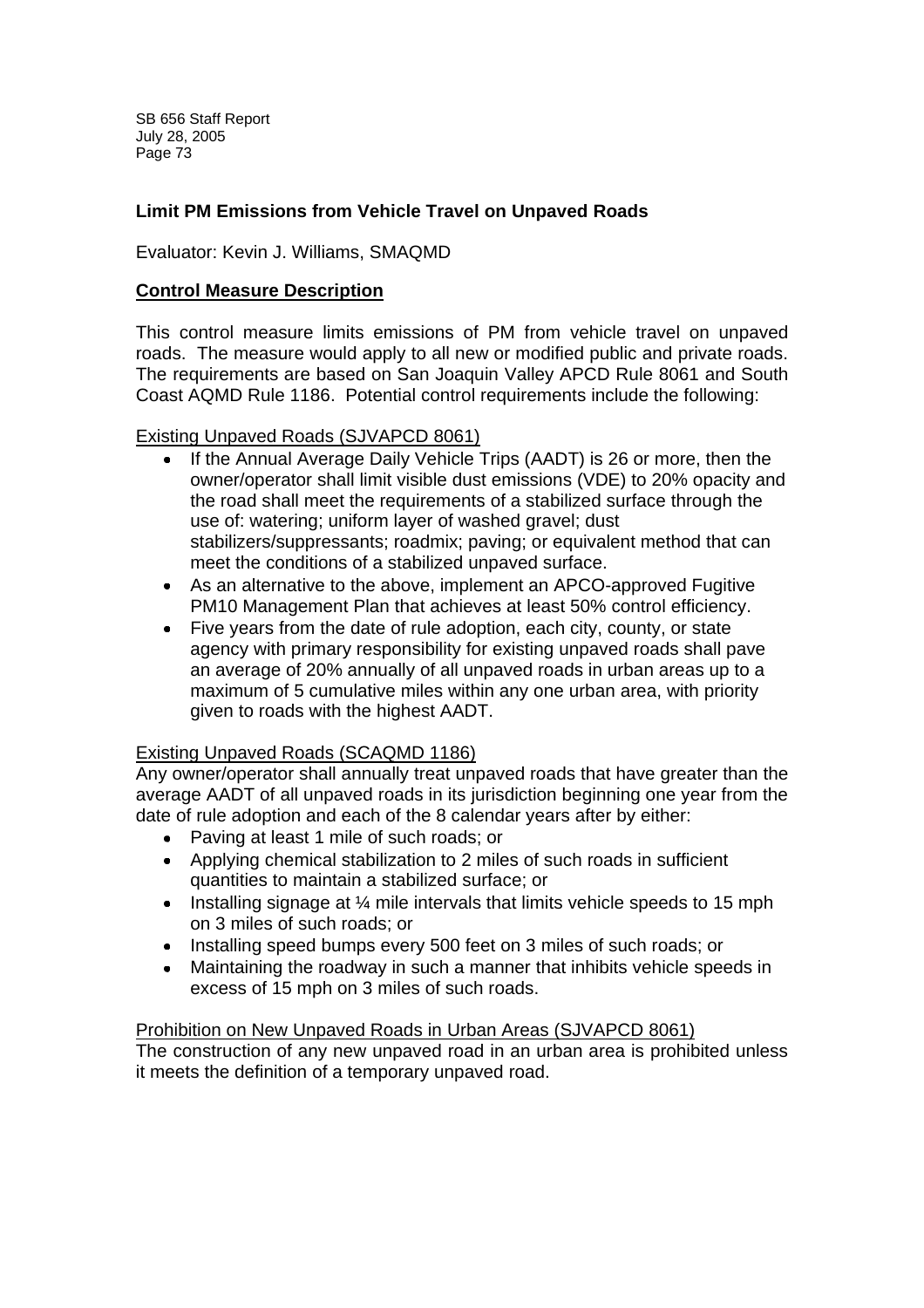# **Targeted EIC Categories and Inventory**

There is only a PM10 and PM2.5 inventory for these control measures. There are not any emissions from combustion sources included in these inventory categories.

# **2004**

*Winter Emissions*

| <b>CES/EIC Codes</b> | <b>Material Description</b>                                  | <b>PM10</b><br><b>Emissions</b><br>tpd | <b>PM2.5</b><br><b>Emissions</b><br>tpd |
|----------------------|--------------------------------------------------------------|----------------------------------------|-----------------------------------------|
| 645-638-5400-0000    | <b>Unpaved Road Travel</b><br>Dust, City and County<br>Roads | 2.9998                                 | 0.636                                   |
| 645-644-5400-0000    | <b>Unpaved Road Travel</b><br>Dust, BLM Roads                | 0.0235                                 | 0.005                                   |
| 645-646-5400-0000    | <b>Unpaved Road Travel</b><br>Dust, Farm Roads               | 0.3287                                 | 0.0697                                  |
|                      | Total                                                        | 3.352                                  | 0.7107                                  |

## *Summer Emissions*

| <b>CES/EIC Codes</b> | <b>Material Description</b>                                  | <b>PM10</b><br><b>Emissions</b><br>tpd | <b>PM2.5</b><br><b>Emissions</b><br>tpd |
|----------------------|--------------------------------------------------------------|----------------------------------------|-----------------------------------------|
| 645-638-5400-0000    | <b>Unpaved Road Travel</b><br>Dust, City and County<br>Roads | 11.2402                                | 2.3831                                  |
| 645-644-5400-0000    | <b>Unpaved Road Travel</b><br>Dust, BLM Roads                | 0.0882                                 | 0.0187                                  |
| 645-646-5400-0000    | <b>Unpaved Road Travel</b><br>Dust, Farm Roads               | 0.2078                                 | 0.0441                                  |
|                      | Total                                                        | 11.5362                                | 2.4459                                  |

## *Annual Average Emissions*

| <b>CES/EIC Codes</b> | <b>Material Description</b>                                  | <b>PM10</b><br><b>Emissions</b><br>tpd | <b>PM2.5</b><br><b>Emissions</b><br>tpd |
|----------------------|--------------------------------------------------------------|----------------------------------------|-----------------------------------------|
| 645-638-5400-0000    | <b>Unpaved Road Travel</b><br>Dust, City and County<br>Roads | 7.1186                                 | 1.5092                                  |
| 645-644-5400-0000    | <b>Unpaved Road Travel</b><br>Dust, BLM Roads                | 0.0559                                 | 0.0118                                  |
| 645-646-5400-0000    | <b>Unpaved Road Travel</b><br>Dust, Farm Roads               | 0.2683                                 | 0.0569                                  |
|                      | Total                                                        | 7.4428                                 | 1.5779                                  |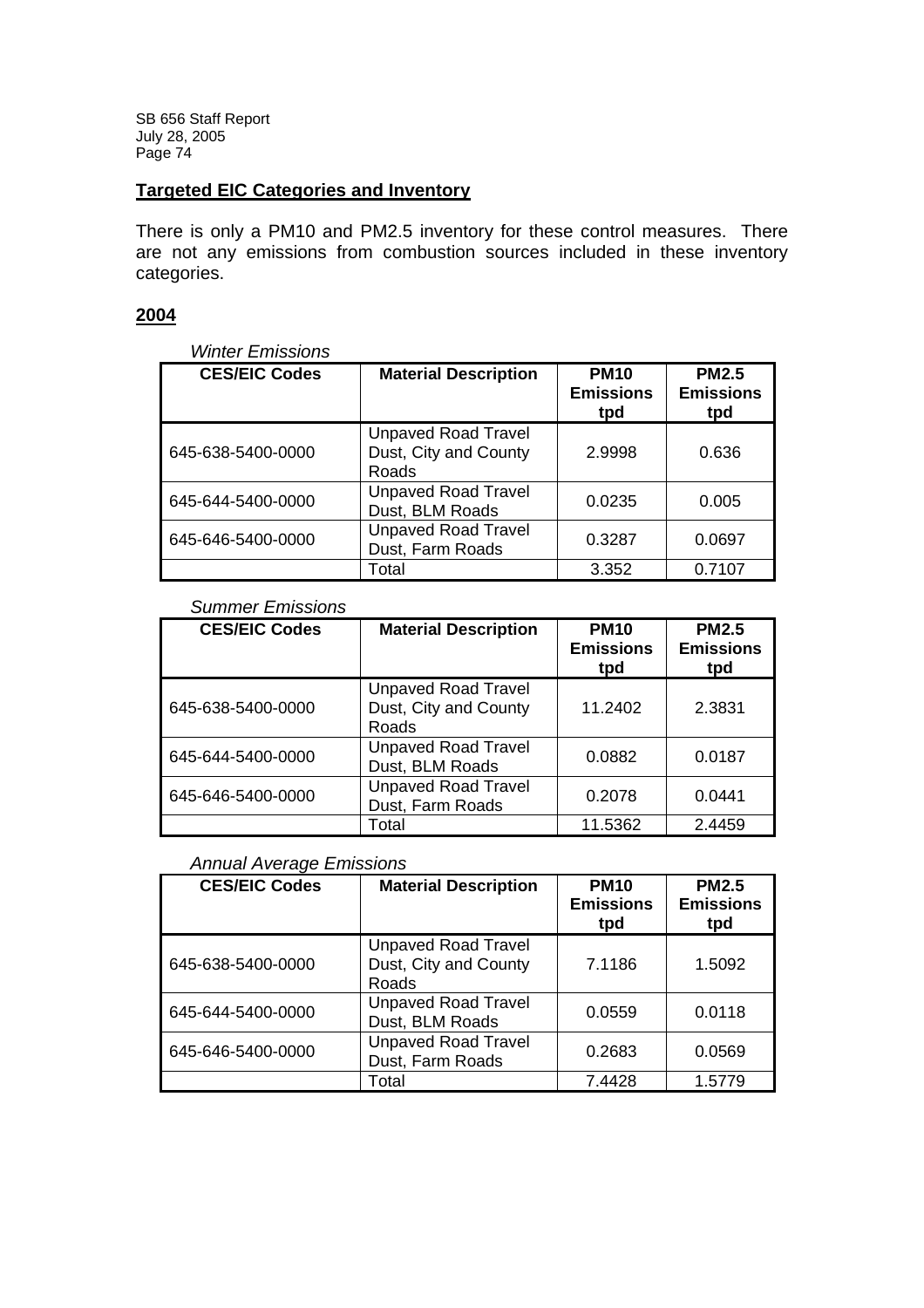## **Emission Reductions**

The 1997 staff report for SCAQMD Rule 1186 estimated the reduction in emissions from unpaved roads as 33%. Because of the thresholds for vehicle trips, this measure is expected to have very low applicability to Bureau of Land Management (BLM) or farm roads.

## **Cost Effectiveness**

SJVAPCD estimated cost effectiveness for dust suppression techniques (excluding paving) in the 2001 staff report for Rule 8061 to range from \$56 to \$1,481 per ton, while the cost effectiveness for paving was estimated to range from \$2,160 to \$5,920 per ton. SCAMQD estimated an overall cost effectiveness for unpaved road control techniques in the 1997 staff report for Rule 1186 of \$958 per ton.

For the purposes of this measure, the cost effectiveness is expected to range from \$56 to \$5,920 per ton.

| <b>Pollutant</b> | <b>Cost-Effectiveness (\$/ton)</b> |
|------------------|------------------------------------|
| PM10/PM2.5       | $$56 - $5,920$                     |
|                  |                                    |

## **Implementation**

Implementing districts and schedules

| <b>District</b> | <b>Rule requirement</b>                                                                                                                   | Implementation<br><b>Timeframe</b>                                       | Implementation<br><b>Date</b> |
|-----------------|-------------------------------------------------------------------------------------------------------------------------------------------|--------------------------------------------------------------------------|-------------------------------|
| <b>SJVAPCD</b>  | Limit VDE to 20% opacity on<br>existing unpaved roads or<br>implement an approved Dust<br>Management Plan.                                | 6 months after<br>adoption                                               | 5/15/2002                     |
|                 | Each city, county, or state agency<br>with primary responsibility for<br>existing unpaved roads shall pave<br>an average of 20% annually. | Beginning 3<br>months after<br>adoption and<br>continuing for 5<br>vears | $1/1/2005 -$<br>1/1/2010      |
|                 | Prohibit new unpaved roads in<br>urban areas unless they are<br>temporary.                                                                | 40 days after<br>adoption                                                | 10/1/2004                     |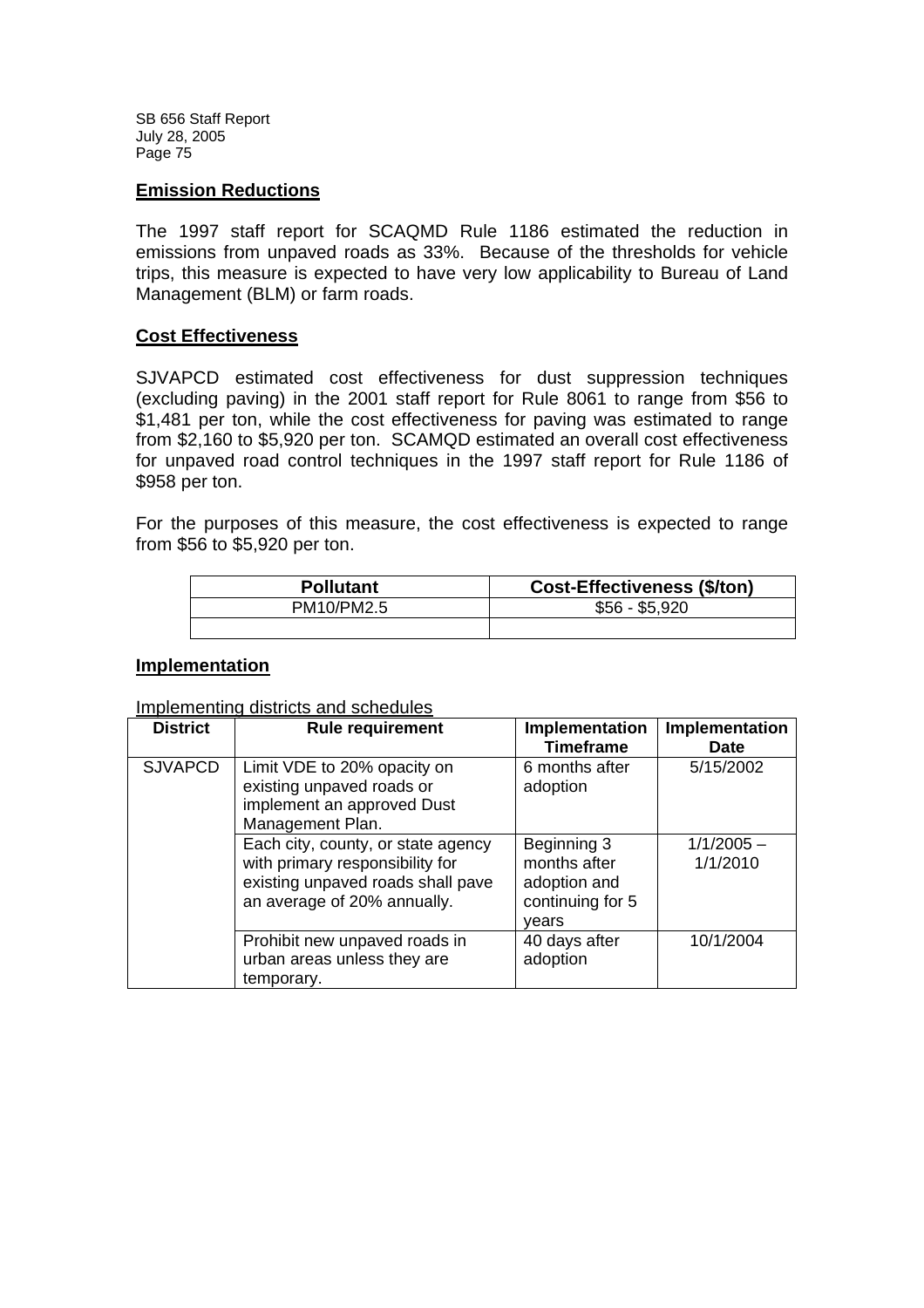| <b>District</b> | <b>Rule requirement</b>                                                                                                                                                                                                                                                                                                                                                                                | Implementation<br><b>Timeframe</b>                                  | Implementation<br><b>Date</b> |
|-----------------|--------------------------------------------------------------------------------------------------------------------------------------------------------------------------------------------------------------------------------------------------------------------------------------------------------------------------------------------------------------------------------------------------------|---------------------------------------------------------------------|-------------------------------|
| <b>SCAQMD</b>   | Any owner/operator shall treat<br>unpaved roads having greater than<br>the average vehicle daily trips of all<br>unpaved roads in its jurisdiction by:<br>paving at least 1 mile annually; or<br>stabilizing at least 2 miles annually;<br>or limiting the speed on 3 miles<br>annually to 15 mph using speed<br>bumps, signage, or other<br>maintenance techniques.                                   | Beginning 1 year<br>after adoption<br>and continuing<br>for 8 years | $1/1/1998 -$<br>1/1/2006      |
| <b>AVAPCD</b>   | Any owner/operator shall treat<br>unpaved roads having greater than<br>the average vehicle daily trips of all<br>unpaved roads in its jurisdiction by:<br>paving at least 1 mile annually; or<br>stabilizing at least 2 miles annually;<br>or limiting the speed on 3 miles<br>annually to 15 mph using speed<br>bumps, signage, or other<br>maintenance techniques.                                   | Beginning 1 year<br>after adoption<br>and continuing<br>for 8 years | $1/1/1998 -$<br>1/1/2006      |
| <b>MDAQMD</b>   | For Searles Dry Lake, treat a<br>minimum of 12 miles of heavily<br>traveled industrial unpaved roads<br>by weekly watering sufficient to<br>maintain a silt loading of 0.58<br>ounces per square yard or less.<br>Treat a minimum of 8 miles of<br>heavily traveled industrial unpaved<br>roads by weekly watering sufficient<br>to maintain a silt loading of 0.17<br>ounces per square yard or less. | Upon adoption                                                       | 7/31/1995                     |
|                 | Cities, towns, and the County of<br>San Bernardino shall collectively<br>stabilize sufficient publicly<br>maintained, heavily traveled<br>unpaved roads to reduce PM10<br>emissions by 1,541 tons per year.                                                                                                                                                                                            | 17 months after<br>adoption                                         | 12/31/1997                    |
| <b>ICAPCD</b>   | For any unpaved road more than<br>0.75 miles in length and with 20 or<br>more vehicle miles per day, pave or<br>stabilize 15% of the road surface.                                                                                                                                                                                                                                                     | 90 days after<br>adoption                                           | 2/25/1997                     |

Implementation times frames range up to 8 years for full implementation.

# **Public Acceptability**

These measures have been implemented in a number of other districts in a variety of ways. The public acceptability here is unknown.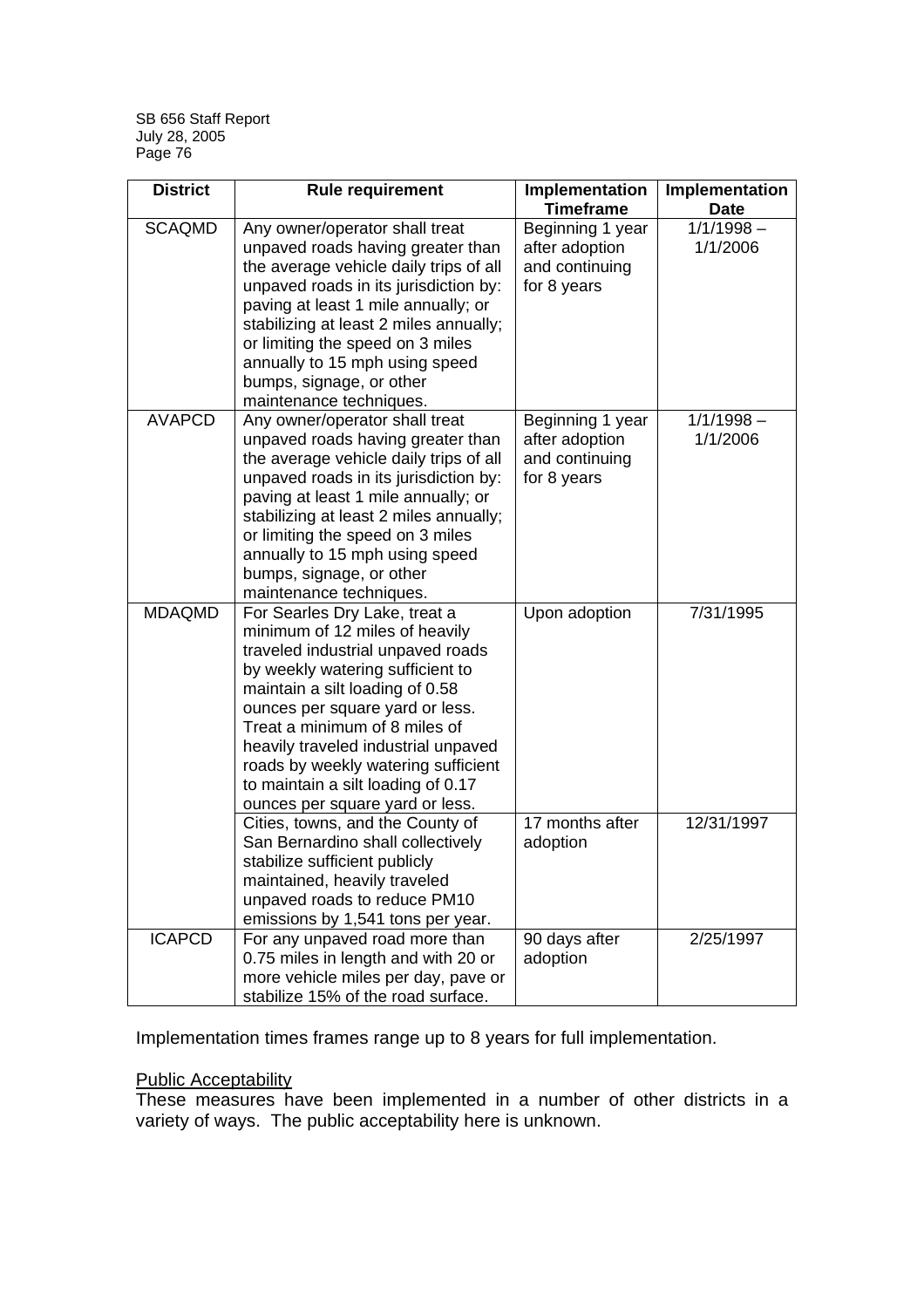#### **Enforceability**

The District has authority to adopt and enforce the rule.

#### Resources

Additional District resources may be necessary to inspect sites for compliance. Actual funding sources have not been identified yet.

#### **Information Still Needed**

The emission reduction potential and cost effectiveness for the Sacramento District still needs to be evaluated. Data to evaluate the emission reduction potential still needs to be determined and cost data for the Sacramento area needs to be obtained.

## **References:**

- 1. Final Staff Report, Proposed Amendments to Rule 403, Rule 1186, and Rule 403.1, South Coast AQMD, April 2, 2004.
- 2. Revised Final Staff Report for Proposed Amendments to Rule 403 and Rule 1186, South Coast AQMD, February 14, 1997.
- 3. Final Draft Staff Report, BACM Amendments to Regulation VIII (Fugitive PM10 Prohibitions), San Joaquin Valley APCD, May 20, 2004.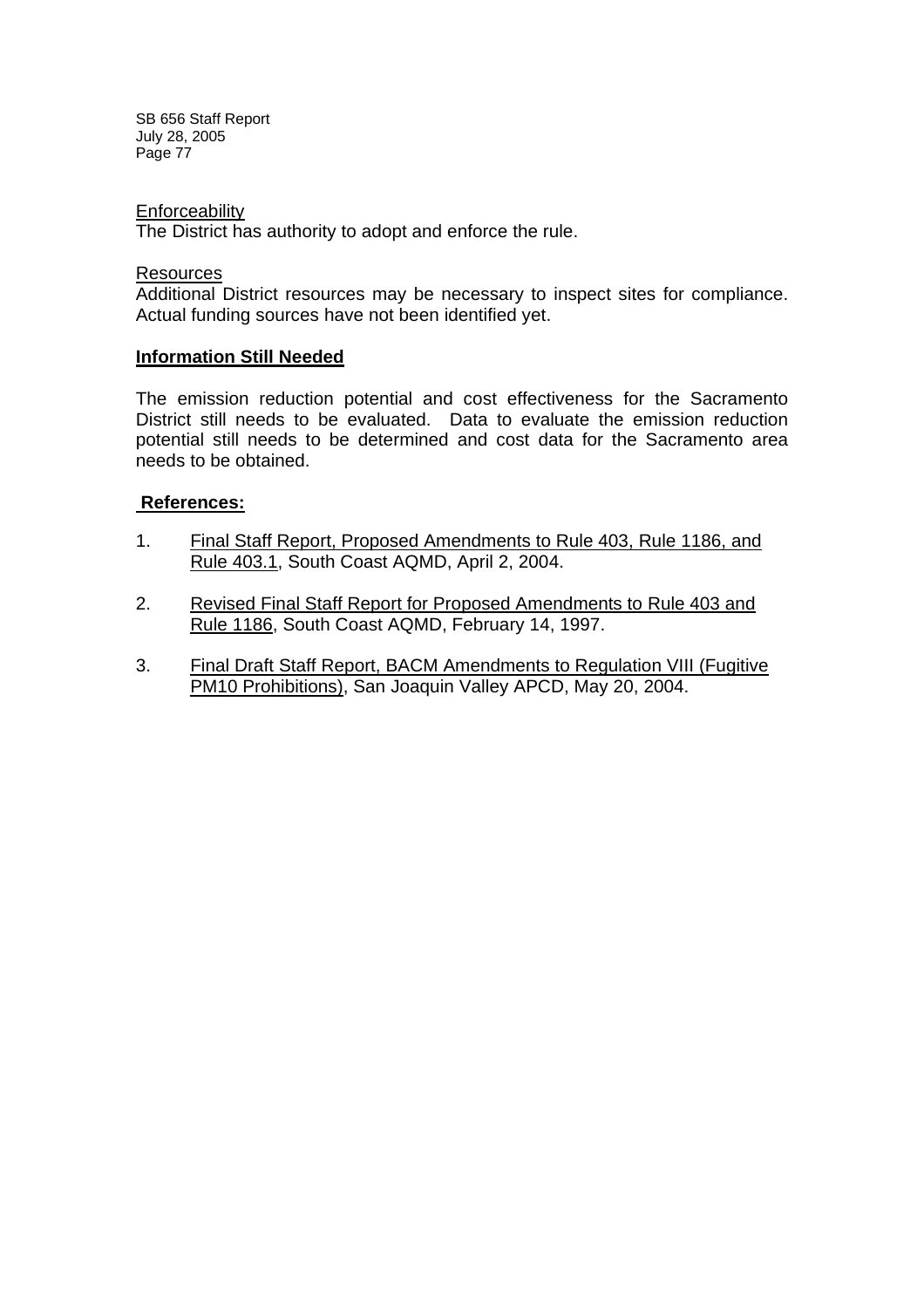Fugitive Dust

Limit PM Emissions from Vehicle Travel on Paved Roads by Requiring Use of PM10-Efficient Street Sweepers by Governmental Agencies or Their Contractors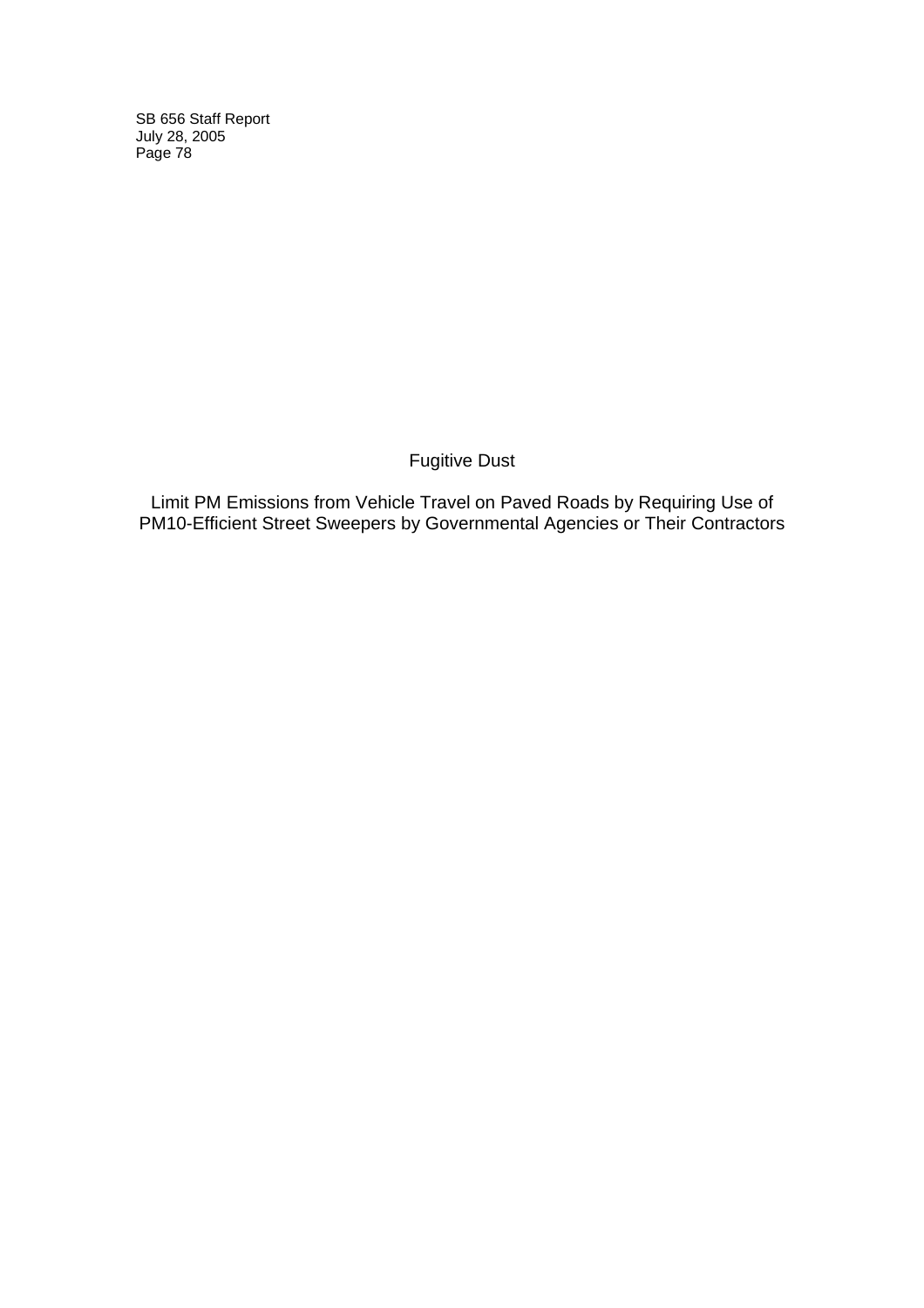# **CONTROL MEASURE NUMBER:**

Control Measure Title: Paved Road Dust: Street Sweeping Evaluator: Kevin J. Williams, SMAQMD

## **Control Measure Description**

This control measure limits emissions of PM from vehicle travel on paved roads by requiring the use of PM10-efficient street sweepers by governmental agencies or their contractors. The requirements are based on San Joaquin Valley APCD Rule 8061 and South Coast AQMD Rule 1186. In addition, Antelope Valley AQMD has requirements for PM10-efficient street sweepers. Potential control requirements include the following:

New Purchases of Street Sweeping Equipment (SJVAPCD 8061)

- Effective one year from the date of rule adoption, all purchases of street sweeping equipment shall be only PM10-efficient street sweepers.
- Use of PM10-efficient street sweepers shall be prioritized for use on routine street sweeper routes with paved curbs which have been determined to have the greatest actual or potential for dirt and silt loadings.
- Each agency or contactor shall purchase at least one PM10-efficient street sweeper within 3 years of the date of rule adoption.
- Street sweeping routes with paved curbs that are covered by PM10 efficient street sweepers shall be swept at least once per month.

Alternative: Replacement of All Street Sweeping Equipment (SCAQMD 1186) Effective on (specific date), only certified PM10-efficient street sweeping equipment shall be used.

## Post –Event Cleanup (SJVAPCD 8061)

- Within 24 hours of discovery of an accumulation of mud or dirt of at least 1 inch over an area of at least 50 square feet, remove mud or dirt from travel lanes or restrict vehicles from traveling over mud and dirt until it can be removed.
- As soon as practicable, remove mud and dirt from paved shoulders.

## Post-Event Cleanup (SCAQMD 1186)

Within 72 hours of notification of visible roadway accumulations, begin removal of material through street cleaning.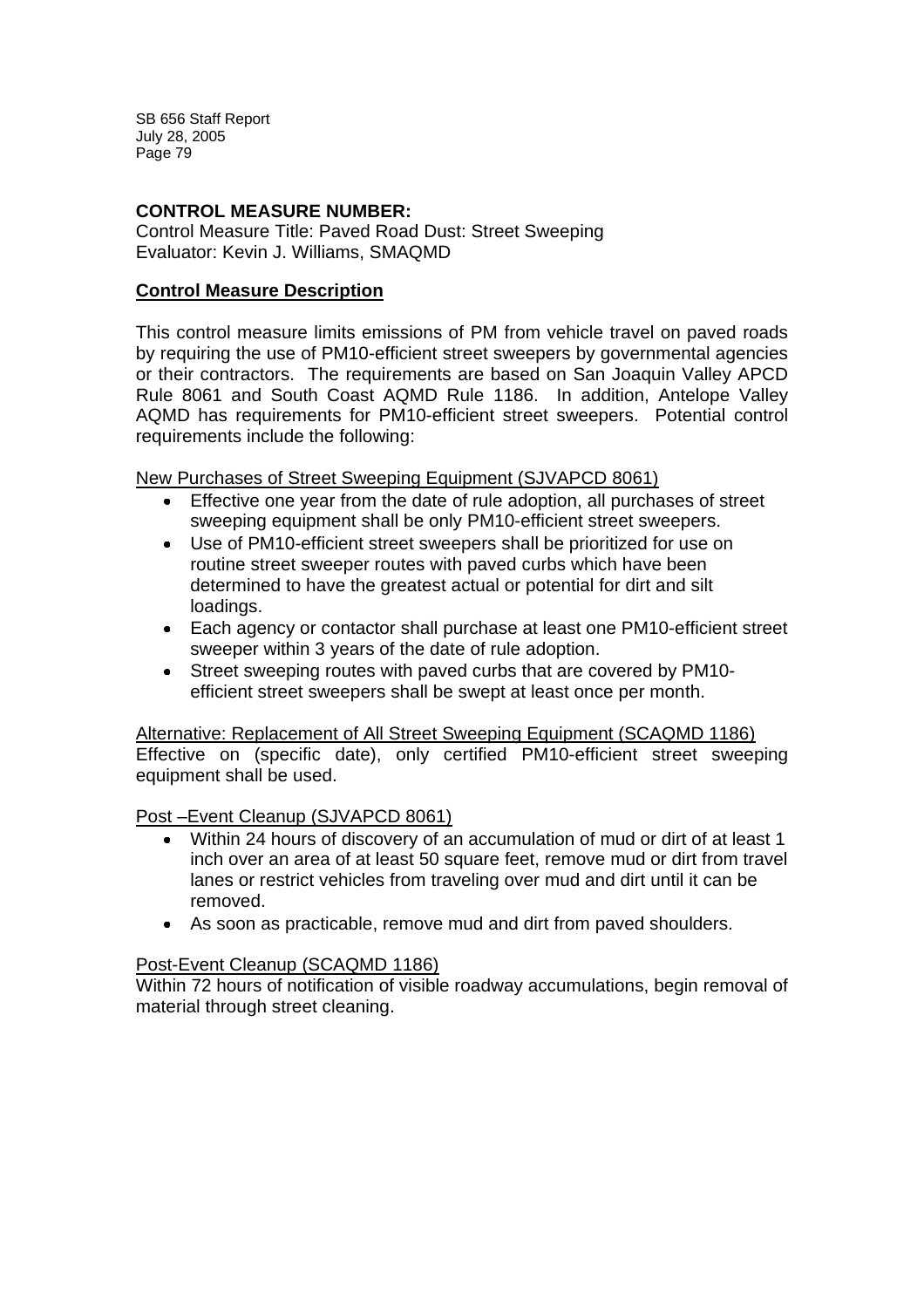# **Targeted EIC Categories and Inventory**

There is only a PM10 and PM2.5 inventory for these control measures. There are not any emissions from combustion sources included in these inventory categories.

# **2004**

*Winter Emissions*

| <b>CES/EIC Codes</b> | <b>Material Description</b>                         | <b>PM10</b><br><b>Emissions</b><br>tpd | <b>PM2.5</b><br><b>Emissions</b><br>tpd |
|----------------------|-----------------------------------------------------|----------------------------------------|-----------------------------------------|
| 640-635-5400-0000    | <b>Paved Road Travel</b><br>Dust, Freeways          | 3.5398                                 | 0.5977                                  |
| 640-637-5400-0000    | <b>Paved Road Travel</b><br>Dust, Major Streets     | 5.4053                                 | 0.9127                                  |
| 640-639-5400-0000    | <b>Paved Road Travel</b><br>Dust, Collector Streets | 1.1109                                 | 0.1876                                  |
| 640-641-5400-0000    | <b>Paved Road Travel</b><br>Dust, Local Streets     | 4.3577                                 | 0.7358                                  |
|                      | Total                                               | 14.4137                                | 2.4338                                  |

## *Summer Emissions*

| <b>CES/EIC Codes</b> | <b>Material Description</b>                         | <b>PM10</b><br><b>Emissions</b><br>tpd | <b>PM2.5</b><br><b>Emissions</b><br>tpd |
|----------------------|-----------------------------------------------------|----------------------------------------|-----------------------------------------|
| 640-635-5400-0000    | <b>Paved Road Travel</b><br>Dust, Freeways          | 3.714                                  | 0.6271                                  |
| 640-637-5400-0000    | <b>Paved Road Travel</b><br>Dust, Major Streets     | 5.6712                                 | 0.9576                                  |
| 640-639-5400-0000    | <b>Paved Road Travel</b><br>Dust, Collector Streets | 1.1656                                 | 0.1968                                  |
| 640-641-5400-0000    | <b>Paved Road Travel</b><br>Dust, Local Streets     | 4.5721                                 | 0.772                                   |
|                      | Total                                               | 15.1229                                | 2.5535                                  |

#### *Annual Average Emissions*

| <b>CES/EIC Codes</b> | <b>Material Description</b>                         | <b>PM10</b><br><b>Emissions</b><br>tpd | <b>PM2.5</b><br><b>Emissions</b><br>tpd |
|----------------------|-----------------------------------------------------|----------------------------------------|-----------------------------------------|
| 640-635-5400-0000    | <b>Paved Road Travel</b><br>Dust, Freeways          | 3.6284                                 | 0.6127                                  |
| 640-637-5400-0000    | <b>Paved Road Travel</b><br>Dust, Major Streets     | 5.5405                                 | 0.9355                                  |
| 640-639-5400-0000    | <b>Paved Road Travel</b><br>Dust, Collector Streets | 1.1387                                 | 0.1923                                  |
| 640-641-5400-0000    | <b>Paved Road Travel</b><br>Dust, Local Streets     | 4.4667                                 | 0.7542                                  |
|                      | Total                                               | 14.7743                                | 2.4947                                  |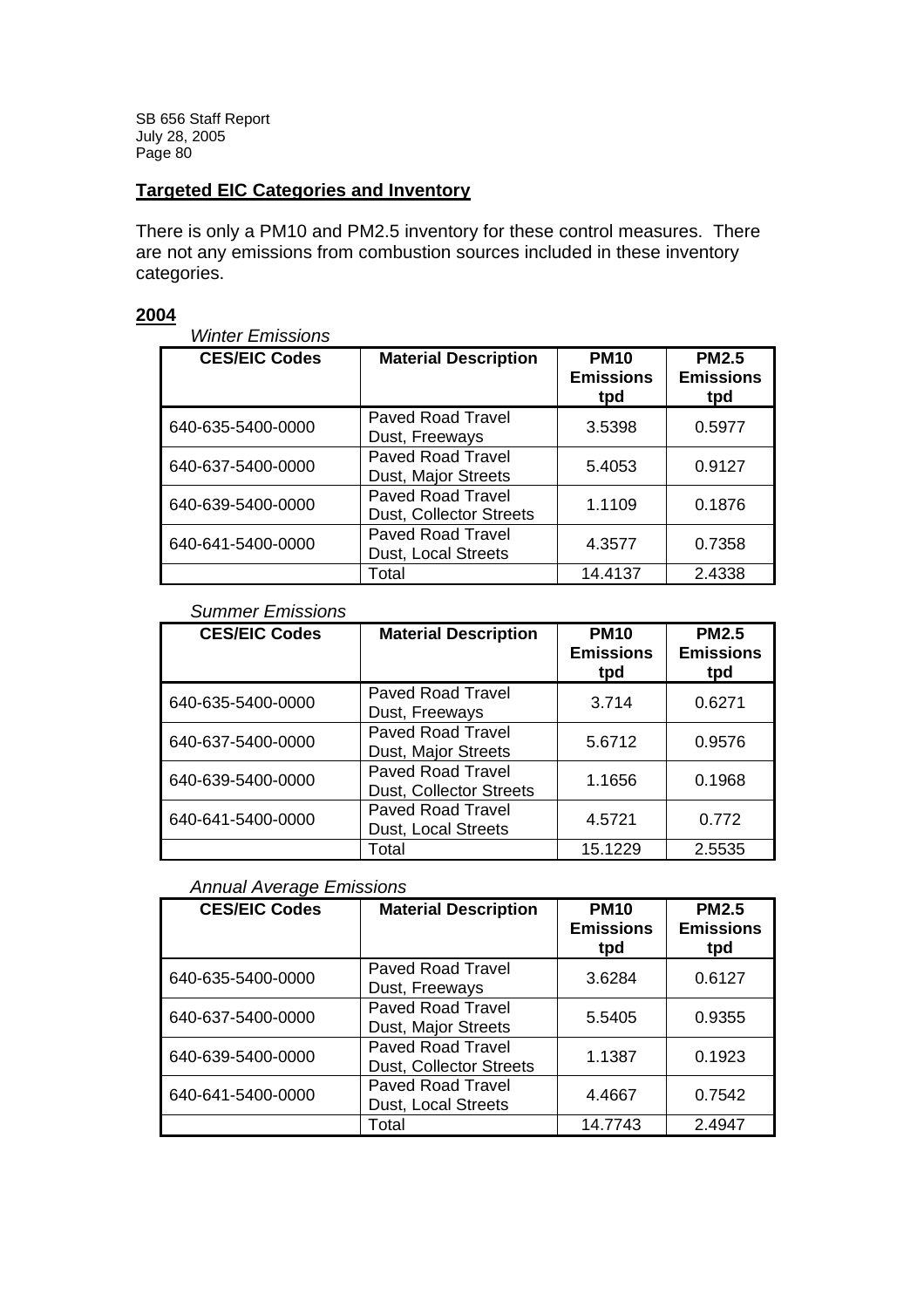# **Emission Reductions**

The 1997 SCAQMD staff report for Rule 1186 estimated the overall emission reduction for street sweeping requirements at 7% for PM10-efficient equipment and 7% for post-event cleanup. In the 2003 PM10 Plan, SJVAPCD estimated emission reductions of about 10% of the inventory for collector and local streets.

## **Cost Effectiveness**

In the 1997 staff report for Rule 1186, SCAQMD estimated the cost effectiveness of PM10-efficient street sweepers to be \$1,119 per ton, and the cost effectiveness of post-event clean-up to be <\$100.

In the 2003 PM10 Plan, SJVAPCD estimated the cost effectiveness of the following requirements:

- Limit the purchase of new street sweepers to PM10-efficient: \$33 per ton
- Require purchase of one PM10 efficient unit within 3 years: \$792 per ton
- Require street to be swept by PM10-efficient unit once per month: \$1,070 per ton
- Require post-event clean-up within 24 hours: \$2,850.

For the purposes of this measure, the cost effectiveness is expected to range from \$33 to \$2,850 per ton.

| <b>Pollutant</b> | <b>Cost-Effectiveness (\$/ton)</b> |
|------------------|------------------------------------|
| PM10/PM2.5       | $$33 - $2,850$                     |
|                  |                                    |

## **Implementation**

#### Implementing districts and schedules

| <b>District</b> | <b>Rule requirement</b>                                                                                                                                                                   | Implementation<br><b>Timeframe</b> | Implementation<br><b>Date</b> |
|-----------------|-------------------------------------------------------------------------------------------------------------------------------------------------------------------------------------------|------------------------------------|-------------------------------|
|                 | All purchases of street sweeper<br>equipment by city, county, or state<br>agency with primary responsibility<br>for existing paved roads within an<br>urban area shall be PM10-efficient. | One year from<br>adoption          | 7/1/05                        |
| <b>SJVAPCD</b>  | The use of PM10 efficient street<br>sweepers shall be prioritized for<br>use on routine routes with greatest<br>actual or potential for dirt and silt<br>loading.                         | Upon adoption                      | 8/19/04                       |
|                 | Require to put in service at least<br>one PM10-efficient street sweeper                                                                                                                   | Four years from<br>adoption        | 7/1/08                        |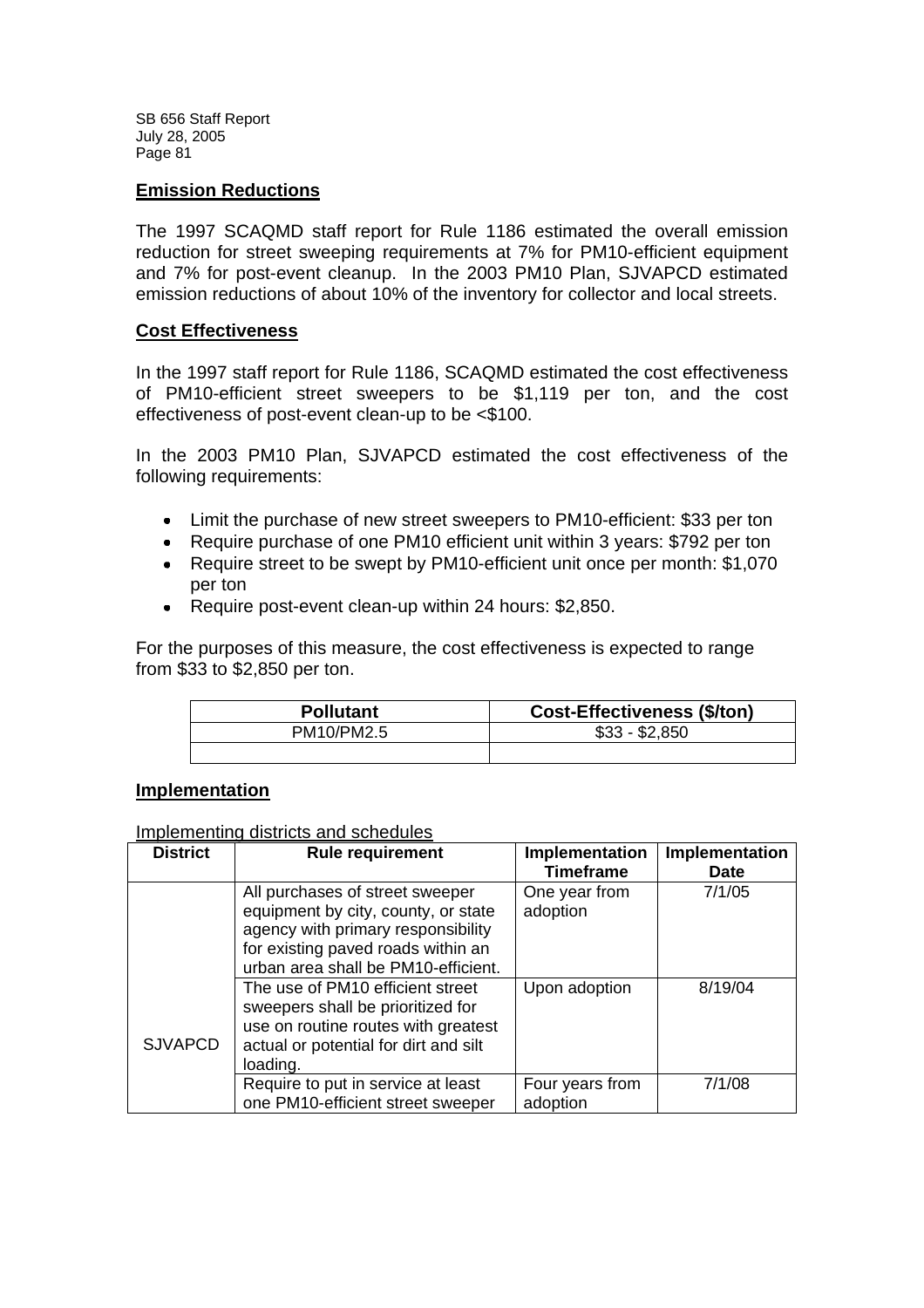|               | Routes with PM10-efficient street<br>sweepers shall be swept at least<br>monthly                                                                                                                                                     | Upon adoption              | 8/19/04 |
|---------------|--------------------------------------------------------------------------------------------------------------------------------------------------------------------------------------------------------------------------------------|----------------------------|---------|
|               | Within 24 hours of discovery of<br>mud or dirt at least 1" over an area<br>of at least 50 ft <sup>2</sup> , remove mud/dirt<br>from travel lane or restrict traffic<br>until it can be removed. ASAP<br>remove from paved shoulders. | Upon adoption              | 8/19/04 |
|               | Only certified street sweeping<br>equipment shall be acquired or<br>used.                                                                                                                                                            | Unspecified                |         |
| <b>SCAQMD</b> | Within 72 hours of notification of<br>visible roadway accumulations,<br>begin removal of material through<br>street cleaning.                                                                                                        | Unspecified                |         |
| <b>AVAQMD</b> | Agency purchasing, leasing, or<br>otherwise contracting for street<br>sweeper equipment shall use<br>PM10-efficient equipment                                                                                                        | Two years from<br>adoption | 1/1/99  |

Implementation for this measure has ranged to up to four years.

#### Public Acceptability

These measures have been implemented in three other districts. The public acceptability here is unknown.

#### **Enforceability**

The District has authority to adopt and enforce the rule. The enforcement mechanism still needs to be developed between the District and the Cities and Counties.

#### **Resources**

Additional District resources may be necessary to inspect sites for compliance. Actual funding sources have not been identified yet.

#### **Information Still Needed**

The emission reduction potential and cost-effectiveness for the Sacramento District still needs to be evaluated. Data to evaluate the emission reduction potential still needs to be determined and cost data for the Sacramento area needs to be obtained.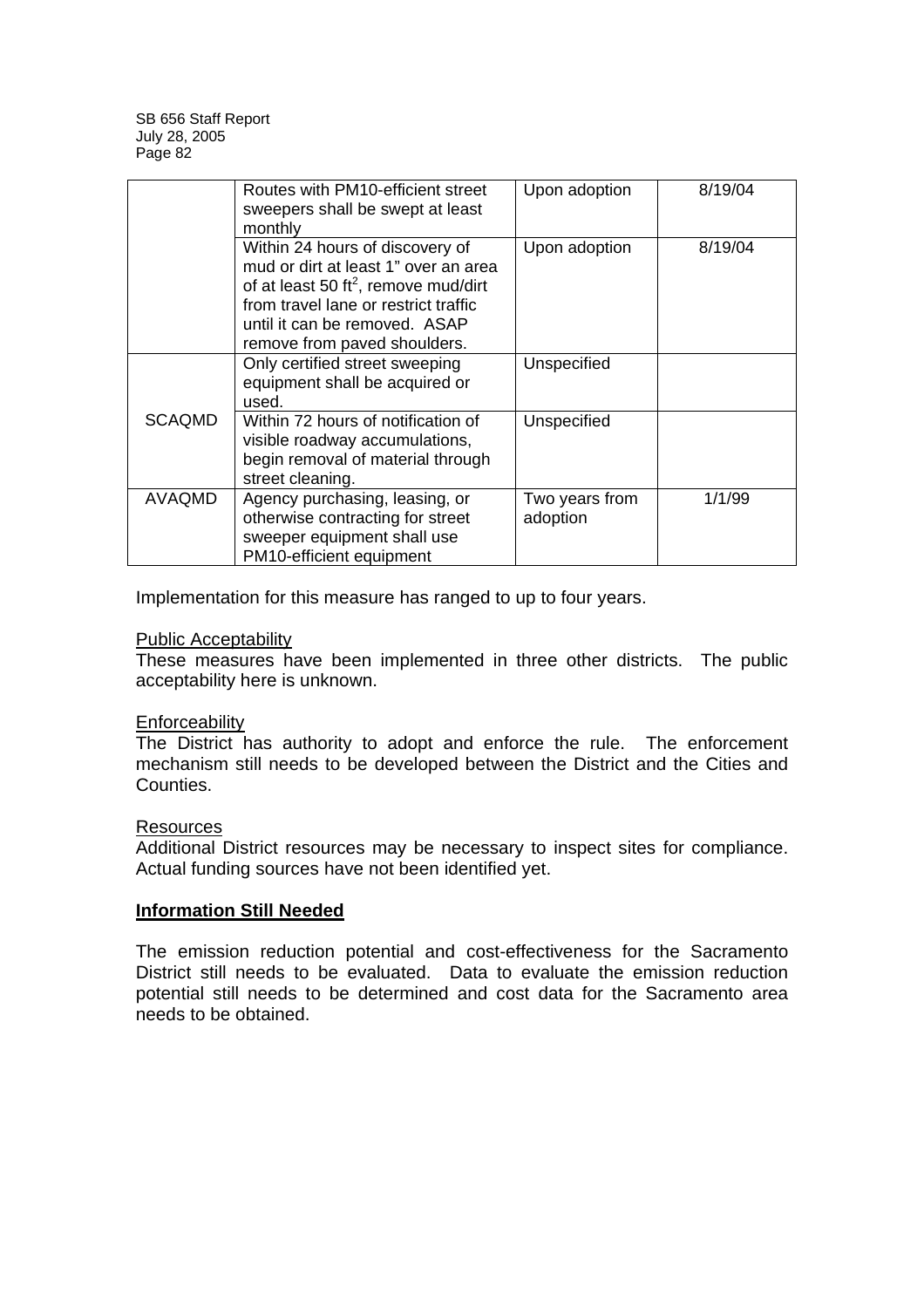## **References:**

- 1. Final Staff Report, Proposed Amendments to Rule 403, Rule 1186, and Rule 403.1, South Coast AQMD, April 2, 2004.
- 2. Revised Final Staff Report for Proposed Amendments to Rule 403 and Rule 1186, South Coast AQMD, February 14, 1997.
- 3. Final Draft Staff Report, BACM Amendments to Regulation VIII (Fugitive PM10 Prohibitions), San Joaquin Valley APCD, May 20, 2004.
- 4. 2003 PM10 Plan, San Joaquin Valley APCD, revised December 18, 2003.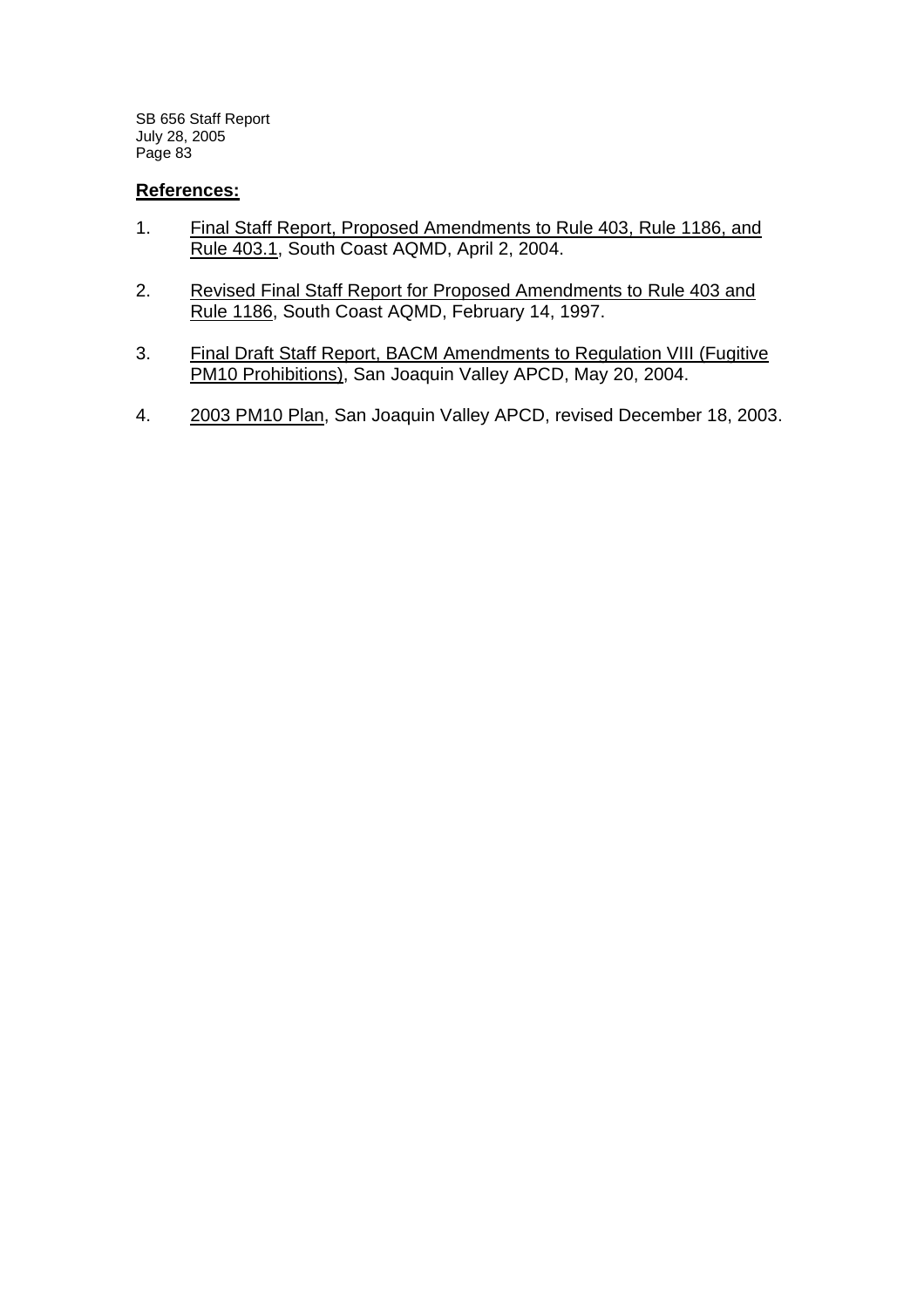**Transportation** 

On-Road Motor Vehicle Mitigation Option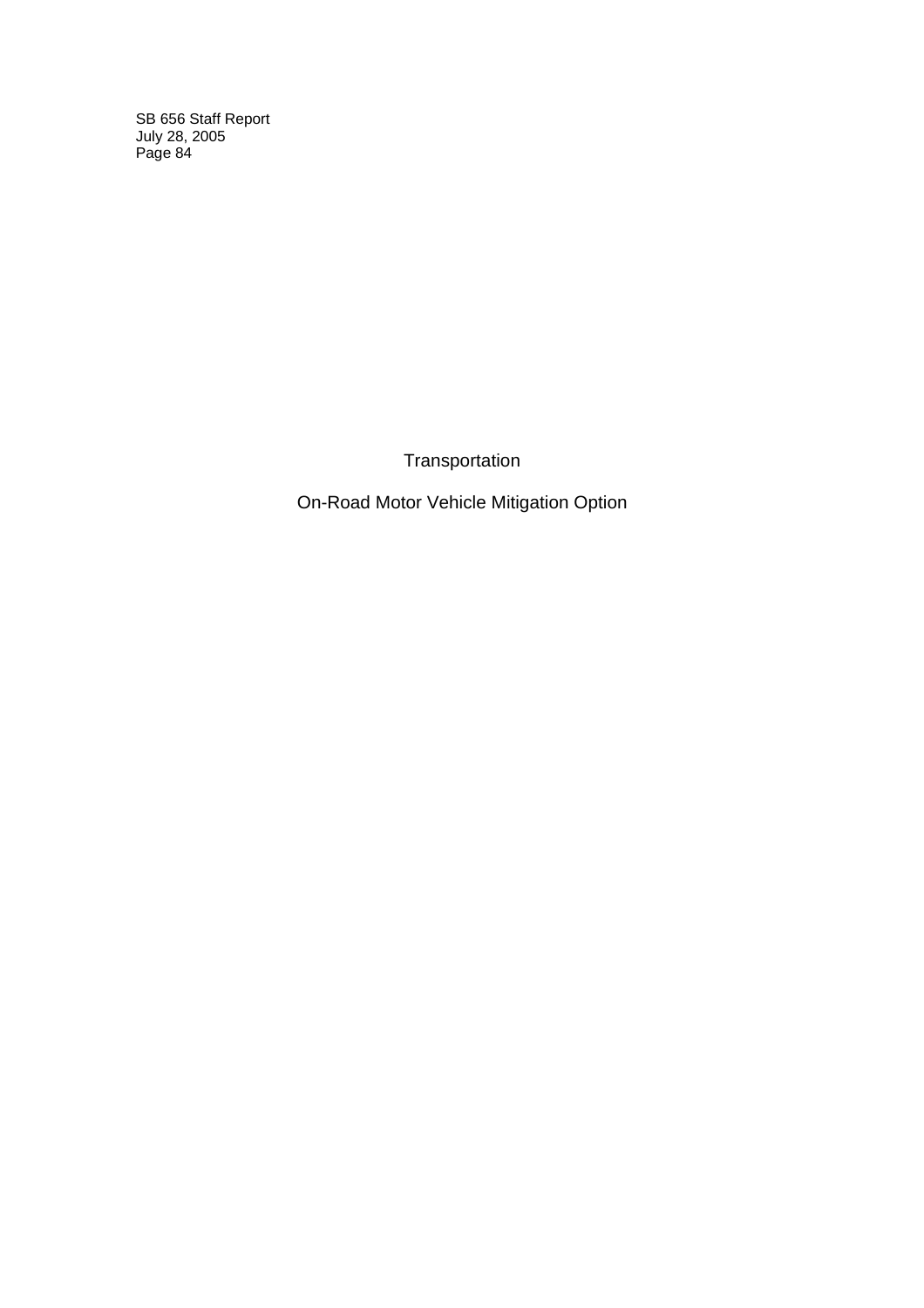## **On-Road Motor Vehicle Mitigation Option**

Evaluator: C. McGhee

#### **Control Measure Description**

This measure would provide employers, who employ 250 or more employees, with a menu of options to reduce mobile source emissions generated from employee commutes. The requirements are based on SCAQMD Rule 2202.

#### **Targeted EIC Categories and Inventory**

**2004**

| <b>CES/EIC</b><br><b>Codes</b> | <b>Material Description</b> | <b>VOC Emissions</b><br>tpd | <b>NOx Emissions</b><br>tpd |
|--------------------------------|-----------------------------|-----------------------------|-----------------------------|
|                                | Light duty passenger        | 13.75                       | 10.56                       |
|                                | Light duty truck 1          | 5.61                        | 4.70                        |
|                                | Light duty truck 2          | 4.30                        | 5.42                        |
|                                | Total                       | 23.66                       | 20.68                       |

*Winter Emissions*

#### *Summer Emissions*

| <b>CES/EIC</b><br><b>Codes</b> | <b>Material Description</b> | <b>VOC Emissions</b><br>tpd | <b>NOx Emissions</b><br>tpd |
|--------------------------------|-----------------------------|-----------------------------|-----------------------------|
|                                | Light duty passenger        | 12.64                       | 9.32                        |
|                                | Light duty truck 1          | 5.05                        | 4.12                        |
|                                | Light duty truck 2          | 3.85                        | 4.77                        |
|                                | Total                       | 21.54                       | 18.21                       |

#### *Annual Average Emissions*

| <b>CES/EIC</b><br><b>Codes</b> | <b>Material Description</b> | <b>VOC Emissions</b><br>tpd | <b>NOx Emissions</b><br>tpd |
|--------------------------------|-----------------------------|-----------------------------|-----------------------------|
|                                | Light duty passenger        | 12.76                       | 10.10                       |
|                                | Light duty truck 1          | 5.16                        | 4.48                        |
|                                | Light duty truck 2          | 3.96                        | 5.18                        |
|                                | Total                       | 21.88                       | 19.76                       |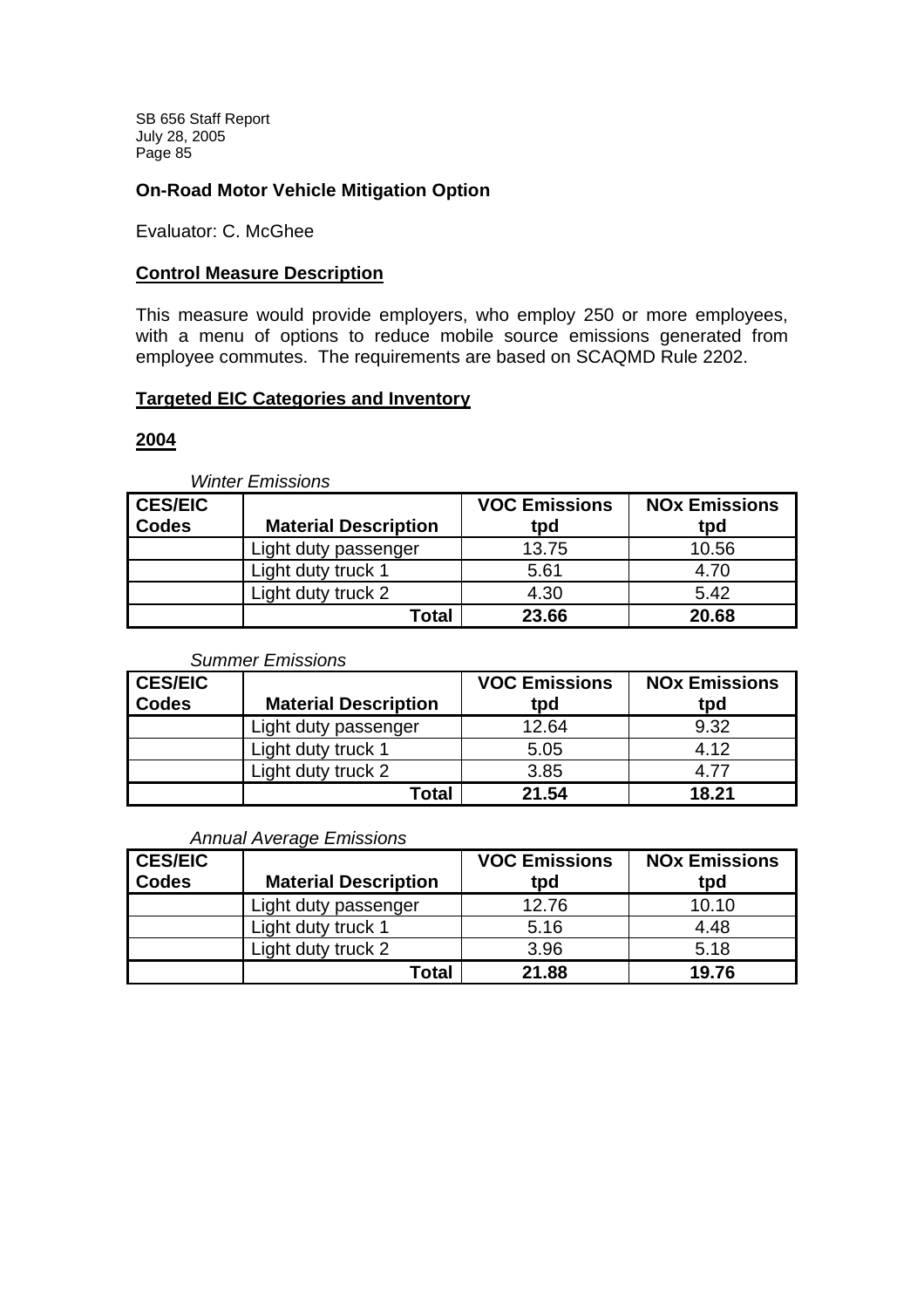# **Emission Reductions**

Rule 2202 sets the South Coast District's Average Vehicle Ridership (AVR) to 1.52 for companies with 250 or more employees. The AVR represents the 25% above the region's 1992 baseline and accounts for additional trip reductions that should have resulted from all employers with 100 or more employees. The amendment to Rule 2202 in February 2004 updates the emission factors used to EMFAC 2002. This increases the worksite AVR, which causes an increase in the worksite's emission reduction targets, for calendar year 2004, by 17% and 42% for VOC and NOx respectively. South Coast estimates that the February 2004 amendment will achieve reductions of .47 tons/day of VOC and 1.06 tons/day of NOx.

Any emission results in the Sacramento area would vary as there is not an existing rule to measure against. In addition, further study is necessary to assess variables that are unique to the Sacramento area to determine the most reasonable AVR or emissions target.

# **Cost Effectiveness**

Cost-effectiveness is defined as the cost to comply with the new regulatory requirements, expressed in terms of dollars per ton of pollutant reduced. Cost can include equipment, materials, training, or any other costs associated with meeting new regulatory requirements. Employers have several compliance options within the rule and they are allowed the flexibility to modify or change their compliance plan at any time. South Coast estimates the cost effectiveness for this measure to be \$8,000 - \$10,000/ton.

## **Implementation**

With our own earlier research in this area and the Rule 2202 as a starting point, with further study this measure could prove advantageous to the area in the future. Implementation will necessitate significant modifications to the options available to employers that are more appropriate for the Sacramento area. Further study to be completed by the end of 2012, Board consideration will occur in spring of 2014 if adopted and implementation will be complete by summer 2015 assuming all other milestones are met. This time frame is necessary to facilitate a phased implementation to properly prepare, market, and notify any affected parties.

## Public Acceptability

This measure has only been implemented in the South Coast. The public acceptability here is unknown.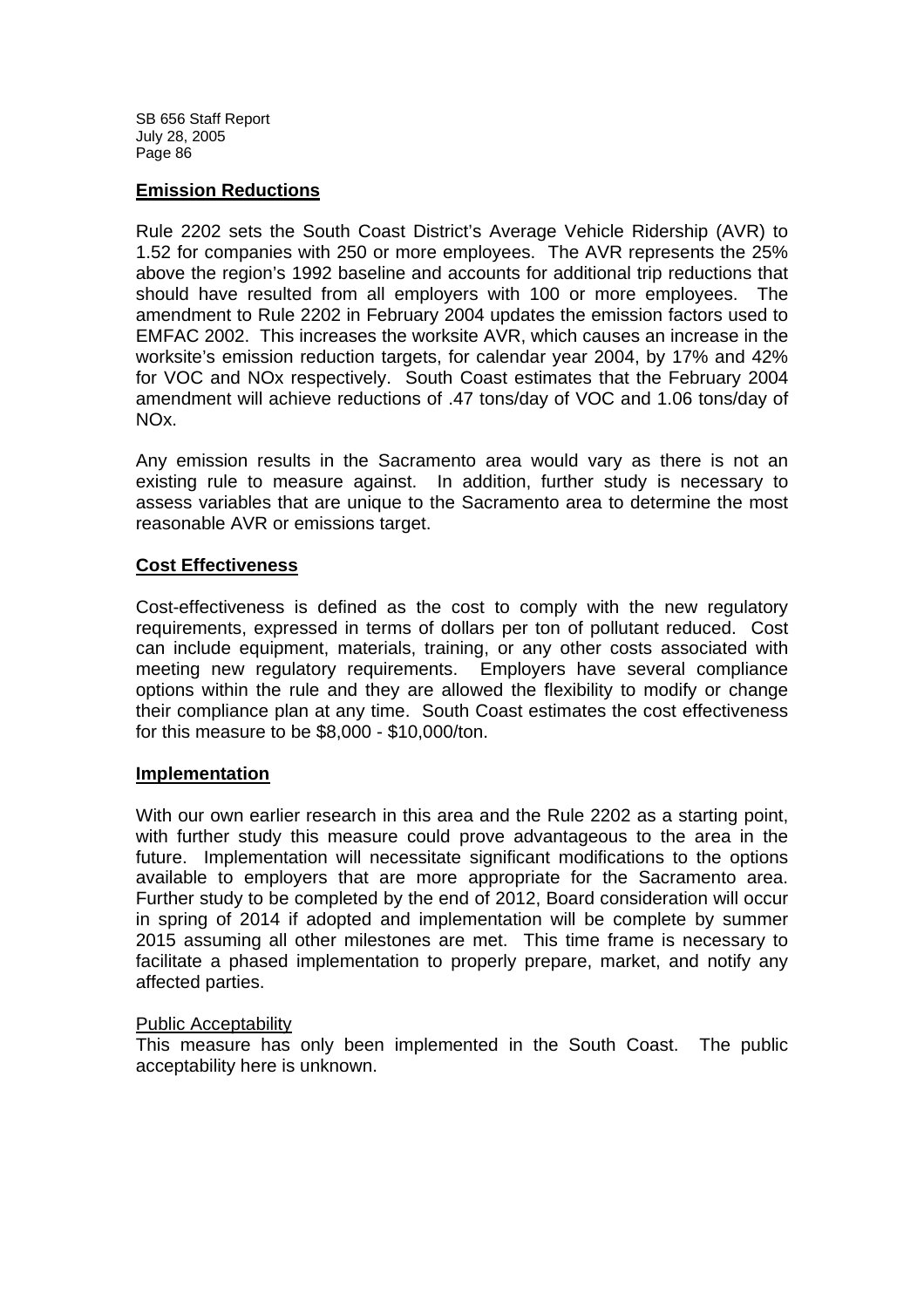#### **Enforceability**

An enforcement program would need to be developed for this measure.

#### **Resources**

Additional District resources may be necessary to develop and ensure compliance with this measure. Actual funding sources have not been identified yet.

## **Further information needs:**

The emission reduction potential and cost effectiveness for the Sacramento District still needs to be evaluated. Additional information that will likely be needed includes:

- 1. Employer information for Sacramento County
- 2. Determine baseline AVR or other method of measuring commute mode use.
- 3. Determine emissions reduced by the segment targeted to set a goal for further reduction.
- 4. Determine the political climate relative to a measure of this type. Previously not favorable.
- 5. Establish funding source to implement.

#### **References:**

- 1. SCAQMD Rule 2202 On Road Motor Vehicle Mitigation Options
- 2. SCAQMD Final Staff Report for Proposed Amended Rule 2202 On Road Motor Vehicle Mitigation Options
- 3. Final Socioeconomic Assessment For Proposed Amended Rule 2202 On Road Motor Vehicle Mitigation Options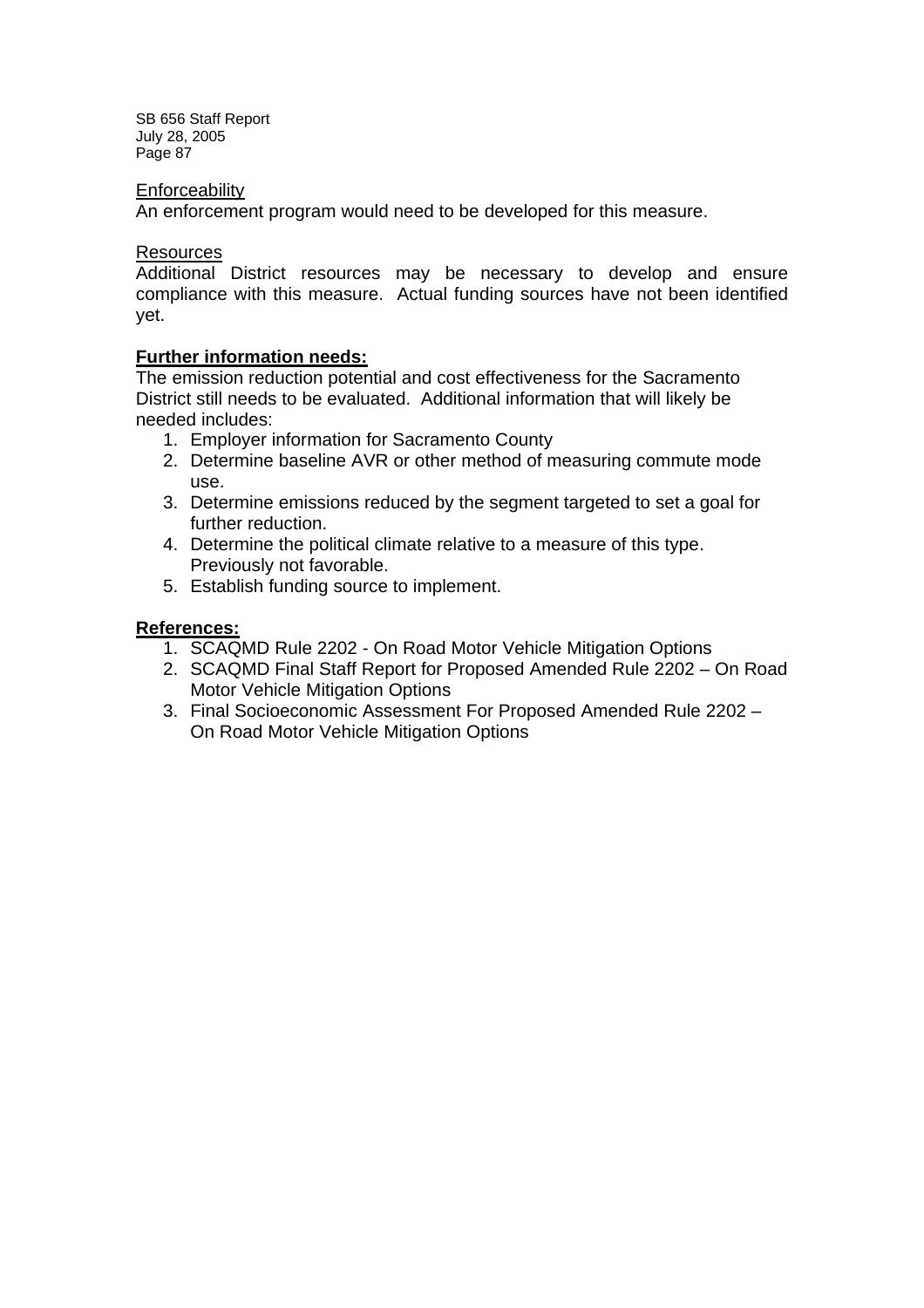# **APPENDIX D**

# **PUPLIC COMMENTS AND RESPONSES**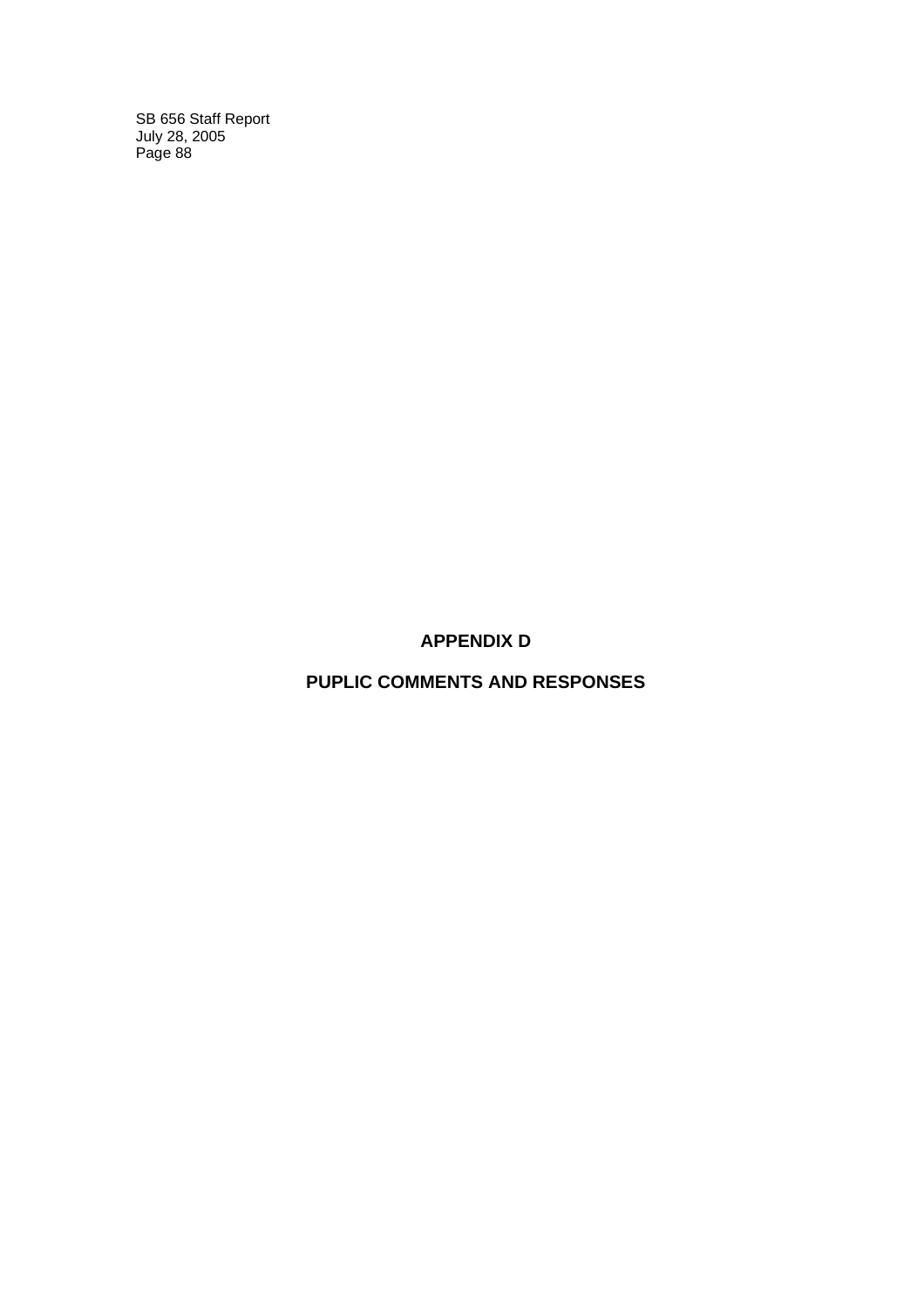## **Public Workshop Comments (June 6, 2005)**

- **Comment#1** Will any funding be passed down to those affected by the proposed control measures?
- **Response** There is currently no funding available.
- **Comment#2** Are credits going to be issued for reducing emissions, similar to the credits issued for not burning rice straw?
- **Response** In general, mandatory emission reductions are not eligible for credits. Credits may be issued if particulate matter emissions are reduced voluntarily beyond the requirements of the control measures proposed under the SB656 program.
- **Comment#3** It would be a big burden to agriculture to tell workers that there will be "no work today" because of high winds. The District should consider the negative impacts of the proposed tilling restrictions on the fragile farming industry. Farmers are also avoiding tilling on high wind days to reduce fire hazard.
- **Response** The proposed measure to restrict agricultural tilling and mulching on high wind days was estimated to result in a minimal potential emission reduction of 0.078 tons per day of PM10. In addition, the potential reduction may have been overestimated because it did not take into account that farmers are already limiting such activity due to concern over fire hazard. For these reasons, Staff will exclude this measure from further consideration.
- **Comment#4** There was more agricultural activity in our region in 1965, but the visibility was better. The pollution has steadily gotten worse as the number of people and vehicles has increased. No politician wants to limit growth, but the pollution problems are caused by people and their vehicles, not by farmers.
- **Response** See response to comment #3. The emission inventory for Sacramento County indicates that motor vehicles and other mobile sources account for 75% of the combined emissions of ROG and NOx, which are precursors to secondary PM formation. However, the majority of PM emissions in our region come from other sources. Motor vehicles and other mobile sources account for only 8% of the direct PM10 emissions and 14% of the direct PM2.5 emissions. The District currently has a voluntary program which provides incentive monies to operators of old on-road and off-road heavy duty vehicles that elect to retrofit or replace their vehicles with cleaner burning engine technologies. The District, however,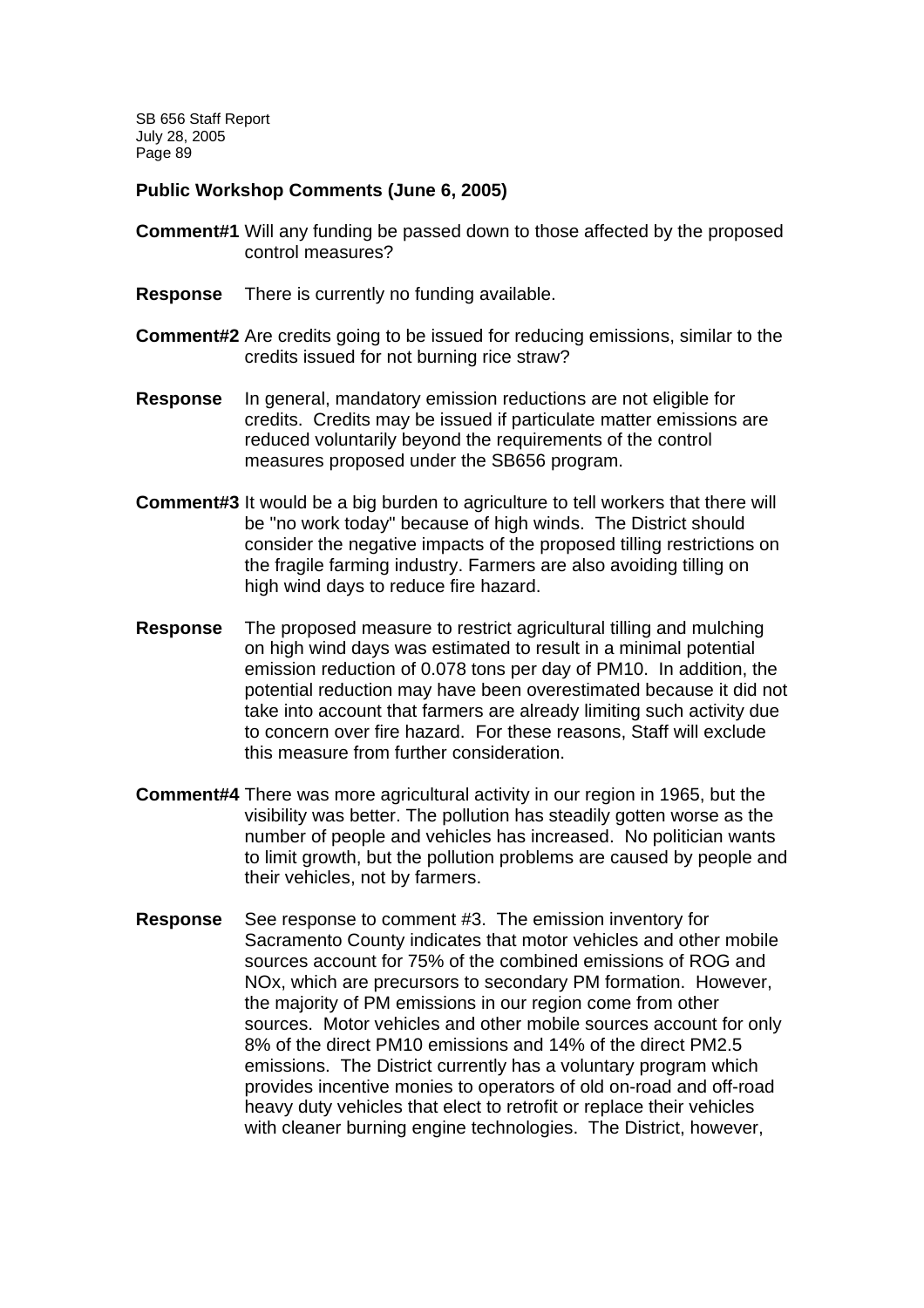> does not have the authority to set emission standards for motor vehicles.

- **Comment#5** Is the public going to be able to participate in the development of the proposed control measures?
- **Response** The public will be invited to participate in the process as specific control measures are developed.
- **Comment#6** What happens if the state finds that a control measure adopted by the district does not meet the state requirements for most stringent control measure?
- **Response** SB656 does not contain requirements for establishing a "most stringent control measure" for controlling PM2.5 and PM10. SB 656 requires CARB, by January 1, 2009, to prepare a report on actions taken by CARB and local districts to comply with SB656. Other provisions in state law (California Health and Safety Code, Section 41504) provide that if CARB finds, after a public hearing, that the rules and regulations of a district will not likely achieve the state's ambient air quality standards, CARB may establish rules and regulations that it deems necessary for that district. However, given the review process district staff has undertaken and the involvement of CARB staff in that effort, additional action by CARB to override district decisions is unlikely.

## **HPBA Pacific Comments (June 6, 2005)**

- **Comment#1** Revise the staff report to clarify that USEPA does not certify pellet stoves as stated on Page 39 of the staff report. Pellet stoves are 87% cleaner than non-certified woodstoves.
- **Response** Staff will revise the staff report.
- **Comment#2** A density restriction on wood burning in new construction is unnecessary and unfair for homeowners. Simply requiring fireplaces to meet the EPA certified wood heater standard will achieve the desired reduction in density. As we have seen in other districts, the costs of the EPA certified appliances will mean that most builders will switch to gas or eliminate the fireplace altogether.
- **Response** Staff has not yet made a final decision on the control options for reducing PM2.5 and PM10 emissions from wood burning appliances. Staff will be working with affected parties on the most suitable control options for our district during the development of this control strategy.